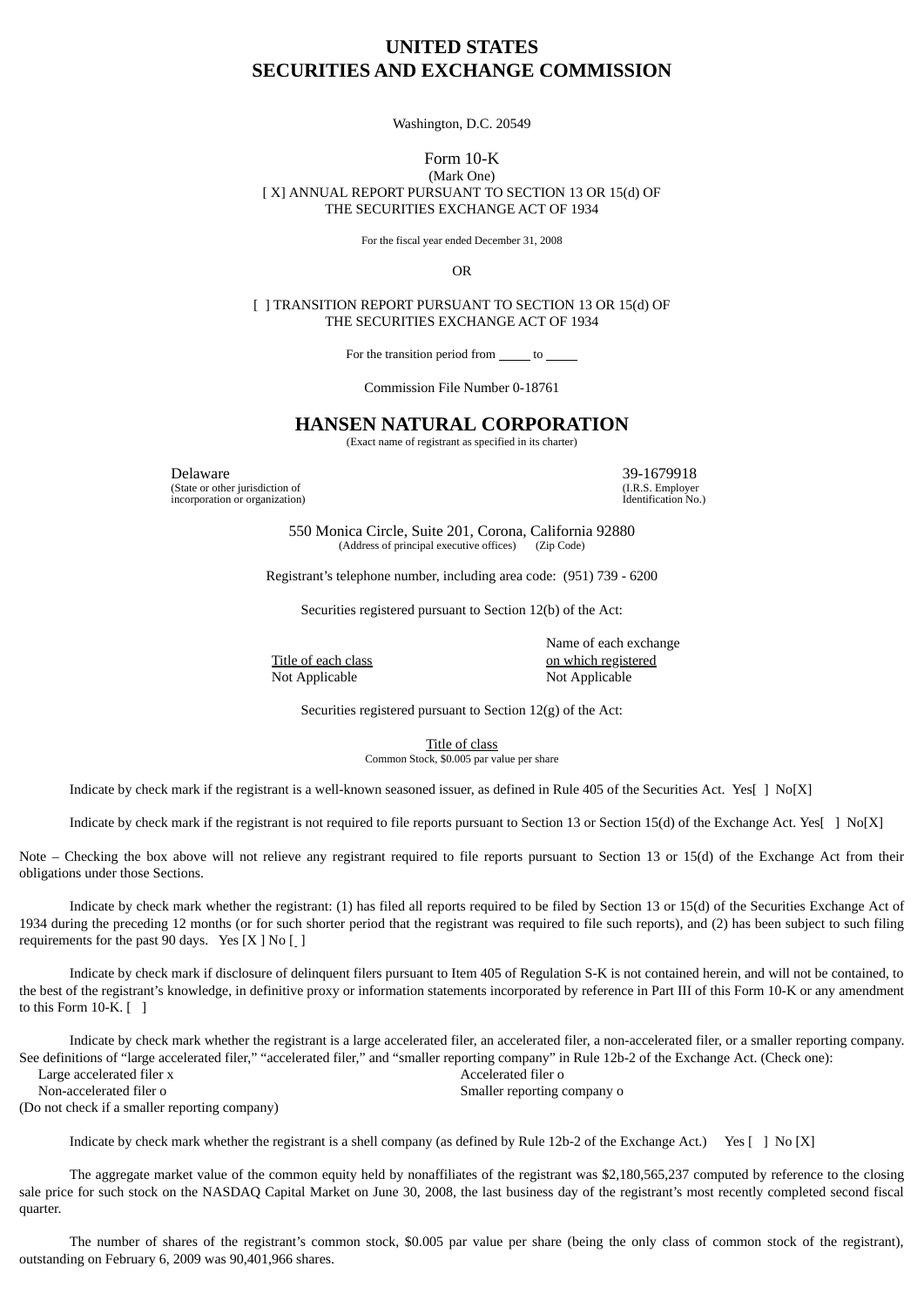#### DOCUMENTS INCORPORATED BY REFERENCE:

Portions of the registrant's Definitive Proxy Statement to be filed subsequent to the date hereof with the Commission pursuant to Regulation 14A in connection with the registrant's 2009 Annual Meeting of Stockholders are incorporated by reference into Part III of this Report. Such Definitive Proxy Statement will be filed with the Securities and Exchange Commission no later than 120 days after the conclusion of the registrant's fiscal year ended December 31, 2008.

#### **HANSEN NATURAL CORPORATION**

#### **FORM 10-K**

### **TABLE OF CONTENTS**

**[PART](#page-1-0) I**

#### **Item Number Page Number**

|                                                                                              | 17MA1 1                                                                                                                                                                                                                                                                                                                                                                                                                                                                                                                                                            |                                              |
|----------------------------------------------------------------------------------------------|--------------------------------------------------------------------------------------------------------------------------------------------------------------------------------------------------------------------------------------------------------------------------------------------------------------------------------------------------------------------------------------------------------------------------------------------------------------------------------------------------------------------------------------------------------------------|----------------------------------------------|
| $\perp$<br>1A.<br>1B.<br>$\frac{2}{3}$<br>$\overline{4}$ .                                   | <b>Business</b><br><b>Risk Factors</b><br><b>Unresolved Staff Comments</b><br><b>Properties</b><br><b>Legal Proceedings</b><br><b>Submission of Matters to a Vote of Security Holders</b>                                                                                                                                                                                                                                                                                                                                                                          | 3<br>18<br>26<br>26<br>27<br>30              |
|                                                                                              | <b>PART II</b>                                                                                                                                                                                                                                                                                                                                                                                                                                                                                                                                                     |                                              |
| <u>5.</u><br><u>6.</u><br>$\overline{Z}$<br>7A.<br>$\frac{8}{9}$<br><u>9A.</u><br><b>9B.</b> | Market for the Registrant's Common Equity, Related<br><b>Stockholder Matters and Issuer Purchases of Equity Securities</b><br><b>Selected Financial Data</b><br><b>Management's Discussion and Analysis of Financial</b><br><b>Condition and Results of Operations</b><br>Quantitative and Qualitative Disclosures about Market Risks<br><b>Financial Statements and Supplementary Data</b><br><b>Changes in and Disagreements with Accountants on</b><br><b>Accounting and Financial Disclosure</b><br><b>Controls and Procedures</b><br><b>Other Information</b> | 30<br>32<br>34<br>60<br>61<br>61<br>61<br>64 |
|                                                                                              | <b>PART III</b>                                                                                                                                                                                                                                                                                                                                                                                                                                                                                                                                                    |                                              |
| <u>10.</u><br>11.<br><u>12.</u><br><u>13.</u>                                                | Directors, Executive Officers and Corporate Governance<br><b>Executive Compensation</b><br><b>Security Ownership of Certain Beneficial Owners and Management</b><br>and Related Stockholder Matters<br>Certain Relationships and Related Transactions, and Director<br>Independence                                                                                                                                                                                                                                                                                | 64<br>64<br>64<br>65                         |
| 14.                                                                                          | <b>Principal Accountant Fees and Services</b>                                                                                                                                                                                                                                                                                                                                                                                                                                                                                                                      | 65                                           |
|                                                                                              | <b>PART IV</b>                                                                                                                                                                                                                                                                                                                                                                                                                                                                                                                                                     |                                              |
| <u>15.</u>                                                                                   | <b>Exhibits, Financial Statement Schedules</b>                                                                                                                                                                                                                                                                                                                                                                                                                                                                                                                     | 65                                           |
|                                                                                              | <b>Signatures</b>                                                                                                                                                                                                                                                                                                                                                                                                                                                                                                                                                  | 66                                           |
|                                                                                              | 2                                                                                                                                                                                                                                                                                                                                                                                                                                                                                                                                                                  |                                              |

# <span id="page-1-0"></span>**PART I**

#### <span id="page-1-1"></span>**ITEM 1. BUSINESS**

#### **Overview**

Hansen Natural Corporation was incorporated in Delaware on April 25, 1990. Our principal place of business is located at 550 Monica Circle, Suite 201, Corona, California 92880 and our telephone number is (951) 739-6200. When this report uses the words "Hansen", "HBC", "the Company", "we", "us", and "our", these words refer to Hansen Natural Corporation and our subsidiaries other than Monster LDA Company ("MLDA"), unless the context otherwise requires.

We are a holding company and carry no operating business except through our wholly owned subsidiaries: Hansen Beverage Company ("HBC") which was incorporated in Delaware on June 8, 1992; MLDA, formerly known as Hard e Beverage Company, and previously known as Hard Energy Company and as CVI Ventures, Inc., which was incorporated in Delaware on April 30, 1990; Monster Energy UK Limited ("Monster UK"), a direct wholly owned subsidiary of HBC, which was incorporated in the United Kingdom on October 9, 2007; Monster Energy AU Pty, Ltd. ("MEAU"), a direct wholly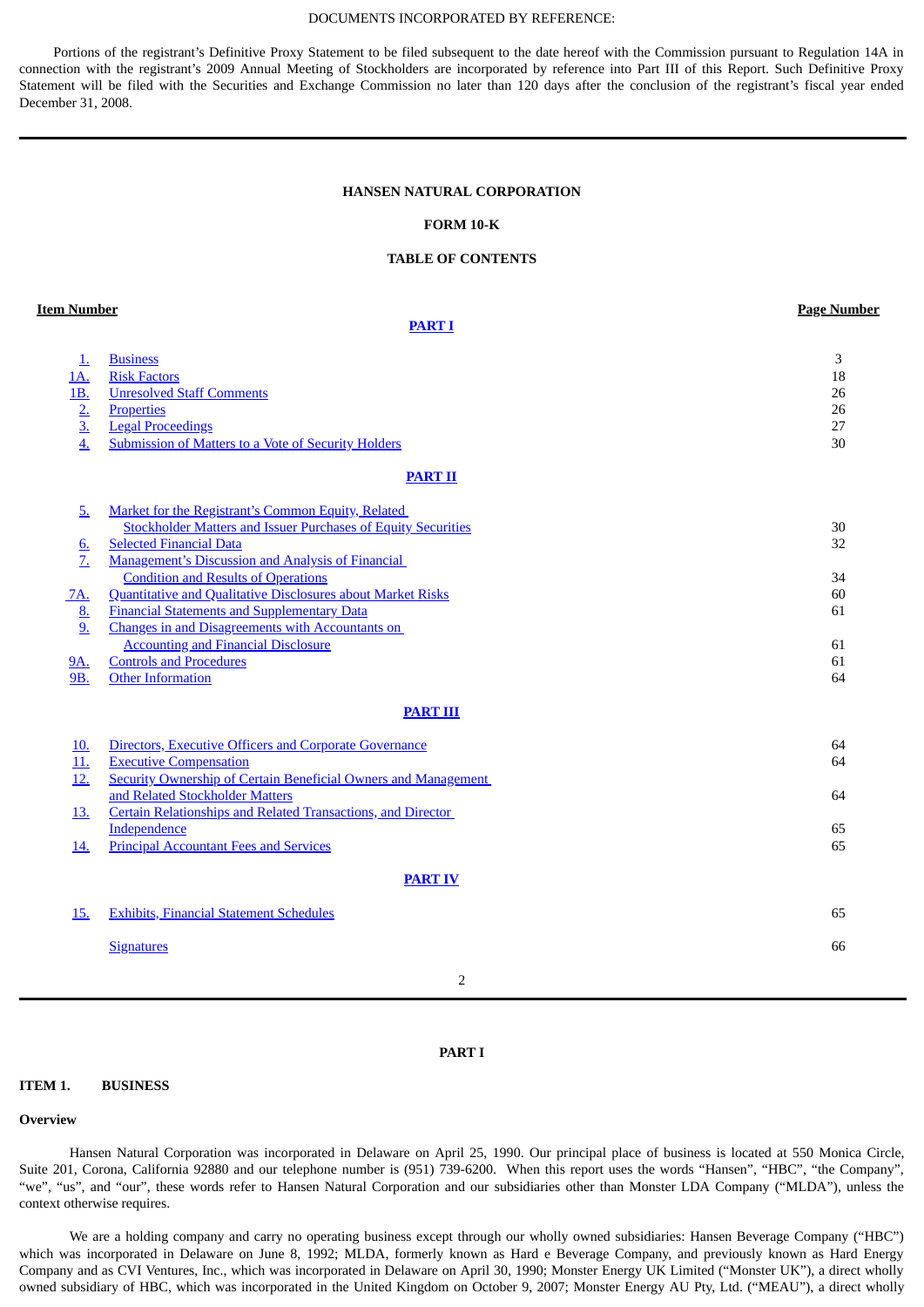owned subsidiary of HBC, which was incorporated in Australia on August 5, 2008; and Monster Energy Limited ("MEL"), a direct wholly owned subsidiary of HBC, which was incorporated in Ireland on September 24, 2008. In 2008**,** HBC and Monster UK generated all of our operating revenues.

We develop, market, sell and distribute "alternative" beverage category natural sodas, fruit juices and juice drinks, energy drinks and energy sports drinks, fruit juice smoothies and "functional" drinks, non-carbonated ready-to-drink iced teas, children's multi-vitamin juice drinks, Junior Juice® juices and flavored sparkling beverages under the Hansen's® brand name. We also develop, market, sell and distribute energy drinks under the following brand names: Monster Energy®; Monster Hitman Energy Shooter™; Lost® Energy™; and Joker Mad Energy™ names as well as Rumba®, Samba and Tango brand energy juices. We also market, sell and distribute the Java Monster™ line of non-carbonated dairy based coffee drinks. Additionally, we market, sell and distribute natural sodas, premium natural sodas with supplements, organic natural sodas, seltzer waters, sports drinks and energy drinks under the Blue Sky® brand name. In July 2008 we began to market, sell and distribute enhanced water beverages under the Vidration™ brand name.

Our Monster Energy® brand energy drinks include Monster Energy® drinks (introduced in April 2002), lo-carb Monster Energy® drinks (introduced in August 2003), Monster Energy® Assault® energy drinks (introduced in September 2004), Monster Energy® Khaos™ energy drinks (introduced in August 2005), Monster Energy® M-80<sup>™</sup> energy drinks (introduced in March 2007, and named "RIPPER" in certain countries), Monster Energy® Heavy Metal™ energy drinks (introduced in November 2007) and Monster Energy® MIXXD™ (introduced in December 2007).

#### **Corporate History**

In the 1930s, Hubert Hansen and his three sons started a business to sell fresh non-pasteurized juices in Los Angeles, California. This business eventually became Hansen's Juices, Inc., which subsequently became known as The Fresh Juice Company of California, Inc. ("FJC"). FJC retained the right to market and sell fresh non-pasteurized juices under the Hansen trademark. In 1977, Tim Hansen, one of the grandsons of Hubert Hansen, perceived a demand for pasteurized natural juices and juice blends that are shelf stable and formed Hansen Foods, Inc. ("HFI"). HFI expanded its product line from juices to include Hansen's Natural Sodas®. The California Co-Packers Corporation (d/b/a/ Hansen Beverage Company) ("CCC") acquired certain assets of HFI, including the right to market the Hansen's® brand name, in January 1990. On July 27, 1992, HBC acquired the Hansen's® brand natural soda and apple juice business from CCC. Under our ownership, the Hansen beverage business has significantly

3

expanded and includes a wide range of beverages within the growing "alternative" beverage category, including in particular, energy drinks. In September 1999, we acquired all of FJC's rights to manufacture, sell and distribute fresh non-pasteurized juice products under the Hansen's® trademark together with certain additional rights. In 2000, HBC, through its wholly-owned subsidiary, Blue Sky Natural Beverage Co. ("Blue Sky"), which was incorporated in Delaware on September 8, 2000, acquired the natural soda business previously conducted by Blue Sky Natural Beverage Co., a New Mexico corporation ("BSNBC"), under the Blue Sky® trademark. In 2001, HBC, through its wholly-owned subsidiary Hansen Junior Juice Company, ("Junior Juice"), which was incorporated in Delaware on May 7, 2001, acquired the Junior Juice business previously conducted by Pasco Juices, Inc. ("Pasco") under the Junior Juice® trademark.

#### **Industry Overview**

The "alternative" beverage category combines non-carbonated ready-to-drink iced teas, lemonades, juice cocktails, single serve juices and fruit beverages, ready-to-drink dairy and coffee drinks, energy drinks, sports drinks, and single-serve still water (flavored, unflavored and enhanced) with "new age" beverages, including sodas that are considered natural, sparkling juices and flavored sparkling beverages. The "alternative" beverage category is the fastest growing segment of the beverage marketplace according to Beverage Marketing Corporation. According to Beverage Marketing Corporation, wholesale sales in 2008 for the "alternative" beverage category of the market are estimated at \$26.0 billion representing a growth rate of approximately 2.8% over the estimated wholesale sales in 2007 of approximately \$25.3 billion (revised from previously reported estimate of \$25.5 billion).

#### **Reportable Segments**

We have two reportable segments, namely Direct Store Delivery ("DSD"), whose principal products comprise primarily energy drinks, and Warehouse ("Warehouse"), whose principal products comprise juice based and soda beverages. The DSD segment develops, markets and sells products primarily through an exclusive distributor network, whereas the Warehouse segment develops, markets and sells products primarily directly to retailers. Corporate and unallocated amounts that do not relate to the DSD or Warehouse segments specifically have been allocated to "Corporate & Unallocated." Net sales of our DSD segment represented 90.7%, 89.5% and 84.9% of our consolidated net sales for the years ended December 31, 2008, 2007 and 2006, respectively.

For financial information about our reporting segments and geographic areas, refer to Note 16 of Notes to the Consolidated Financial Statements set forth in Part II, Item 8 - "Financial Statements and Supplementary Data" of this report, incorporated herein by reference. For certain risks with respect to our energy drinks see "Part I, Item 1A – Risk Factors" below.

#### **Products – DSD Segment**

*Monster Energy® Drinks* - In 2002, we launched a new carbonated energy drink under the Monster Energy® brand name in 16-ounce cans, which was almost double the size of our Hansen's branded energy drinks (in 8.3-ounce cans) and the vast majority of competitive energy drinks on the market at that time. Our Monster Energy® drinks contain different types and levels of supplements than our Hansen's® energy drinks and are marketed through our full service distributor network. We offer the following products under the Monster Energy® brand energy drink product line: Monster Energy**®,** lo-carb Monster Energy®, Monster Energy**®** Assault®, Monster Energy**®** Khaos™, Monster Energy® M-80™ (named "RIPPER" in certain countries), Monster Energy® Heavy Metal™ and Monster Energy® MIXXD™. We package our Monster Energy® drinks in 8.3-ounce and/or 16-ounce and/or 24-ounce and/or 32-ounce and/or 500ml aluminum cans and/or 500ml glass bottles.

*Lost® Energy™ Drinks* - In 2004, we launched a new carbonated energy drink under the Lost® brand name. The Lost® brand name is owned by Lost International, LLC and the drinks are produced, sold and distributed by us under an exclusive license from Lost International, LLC. We offer the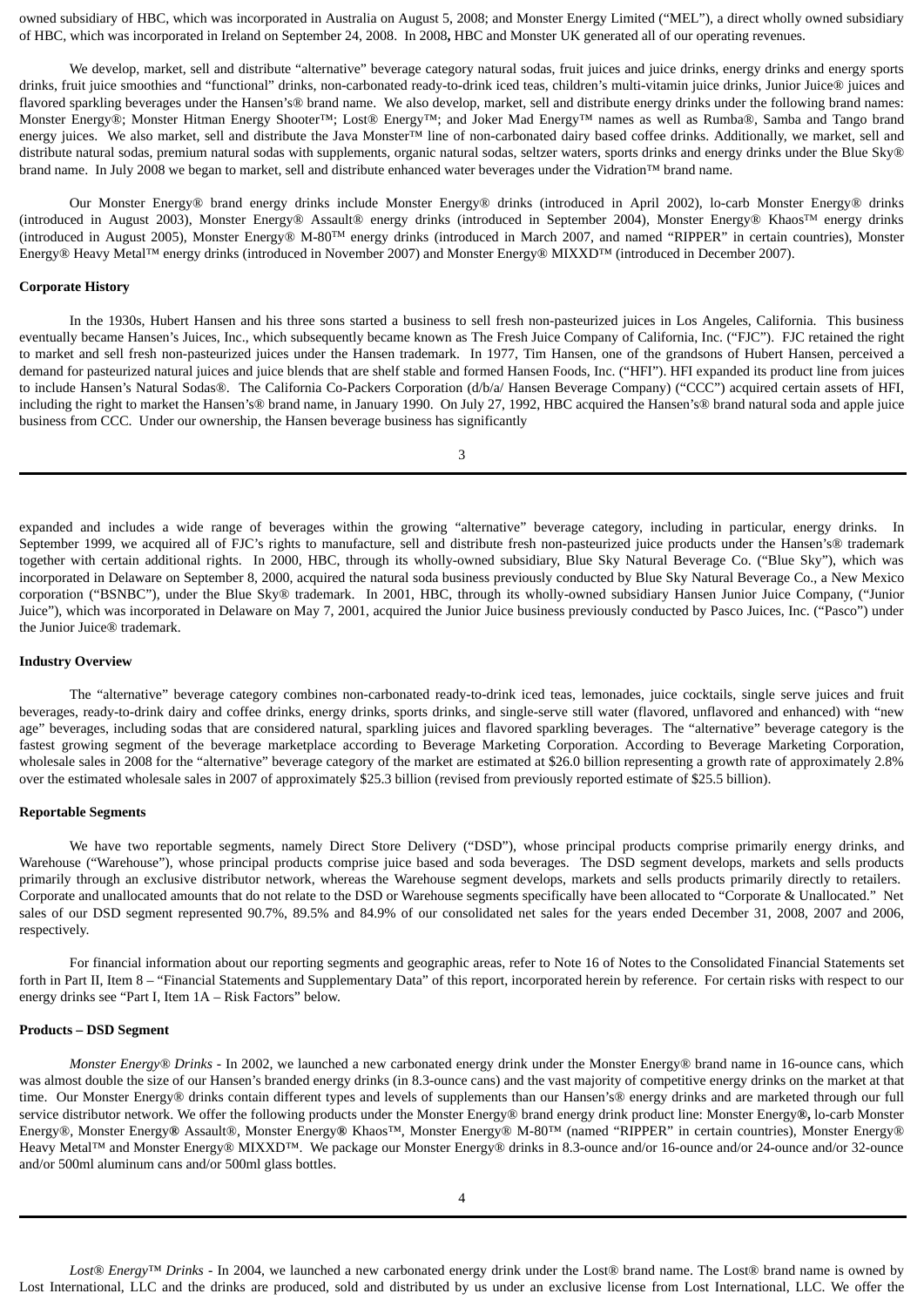following products under the Lost® Energy™ brand energy drink product line: Lost®, Lost® Perfect 10™, Lost® Five-O™ and Lost® Cadillac™. We package our Lost® Energy™ drinks in 8.3-ounce and/or 16-ounce and/or 24-ounce aluminum cans.

*Energy Juice* - In 2004, we launched a new non-carbonated energy juice under the Rumba® brand name. Our energy juice is a 100% juice product that targets male and female morning beverage consumers and is positioned as a substitute for coffee, caffeinated sodas and 100% orange or other juices. We offer the following products under the energy juice product line: Rumba®, Samba and Tango. We package our energy juices in 15.5-ounce aluminum cans.

*Joker Mad Energy™ Drinks* - In 2005, we introduced Joker Mad Energy™ energy drinks. We offer the following products under the Joker Mad Energy™ product line: Joker Mad Energy™, Joker Mad Energy™ Lo-Carb and Joker Mad Energy™ with Juice. We package our Joker Mad Energy™ drinks in 16-ounce aluminum cans.

*Java Monster™ Coffee Drinks* - In 2007, we launched a new line of non-carbonated dairy based coffee drinks under the Java Monster™ brand name. We offer the following products under the Java Monster™ product line: Java Monster™ Originale™, Java Monster™ Loca Moca®, Java Monster™ Mean Bean®, Java Monster™ Russian, Java Monster™ Irish Blend™, Java Monster™ Chai Hai™, Java Monster™ Nut Up™ and Java Monster™ Lo-Ball™. We package our Java Monster™ coffee drinks in 15-ounce aluminum cans.

*Monster Hitman Energy Shooter™* - In 2008, we introduced a new line of energy shooters in 3-ounce polyethylene terephthalate ("PET") plastic bottles. We offer the following products under the Monster Hitman Energy Shooter™ product line: Monster Hitman Energy Shooter™, Monster LOBO Energy Shooter™ and Monster Sniper Energy Shooter™.

*Vidration*® - In July 2008, we introduced our zero calorie, vitamin enhanced, water line under the Vidration® brand name in 20-ounce PET bottles.

#### **Products - Warehouse Segment**

*Hansen's Natural Sodas® -* Hansen's Natural Sodas® have been a leading natural soda brand in Southern California for the past 30 years. According to Information Resources, Inc.'s Analyzer Reports for California, in 2008 our natural sodas recorded the highest sales among comparable carbonated new age category beverages measured by unit volume in the California market. Hansen's Natural Sodas®, with cane sugar and Hansen's® Calorie Free Sodas contain no preservatives, no sodium and no caffeine. We offer the following sodas under the Hansen's® brand name: Hansen's Natural Sodas®, Hansen's® Calorie Free Sodas, Hansen's® Natural Soda Mixers, Hansen's® Natural Green Tea Sodas, Hansen's® Diet Green Tea Sodas, Hansen's® Natural Sparkling Sleek Beverages, Hansen's® Natural Sparkling Sleek Sugar Free Beverages, Hansen's® Natural Sparkling Sleek Green Tea Beverages and Hansen's® Natural Sparkling Sleek Sugar Free Green Tea Beverages. We package our natural sodas in 12-ounce, and recently in 16-ounce, aluminum cans and our sleek beverages in contemporary 10.5-ounce aluminum cans.

*Blue Sky*® *Products* - In September 2000, we acquired the Blue Sky® natural soda business from BSNBC. The Blue Sky® products contain no preservatives, sodium or caffeine (other than the energy drinks) or artificial coloring and are made with sugar and high quality natural flavors. We offer the following under the Blue Sky® product line: Blue Sky® Natural Sodas, Blue Sky® Lite Natural Sodas, Blue Sky® Premium Sodas, Blue Sky® Organic Natural Sodas, Blue Sky® Seltzer Water, Blue Sky®

$$
5 \\
$$

Blue Energy® drink, Blue Sky® Café Energy, Blue Sky® Tea Sodas and Blue Sky® Blue Sport Isotonic Sports Drinks. We package our Blue Sky® Natural Sodas, seltzer waters and tea sodas in 12-ounce aluminum cans. We package our Blue Sky® Café energy drinks in 15-ounce aluminum cans. We package our Blue Sky® Blue Sport Isotonic Sports Drinks in 16-ounce PET plastic bottles. We package our Blue Sky® energy drinks in 8.3-ounce and/or 16-ounce aluminum cans.

*Hansen's*® *Energy Drinks* - - Our Hansen's**®** energy drinks compete in the "functional" beverage category, namely, beverages that provide a real or perceived benefit in addition to simply delivering refreshment. Our Hansen's**®** energy drinks contain vitamins, minerals, nutrients, herbs and supplements (collectively "supplements"). Since 2006, we have marketed our Hansen's® brand energy drinks through the Warehouse segment. We offer the following under the Hansen's**®** energy drink product line: Hansen's® Energy Pro and Hansen's Diet Red Energy**®.** We package our Hansen's® energy drinks in 8.3 ounce aluminum cans.

*Juice Products and Smoothies -* Our fruit juice product line includes Hansen's® Natural Apple Juice, which is packaged in 64-ounce PET plastic bottles and 128-ounce High Density Polyethylene bottles and Hansen's® Natural Grape Juice, White Grape Juice, Pineapple Juice, Apple Grape Juice and Apple Strawberry Juice in 64-ounce PET plastic bottles. These Hansen's® juice products contain 100% juice as well as 120% of the United States Recommended Daily Allowances (the "USRDA") for Vitamin C (except Pomegranate which contains 27% juice and 100% of the USRDA for Vitamin C). Hansen's® juice products compete in the shelf-stable juice category.

Hansen's® fruit juice smoothies contain approximately 25% juice and provide 100% of the recommended daily intake for adults of Vitamins A, C & E and represented Hansen's entry into what is commonly referred to as the "functional" beverage category. Hansen's® fruit juice smoothies are packaged in 11.5-ounce aluminum cans.

We market the above-mentioned juice and smoothie products to our direct retail customers.

*Hansen's® Iced Teas -* In 2006, we introduced a new line of iced teas in sleek 16-ounce wide mouth PET plastic bottles. We offer varieties sweetened with cane sugar as well as sugar free and unsweetened varieties. Each bottle of tea contains 75 mg of Epigallocatechin Gallate (EGCG), a natural and powerful antioxidant.

*Hansen's® Primal Energy Tea* - In 2008, we introduced a new line of energy green teas in 16-ounce aluminum cans. Each can of tea contains 100 mg of EGCG.

*Juices for Children -* Our Juice Blast® line of children's multi-vitamin juice drinks is a dual-branded 100% juice line which was launched in conjunction with Costco Wholesale Corporation ("Costco") and is sold through Costco stores. Our Juice Slam™ line of children's multi-vitamin juice drinks is a 100% juice line which we market to grocery store chain customers, the health food trade, and other customers. Both Juice Blast® and Juice Slam™ lines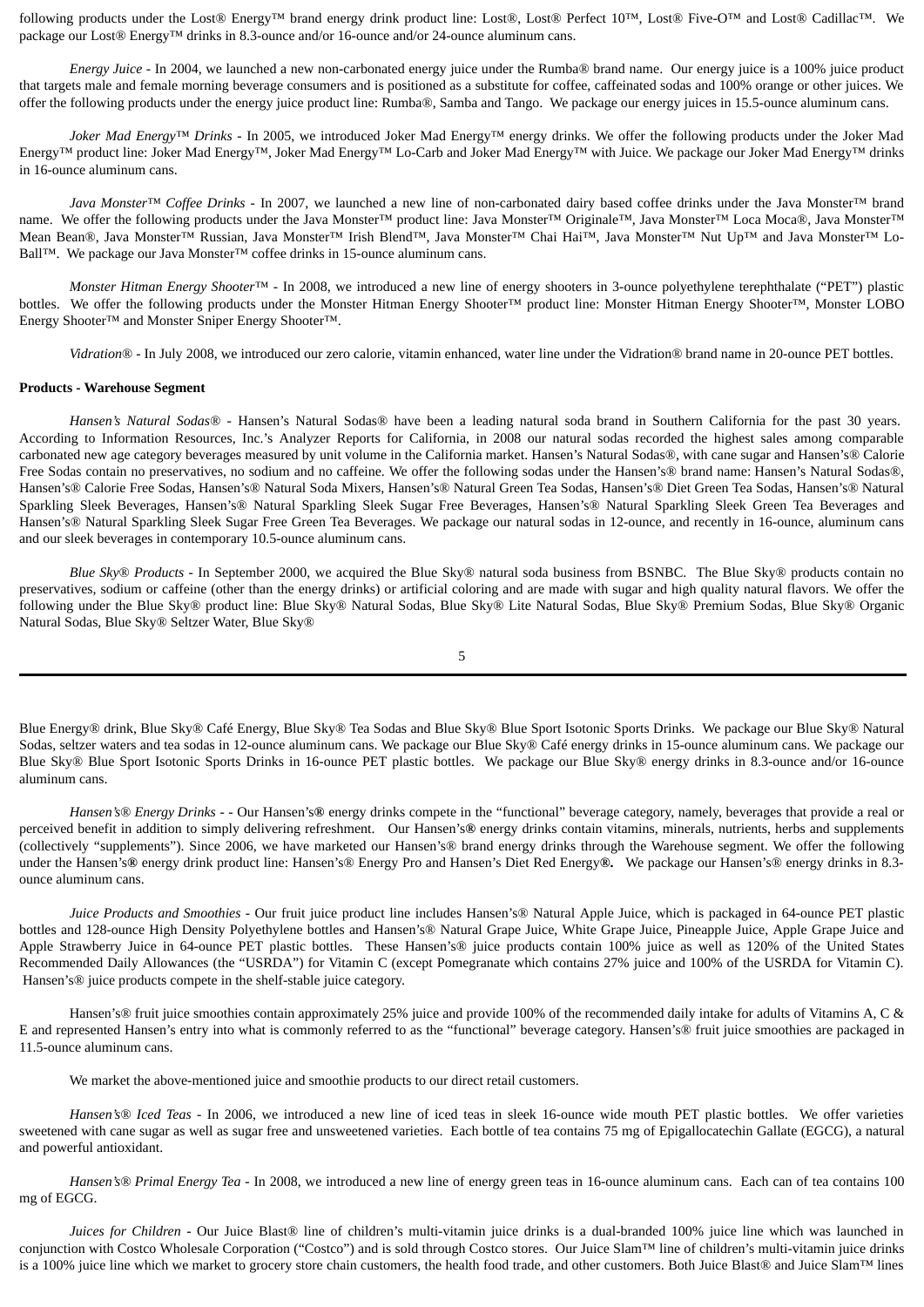of children's multi-vitamin juice drinks contain eleven essential vitamins and six essential minerals. Both the Juice Blast® and Juice Slam™ lines are marketed in 6.75-ounce aseptic boxes. In addition, we also offer an organic Juice Slam™ in 6.75-ounce organic pouches.

In May 2001, we acquired the Junior Juice® beverage business. The Junior Juice® product line is a 100% juice line offered in 4.23-ounce aseptic packages and is targeted at toddlers and preschoolers. Certain flavors of the Junior Juice® line have calcium added and all flavors contain 100% of the daily recommended allowance of Vitamin C. In 2006, we extended the Junior Juice® line by adding organic juice products in 4.23-ounce aseptic boxes. Each of our organic Junior Juice® products have 100% juice and contain 100% of the daily recommended allowance of Vitamin C.

*Hansen's® Organic Junior Water™ -* In July 2008, we introduced our Hansen's® Organic Junior Water™ line in 4.23-ounce aseptic packages created specially for children ages two to six years old. Our Hansen's® Organic Junior Water™ line of flavored water contains 100% of the daily recommended allowance of Vitamin C per serving, contains no preservatives, no artificial colors, no artificial flavors, no artificial sweeteners, no high fructose corn syrup and contains only thirty calories per serving.

*Bottled Water -* Our still water product was introduced in 1993 and is now sold in 0.5-liter plastic bottles, primarily to the food service trade. Sales of this product line are very limited.

During 2008, we continued to expand our existing product lines and further develop our markets. In particular, we continued to focus on developing and marketing beverages that fall within the category generally described as the "alternative" beverage category, with particular emphasis on energy type drinks.

#### **Other Products**

We continue to evaluate and, where considered appropriate, introduce additional flavors and types of beverages to complement our existing product lines. We will also evaluate, and may, where considered appropriate, introduce "functional" foods/snack foods that utilize similar channels of distribution and/or are complementary to our existing products and/or to which our brand names are able to add value.

We also develop and supply, on a limited basis, selected beverages in different formats to a limited number of customers with the objective of solidifying our relationship with those customers.

#### **Manufacture and Distribution**

We do not directly manufacture our products but instead outsource the manufacturing process to third party bottlers and contract packers.

We purchase concentrates, juices, flavors, supplements, cans, bottles, aseptic boxes, aseptic pouches, caps, labels, trays, boxes and other ingredients for our beverage products which are delivered to our various third party bottlers and co-packers. Depending on the product, the third party bottlers or packers add filtered water and/or other ingredients and supplements for the manufacture and packaging of the finished products into Company-approved containers in accordance with our formulas. In the case of sodas and other carbonated beverages, the bottler/packer adds carbonation to the products as part of the production process.

We are generally responsible for arranging for the purchase of and delivery to our third party bottlers and co-packers of the containers in which our beverage products are packaged.

All of our beverage products are manufactured by various third party bottlers and co-packers situated throughout the United States and in Europe, under separate arrangements with each party. The majority of our co-packaging arrangements are on a month-to-month basis. However, certain of our copacking arrangements are described below:

(a) Our agreement with Gluek Brewing Company ("Gluek") pursuant to which Gluek packages certain of our energy drinks. This contract continues until May 2009 and is automatically extended for additional terms of one (1) year each, unless either party notifies the other in writing at least one hundred eighty (180) days prior to the last day of the then current term.

- (b) Our agreement with Carolina Beer & Beverage ("Carolina") pursuant to which Carolina packages certain of our energy drinks. This contract continues until April 11, 2009 and is automatically extended for additional periods of one (1) year each, unless either party notifies the other in writing at least one hundred eighty (180) days prior to the last day of the then current term.
- (c) Our agreement with Lucerne Foods, Inc. ("Safeway Norwalk") pursuant to which Safeway-Norwalk packages certain of our energy drinks and Hansen's Natural Sodas®. This contract continues until March 31, 2009 and is automatically renewed annually thereafter, unless terminated by either party upon six (6) months written notice.
- (d) Our agreement with Seven-Up/RC Bottling Company of Southern California, Inc. ("Seven-Up") pursuant to which Seven-Up packages certain of our energy drinks. This contract continues until March 31, 2009.
- (e) Our agreement with Nor-Cal Beverage Co. Inc. ("Nor-Cal") pursuant to which Nor-Cal packages certain of our Hansen's juices in PET plastic bottles. This contract continues until August 2009 and is automatically renewed for one (1) year terms thereafter unless terminated by either party not less than ninety (90) days before the end of the initial term or any renewal period.
- (f) Our agreement with Dairy Farmers of America, Inc. ("DFA") pursuant to which DFA packages certain of our energy drinks. This contract continues until March 2010 and is automatically renewed for consecutive one (1) year periods, subject to mutually agreeable pricing, unless either party provides notice of cancellation at least ninety (90) days prior to the end of the initial term or subsequent extension period. Further, either party may

<sup>7</sup>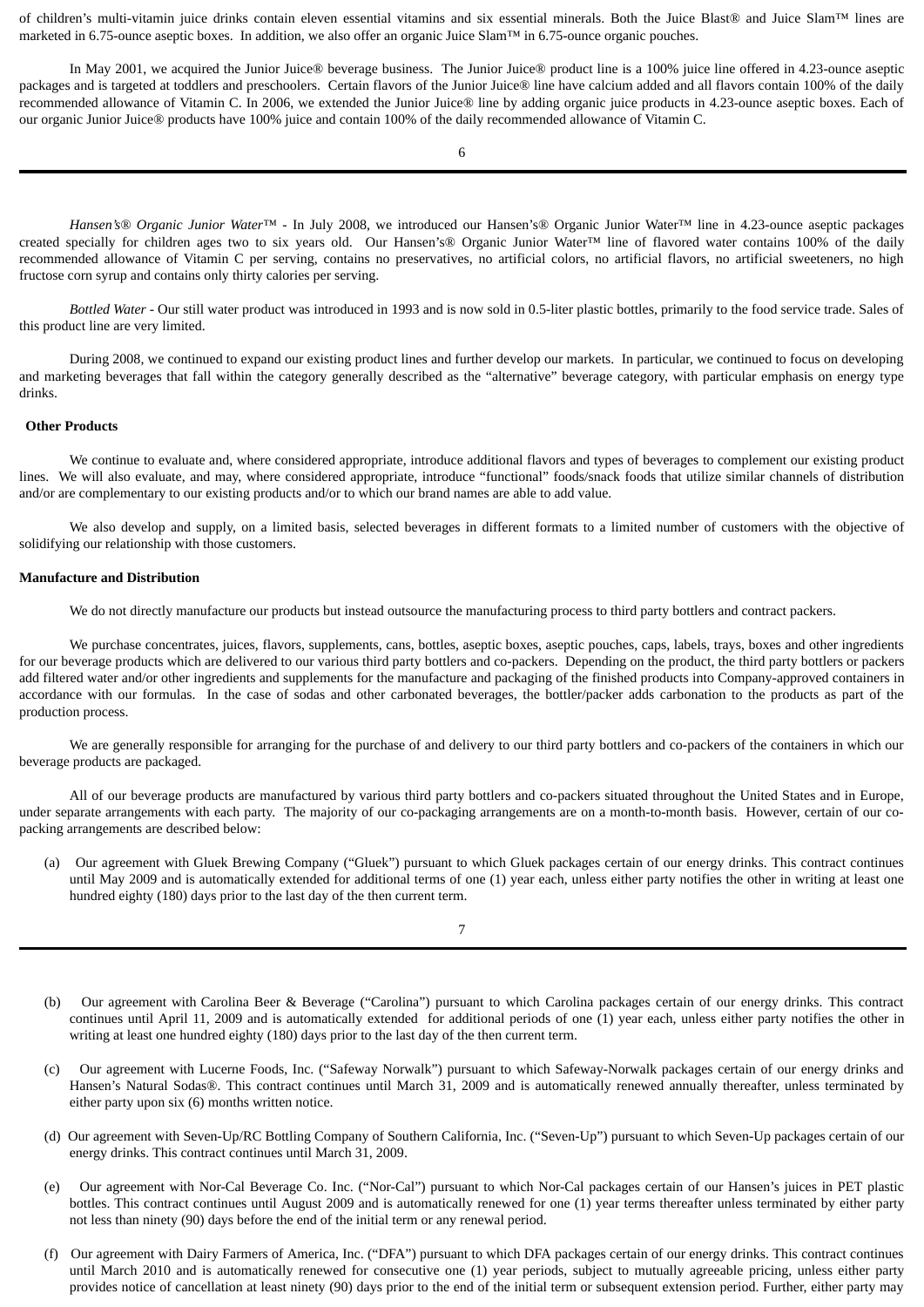terminate this agreement at its sole discretion at any time by providing the other party with one hundred eighty (180) days prior written notification specifying the date of termination.

- (g) Our agreement with Dr. Pepper Bottling Co. ("Dr. Pepper") pursuant to which Dr. Pepper packages certain of our energy drinks. This contract continues until December 31, 2009 and is automatically renewed for additional terms of one (1) year at a time, unless terminated by either party at least ninety (90) days prior to the last day of the then current term.
- (h) Our agreement with Giumarra & Associates Beverage Company ("Giumarra") pursuant to which Giumarra packages certain of our energy drinks and juices. This contract continues until June 28, 2009 and is automatically extended for additional periods of one (1) year, unless either party notifies the other in writing at least one hundred eighty (180) days prior to the last day of the then current term.
- (i) Our agreement with Pri-Pak, Inc. ("Pri-Pak") pursuant to which Pri-Pak packages certain of our energy drinks. This contract continues indefinitely but may be terminated at any time by either party by giving ninety (90) days prior written notice.
- (j) Our agreement with O-AT-KA Milk Products Cooperative ("O-AT-KA") pursuant to which O-AT-KA packages certain of our energy drinks. This contract continues until December 2010 and is automatically renewable for consecutive one (1) year periods, subject to mutually agreeable pricing, unless either party provides notice of cancellation at least ninety (90) days prior to the end of the initial term or subsequent extension period.
- (k) Our agreement with Olympic Food, Inc. ("OFI") pursuant to which OFI packages certain of our energy drinks. This contract continues until June 1, 2009 and shall automatically renew for successive one (1) year periods, unless one party gives the other written notice of its intention not to renew, at least one hundred twenty (120) days prior to the expiration of the initial term.

8

In certain instances, equipment is purchased by us and installed at the facilities of our co-packers to enable them to produce certain of our products. In general, such equipment remains our property and is to be returned to us upon termination of the packing arrangements with such co-packers or is amortized over a pre-determined number of cases that are to be produced at the facilities concerned.

We pack certain products outside of the West Coast region to enable us to produce products closer to the markets where they are sold and thereby reduce freight costs. As distribution volumes in markets outside of California grow, we continue to secure additional packing arrangements closer to such markets to further reduce freight costs.

Our ability to estimate demand for our products is imprecise, particularly with new products, and may be less precise during periods of rapid growth, particularly in new markets. If we materially underestimate demand for our products or are unable to secure sufficient ingredients or raw materials including, but not limited to PET/plastic bottles, aseptic boxes, cans, glass, labels, flavors, juice concentrates, or supplement ingredients or certain sweeteners, or packing arrangements, we might not be able to satisfy demand on a short-term basis. (See "Part I, Item  $1A -$ Risk Factors").

Although our production arrangements are generally of short duration or are terminable upon our request, we believe a short disruption or delay would not significantly affect our revenues because alternative packing facilities in the United States with adequate capacity can usually be obtained for many of our products at commercially reasonable rates and/or within a reasonably short time period. However, there are limited packing facilities in the United States, Canada, the United Kingdom and Europe with adequate capacity and/or suitable equipment for certain of our products, including Monster Energy® and Lost® Energy*™* energy drinks, and Rumba®, Samba and Tango energy juice in 8.3-ounce and/or 16-ounce and/or 24-ounce and/or 24-ounce cap-can and/or 32-ounce and/or 500ml aluminum cans and/or 500ml glass bottles, the Java Monster™ line of non-carbonated dairy based coffee drinks in 15-ounce cans and our aseptic juice products. A disruption or delay in production of any of such products could significantly affect our revenues from such products as alternative co-packing facilities in the United States, Canada, the United Kingdom or Europe, as the case may be, with adequate capacity may not be available for such products either at commercially reasonable rates and/or within a reasonably short time period, if at all. Consequently, a disruption in production of such products could affect our revenues. We continue to seek alternative and/or additional co-packing facilities in the United States, Canada, the United Kingdom and Europe with adequate capacity for the production of our various products to minimize the risk of a disruption in production.

During the first quarter of 2009, we ascertained that it was likely that our west coast copacker of our aseptic juice products would cease to produce such products in the near future. We are endeavoring to secure alternative copacking facilities to replace that portion of our volume of such products. However, available copacking capacity for that portion of our volume of such products is limited and we may not be able to secure sufficient production timely or at all, which would cause a disruption in our ability to continue to supply that portion of our volume of such products to customers, either partially or at all.

During the second quarter of 2006, we entered into a distribution agreement with Cadbury Bebidas, S.A. de C.V. ("Cadbury Bebidas"), for exclusive distribution by Cadbury Bebidas throughout Mexico, excluding Baja California, of our Monster Energy® and Lost® Energy™ energy products. In December 2008, this distributor was notified of the termination of its distribution agreement on January 25, 2009. This agreement was terminated on January 25, 2009.

During the second quarter of 2006, we entered into the Monster Beverages Off-Premise Distribution Coordination Agreement and the Allied Products Distribution Coordination Agreement (jointly, the "Off-Premise Agreements") with Anheuser-Busch, Inc., a Missouri corporation ("AB"). Under the Off-Premise Agreements, select Anheuser-Busch distributors (the "AB Distributors") distribute and sell, in markets designated by us, our Monster Energy® and Lost® Energy™ brands non-alcoholic energy drinks and Rumba®, Samba and Tango brand energy juice, as well as additional products that may be agreed between the parties.

During the first quarter of 2007, we entered into the On-Premise Distribution Coordination Agreement (the "On-Premise Agreement") with AB. Under the On-Premise Agreement, AB manages

and coordinates the sale, distribution and merchandising of Monster Energy® energy drinks to on-premise retailers including bars, nightclubs and restaurants in territories approved by us.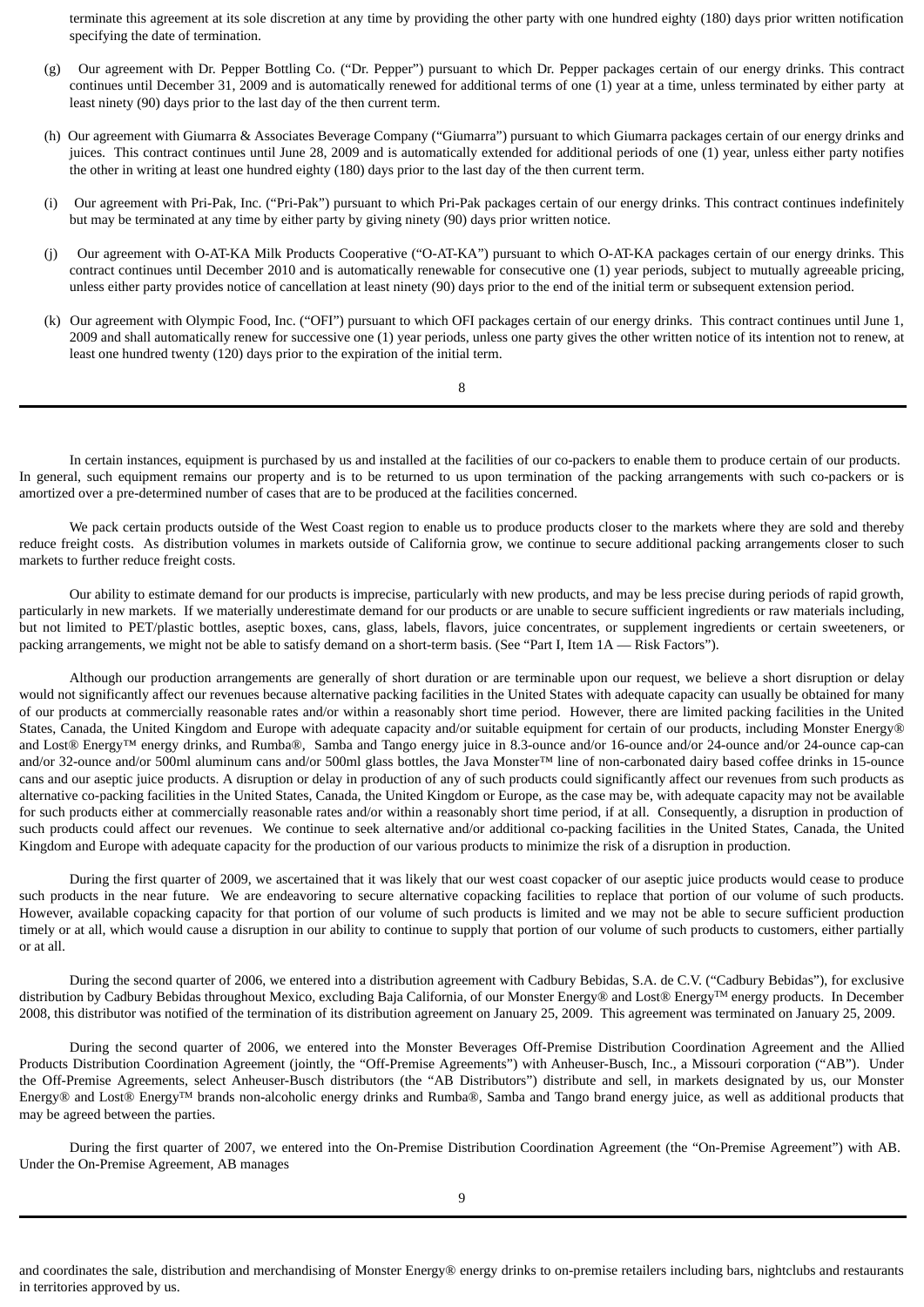During the first quarter of 2007, we entered into a distribution agreement with Pepsi-QTG Canada, a division of PepsiCo Canada, ULC ("Pepsi Canada"), for the exclusive distribution by Pepsi Canada throughout Canada of our Monster Energy®, Lost® Energy™ and Hansen's® energy products. This agreement was terminated by us effective December 31, 2008.

During the fourth quarter of 2008, we entered into the Monster Energy Distribution Coordination Agreement (the "TCCC North American Coordination Agreement") with The Coca-Cola Company ("TCCC"). Pursuant to the TCCC North American Coordination Agreement, we have designated, and in the future may designate, territories in which bottlers from TCCC's network of partially owned and independent bottlers, including Coca-Cola Enterprises, Inc. ("CCE"), Coca-Cola Bottling Company ("CCBC"), CCBCC Operations, LLC ("Consolidated"), United Bottling Contracts Company, LLC ("United"), and other TCCC independent bottlers (collectively, the "TCCC North American Bottlers") will distribute and sell primarily our Monster Energy® beverages (the "Products") in the United States and Canada.

During the fourth quarter of 2008, we entered into the Monster Energy Distribution Agreement with CCE pursuant to which CCE was appointed to distribute, directly and through certain sub-distributors, the Products in portions of twenty-four U.S. states (the "U.S. Territories"). We may designate additional territories within reasonable proximity to the U.S. Territories and CCE will use reasonable good faith efforts to add the additional territories. During the fourth quarter of 2008, we entered into the Monster Energy Canadian Distribution Agreement with CCBC, pursuant to which CCBC has been appointed to distribute, directly and through certain sub-distributors, the Products in Canada, with performance commencing on January 1, 2009. In addition, during the fourth quarter of 2008, we entered into distribution agreements with Consolidated, United and other TCCC North American Bottlers for the distribution of the Products in various territories within the United States.

During the fourth quarter of 2008, we entered into the Monster Energy International Coordination Agreement (the "TCCC International Coordination Agreement") with TCCC. Pursuant to the TCCC International Coordination Agreement, we have designated, and in the future may designate, countries in which we wish to appoint TCCC distributors to distribute and sell the Products.

During the fourth quarter of 2008, we entered into the Monster Energy International Distribution Agreement and the Monster Energy Belgium Distribution Agreement with CCE pursuant to which CCE has been appointed to distribute directly, and through certain sub-distributors, the Products in Great Britain, France, Belgium, the Netherlands, Luxembourg and Monaco.

During the fourth quarter of 2008, we entered into a distribution agreement with Comercializadora Eloro, S.A., a subsidiary of Grupo Jumex, for exclusive distribution throughout Mexico, excluding the Baja and Sonora regions, of our Monster Energy® and Monster Energy® Khaos™ energy drinks as well as select Java Monster<sup>™</sup> non-carbonated dairy based coffee drinks. Distribution under this agreement commenced January 26, 2009.

Distribution levels vary from state to state and from product to product. Certain of our products are sold in Canada and Mexico. We also sell a limited range of our products to distributors outside of the United States, including in the Caribbean, Central and South America, Japan, Korea, Saudi Arabia, Hong Kong, South Africa, the United Kingdom, Ireland, France, the Netherlands, Spain, Belgium, Luxembourg, Monaco and Sweden. Gross sales outside the United States accounted for \$96.3 million, \$55.7 million and \$24.8 million for the years ended December 31, 2008, 2007 and 2006, respectively. The reclassification of certain military customers from gross sales to customers within the United States to gross sales to customers outside the United States, resulted in an increase in gross sales

$$
10\quad
$$

outside the United States of \$14.8 million and \$5.5 million for the years ended December 31, 2007 and 2006, respectively, over amounts previously reported.

We continually seek to expand distribution of our products by entering into agreements with regional bottlers or other direct store delivery distributors with established sales, marketing and distribution organizations. Many of our bottlers and distributors are affiliated with and manufacture and/or distribute other soda and non-carbonated brands and other beverage products. In many cases, such products compete directly with our products.

During 2008, we continued to expand distribution of our products both outside of California and outside of the United States. We expanded our sales force to support and grow sales, primarily of Monster Energy® drinks, Java Monster™ line of non-carbonated dairy based coffee drinks and Monster Hitman Energy Shooter<sup>™'</sup>s.

Our Blue Sky® products are sold primarily to the health food trade, natural food chains and mainstream grocery store chains, through specialty health food distributors.

In September 2007, we relocated our corporate offices to newly leased offices in Corona, California. In October 2006, we also entered into a lease agreement pursuant to which we leased 346,495 square feet of warehouse and distribution space located in Corona, California. This lease commitment provides for minimum rental payments for 120 months, commencing March 2007, excluding renewal options. The monthly rental payments are \$167,586 at the commencement of the lease and increase over the lease term by 7.5% at the end of each 30 month period. The new warehouse and distribution space replaced our previous warehouse and distribution space also located in Corona, California.

In October 2006, we entered into an agreement to acquire 1.8 acres of vacant land for a purchase price of \$1.4 million, which is currently in escrow. In August 2008, we completed the purchase of an additional 1.09 acres of adjacent land for a purchase price of \$1.4 million. The properties are located adjacent to the newly leased warehouse and distribution space. We are reviewing the feasibility of constructing a new office building and parking lot on these combined parcels of land to replace our existing office space.

We have sublet a small portion of our previous office, warehouse and distribution space on a month to month basis. In addition, we continue to utilize the remaining portion of this space as overflow warehousing for our main warehouse. This lease expires in October 2010. (See "Part I, Item 2 -Properties").

We also rent additional warehouse space on a short-term basis from time to time in public warehouses situated throughout the United States and Canada.

#### **Raw Materials and Suppliers**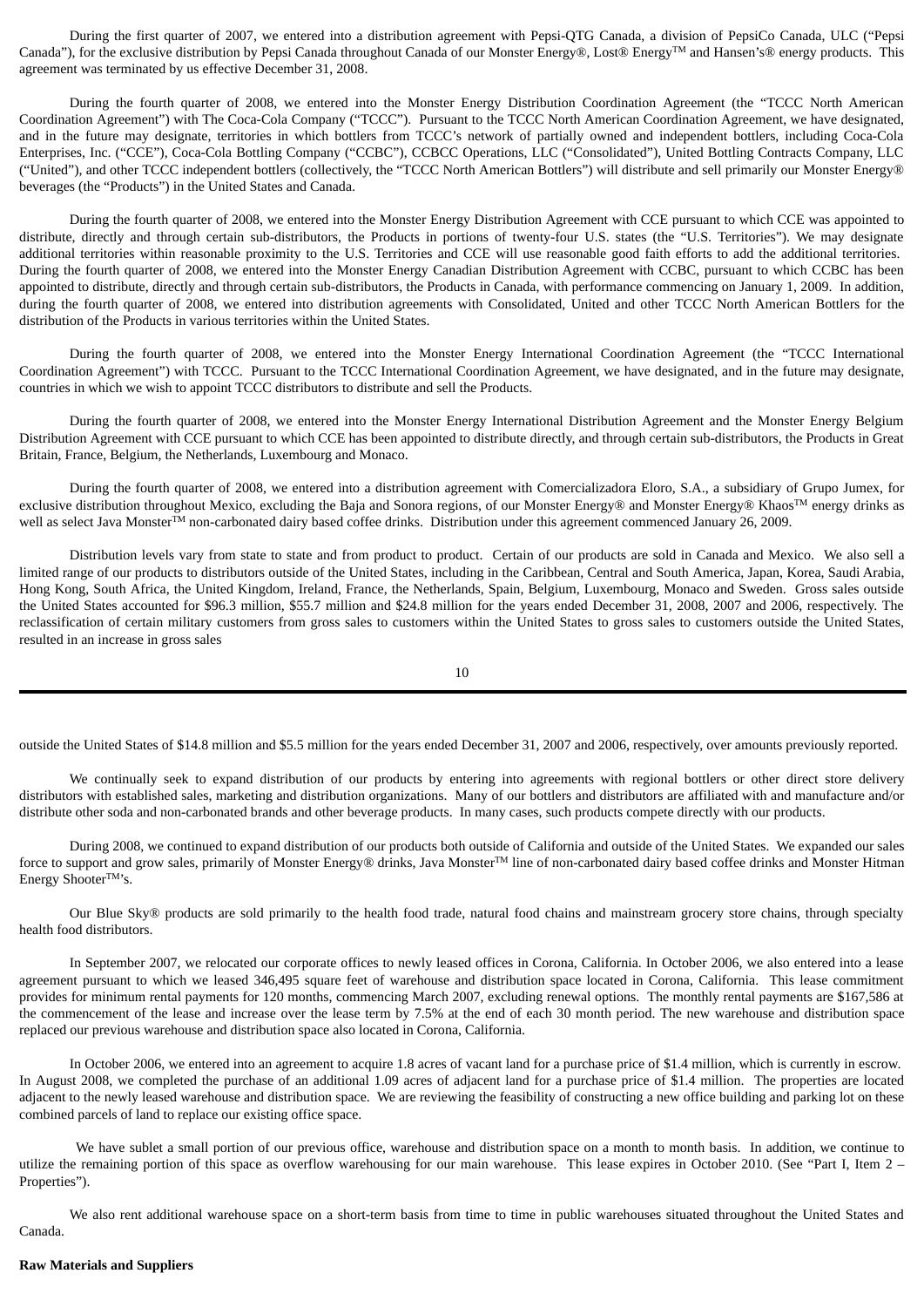The principal raw materials used in the manufacturing of our products are aluminum cans, glass bottles and PET plastic bottles as well as juice concentrates, sugar, sucralose, milk and cream, the costs of which are subject to fluctuations. Overall, the prices of aluminum cans, PET plastic bottles, certain juice concentrates and sugar increased in 2008 as compared to 2007. In particular, prices of apple concentrate increased materially; although, such pricing did retreat towards the end of 2008. Furthermore, we have secured a major part of our 2009 supply of apple concentrate at prices below the overall prices incurred in 2008. The dairy components in our Java Monster<sup>™</sup> line of non-carbonated dairy based coffee drinks saw a reduction in 2008 as compared to 2007. Sucralose prices stayed constant in 2008.

We purchase beverage flavors, concentrates, juices, supplements, cane sugar, sucrose, sucralose and other sweeteners as well as other ingredients from independent suppliers located in the United States and abroad.

Generally, raw materials utilized by us in our business are readily available from numerous sources. However, certain raw materials are manufactured by only one company. We purchase sucralose, which is used alone or in combination with Acesulfame-K in our low-calorie products, flavors, vitamin blends and herbs from single manufacturers. Additionally, certain of our cans are only manufactured by single companies in the United States.

With regard to our Java Monster<sup>TM</sup> line of non-carbonated dairy based coffee drinks, the dairy industry is subject to shortages and higher demand from time to time which may result in higher prices.

With regard to our fruit juice and juice-drink products, the industry is subject to variability of weather conditions, which may result in higher prices and/or lower consumer demand for juices.

Generally, flavor suppliers hold the proprietary rights to their flavors. Consequently, we do not have the list of ingredients or formulae for our flavors and certain of our concentrates readily available to us and we may be unable to obtain these flavors or concentrates from alternative suppliers on short notice. We have identified alternative suppliers of many of the supplements contained in many of our beverages. However, industry-wide shortages of certain fruits and fruit juices, and supplements and sweeteners have been, and could from time to time in the future be, experienced, which could interfere with and/or delay production of certain of our products.

We continually endeavor to develop back-up sources of supply for certain of our flavors and concentrates as well as to negotiate arrangements with suppliers which would enable us to obtain access to certain concentrates or flavor formulas in certain circumstances. We have been partially successful in these endeavors. Additionally, in a limited number of cases, contractual restrictions and/or the necessity to obtain regulatory approvals and licenses may limit our ability to enter into agreements with alternative suppliers and manufacturers and/or distributors.

In connection with the development of new products and flavors, independent suppliers bear a large portion of the expense of product development, thereby enabling us to develop new products and flavors at relatively low cost. We have historically developed and successfully introduced new products and flavors and packaging for our products and intend to continue developing and introducing additional new beverages and flavors.

#### **Competition**

The beverage industry is highly competitive. The principal areas of competition are pricing, packaging, development of new products and flavors and marketing campaigns. Our products compete with a wide range of drinks produced by a relatively large number of manufacturers, most of which have substantially greater financial, marketing and distribution resources than we do.

Important factors affecting our ability to compete successfully include taste and flavor of products, trade and consumer promotions, rapid and effective development of new, unique cutting edge products, attractive and different packaging, branded product advertising and pricing. We also compete for distributors who will focus on the sale of our products ahead of those of our competitors, provide stable and reliable distribution and secure adequate shelf space in retail outlets. Competitive pressures in the "alternative", energy, coffee and "functional" beverage categories could cause our products to be unable to gain or to lose market share or we could experience price erosion, which could have a material adverse affect on our business and results.

| a. |
|----|
|    |
|    |
|    |

We have experienced substantial competition from new entrants in the energy drink and energy shot categories. A number of companies who market and distribute iced teas and juice cocktails in larger volume packages, such as 16- and 20-ounce glass bottles, including Sobe, Snapple Elements, Arizona and Fuse, have added supplements to their products with a view to marketing their products as "functional" or energy beverages or as having "functional" benefits. We believe that many of those products contain lower levels of supplements and principally deliver refreshment. In addition, many competitive products are positioned differently from our energy or "functional" drinks. Our smoothies and tea lines are positioned more closely against those products.

We compete not only for consumer preference, but also for maximum marketing efforts by multi-brand licensed bottlers, brokers and distributors, many of which have a principal affiliation with competing companies and brands. Our products compete with all liquid refreshments and with products of much larger and substantially better financed competitors, including the products of numerous nationally and internationally known producers such as TCCC, PepsiCo, Inc., Cadbury Schweppes plc, Red Bull Gmbh, Kraft Foods, Inc., Nestle Beverage Company, Tree Top and Ocean Spray. We also compete with companies that are smaller or primarily local in operation. Our products also compete with private label brands such as those carried by grocery store chains, convenience store chains and club stores.

Our natural sodas compete directly with traditional soda products including those marketed by TCCC, PepsiCo, Inc. and Cadbury Schweppes plc, as well as with carbonated beverages marketed by smaller or primarily local companies such as Jones Soda Co., Clearly Canadian Beverage Company, Crystal Geyser, J.M. Smucker Company and with private label brands such as those carried by grocery store chains, convenience store chains and club stores.

Our fruit juice smoothies compete directly with Kern's, Jumex, Jugos del Valle and Libby's Nectars, and V8 Smoothies, as well as with single serve juice products produced by many competitors. Such competitive products are packaged in glass and PET bottles ranging from 8- to 48-ounces in size and in 11.5-ounce aluminum cans. The juice content of such competitive products ranges from 1% to 100%.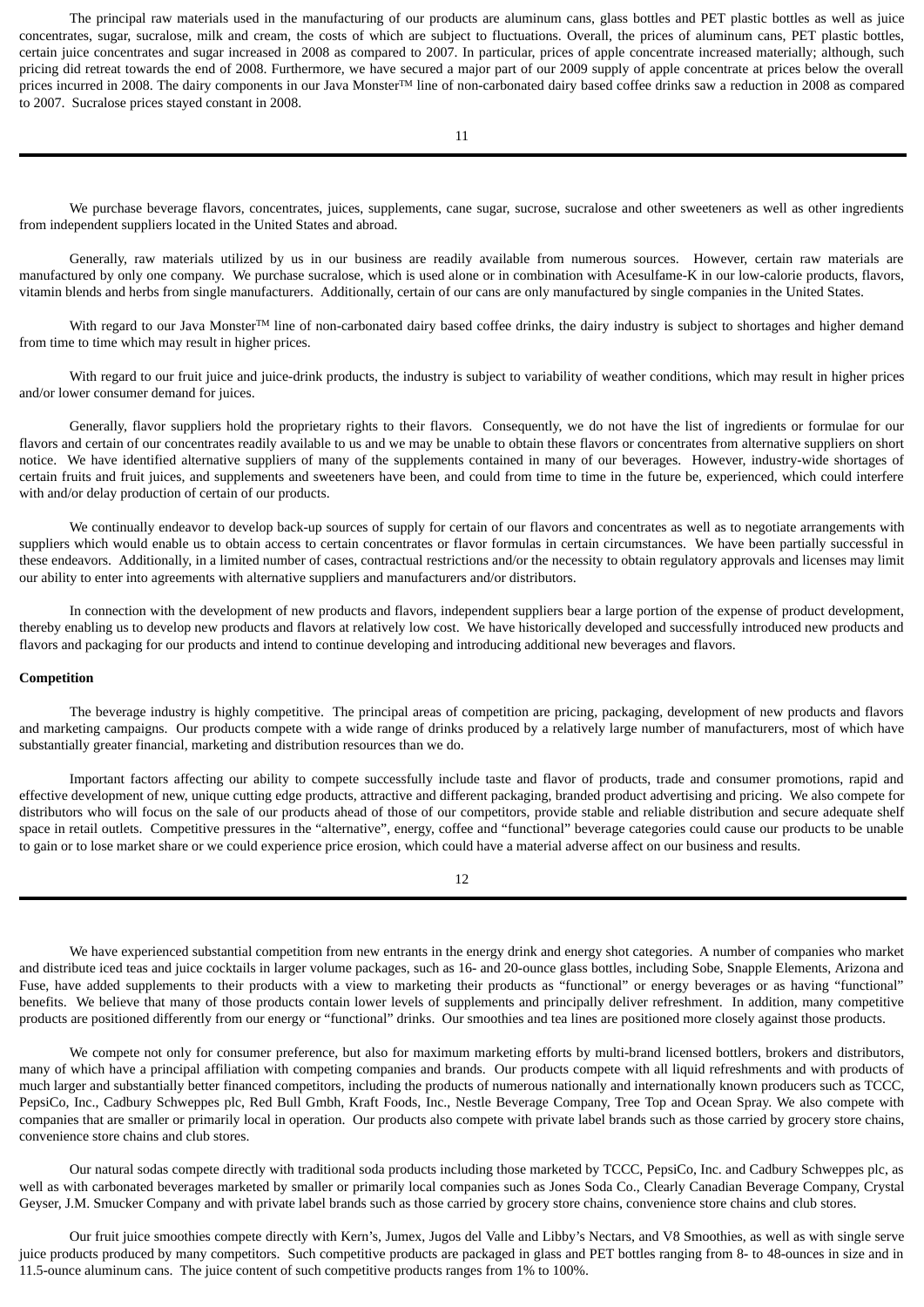Our apple and other juice products compete directly with Tree Top, Mott's, Martinelli's, Welch's, Ocean Spray, Tropicana, Minute Maid, Langers, Apple and Eve, Seneca, Northland, Juicy Juice and also with other brands of apple juice and juice blends, especially store brands.

Our energy drinks, including Hansen's® energy, Diet Red Energy®, Monster Energy®, Lost® Energy™, Joker Mad Energy™ and Rumba®, Samba and Tango energy juice in 8.3-ounce and/or 16-ounce and/or 24-ounce and/or 32-ounce and/or 500ml aluminum cans and/or 500ml glass bottles, and our Monster Hitman Energy Shooter™'s compete directly with Red Bull, Rockstar, Full Throttle, No Fear, Amp, Adrenaline Rush, NOS, Redline, 180, Red Devil, Rip It, Vitaminenergy, 5-Hour Energy Shot, Redline Energy Shot, NOS Energy Shot, Rockstar Energy Shot, Full Throttle Quick Shot, Amp Energy Shot and many other brands. TCCC and PepsiCo Inc. also market and/or distribute additional products in that market segment such as Pepsi Max, Mountain Dew, Mountain Dew MDX and Vault.

Our Java Monster™ line of non-carbonated dairy based coffee drinks competes directly with Starbucks Frappuccino, Starbucks Double Shot, Starbucks Double Shot Energy Plus Coffee and other Starbucks coffee drinks, Rockstar Roasted, Caribou Coffee, Cinnabon coffee drinks, Godiva dairy based drinks and Full Throttle Coffee.

### **Sales and Marketing**

Our sales and marketing strategy for all our beverages is to focus our efforts on developing brand awareness and trial through sampling both in stores and at events. We use our branded vehicles and other promotional vehicles at events where we sample our products to consumers. We utilize "push-pull"

methods to achieve maximum shelf and display space exposure in sales outlets and maximum demand from consumers for our products, including advertising, in-store promotions and in-store placement of point-of-sale materials and racks, prize promotions, price promotions, competitions, endorsements from selected public and extreme sports figures, coupons, sampling and sponsorship of selected causes such as cancer research. Our extreme sports team endorsements include teams such as the Pro Circuit – Kawasaki Motocross and Supercross teams, Kawasaki Factory Motocross and Supercross teams, Robby Gordon Racing Team, Ken Block Rally Racing Team and the Tech 3 Moto GP Team (new for 2009). Our individual athlete and/or personality endorsements include extreme sports figures and athletes such as NASCAR Camping World Truck Series racer Ricky Carmichael, Moto GP motorcycle racer Valentino Rossi (new for 2009), television personalities such as Rob Dyrdek as well as many athletes that compete in other sports related activities, particularly, the Winter and Summer X-Games, supercross, motocross, freestyle motocross, surfing, skateboarding, wakeboarding, skiing, snowboarding, BMX, mountain bike downhill racing, snowmobile freestyle, snowmobile racing, etc. Our event endorsements include a wide range of events such as the Monster Energy® Supercross Series, the AMA Pro Motocross Championship Series and the Vans Warped Tour. In-store posters, outdoor posters, print, radio and television advertising, together with price promotions and coupons, may also be used to promote our brands.

We believe that one of the keys to success in the beverage industry is differentiation, which entails making our products visually distinctive from other beverages on the shelves of retailers. We review our products and packaging on an ongoing basis and, where practical, endeavor to make them better and unique. The labels and graphics for many of our products are redesigned from time to time to maximize their visibility and identification, wherever they may be placed in stores and we will continue to reevaluate the same from time to time.

Where appropriate we partner with retailers to assist our marketing efforts. For example, while we retain responsibility for the marketing of the Juice Slam® line of children's multi-vitamin juice drinks, Costco has undertaken partial responsibility for the marketing of the Juice Blast® line.

We increased expenditures for our sales and marketing programs by approximately 24.1% in 2008 compared to 2007. As of December 31, 2008, we employed 1,020 employees in sales and marketing activities, of which 331 were employed on a full-time basis.

#### **Customers**

Our customers are typically retail grocery and specialty chains, wholesalers, club stores, drug chains, mass merchandisers, convenience chains, full service beverage distributors, health food distributors and food service customers. Gross sales to our various customer types for the years ended December 2008, 2007 and 2006 are reflected below. The allocations below reflect changes made by us to the categories historically reported.

|                                                  | 2008  | 2007  | 2006 |
|--------------------------------------------------|-------|-------|------|
| Retail grocery, specialty chains and wholesalers | 8%    | 8%    | 12%  |
| Club stores, drug chains & mass merchandisers    | 14%   | 14%   | 14%  |
| Full service distributors                        | 74%   | 73%   | 69%  |
| Health food distributors                         | $1\%$ | $2\%$ | 2%   |
| Other                                            | 3%    | 3%    | 3%   |

Our customers include CCE, CCBC, Consolidated, United and other TCCC North American Bottlers, Wal-Mart, Inc. (including Sam's Club), AB Distributors, Kalil Bottling Group, Trader Joe's, John Lenore & Company, Pepsi Canada (terminated by us effective December 31, 2008), Swire Coca-Cola, Costco, The Kroger Co., Safeway Inc. and Albertsons. A decision by any large customer to decrease amounts purchased from us or to cease carrying our products could have a material negative effect on our financial condition and consolidated results of operations. The Dr. Pepper Snapple Group,

Inc., a former customer of the DSD division, accounted for approximately 13%, 16% and 19% of our net sales for the years ended December 31, 2008, 2007 and 2006, respectively. Our distribution agreement with the Dr. Pepper Snapple Group, Inc. was terminated by us effective November 9, 2008. The related terminated distributor territories are now serviced by a combination of TCCC North American Bottlers and AB Distributors. Wal-Mart, Inc. (including Sam's Club), a customer of both the DSD and Warehouse divisions, accounted for approximately 11%, 12% and 12% of our net sales for the years ended December 31, 2008, 2007 and 2006, respectively.

<sup>13</sup>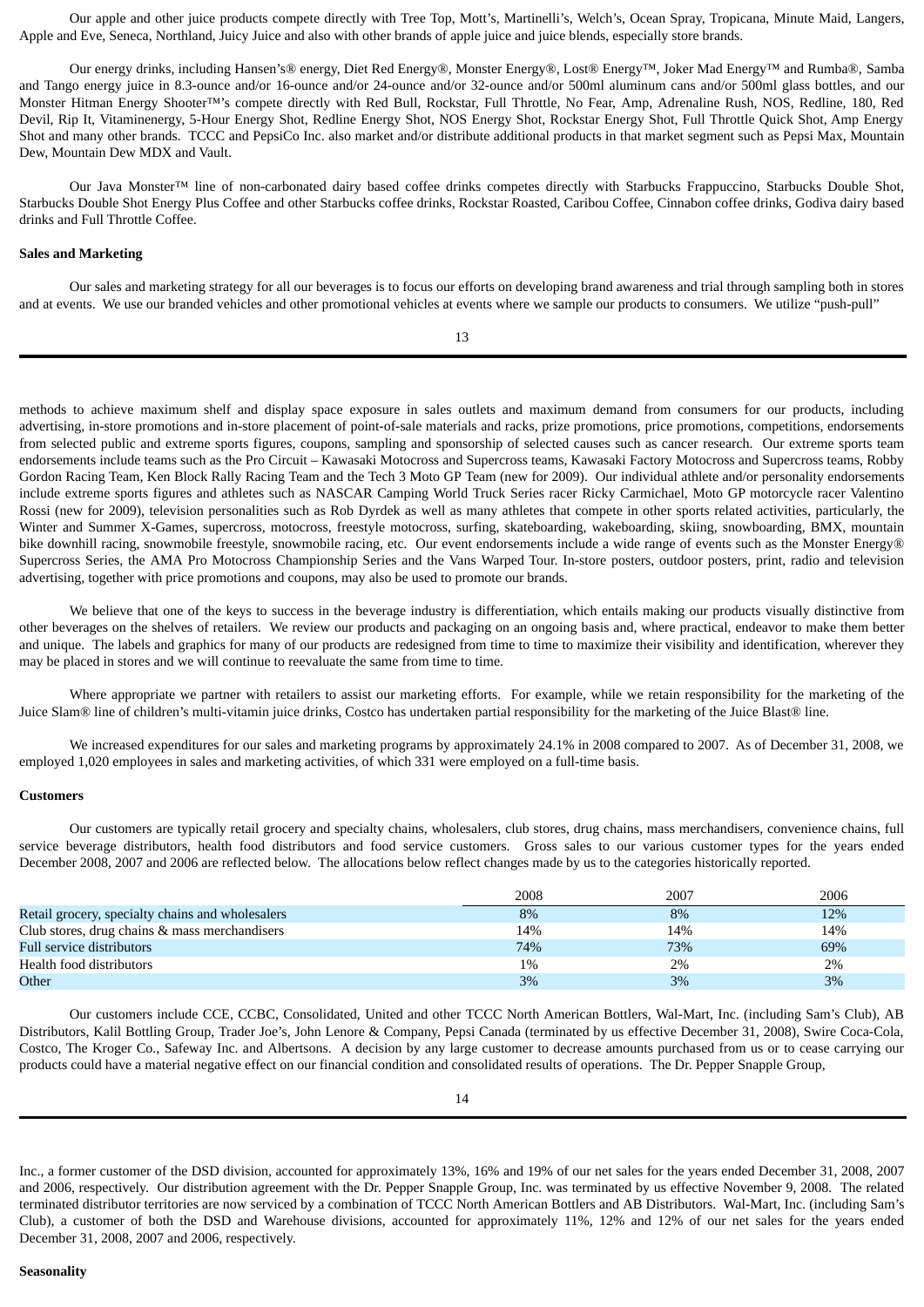Sales of ready-to-drink beverages are somewhat seasonal, with the second and third calendar quarters accounting for the highest sales volumes. The volume of sales in the beverage business may be affected by weather conditions. Sales of our beverage products may become increasingly subject to seasonal fluctuations as more sales occur outside of California with respect to our products. However, the energy drink category appears to be less seasonal than traditional beverages. As the percentage of our sales that are represented by such products continues to increase, seasonal fluctuations will be further mitigated. Quarterly fluctuations may also be affected by other factors, including the introduction of new products, the opening of new markets where temperature fluctuations are more pronounced, the addition of new bottlers and distributors, changes in the mix of sales of our finished products and changes in and/or increased advertising, marketing and promotional expenses.

#### **Intellectual Property**

We own numerous trademarks that are very important to our business. Depending upon the jurisdiction, trademarks are valid as long as they are in use and/or their registrations are properly maintained and they have not been found to have become generic. Registrations of trademarks can generally be renewed as long as the trademarks are in use. We also own the copyright in and to numerous statements made and content appearing on the packaging of our products.

We own the Hansen's®, Monster Energy®, M (stylized)® and the M Monster Energy® trademarks. These trademarks are crucial to our business and are registered in the U.S. Patent and Trademark Office and in various countries throughout the world. We own a number of other trademark registrations in a number of countries around the world including, but not limited to: Vidration®, A New Kind a Buzz®, Unleash the Beast!®, AssaultÒ, Mean BeanÒ, Loca MocaÒ, Hansen's Energy®, Blue Energy®, Energade®, RumbaÒ, FizzitÒ, Hansen's E2O Energy Water®, Hansen's Slim Down®, Power Formula®, The Real Deal®, Liquidfruit®, California's Natural Choice®, Medicine Man®, Hansen's Power®, B·Well®, Anti-ox®, D-stress®, Stamina®, Immunejuice®, Hansen's Natural Multi-Vitamin Juice Slam®, Juice Blast®, Red Rocker®, and Hansen's Natural Soda® in the United States and, the Monster®, Monster Energy®, M(stylized)®, Hansen's® and Smoothie® trademarks.

We have applied to register a number of trademarks in the United States and elsewhere including, but not limited to: Monster™, Monster Energy™, M(stylized)™, Khaos™, Monster M-80™, BFCÔ, Predator™, Mutant™, Ace™, Junior WaterÔ, Fizz Bomb™, Java Monster™, Java Monster Big Black™, Monster OriginaleÔ, Chai Hai™, Irish Blend™, Java Monster Russian™, Nut-Up™, Lo-Ball™, The Juice is Loose™, Monster MIXXD™, Heavy Metal™, Monster Black IceÔ, Monster HitmanÔ, Monster Hitman Energy ShooterÔ and Energy Pro™.

In September 2000, in connection with the acquisition of the Blue Sky Natural Beverage business, we acquired the Blue Sky® trademark which is registered in the United States and Canada, through our wholly owned subsidiary Blue Sky.

15

In May 2001, in connection with the acquisition of the Junior Juice beverage business, we acquired the Junior Juice® trademark, which is registered in the United States, through our wholly owned subsidiary Junior Juice.

In October 2006, we acquired the Unbound Energy® trademark which is registered in the United States. On February 18, 2009, we assigned all of our right, title and interest in and to the Unbound Energy® trademark to BP Products North America, Inc.

#### **Government Regulation**

The production, distribution and sale in the United States of many of our products is subject to various federal and state regulations, including but not limited to: the Federal Food, Drug and Cosmetic Act; the Dietary Supplement Health and Education Act of 1994; the Occupational Safety and Health Act; various environmental statutes; and various other federal, state and local statutes and regulations applicable to the production, transportation, sale, safety, advertising, labeling and ingredients of such products. Outside the United States, the production, distribution and sale of many of our products is also subject to numerous similar and other statutes and regulations.

California law requires that a specific warning appear on any product that contains a component listed by the State of California as having been found to cause cancer or birth defects. The law exposes all food and beverage producers to the possibility of having to provide warnings on their products because the law recognizes no generally applicable quantitative thresholds below which a warning is not required. Consequently, even trace amounts of listed components can expose affected products to the prospect of warning labels. Products containing listed substances that occur naturally in the product or that are contributed to the product solely by a municipal water supply are generally exempt from the warning requirement. While none of our beverage products are required to display warnings under this law, we cannot predict whether an important component of any of our products might be added to the California list in the future. We also are unable to predict whether, or to what extent, a warning under this law would have an impact on costs or sales of our products.

Measures have been enacted in various localities and states that require that a deposit be charged for certain non-refillable beverage containers. The precise requirements imposed by these measures vary. Other deposit, recycling or product stewardship proposals have been introduced in certain states and localities and in Congress, and we anticipate that similar legislation or regulations may be proposed in the future at the local, state and federal levels, both in the United States and elsewhere.

### **Compliance with Environmental Laws**

Our facilities in the United States are subject to federal, state and local environmental laws and regulations. Compliance with these provisions has not had, and we do not expect such compliance to have, any material adverse effect upon our capital expenditures, net income or competitive position.

In California, we are required to collect redemption values from our customers and to remit such redemption values to the State of California Department of Conservation based upon the number of cans and bottles of certain carbonated and non-carbonated products sold. In certain other states and Canada where Hansen's® products are sold, we are also required to collect deposits from our customers and to remit such deposits to the respective state agencies based upon the number of cans and bottles of certain carbonated and non-carbonated products sold in such states.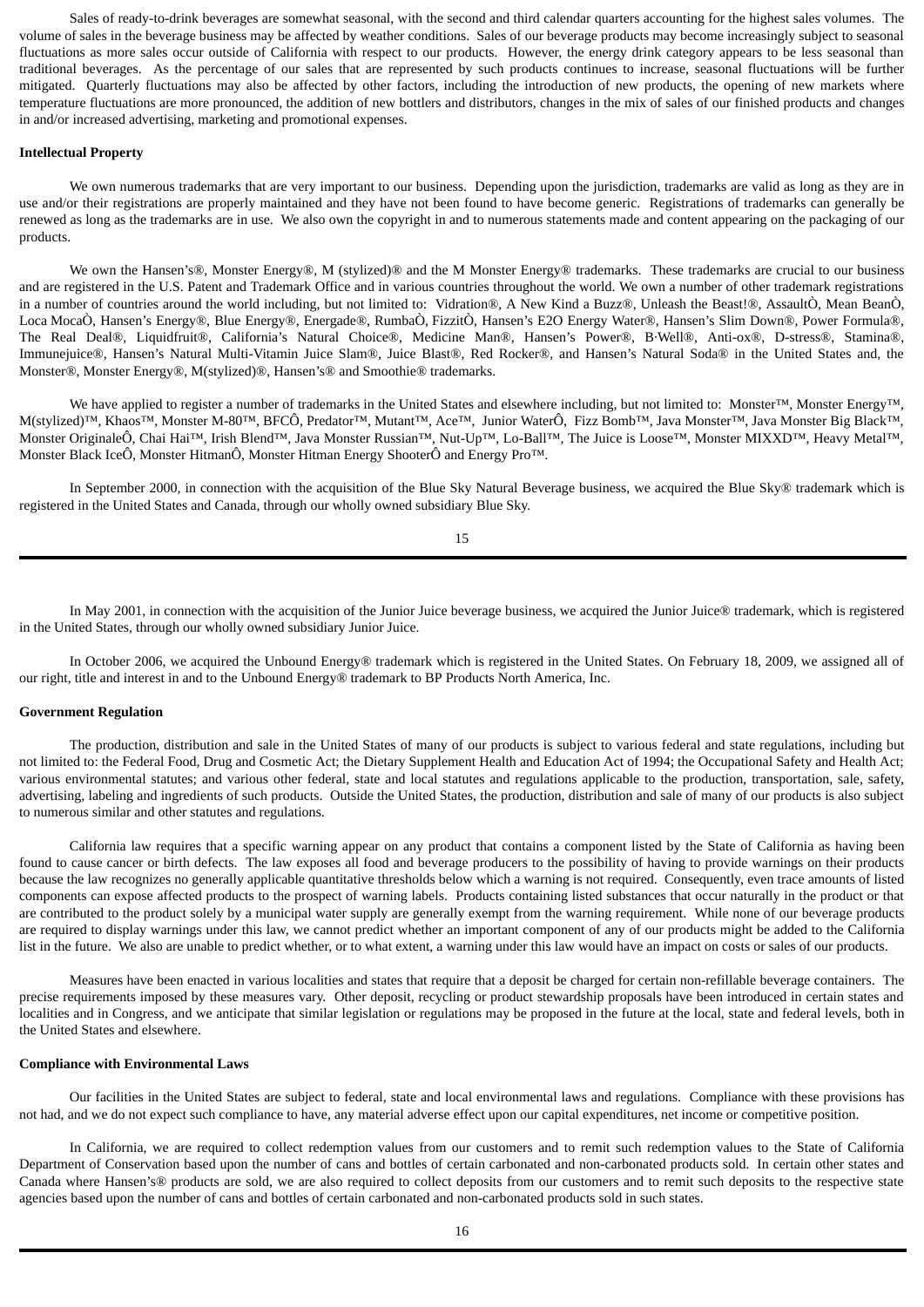#### **Employees**

As of December 31, 2008, we employed a total of 1,270 employees of which 564 were employed on a full-time basis. Of our 1,270 employees, we employ 250 in administrative and operational capacities and 1,020 persons in sales and marketing capacities.

#### **Available Information**

Our Internet address is www.hansens.com. Information contained on our website is not part of this annual report on Form 10-K. Our annual report on Form 10-K and quarterly reports on Form 10-Q will be made available free of charge on www.hansens.com, as soon as reasonably practicable after we electronically file such material with, or furnish it to, the Securities and Exchange Commission (the "SEC"). In addition, you may request a copy of these filings (excluding exhibits) at no cost by writing or telephoning us at the following address or telephone number:

> Hansen Natural Corporation 550 Monica Circle, Suite 201 Corona, CA 92880 (951) 739-6200 (800) HANSENS (800) 426-7367

> > 17

#### <span id="page-10-0"></span>**ITEM 1A. RISK FACTORS**

In addition to the other information in this report, you should carefully consider the following risks. If any of the following risks actually occur, our business, financial condition and/or operating results could be materially adversely affected. The risk factors summarized below are not the only risks we face. Additional risks and uncertainties not currently known to us or that we currently deem to be immaterial also may materially adversely affect our business, financial condition and/or operating results.

#### *Current global economic conditions may adversely affect our industry, business and results of operations.*

The global credit and financial markets have been experiencing extreme disruptions in recent months, including severely diminished liquidity and credit availability, declines in consumer confidence, declines in economic growth, increases in unemployment rates, and uncertainty about economic stability. There can be no assurance that there will not be further deterioration in credit and financial markets and confidence in economic conditions. These economic uncertainties affect businesses such as ours in a number of ways, making it difficult to accurately forecast and plan our future business activities. The current adverse global economic conditions and tightening of credit in financial markets may lead consumers to postpone spending, which may cause our customers to cancel, decrease or delay their existing and future orders with us. In addition, financial difficulties experienced by our suppliers or customers could result in product delays, increased accounts receivable defaults and inventory challenges. We are unable to predict the likely duration and severity of the current disruptions in the credit and financial markets and adverse global economic conditions, and if the current uncertain economic conditions continue or further deteriorate, our business and results of operations could be materially and adversely affected.

#### *Increased competition could hurt our business.*

The beverage industry is highly competitive. The principal areas of competition are pricing, packaging, development of new products and flavors and marketing campaigns. Our products compete with a wide range of drinks produced by a relatively large number of manufacturers, most of which have substantially greater financial, marketing and distribution resources than we do.

Important factors affecting our ability to compete successfully include the taste and flavor of our products, trade and consumer promotions, rapid and effective development of new, unique cutting edge products, attractive and different packaging, branded product advertising and pricing. Our products compete with all liquid refreshments and with products of much larger and substantially better financed competitors, including the products of numerous nationally and internationally known producers such as The Coca-Cola Company, PepsiCo Inc., Cadbury Schweppes plc, Red Bull Gmbh, Kraft Foods Inc., Nestle Beverage Company, Tree Top and Ocean Spray. We also compete with companies that are smaller or primarily local in operation. Our products also compete with private label brands such as those carried by grocery store chains, convenience store chains, and club stores. Our Java Monster™ line of noncarbonated dairy based coffee drinks competes directly with Starbucks Frappuccino, Starbucks Double Shot, Starbucks Double Shot Energy Plus Coffee and other Starbucks coffee drinks, Rockstar Roasted, Caribou Coffee, Cinnabon coffee drinks, Godiva dairy based drinks and Full Throttle Coffee.

There can be no assurance that we will not encounter difficulties in maintaining our current revenues or market share or position due to competition in the beverage industry. If our revenues decline, our business, financial condition and results of operations could be adversely affected.

18

We derive a substantial portion of revenues from our eneray drinks and competitive pressure in the "eneray drink" category could adversely affect our *operating results.*

A substantial portion of our sales are derived from our energy drinks, including in particular our Monster Energy® brand energy drinks. Our DSD segment which comprises primarily energy drinks, represented 90.7% of net sales for the year ended December 31, 2008. Any decrease in the sales of our Monster Energy® brand energy drinks could significantly adversely affect our future revenues and net income. Historically, we have experienced substantial competition from new entrants in the energy drink category. Our energy drinks compete directly with Red Bull, Rockstar, Full Throttle, No Fear, Amp, Adrenaline Rush, NOS, Redline, 180, Red Devil, Rip It, Vitaminenergy, 5-Hour Energy Shot, Redline Energy Shot, NOS Energy Shot, Rockstar Energy Shot, Full Throttle Quick Shot, Amp Energy Shot and many other brands. A number of companies who market and distribute iced teas and juice cocktails in different packages, such as 16- and 20-ounce glass bottles, including Sobe, Snapple, Arizona, Fuse, and Vitamin Water, have added supplements to their products with a view to marketing their products as "functional" or energy beverages or as having "functional" benefits. In addition, certain large companies such as TCCC and PepsiCo Inc., market and/or distribute products in that market segment such as Pepsi Max, Mountain Dew, Mountain Dew MDX and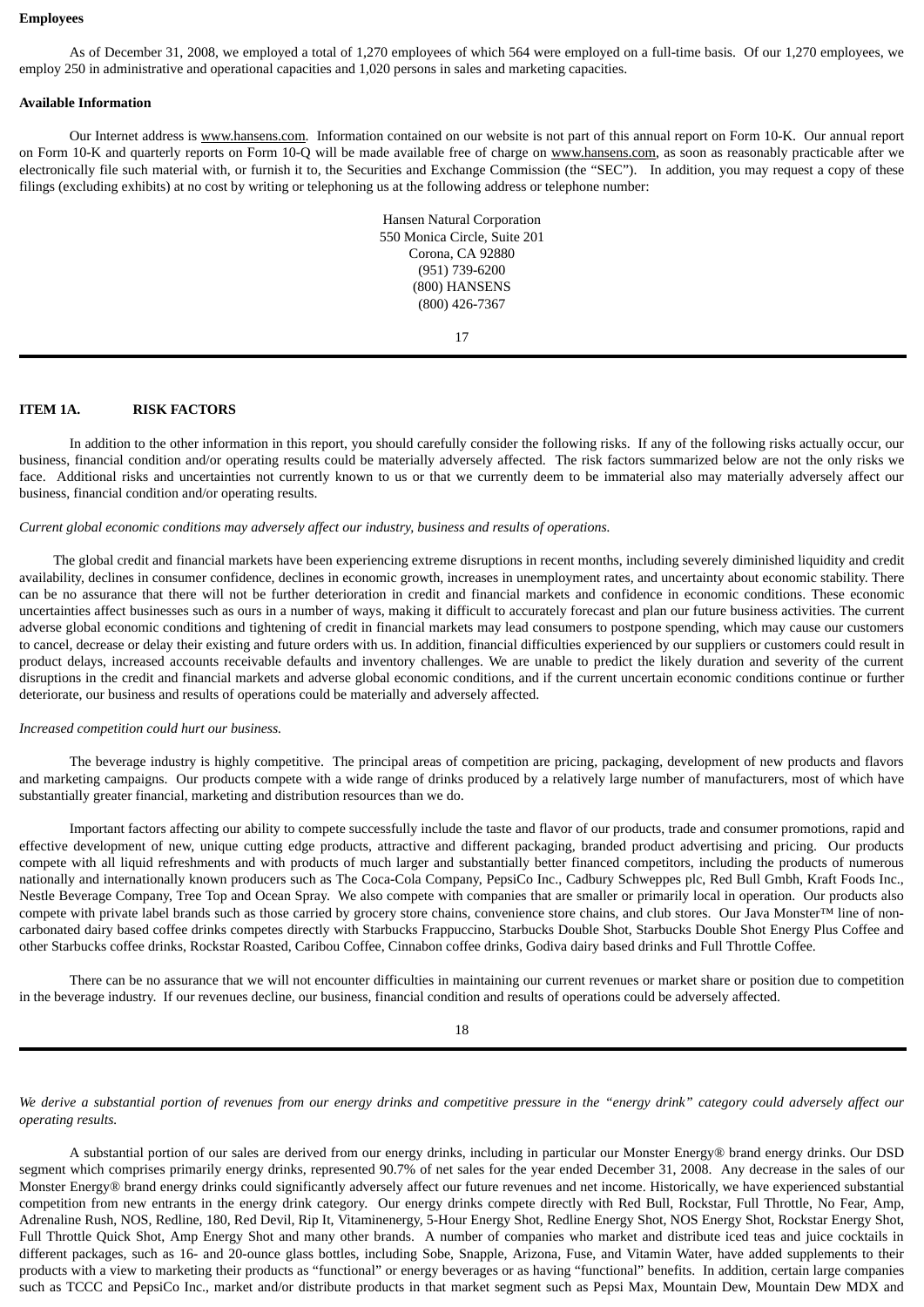Vault. Competitive pressures in the energy drink category could impact our revenues or we could experience price erosion or lower market share, any of which could have a material adverse affect on our business and results.

#### *Change in consumer preferences may reduce demand for some of our products.*

There is increasing awareness and concern for the health consequences of obesity. This may reduce demand for our non-diet beverages, which could affect our profitability.

Consumers are seeking greater variety in their beverages. Our future success will depend, in part, upon our continued ability to develop and introduce different and innovative beverages. In order to retain and expand our market share, we must continue to develop and introduce different and innovative beverages and be competitive in the areas of quality and health, although there can be no assurance of our ability to do so. There is no assurance that consumers will continue to purchase our products in the future. Additionally, many of our products are considered premium products and to maintain market share during recessionary periods we may have to reduce profit margins which would adversely affect our results of operations. Product lifecycles for some beverage brands and/or products and/or packages may be limited to a few years before consumers' preferences change. The beverages we currently market are in varying stages of their lifecycles and there can be no assurance that such beverages will become or remain profitable for us. The beverage industry is subject to changing consumer preferences and shifts in consumer preferences may adversely affect us if we misjudge such preferences. We may be unable to achieve volume growth through product and packaging initiatives. We also may be unable to penetrate new markets. If our revenues decline, our business, financial condition and results of operations will be adversely affected.

We rely on bottlers and other contract packers to manufacture our products. If we are unable to maintain good relationships with our bottlers and contract packers and/or their ability to manufacture our products becomes constrained or unavailable to us, our business could suffer.

We do not directly manufacture our products, but instead outsource such manufacturing to bottlers and other contract packers. In the event of a disruption or delay, we may be unable to procure alternative packing facilities at commercially reasonable rates and/or within a reasonably short time period. In addition, there are limited alternative packing facilities in the United States with adequate capacity and/or suitable equipment for many of our products, including Hansen's® brand energy drinks in 8.3-ounce cans, our PET tea line, Hansen's® Sparkling beverages in 10.5-ounce sleek cans, aseptic juice products, juices in 64 ounce PET plastic bottles, Monster Energy®, Lost® Energy™, Rumba®, Samba, Tango and Joker Mad Energy™ energy drinks in 8.3-ounce and/or 16-ounce and/or 24-ounce

19

and/or 32-ounce and/or 500ml aluminum cans and/or 500ml glass bottles, our Java Monster<sup>TM</sup> line of non-carbonated dairy based coffee drinks in 15-ounce cans, Monster Hitman Energy Shooter<sup>TM</sup>'s and other products. A disruption or delay in production of any of such products could significantly affect our revenues from such products as alternative co-packing facilities in the United States with adequate capacity may not be available for such products either at commercially reasonable rates, and/or within a reasonably short time period, if at all. Consequently, a disruption in production of such products could adversely affect our revenues.

We rely on bottlers and distributors to distribute our DSD products. If we are unable to secure such bottlers and distributors and/or we are unable to *maintain good relationships with our existing bottlers and distributors, our business could suffer.*

We continually seek to expand distribution of our products by entering into agreements with regional bottlers or other direct store delivery distributors having established sales, marketing and distribution organizations. Many of our bottlers and distributors are affiliated with and manufacture and/or distribute other soda and non-carbonated brands and other beverage products (both alcoholic and non-alcoholic), including energy drinks. In many cases, such products compete directly with our products.

The marketing efforts of our distributors are important for our success. If our DSD brands prove to be less attractive to our existing bottlers and distributors and/or if we fail to attract additional bottlers and distributors, and/or our bottlers and/or distributors do not market and promote our products with greater focus in preference to the products of our competitors, our business, financial condition and results of operations could be adversely affected.

The TCCC North American Bottlers and AB Distributors are our primary domestic and international distributors of our Monster Energy® beverages. If we are unable to maintain good relationships with the TCCC North American Bottlers and AB Distributors, or if the TCCC North American Bottlers and/or AB Distributors do not market and promote our products above the products of our competitors, sales of our Monster Energy® beverages could be adversely affected.

Our customers are material to our success. If we are unable to maintain good relationships with our existing customers, our business could suffer.

Unilateral decisions could be taken by our distributors, convenience chains, grocery chains, specialty chain stores, club stores and other customers to discontinue carrying all or any of our products that they are carrying at any time, which could cause our business to suffer.

The Dr. Pepper Snapple Group, Inc., a former customer of the DSD division, accounted for approximately 13%, 16% and 19% of our net sales for the years ended December 31, 2008, 2007 and 2006, respectively. Our distribution agreement with the Dr. Pepper Snapple Group, Inc. was terminated by us effective November 9, 2008. The related terminated distributor territories are now serviced by a combination of the TCCC North American Bottlers and AB Distributors. If the TCCC North American Bottlers and/or AB Distributors are generally not as successful in selling our products as the Dr. Pepper Snapple Group, Inc. was, this could have a material adverse effect on our financial condition and consolidated results of operations.

Wal-Mart, Inc. (including Sam's Club), a customer of both the DSD and Warehouse divisions, accounted for approximately 11%, 12% and 12% of our net sales for each of the years ended December 31, 2008, 2007 and 2006, respectively. A decision by Wal-Mart, Inc. (including Sam's Club), or any other large customer, to decrease the amount purchased from us or to cease carrying our products could have a material adverse effect on our financial condition and consolidated results of operations.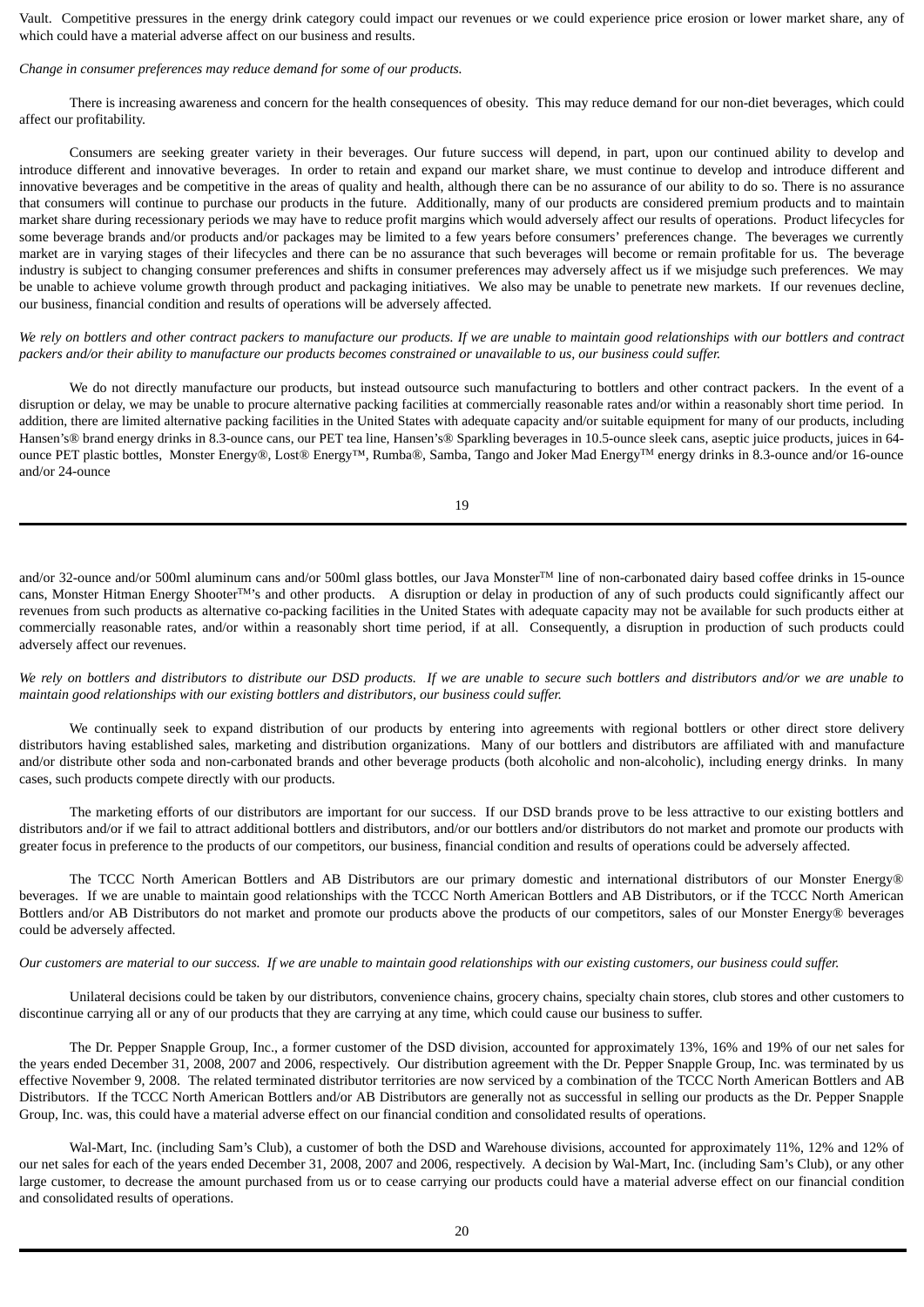#### Increases in cost or shortages of raw materials or increases in costs of co-packing could harm our business.

The principal raw materials used by us are aluminum cans, glass bottles and PET plastic bottles as well as juice concentrates, sugar, sucralose, milk and cream, the costs of which are subject to fluctuations. Overall, the prices of aluminum cans, PET plastic bottles, certain juice concentrates and sugar increased in 2008 as compared to 2007. In addition, certain of our co-pack arrangements allow such co-packers to increase their charges based on certain of their own cost increases. We are uncertain whether the prices of any of the above or any other raw materials or ingredients will rise in the future and whether we will be able to pass any of such increases on to our customers. We do not use hedging agreements or alternative instruments to manage the risks associated with securing sufficient ingredients or raw materials.

In addition, some of these raw materials, such as sucralose and certain sizes of cans, are available from a limited number of suppliers. Sucralose, which is used in many of our products including our low-calorie products, is purchased by us from a single manufacturer. While we believe that our 2009 sucralose volume allocation will be sufficient to meet the demand for our products that contain sucralose, we may need to reformulate certain of those products that contain sucralose with alternative sweetener systems to avoid an interruption in supply of those products, should the need arise.

### Our failure to accurately estimate demand for our products could adversely affect our business and financial results.

We may not correctly estimate demand for our products. Our ability to estimate demand for our products is imprecise, particularly with new products, and may be less precise during periods of rapid growth, particularly in new markets. If we materially underestimate demand for our products or are unable to secure sufficient ingredients or raw materials including, but not limited to, PET plastic bottles, cans, glass, labels, sucralose, flavors, supplements, certain sweeteners, or packing arrangements, we might not be able to satisfy demand on a short-term basis. Moreover, industry-wide shortages of certain juice concentrates, supplements and sweeteners have been and could, from time to time in the future, be experienced. Such shortages could interfere with and/or delay production of certain of our products and could have a material adverse effect on our business and financial results. We generally do not use hedging agreements or alternative instruments to manage this risk.

The costs of packaging supplies are subject to price increases from time to time and we may be unable to pass all or some of such increased costs on to our *customers.*

Many of our packaging supplies contracts allow our suppliers to alter the costs they charge us for packaging supplies based on changes in the costs of the underlying commodities that are used to produce those packaging supplies, such as resin for PET bottles, aluminum for cans, pulp for cartons and/or trays. These changes in the prices we pay for our packaging supplies occur at certain predetermined times that vary by product and supplier. In some cases, we fix the prices of certain packaging supplies for a reasonable period. In other cases, we bear the risk of increases in the costs of these packaging supplies, including the underlying costs of the commodities that comprise these packaging supplies. We do not use derivative instruments to manage this risk. If the costs of these packaging supplies increase, we may be unable to pass these costs along to our customers through corresponding adjustments to the prices we charge, which could have a material adverse effect on our results of operations.

We rely upon our ongoing relationships with our key flavor suppliers. If we are unable to source our flavors on acceptable terms from our key suppliers, we *could suffer disruptions in our business.*

Generally, flavor suppliers hold the proprietary rights to their flavors. Consequently, we do not have the list of ingredients or formulae for our flavors and certain of our concentrates readily available to

21

us and we may be unable to obtain these flavors or concentrates from alternative suppliers on short notice. Industry-wide shortages of certain juice concentrates, supplements and sweeteners have been, and could, from time to time in the future, be experienced. Such shortages could interfere with and/or delay production of certain of our products. If we have to replace a flavor supplier, we could experience temporary disruptions in our ability to deliver products to our customers which could have a material adverse effect on our results of operations.

### Our intellectual property rights are critical to our success, the loss of such rights could materially adversely affect our business.

We own numerous trademarks that are very important to our business. We also own the copyright in and to a portion of the content on the packaging of our products. We regard our trademarks, copyrights, and similar intellectual property as critical to our success and attempt to protect such property with registered and common law trademarks and copyrights, restrictions on disclosure and other actions to prevent infringement. Product packages, mechanical designs and artwork are important to our success and we take action to protect against imitation of our packaging and trade dress and to protect our trademarks and copyrights as necessary. However, there can be no assurance that other third parties will not infringe or misappropriate our trademarks and similar proprietary rights. If we lose some or all of our intellectual property rights, our business may be materially adversely affected.

#### *Significant changes in government regulation may hinder sales.*

The production, distribution and sale in the United States of many of our products is subject to various federal and state regulations, including, but not limited to: the Federal Food, Drug and Cosmetic Act; the Dietary Supplement Health and Education Act of 1994; the Occupational Safety and Health Act; various environmental statutes; and various other federal, state and local statutes and regulations applicable to the production, transportation, sale, safety, advertising, labeling and ingredients of such products. New statutes and regulations may also be instituted in the future. If a regulatory authority finds that a current or future product or production run is not in compliance with any of these regulations, we may be fined, or such products may have to be recalled and/or reformulated and/or packaging changed, thus adversely affecting our financial condition and operations. California law requires that a specific warning appear on any product that contains a component listed by the State of California as having been found to cause cancer or birth defects. While none of our beverage products are required to display warnings under this law, we cannot predict whether an important component of any of our products might be added to the California list in the future. We also are unable to predict whether or to what extent a warning under this law would have an impact on costs or sales of our products.

If we are unable to maintain brand image or product quality, or if we encounter product recalls, our business may suffer.

Our success depends on our ability to maintain and build brand image for our existing products, new products and brand extensions. We have no assurance that our advertising, marketing and promotional programs will have the desired impact on our products' brand image and on consumer preferences.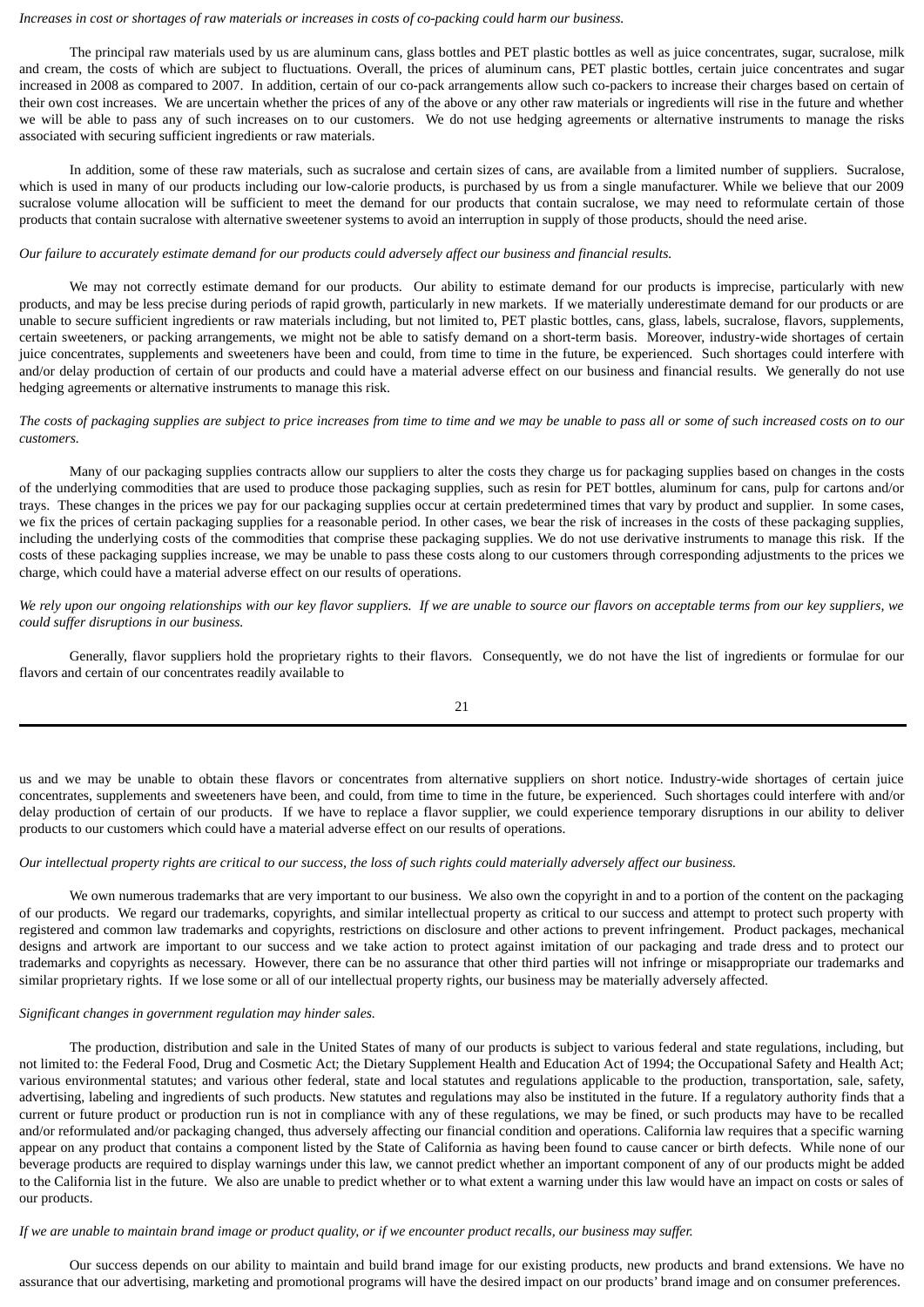Product quality issues, real or imagined, or allegations of product contamination, even if false or unfounded, could tarnish the image of the affected brands and may cause consumers to choose other products. We may be required from time to time to recall products entirely or from specific co-packers, markets or batches. Product recalls could adversely affect our profitability and our brand image. We do not maintain recall insurance.

While we have to date not experienced any credible product liability litigation, there is no assurance that we will not experience such litigation in the future. In the event we were to experience product liability claims or a product recall, our financial condition and business operations could be materially adversely effected.

If we do not maintain sufficient inventory levels or if we are unable to deliver our products to our customers in sufficient quantities, or if our retailers' *inventory levels are too high, our operating results will be adversely affected.*

If we do not accurately anticipate the future demand for a particular product or the time it will take to obtain new inventory, our inventory levels will not be appropriate and our results of operations may be negatively impacted. If we fail to meet our shipping schedules, we could damage our relationships with distributors and/or retailers, increase our shipping costs or cause sales opportunities to be delayed or lost. In order to be able to deliver our products on a timely basis, we need to maintain adequate inventory levels of the desired products. If the inventory of our products held by our distributors and/or retailers is too high, they will not place orders for additional products, which would unfavorably impact our future sales and adversely affect our operating results.

If we are not able to retain the full-time services of senior management there may be an adverse effect on our operations and/or our operating performance *until we find suitable replacements.*

Our business is dependent, to a large extent, upon the services of our senior management. We do not maintain key person life insurance for any members of our senior management. The loss of services of either Mr. Sacks, Chairman and Chief Executive Officer, Mr. Schlosberg, President and Chief Financial Officer, or any other key members of our senior management could adversely affect our business until suitable replacements can be found. There may be a limited number of personnel with the requisite skills to serve in these positions and we may be unable to locate or employ such qualified personnel on acceptable terms.

#### *Weather could adversely affect our supply chain and demand for our products.*

With regard to fruit juice, fruit juice concentrates and natural flavors, the beverage industry is subject to variability of weather conditions, which may result in higher prices and/or the nonavailability of any of such items. Sales of our products may also be influenced to some extent by weather conditions in the markets in which we operate, particularly in areas outside of California. Weather conditions may influence consumer demand for certain of our beverages, which could have an adverse effect on our results of operations.

#### *Potential changes in accounting practices and/or taxation may adversely affect our financial results.*

We cannot predict the impact that future changes in accounting standards or practices may have on our financial results. New accounting standards could be issued that could change the way we record revenues, expenses, assets and liabilities. These changes in accounting standards could adversely affect our reported earnings. Increases in direct and indirect income tax rates could affect after tax income. Equally, increases in indirect taxes (including environmental taxes pertaining to the disposal of beverage containers) could affect our products' affordability and reduce our sales.

#### *Volatility of stock price may restrict sale opportunities.*

Our stock price is affected by a number of factors, including stockholder expectations, financial results, the introduction of new products by us and our competitors, general economic and market conditions, estimates and projections by the investment community and public comments by other persons and many other factors, many of which are beyond our control. We may be unable to achieve analysts' earnings forecasts, which may be based on projected volumes and sales of many product types and/or new products, certain of which are more profitable than others. There can be no assurance that the Company will achieve projected levels or mixes of product sales. As a result, our stock price is subject to significant volatility and stockholders may not be able to sell our stock at attractive prices.

During the fiscal year ended December 31, 2008, our stock price high was \$45.63 and stock price low was \$20.52.

Provisions in our organizational documents and control by insiders may prevent changes in control even if such changes would be beneficial to other *stockholders.*

Our organizational documents may limit changes in control. Furthermore, as of February 6, 2009, Mr. Sacks and Mr. Schlosberg together may be deemed to control a maximum of 22.1% of our outstanding common stock. Consequently, Mr. Sacks and Mr. Schlosberg could exercise significant control on matters submitted to a vote of our stockholders, including electing directors, amending organizational documents and disapproving extraordinary transactions such as a takeover attempt, even though such actions may be favorable to the other common stockholders.

# *Our cash flow may not be sufficient to fund our long term goals.*

We may be unable to generate sufficient cash flow to support our capital expenditure plans and general operating activities. In addition, the terms and/or availability of our credit facility and/or the activities of our creditors could affect the financing of our future growth.

Our investments in marketable securities are subject to risks which may cause losses and affect the liquidity of these investments.

At December 31, 2008, we had \$256.8 million in cash and cash equivalents and \$118.7 million in short- and long-term investments. We have historically invested these amounts in U.S. Treasury bills, government agencies and municipal securities (which may have an auction reset feature), corporate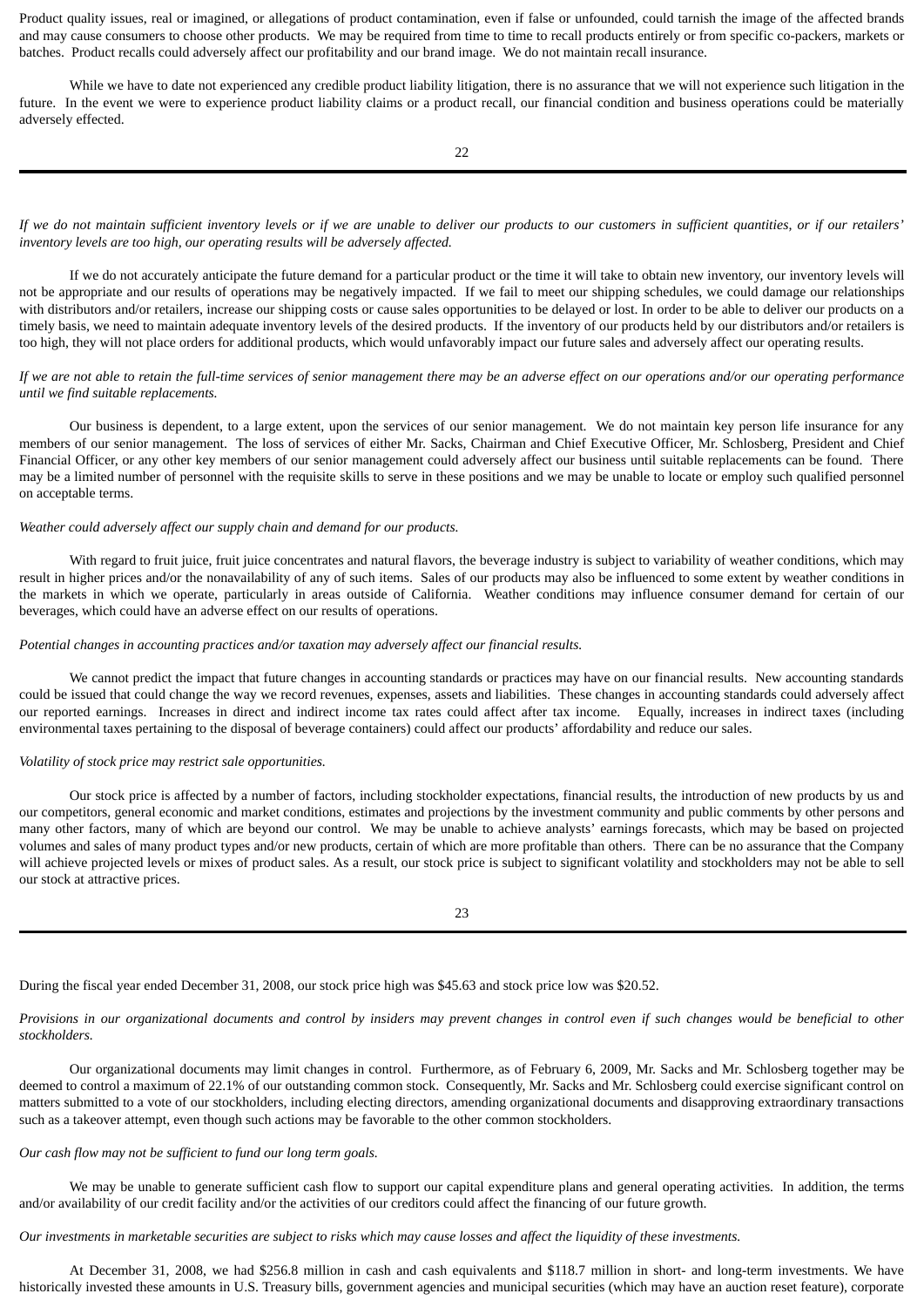notes and bonds, commercial paper and money market funds meeting certain criteria. Certain of these investments are subject to general credit, liquidity, market and interest rate risks, which may be exacerbated by U.S. sub-prime mortgage defaults that have affected various sectors of the financial markets and caused credit and liquidity issues. These market risks associated with our investment portfolio may have a negative adverse effect on our future results of operations, liquidity and financial condition.

Certain of our short-term investments and all of our long-term investments are comprised of municipal or educational related or other public body notes with an auction reset feature ("auction rate securities"). The majority of these notes carry an investment grade or better credit rating and are additionally backed by various federal agencies and/or monoline insurance companies. The applicable interest rate is reset at pre-determined intervals, usually every 7 to 35 days. Liquidity for these auction rate securities was typically provided by an auction process which allowed holders to sell their notes at periodic auctions. At December 31, 2008, we held auction rate securities with a face value of \$112.5 million. Subsequent to December 31, 2008, we redeemed \$8.1 million of auction rate securities at par, which are included in short-term investments in our consolidated financial statements. During the year ended December 31, 2008, a large portion of the auctions for these auction rate securities failed. We determined that there was an impairment of our auction rate securities of \$14.9 million, resulting in a fair value of \$89.6 million, which is included in long-term investments in our consolidated financial statements. We determined that of the \$14.9 million impairment of our auction rate securities, \$14.4 million was deemed temporary. This amount has been recorded, net of a tax benefit of \$5.7 million, as a component of accumulated other comprehensive loss for the year ended December 31, 2008. In addition, we determined that \$0.5 million of the impairment was other-than-temporary and recorded a charge to interest and other income, net in our consolidated financial statements for the year ended December 31, 2008. There is no assurance that auctions on the remaining auction rate securities in our investment portfolio will succeed. The auction failures appear to have been attributable to inadequate buyers and/or buying demand and/or the lack of support from financial advisors and sponsors. In the event that there is a failed auction, the indenture governing the security in some cases requires the issuer to pay interest at a

### 24

default rate that is above market rates for similar instruments. The securities for which auctions have failed will continue to accrue and/or pay interest at their predetermined default rates and be auctioned every 7 to 35 days until their respective auction succeeds, the issuer calls the securities, they mature or we are able to sell the securities to third parties. As a result, our ability to liquidate and fully recover the carrying value of our auction rate securities in the near term may be limited. Consequently, certain of these securities have been classified as long-term investments in our consolidated financial statements. We anticipate that due to the higher interest rates now payable on certain of these securities and for other reasons, certain issuers are likely to take steps to refinance their notes to enable them to call and repay the securities and therefore avoid the higher interest rates now payable on such securities.

If the issuers of these auction rate securities are unable to refinance their debts and call the notes or successfully close future auctions and their credit ratings deteriorate, we may in the future be required to record additional impairment charges on these investments. If uncertainties in the credit and capital markets continue or there are ratings downgrades on the auction rate securities held by us, we may be required to recognize additional impairments on these investments. We may be required to wait until market stability is restored for these instruments or until the final maturity of the underlying notes (up to 40 years) to realize our investments' recorded value. (See "Part II, Item 7A — Qualitative And Quantitative Disclosures About Market Risks" and "Part II, Item 8, Note 3 — Investments" in our consolidated financial statements).

If we fail to maintain effective disclosure controls and procedures and internal control over financial reporting on a consolidated basis, our stock price and *investor confidence in our Company could be materially and adversely affected.*

We are required to maintain both disclosure controls and procedures and internal control over financial reporting that are effective for the purposes described in "Part II, Item 9A — Controls and Procedures." If we fail to do so, our business, results of operations, financial condition or the value of our stock could be materially harmed.

Litigation or legal proceedings could expose us to significant liabilities and thus negatively affect our financial results.

We are a party, from time to time, to various litigation claims and legal proceedings, including, but not limited to, intellectual property, fraud, unfair business practices and false advertising, breach of contract claims, securities actions and shareholder derivative actions. Material legal proceedings are described more fully in "Part I, Item 3 — Legal Proceedings" and in Part II, Item 8, Note 11 to our consolidated financial statements contained in this Form 10-K.

Defending these proceedings will result in significant ongoing expenditures and the continued diversion of our management's time and attention from the operation of our business, which could have a negative effect on our business operations. Our failure to successfully defend or settle any of these litigations or legal proceedings could result in liability that, to the extent not covered by our insurance, could have a material adverse effect on our financial conditions, revenue and profitability, and could cause the market value of our common stock to decline.

*Operations outside the United States expose us to uncertain conditions and other risks in international markets.*

Our gross sales to customers outside of the United States were approximately 8.2% of consolidated gross sales for the year ended December 31, 2008 and our growth strategy includes expanding our international business. We face and will continue to face substantial risks associated with having foreign operations, including: economic or political instability in our international markets; restrictions on or costs relating to the repatriation of foreign profits to the United States, including

possible taxes or withholding obligations on any repatriations; and the imposition of tariffs or trade restrictions. These risks could have a significant impact on our ability to sell our products on a competitive basis in international markets and could have a material adverse effect on our business, financial condition and results of operations. Also, our operations outside of the United States are subject to risks relating to appropriate compliance with legal and regulatory requirements in local jurisdictions, potential difficulties in staffing and managing local operations, potentially higher incidence of fraud or corruption, credit risk of local customers and distributors and potentially adverse tax consequences. We are also exposed to foreign currency exchange rate risk with respect to our sales, expenses, profits, assets and liabilities denominated in currencies other than the U.S. dollar. We have not used instruments to hedge certain foreign currency risks and are not protected against foreign currency fluctuations. As a result, our reported earnings may be affected by changes in foreign currency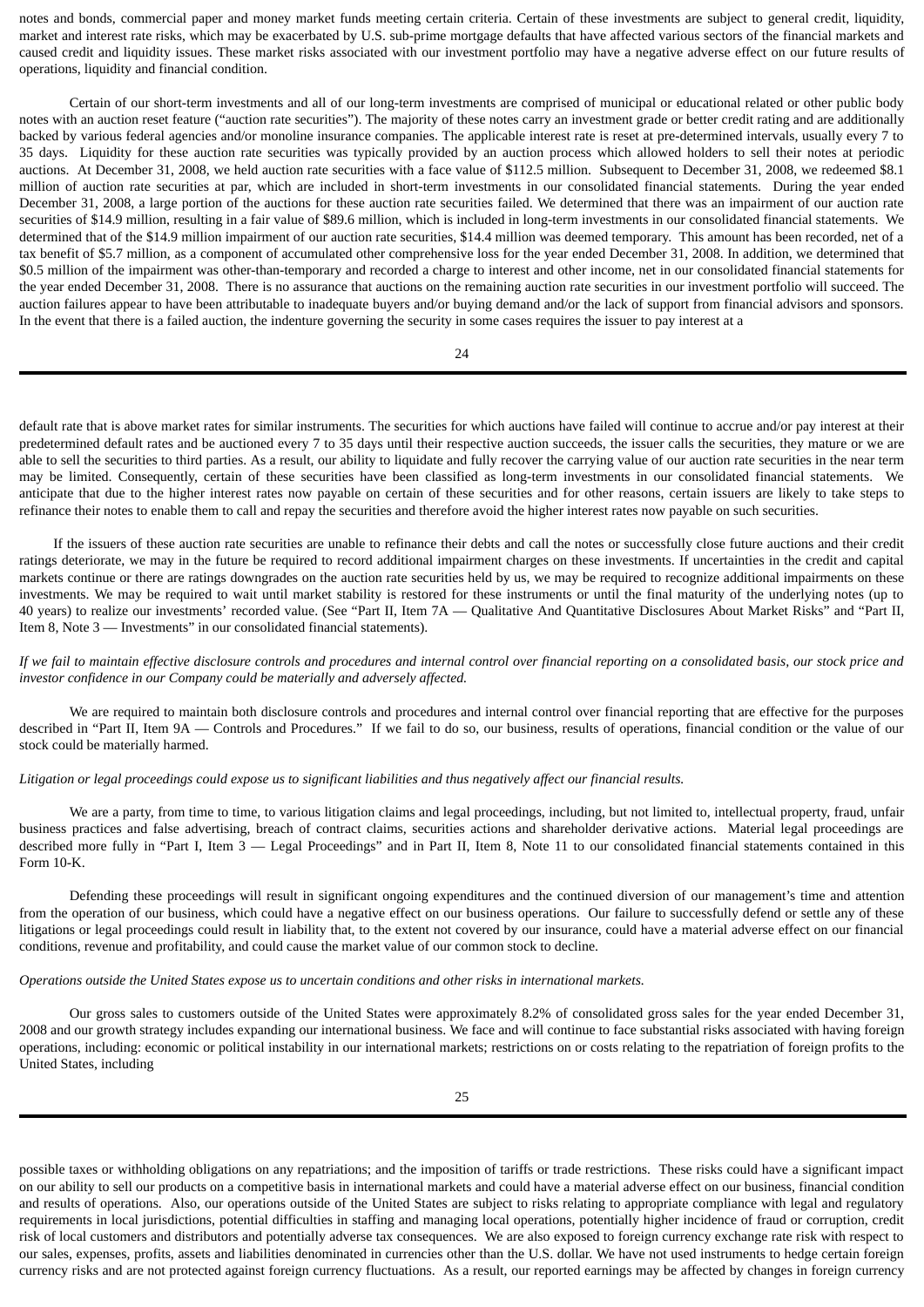exchange rates. Moreover, any favorable impacts to profit margins or financial results from fluctuations in foreign currency exchange rates are likely to be unsustainable over time.

*We must successfully maintain and/or upgrade our information technology systems.*

We rely on various information technology systems to manage our operations. During the fourth quarter of 2008, we resolved to commence the implementation of the SAP enterprise resource planning system to replace our legacy systems. The implementation is scheduled to be completed in the first quarter of 2010. This implementation subjects us to take on inherent costs and risks associated with replacing and changing these systems, including impairment of our ability to fulfill customer orders, potential disruption of the internal control structure, substantial capital expenditures, demands on management time and other risks of delays or difficulties in transitioning to a new system. The implementation of this system may not result in productivity improvements at a level that outweighs the costs of implementation, or at all. Any information technology system disruptions, if not anticipated and appropriately mitigated, could have an adverse effect on our business and operations.

#### **ITEM 1B. UNRESOLVED STAFF COMMENTS**

<span id="page-15-1"></span><span id="page-15-0"></span>None.

### **ITEM 2. PROPERTIES**

In September 2007, we relocated our corporate offices to newly leased offices in Corona, California. In October 2006, we also entered into a lease agreement pursuant to which we leased 346,495 square feet of warehouse and distribution space located in Corona, California. This lease commitment provides for minimum rental payments for 120 months, commencing March 2007, excluding renewal options. The monthly rental payments are \$167,586 at the commencement of the lease and increase over the lease term by 7.5% at the end of each 30 month period. The new warehouse and distribution space replaced our previous warehouse and distribution space also located in Corona, California.

In October 2006, we entered into an agreement to acquire 1.8 acres of vacant land for a purchase price of \$1.4 million, which is currently in escrow. In August 2008, we completed the purchase of an additional 1.09 acres of adjacent land for a purchase price of \$1.4 million. These properties are located adjacent to the newly leased warehouse and distribution space. We are reviewing the feasibility of constructing a new office building and parking lot on these combined parcels of land to replace our existing office space.

We have sublet a small portion of our previous office, warehouse and distribution space on a month to month basis. In addition, we continue to utilize the remaining portion of this space as overflow for our main warehouse. This lease expires in October 2010.

```
26
```
We also rent additional warehouse space on a short-term basis from time to time in public warehouses situated throughout the United States and Canada.

#### **ITEM 3. LEGAL PROCEEDINGS**

In August 2006, HBC filed a lawsuit against National Beverage Company, Shasta Beverages, Inc., Newbevco Inc. and Freek'N Beverage Corp. (collectively "National") seeking an injunction and damages for trademark infringement, trademark dilution, unfair competition and deceptive trade practices based on National's unauthorized use of HBC's valuable and distinctive Monster Energy® trade dress in connection with a line of energy drinks it launched under the "Freek" brand name. In June 2007, the parties entered into a confidential settlement agreement resolving the parties' disputes in the litigation. National subsequently repudiated the settlement agreement and HBC responded by filing a motion in the United States District Court for the Central District of California to enforce the terms of the confidential settlement agreement. On August 14, 2007, the United States District Court entered an Order enforcing the settlement agreement and permanently enjoining National from manufacturing, distributing, shipping, marketing, selling and offering to sell "Freek" energy drinks in containers using the original "Freek" trade dress that was subject to the District Court's preliminary injunction. National appealed the District Court's decision to the Ninth Circuit Court of Appeals, which heard oral arguments on December 11, 2008. No decision has been issued on the appeal.

In August 2006, HBC filed a civil action in the Federal Court of Australia, Victoria District Registry, against Bickford's Australia (Pty) Limited and Meak (Pty) Ltd. (collectively "Bickfords"), in which HBC sought an injunction restraining Bickfords from selling or offering for sale or promoting in Australia any energy drink or beverage under the MONSTER ENERGY™ or MONSTER™ marks or any similar marks, and further sought damages and costs. Bickfords cross-claimed seeking an order to restrain HBC from selling, offering for sale or promoting in Australia any drink product under the Monster Energy or Monster trademarks or any similar trademarks, and for costs. In December 2008, the parties entered into a confidential settlement agreement resolving the parties' disputes in the litigation. Pursuant to the terms of the settlement agreement, Bickfords will cease all use of the Monster and Monster Energy marks in Australia (after depletion of its existing inventory) and will assign to HBC all trademark applications and registrations which consist of or include the MONSTER ENERGY™ and MONSTER™ marks it has lodged throughout the world, including those lodged in Australia, New Zealand, Singapore, Malaysia, Hong Kong and Indonesia.

In September 2006, Christopher Chavez purporting to act on behalf of himself and a class of consumers yet to be defined filed an action in the Superior Court, of the State of California, City and County of San Francisco, against the Company and its subsidiaries for unfair business practices, false advertising, violation of California Consumers Legal Remedies Act, fraud, deceit and/or misrepresentation alleging that the Company misleadingly labels its Blue Sky beverages as originating in and/or being canned under the authority of a company located in Santa Fe, New Mexico. Defendants removed this Superior Court action to the United States Court for the Northern District of California under the Class Action Fairness Act, and filed motions for dismissal or transfer. On June 11, 2007, the United States District Court, Northern District of California granted the Company's motion to dismiss Chavez's complaint with prejudice. On June 21, 2007, Chavez filed an appeal with the U.S. Court of Appeals for the Ninth Circuit, and the Court heard oral arguments on January 14, 2009. No decision has been issued on the appeal.

In January 2007, the Company's distributor for the Riverside County and San Bernardino County, California territories, Gate City Beverage Company ("Gate City"), notified the Company of its intention to sell its business and requested the Company consent to the assignment of the distribution agreement with the Company. The Company declined its consent and exercised its contractual right to terminate the Gate City distribution agreement upon thirty days prior written notice. Gate City threatened to take "appropriate action" against the Company and third parties for what it contended was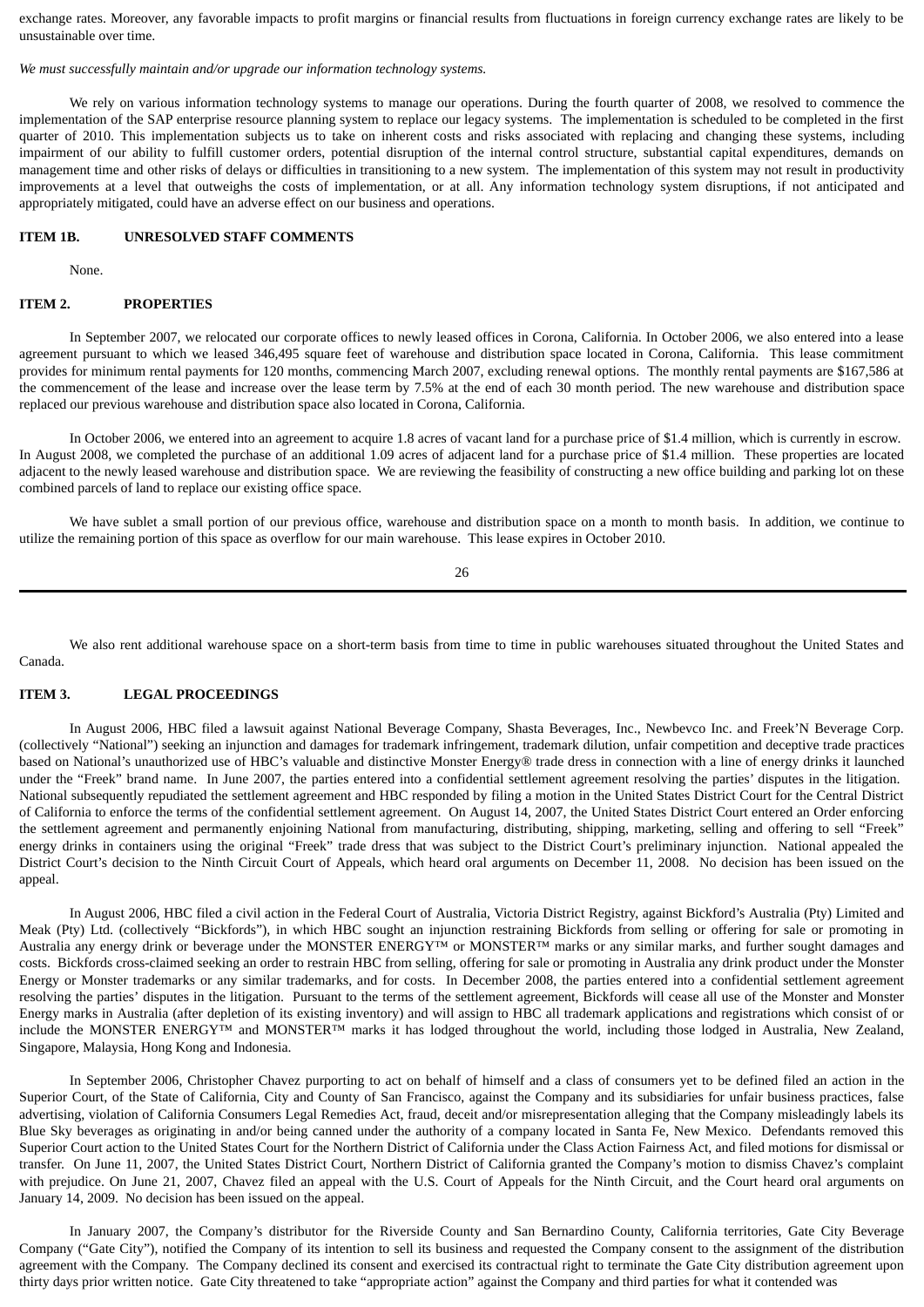an improper termination of the distribution agreement. The Company denied Gate City's assertion regarding improper termination of the applicable distribution agreement. On February 6, 2008, Gate City filed a demand for arbitration with the American Arbitration Association to be held in Orange County, California, claiming damages in an amount exceeding \$5.0 million, plus attorneys' fees and costs. The Company disputes liability and is defending the claim. The arbitration hearing has been set for May 2009.

On July 3, 2008, the Company filed a lawsuit in the Superior Court for the State of California for Los Angeles County against St. Paul Mercury Insurance Company ("St. Paul") due to St. Paul's failure to reimburse the Company for certain costs and expenses incurred and paid by the Company for and in connection with the investigation and defense of various proceedings relating to certain stock option grants made by the Company, including Special Committee investigation costs (the "St. Paul Complaint"). The Company purchased from St. Paul a directors and officers insurance policy that the Company contends covered such expenses during the pertinent time period. St. Paul has reimbursed the Company for certain of the costs and expenses associated with the Company's successful defense against the subject proceedings, but has refused to pay the remainder of the limits of its policy. The St. Paul Complaint alleges that St. Paul is liable to the Company for the difference. The Company seeks damages arising from St. Paul's breach of the policy, punitive damages, and reimbursement of the attorneys' fees expended in the investigation and litigation. On August 1, 2008, St. Paul removed the lawsuit to the United States District Court for the Central District of California. On August 8, 2008, St. Paul answered the St. Paul Complaint and denied that it has any further responsibility to the Company beyond the amount for which it had previously reimbursed the Company. Motions for summary judgment on certain major issues in the litigation have been filed by the parties. The Court has scheduled a hearing on those motions for March 2009. A trial has been preliminarily scheduled in this litigation for November 2009.

On July 11, 2008, the Company initiated an action against Citigroup Inc., Citigroup Global Markets, Inc. and Citi Smith Barney, in the United States District Court, Central District of California, for violations of federal securities laws and the Investment Advisors Act, arising out of the Company's purchase of auction rate securities. The Court granted defendants' motion to compel arbitration before the Financial Industry Regulatory Authority ("FINRA"). The matter is now proceeding before FINRA.

On August 28, 2008, the Company initiated an action against Oppenheimer Holdings Inc., Oppenheimer & Co. Inc., and Oppenheimer Asset Management Inc. in the United States District Court, Central District of California, for violations of federal securities laws and the Investment Advisors Act, arising out of the Company's purchase of auction rate securities. The defendants answered the complaint on October 14, 2008 denying the allegations set forth therein. The Oppenheimer action was deemed a related case to the Company's action against Citigroup Inc. (described above). After the Court granted defendants' motion to compel arbitration in the Citigroup Inc. case, the Company stipulated to arbitration before FINRA and the matter is now proceeding before FINRA.

*Securities Litigation* - On September 11, 2008, a federal securities class action complaint styled *Cunha v. Hansen Natural Corp., et al.* was filed in the United States District Court for the Central District of California (the "District Court"). On September 17, 2008, a second federal securities class action complaint styled *Brown v. Hansen Natural Corp., et al.* was also filed in the District Court.

Both actions, filed by single individual shareholders purportedly on behalf of a class of purchasers of the Company's stock during the period May 23, 2007 through November 8, 2007 (the "Class Period"), name as defendants the Company, Rodney C. Sacks, and Hilton H. Schlosberg. The allegations of both complaints are substantially similar. Plaintiffs allege violations of Sections 10(b) and 20(a) of the Securities Exchange Act of 1934 and Rule 10b-5 promulgated thereunder. Plaintiffs allege, among other things, that during the Class Period, the defendants issued materially false and misleading statements that failed to disclose that: (i) the Company's second quarter sales results were "materially impacted by inventory loading as customers were induced to purchase more product before the Company

raised its prices in its Monster Energy® drink line and its Java Monster™ drink line"; (ii) the Company was "experiencing declining sales in its non-core drink lines"; (iii) the Company was "experiencing production shortfalls with its Java Monster drink line"; and (iv) as a result of the foregoing, defendants "lacked a reasonable basis for their positive statements about the Company and its prospects." The complaints seek an unspecified amount of damages.

The New Jersey Carpenters Pension Fund and the Structural Ironworkers Local Union #1 Pension Fund filed motions on November 10, 2008 for consolidation of the actions and for appointment of Lead Plaintiff and Lead Counsel. A hearing on the motions is expected in March 2009. If a motion for consolidation is granted, defendants must respond within forty-five days from the date of service of any consolidated complaint or the designation of one complaint as the operative complaint in the consolidated class actions. If a motion for consolidation is denied, then defendants must respond to the complaints within forty-five days from the date on which the denial of such motion is entered on the Court's docket.

*Derivative Litigation* - On September 15, 2008, a derivative complaint was filed in the Superior Court of the State of California, County of Riverside, styled *Stueve v. Sacks, et al.* On October 15, 2008, a second derivative complaint was filed in the United States District Court for the Central District of California, styled *Merckel v. Sacks, et al.* The derivative suits were each brought, purportedly on behalf of the Company, by a shareholder of the Company who made no prior demand on the Company's Board of Directors.

Pursuant to a stipulation among the parties that was so ordered by the Court on November 2, 2008, the *Stueve* action was voluntarily dismissed in its entirety and without prejudice.

The *Merckel* complaint names as defendants certain current and former officers, directors, and employees of the Company and HBC, including Rodney C. Sacks, Hilton H. Schlosberg, Harold C. Taber, Jr., Benjamin M. Polk, Norman C. Epstein, Mark S. Vidergauz, Sydney Selati, Thomas J. Kelly, Mark J. Hall, and Kirk S. Blower, as well as the administrator of the Estate of Michael B. Schott and Hilrod Holdings, L.P. The Company is named as a nominal defendant. The factual allegations of the complaint are substantially similar to those set forth in the two securities class action complaints described above. The complaint also alleges, among other things, that between May 2007 and the date of the filing of the complaint, the defendants directed the Company to issue a series of improper statements concerning its business prospects. The complaint further alleges that while the Company's shares were purportedly artificially inflated because of those improper statements, certain defendants sold Company stock while in possession of material non-public information regarding the Company's "true" business prospects. The complaint asserts various causes of action, including breach of fiduciary duty, aiding and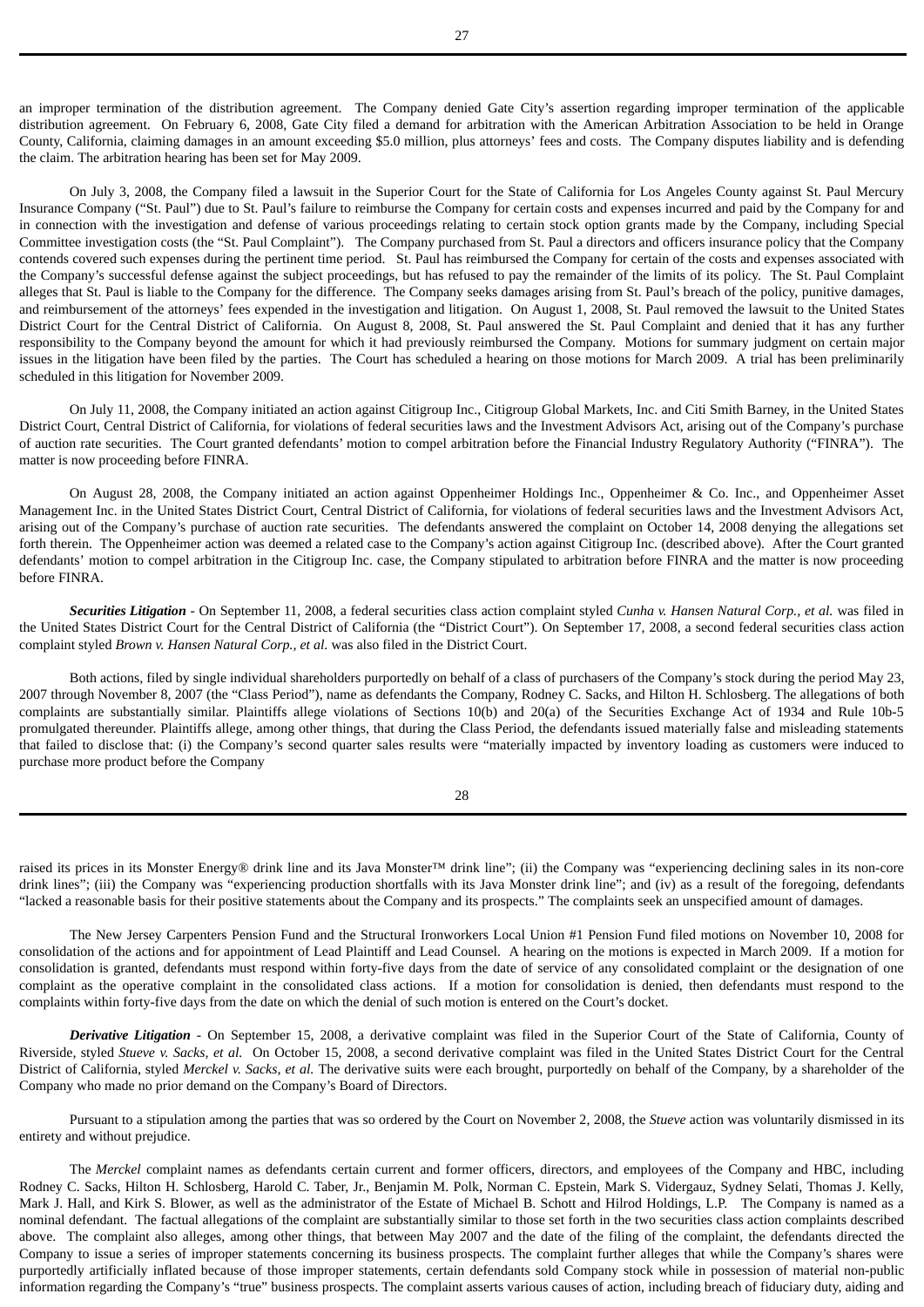abetting breach of fiduciary duty, violation of Cal. Corp. Code §§ 25402 and 25403 for insider selling, and unjust enrichment. The suit seeks an unspecified amount of damages to be paid to the Company, adoption of corporate governance reforms, and equitable and injunctive relief.

On December 4, 2008, Plaintiff in the *Merckel* action filed a motion to consolidate that action with another lawsuit involving similar allegations filed in the Central District of California, styled *Dislevy v. Sacks, et al.* The *Dislevy* complaint, which names some but not all of the defendants in the *Merckel* action has not been served. A hearing on the motion to consolidate is expected for March 2009. If the motion to consolidate is granted, defendants must respond within 45 days after the filing and service of a consolidated amended complaint. If the motion to consolidate is denied, defendants must respond to the *Merckel* complaint within 45 days from entry of the order denying the motion or from the filing of any amended complaint, whichever is later.

On February 17, 2009 Plaintiff in the *Merckel* action voluntarily dismissed The Estate of Michael B. Schott from the action without prejudice.

<span id="page-17-0"></span>29

Although the ultimate outcome of these matters cannot be determined with certainty, the Company believes that the complaints are without merit. The Company intends to vigorously defend against these lawsuits.

In addition to the above matters, the Company is subject to litigation from time to time in the normal course of business, including claims from terminated distributors. Although it is not possible to predict the outcome of such litigation, based on the facts known to the Company and after consultation with counsel, management believes that such litigation in the aggregate will likely not have a material adverse effect on the Company's financial position or results of operations.

### **ITEM 4. SUBMISSION OF MATTERS TO A VOTE OF SECURITY HOLDERS**

<span id="page-17-2"></span><span id="page-17-1"></span>None.

### **PART II**

# **ITEM 5. MARKET FOR THE REGISTRANT'S COMMON EQUITY, RELATED STOCKHOLDER MATTERS AND ISSUER PURCHASES OF EQUITY SECURITIES**

#### **Principal Market**

The Company's common stock began trading in the over-the-counter market on November 8, 1990 and was subsequently quoted on the Nasdaq Capital Market under the symbol "HANS". On July 5, 2007, the Company's common stock began trading on the Nasdaq Global Select Market under the same symbol, HANS. As of February 6, 2009, there were 90,401,966 shares of the Company's common stock outstanding held by approximately 391 holders of record.

### **Stock Price and Dividend Information**

The following table sets forth high and low bid closing quotations of our common stock for the periods indicated:

| Year Ended December 31, 2008 |    | High  |    | Low   |
|------------------------------|----|-------|----|-------|
| <b>First Quarter</b>         | \$ | 45.63 | \$ | 34.44 |
| <b>Second Quarter</b>        | \$ | 39.77 | \$ | 27.90 |
| <b>Third Quarter</b>         | \$ | 32.99 | \$ | 20.67 |
| Fourth Quarter               | \$ | 34.79 | \$ | 20.52 |
| Year Ended December 31, 2007 |    | High  |    | Low   |
| First Quarter                | S  | 42.24 | S  | 32.50 |
| Second Quarter               | \$ | 46.44 | \$ | 36.04 |
| <b>Third Quarter</b>         | \$ | 57.96 | \$ | 38.50 |
| Fourth Quarter               | \$ | 68.40 | \$ | 38.25 |

The quotations for the common stock set forth above represent bid quotations between dealers, do not include retail markups, mark-downs or commissions and bid quotations may not necessarily represent actual transactions and "real time" sale prices. The source of the bid information is the NASDAQ Stock Market, Inc.

We have not paid cash dividends to our stockholders since our inception and do not anticipate paying cash dividends in the foreseeable future.

30

Our Board of Directors terminated the common stock repurchase program authorized in November 2005 under which we had purchased \$27.7 million of the Company's common stock. On April 25, 2008, our Board of Directors authorized the repurchase of up to \$200.0 million of the Company's common stock. During the year ended December 31, 2008, we purchased 3.9 million shares of the Company's common stock at an average purchase price of \$26.77 per share, which the Company holds in treasury.

The following tabular summary reflects our repurchase activity during the quarter ended December 31, 2008.

Period Total Number of Shares Purchased

Average Price per Share

Total Number of Shares Purchased as Part of Publicly Maximum Number (or Approximate Dollar Value) of Shares that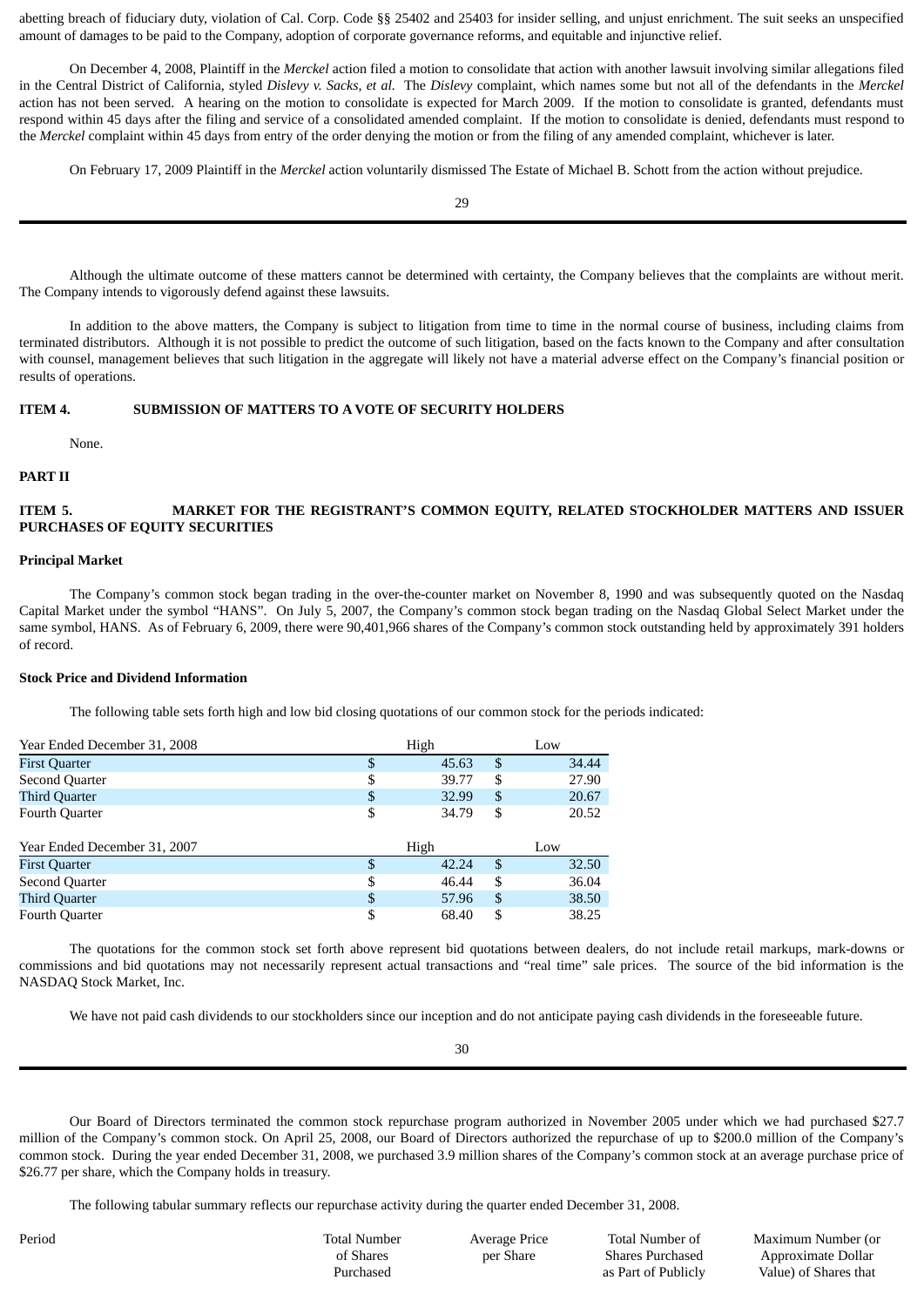|                |           |       | <b>Announced Plans</b><br>or Programs | May Yet Be Purchased<br>Under the Plans or |
|----------------|-----------|-------|---------------------------------------|--------------------------------------------|
|                |           |       |                                       | Programs (In<br>thousands)                 |
| Oct 1 - Oct 31 |           |       |                                       |                                            |
| Nov 1 - Nov 30 | 2,169,102 | 24.66 | 2,169,102                             | 96,534                                     |
| Dec 1 - Dec 31 |           |       |                                       |                                            |
| Total          | 2,169,102 | 24.66 | 2,169,102                             |                                            |

# **Equity Compensation Plan Information**

The following table sets forth information as of December 31, 2008 with respect to shares of our common stock that may be issued under our equity compensation plans.

| Plan category                             | Number of securities<br>to be issued upon<br>exercise of<br>outstanding options,<br>warrants and rights<br>(a) | Weighted-average<br>exercise price of<br>outstanding<br>options, warrants<br>and rights<br>(b) | Number of securities<br>remaining available for<br>future issuance under<br>equity compensation plans<br>(excluding securities<br>reflected in column (a))<br>(c) |
|-------------------------------------------|----------------------------------------------------------------------------------------------------------------|------------------------------------------------------------------------------------------------|-------------------------------------------------------------------------------------------------------------------------------------------------------------------|
| Equity compensation plans approved by     |                                                                                                                |                                                                                                |                                                                                                                                                                   |
| stockholders                              | 10,029,942                                                                                                     | \$12.39                                                                                        | 5,245,000                                                                                                                                                         |
| Equity compensation plans not approved by |                                                                                                                |                                                                                                |                                                                                                                                                                   |
| stockholders                              |                                                                                                                |                                                                                                |                                                                                                                                                                   |
|                                           |                                                                                                                |                                                                                                |                                                                                                                                                                   |
| <b>Total</b>                              | 10,029,942                                                                                                     | \$12.39                                                                                        | 5,245,000                                                                                                                                                         |
|                                           | 31                                                                                                             |                                                                                                |                                                                                                                                                                   |

# **Performance Graph**

The following graph shows a five-year comparison of cumulative total returns:  $^{\rm 1}$ 



<sup>1</sup> Annual return assumes reinvestment of dividends. Cumulative total return assumes an initial investment of \$100 on December 31, 2003. The Company's new self-selected peer group is comprised of National Beverage Corporation, Clearly Canadian Beverage Company, Leading Brands, Inc., Jones Soda Company and Cott Corporation.

# <span id="page-18-0"></span>**ITEM 6. SELECTED FINANCIAL DATA**

The consolidated statements of operations data set forth below with respect to each of the years ended December 31, 2004 through 2008 and the balance sheet data as of December 31, for the years indicated, are derived from our audited consolidated financial statements and should be read in conjunction with those financial statements and notes thereto, and with the Management's Discussion and Analysis of Financial Condition and Results of Operations included as Part II, Item 7 of this Annual Report on Form 10-K.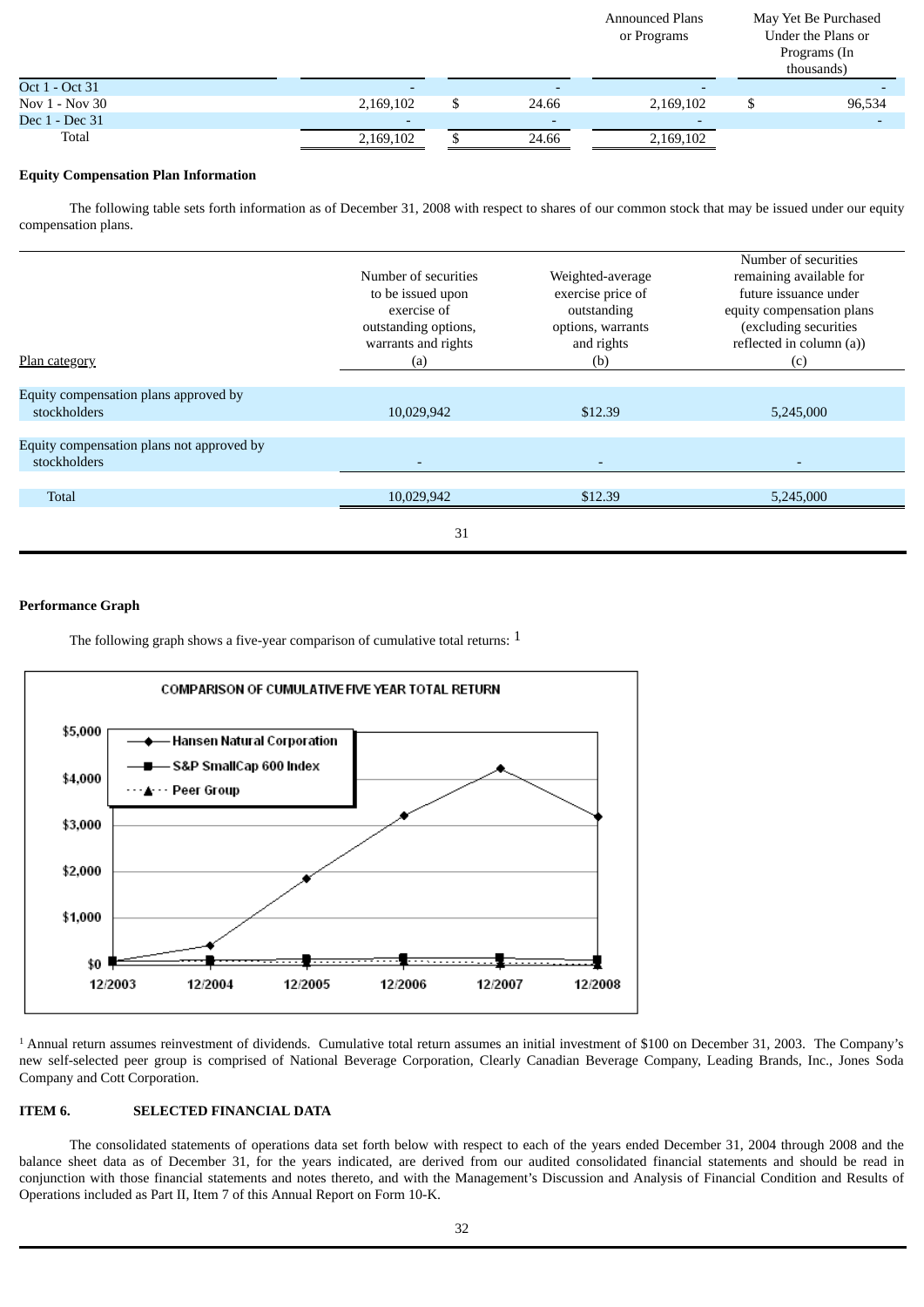| (in thousands, except)<br>per share<br>information) | 2008            | 2007            |      | 2006    | 2005          | 2004           |         |
|-----------------------------------------------------|-----------------|-----------------|------|---------|---------------|----------------|---------|
| Gross sales*1                                       | \$<br>1,182,876 | \$<br>1,025,795 | \$   | 696,322 | \$<br>415,417 | \$             | 224,098 |
|                                                     |                 |                 |      |         |               |                |         |
| Net sales <sup>1</sup>                              | \$<br>1,033,780 | \$<br>904,465   | $\$$ | 605,774 | \$<br>348,886 | $\mathfrak{S}$ | 180,341 |
| Gross profit $1$                                    | \$<br>538,794   | \$<br>468,013   | \$   | 316,594 | \$<br>182,543 | $\mathfrak s$  | 83,466  |
|                                                     |                 |                 |      |         |               |                |         |
| Gross profit as a percentage to net sales           | 52.1%           | 51.7%           |      | 52.3%   | 52.3%         |                | 46.3%   |
| Operating income <sup>1 2 3</sup>                   | \$<br>163,591   | \$<br>230,986   | \$   | 158,579 | \$<br>103,443 | \$             | 33,886  |
| Net income                                          | \$<br>108,032   | \$<br>149,406   | \$   | 97,949  | \$<br>62,775  | \$             | 20,387  |
| Net income per common share:                        |                 |                 |      |         |               |                |         |
| <b>Basic</b>                                        | \$<br>1.17      | \$<br>1.64      | \$   | 1.09    | \$<br>0.71    | $\mathfrak{S}$ | 0.24    |
| Diluted                                             | \$<br>1.11      | \$<br>1.51      | \$   | 0.99    | \$<br>0.65    | \$             | 0.22    |
|                                                     |                 |                 |      |         |               |                |         |
| Total assets                                        | \$<br>761,837   | \$<br>544,603   | \$   | 308,372 | \$<br>163,890 | \$             | 82,022  |
| Debt                                                | \$<br>959       | \$<br>663       | \$   | 303     | \$<br>525     | \$             | 583     |
| Stockholders' equity                                | \$<br>436,316   | \$<br>422,167   | \$   | 225,084 | \$<br>125,509 | \$             | 58,571  |

<sup>1</sup>Includes \$14.3 million, \$1.9 million and \$0.4 million for the years ended December 31, 2008, 2007 and 2006, respectively, related to the recognition of deferred revenue attributable to new and/or amended distribution agreements entered into with certain distributors.

²Includes \$118.1 million, \$15.3 million and \$12.7 million for the years ended December 31, 2008, 2007 and 2006, respectively, related to expenditures attributable to the costs associated with terminating existing distributors.

³Includes (\$0.2) million, \$9.8 million and \$3.8 million for the years ended December 31, 2008, 2007 and 2006, respectively, related to professional service fees, net of insurance proceeds, in connection with our special investigation of stock option grants and granting practices, related litigation and other related matters.

\*Gross sales, although used internally by management as an indicator of operating performance, should not be considered as an alternative to net sales, which is determined in accordance with generally accepted accounting principals in the United States of America ("GAAP"), and should not be used alone as an indicator of operating performance in place of net sales. Additionally, gross sales may not be comparable to similarly titled measures used by other companies as gross sales has been defined by our internal reporting requirements. However, gross sales is used by management to monitor operating performance including sales performance of particular products, salesperson performance, product growth or declines and overall Company performance. The use of gross sales allows evaluation of sales performance before the effect of any promotional items, which can mask certain performance issues. Management believes the presentation of gross sales allows a more comprehensive presentation of our operating performance. Gross sales may not be realized in the form of cash receipts as promotional payments and allowances may be deducted from payments received from *customers (See "Part II, Item 7 — Results of Operations").*

<span id="page-19-0"></span>33

# **ITEM 7. MANAGEMENT'S DISCUSSION AND ANALYSIS OF FINANCIAL CONDITION AND RESULTS OF OPERATIONS**

The following Management's Discussion and Analysis of Financial Condition and Results of Operations ("MD&A") is provided as a supplement to — and should be read in conjunction with — our financial statements and the accompanying notes ("Notes") included in Part II, Item 8 of this Form 10-K. This discussion contains forward-looking statements that are based on management's current expectations, estimates and projections about our business and operations. Our actual results may differ materially from those currently anticipated and expressed in such forward-looking statements.

This overview provides our perspective on the individual sections of MD&A. MD&A includes the following sections:

- · *Our Business* a general description of our business; the value drivers of our business; and opportunities and risks facing our Company;
- · *Results of Operations* an analysis of our consolidated results of operations for the three years presented in our financial statements;
- · *Liquidity and Capital Resources* an analysis of our cash flows, sources and uses of cash and contractual obligations;
- · *Accounting Policies and Pronouncements* a discussion of accounting policies that require critical judgments and estimates including newly issued accounting pronouncements;
- · *Sales* details of our sales measured on a quarterly basis in both dollars and cases;
- · *Inflation* information about the impact that inflation may or may not have on our results;
- · *Forward Looking Statements* cautionary information about forward looking statements and a description of certain risks and uncertainties that could cause our actual results to differ materially from the company's historical results or our current expectations or projections; and
- · *Market Risks* Information about market risks and risk management. (See "*Forward Looking Statements*" and "Part II, Item 7A Qualitative and Quantitative Disclosures About Market Risks").

### **Our Business**

#### *Overview*

We develop, market, sell and distribute "alternative" beverage category natural sodas, fruit juices and juice drinks, energy drinks and energy sports drinks, fruit juice smoothies and "functional" drinks, non-carbonated ready-to-drink iced teas, children's multi-vitamin juice drinks, Junior Juice® juices, Junior Juice Water and flavored sparkling beverages under the Hansen's® brand name. We also develop, market, sell and distribute energy drinks under the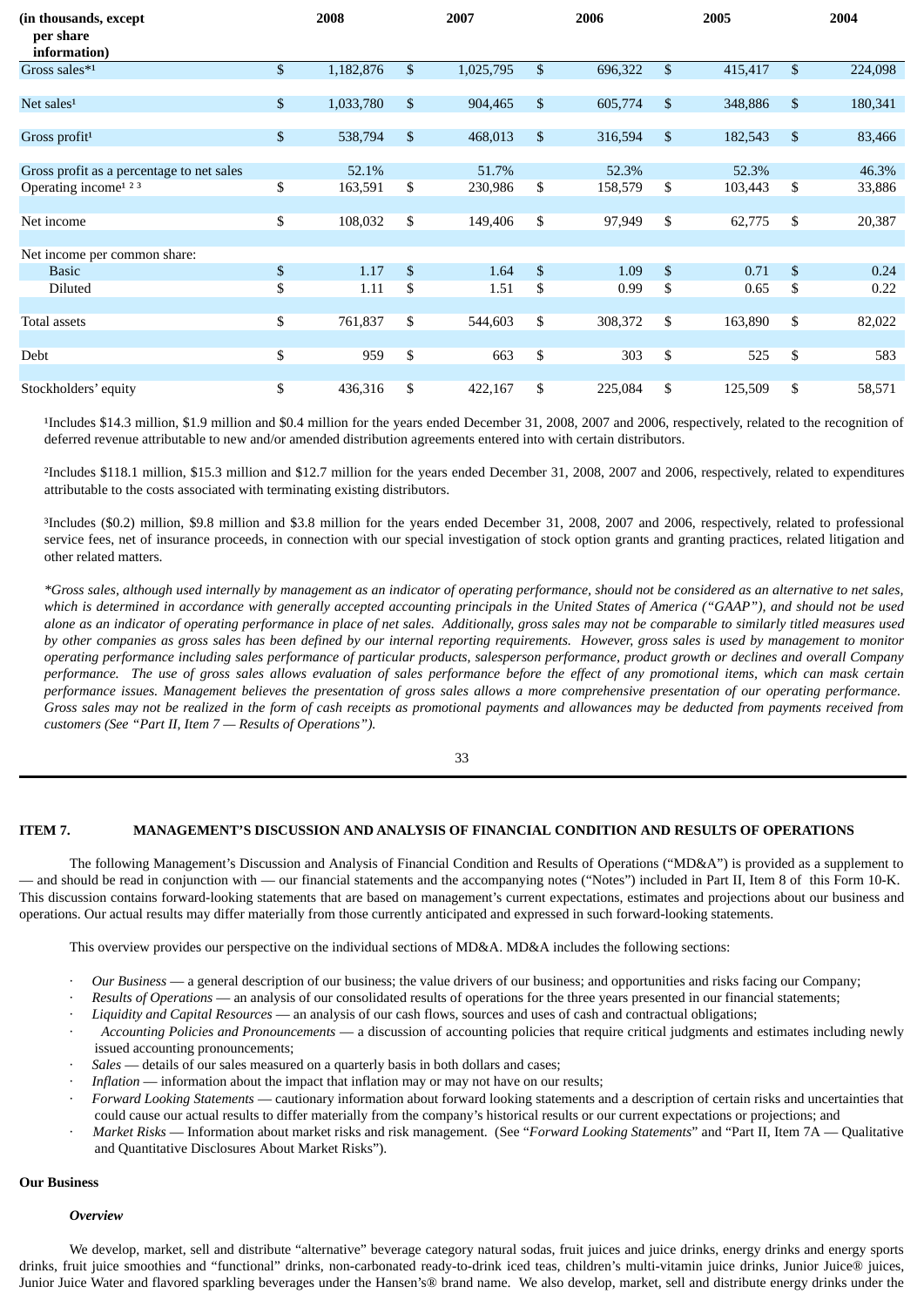following brand names: Monster Energy®; Monster Hitman Energy Shooter™; Lost® Energy™ and Joker Mad Energy™ brand names as well as Rumba®, Samba and Tango brand energy juices. We also market, sell and distribute the Java Monster™ line of non-carbonated dairy based coffee drinks. Additionally, we market, sell and distribute natural sodas, premium natural sodas with supplements, organic natural sodas, seltzer waters, sports drinks and energy drinks under the Blue Sky® brand name. In July 2008, we began to market, sell and distribute enhanced water beverages under the Vidration™ brand name.

We have two reportable segments, namely DSD, whose principal products comprise energy drinks, and Warehouse, whose principal products comprise juice based and soda beverages. The DSD segment develops, markets and sells products primarily through an exclusive distributor network, whereas the Warehouse segment develops, markets and sells products primarily direct to retailers.

Our Monster Energy® brand energy drinks include Monster Energy® drinks (introduced in April 2002), lo-carb Monster Energy® drinks (introduced in August 2003), Monster Energy® Assault® energy drinks (introduced in September 2004), Monster Energy® Khaos™ energy drinks (introduced in August 2005), Monster Energy® M-80™ energy drinks (introduced in March 2007, named "RIPPER" in certain countries), Monster Energy® Heavy Metal™ energy drinks (introduced in November 2007) and Monster Energy® MIXXD™ energy drinks (introduced in December 2007).

34

A substantial portion of our gross sales are derived from our Monster Energy® brand energy drinks. Any decrease in sales of our Monster Energy® brand energy drinks could significantly adversely affect our future revenues and net income. Our DSD segment represented 90.7%, 89.5% and 84.9% of our net sales for the years ended December 31, 2008, 2007 and 2006, respectively. Competitive pressure in the "energy drink" category could adversely affect our operating results. (See "Part I, Item 1A — Risk Factors").

Our sales and marketing strategy for all our beverages is to focus our efforts on developing brand awareness and trial through sampling both in stores and at events. We use our branded vehicles and other promotional vehicles at events where we sample our products to consumers. We utilize "push-pull" methods to achieve maximum shelf and display space exposure in sales outlets and maximum demand from consumers for our products, including advertising, in-store promotions and in-store placement of point-of-sale materials and racks, prize promotions, price promotions, competitions, endorsements from selected public and extreme sports figures, coupons, sampling and sponsorship of selected causes such as cancer research. Our extreme sports team endorsements include teams such as the Pro Circuit — Kawasaki Motocross and Supercross teams, Kawasaki Factory Motocross and Supercross teams, Robby Gordon Racing Team, Ken Block Rally Racing Team and the Tech 3 Moto GP Team (new for 2009). Our individual athlete and/or personality endorsements include extreme sports figures and athletes such as NASCAR Camping World Truck Series racer Ricky Carmichael, Moto GP motorcycle racer Valentino Rossi (new for 2009), television personalities such as Rob Dyrdek as well as many athletes that compete in other sports related activities, particularly, the Winter and Summer X-Games, supercross, motocross, freestyle motocross, surfing, skateboarding, wakeboarding, skiing, snowboarding, BMX, mountain biking, snowmobile freestyle, snowmobile racing, etc. Our event endorsements include a wide range of events such as the Monster Energy® Supercross Series, the AMA Pro Motocross Championship Series and the Vans Warped Tour. In-store posters, outdoor posters, print, radio and television advertising, together with price promotions and coupons, may also be used to promote our brands.

We believe that one of the keys to success in the beverage industry is differentiation, such as making Hansen's® products visually distinctive from other beverages on the shelves of retailers. We review our products and packaging on an ongoing basis and, where practical, endeavor to make them different, better and unique. The labels and graphics for many of our products are redesigned from time to time to maximize their visibility and identification, wherever they may be placed in stores, and we will continue to reevaluate the same from time to time.

During 2008, we continued to expand our existing product lines and further develop our markets. In particular, we continued to focus on developing and marketing beverages that fall within the category generally described as the "alternative" beverage category, with particular emphasis on energy type drinks.

During the second quarter of 2006, we entered into the Off-Premise Agreements with AB. Under the Off-Premise Agreements, select AB Distributors distribute and sell, in markets designated by HBC, HBC's Monster Energy® and Lost® Energy™ brands non-alcoholic energy drinks and Rumba®, Samba and Tango brand energy juice, as well as additional products that may be agreed between the parties.

During the fourth quarter of 2008, we entered into the Monster Energy Distribution Coordination Agreement (the "TCCC North American Coordination Agreement") with The Coca-Cola Company ("TCCC"). Pursuant to the TCCC North American Coordination Agreement, we have designated, and in

35

the future may designate, territories in which bottlers from TCCC's network of partially owned and independent bottlers, including Coca-Cola Enterprises, Inc. ("CCE"), Coca-Cola Bottling Company ("CCBC"), CCBCC Operations, LLC ("Consolidated"), United Bottling Contracts Company, LLC ("United"), and other TCCC independent bottlers (collectively, the "TCCC North American Bottlers") will distribute and sell primarily our Monster Energy® beverages (the "Products") in the United States and Canada.

During the fourth quarter of 2008, we entered into the Monster Energy Distribution Agreement with CCE pursuant to which CCE was appointed to distribute, directly and through certain sub-distributors, the Products in portions of twenty-four U.S. states (the "U.S. Territories"). We may designate additional territories within reasonable proximity to the U.S. Territories and CCE will use reasonable good faith efforts to add the additional territories. During the fourth quarter of 2008, we entered into the Monster Energy Canadian Distribution Agreement with CCBC, pursuant to which CCBC has been appointed to distribute, directly and through certain sub-distributors, the Products in Canada, with performance commencing on January 1, 2009. In addition, during the fourth quarter of 2008, we entered into distribution agreements with Consolidated, United and other TCCC North American Bottlers for the distribution of Products in various territories within the United States.

During the fourth quarter of 2008, we entered into the Monster Energy International Coordination Agreement (the "TCCC International Coordination Agreement") with TCCC. Pursuant to the TCCC International Coordination Agreement, we have designated, and in the future may designate, countries in which we wish to appoint TCCC distributors to distribute and sell the Products.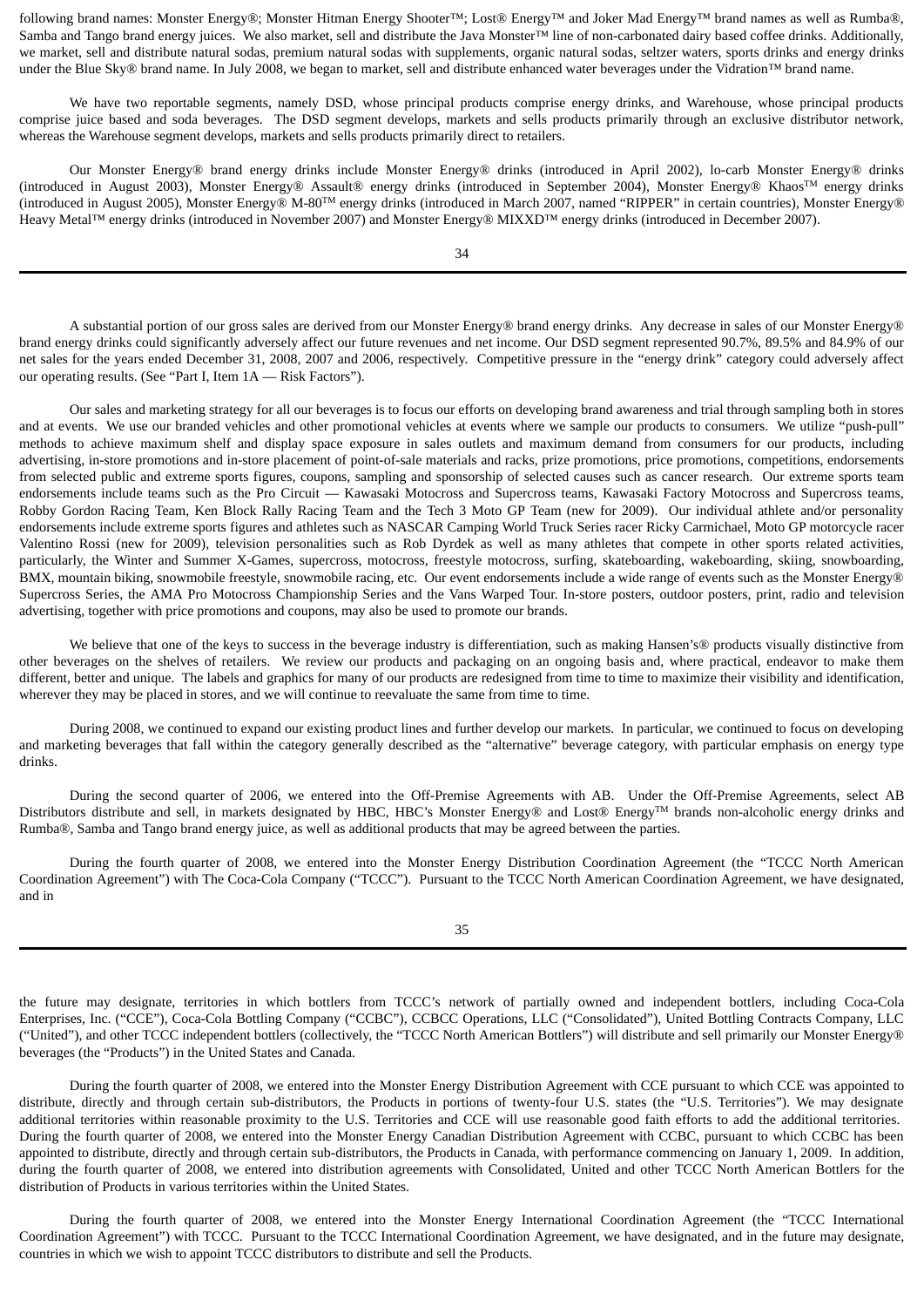During the fourth quarter of 2008, we entered into the Monster Energy International Distribution Agreement and the Monster Energy Belgium Distribution Agreement with CCE pursuant to which CCE has been appointed to distribute directly and through certain sub-distributors the Products in Great Britain, France, Belgium, the Netherlands, Luxembourg and Monaco.

Pursuant to the new and/or amended distribution agreements entered into with certain distributors as discussed above, net amounts of \$113.0 million and \$21.0 million from such distributors, relating to the cost of terminating certain of our prior distributors, were recorded for the years ended December 31, 2008 and 2007, respectively. Such amounts have been accounted for as deferred revenue and will be recognized as revenue ratably over the anticipated life of the respective distribution agreements, generally 20 years. Distributor receivables related to these new and/or amended distribution agreements totaled \$90.7 million and \$5.4 million as of December 31, 2008 and 2007, respectively. Revenue recognized was \$14.3 million, \$1.9 million and \$0.4 million for the years ended December 31, 2008, 2007 and 2006, respectively. Included in the \$14.3 million of revenue recognized for the year ended December 31, 2008, is \$11.6 million related to the acceleration of deferred revenue balances associated with certain of our prior distributors who were terminated in the fourth quarter of 2008.

We incurred termination costs to certain of our prior distributors amounting to \$118.1 million, \$15.3 million and \$12.7 million in aggregate for the years ended December 31, 2008, 2007 and 2006, respectively. Such termination costs have been expensed in full and are included in operating expenses for the years ended December 31, 2008, 2007 and 2006. Accrued distributor terminations in the accompanying consolidated balance sheets as of December 31, 2008 and 2007 (representing termination costs not paid to our prior distributors prior to the end of the fiscal year) were \$102.3 million and \$4.3 million, respectively. In addition, inventory returned to us by certain of our prior terminated distributors resulted in a reduction of gross sales of approximately \$9.7 million for the year ended December 31, 2008.

As discussed under Review of Historic Stock Option Granting Practices in Item 7, "Management's Discussion and Analysis of Financial Condition and Results of Operations", included in our Form 10-K for the fiscal year ended December 31, 2006, and Item 2 "Management's Discussion and Analysis of Financial Condition and Results of Operations", included in our Form 10-Q for the quarter

36

ended March 31, 2007, a special committee of our Board of Directors concluded its review of our stock option grants and granting practices. In connection with this review, and with respect to related litigation and other related matters, we incurred professional service fees, net of insurance proceeds, of (\$0.2) million, \$9.8 million and \$3.8 million for the years ended December 31, 2008, 2007 and 2006, respectively.

The following table summarizes the selected items discussed above for the years ended December 31, 2008, 2007 and 2006:

| <b>Balance Sheet Items (in thousands):</b>                                                                                                 | 2008          |     | 2007      | 2006 |        |
|--------------------------------------------------------------------------------------------------------------------------------------------|---------------|-----|-----------|------|--------|
| Included in Deferred Revenue:                                                                                                              |               |     |           |      |        |
| Contributions from, net of reimbursements to certain distributors                                                                          | \$<br>112,963 | \$  | 21,029    | \$   | 20.851 |
| <b>Income Statement Items (in thousands):</b>                                                                                              | 2008          |     | 2007      |      | 2006   |
| Included in Net Sales:                                                                                                                     |               |     |           |      |        |
| Recognition of deferred revenue                                                                                                            | \$<br>14,331  | \$  | 1,916     | \$   | 411    |
| Included in Operating Expenses:                                                                                                            |               |     |           |      |        |
| Termination costs to prior distributors <sup>1</sup>                                                                                       | \$<br>118.134 | \$. | 15.266    | \$   | 12.728 |
| Professional service fees (net of insurance proceeds) associated with<br>the review of stock option grants and granting practices, related |               |     |           |      |        |
| litigation and other related matters                                                                                                       | \$<br>(202)   | \$  | $9,760$ 2 | \$   | 3,753  |

*includes terminations in Canada and Mexico 1*

*net of \$2.5 million insurance reimbursements 2*

We again achieved record gross sales of \$1,182.9 million for the year ended December 31, 2008. The increase in gross sales in 2008 was primarily attributable to increased sales of certain of our existing products, particularly our Monster Energy® brand energy drinks and to increased sales by volume of our Java Monster™ line of non-carbonated dairy based coffee drinks. Gross sales for the year ended December 31, 2008 were impacted by a price increase announced during the fourth quarter of 2007 for all of our Monster Energy® brand energy drinks in 16-ounce cans and our Java Monster™ line of noncarbonated dairy based coffee drinks, effective January 1, 2008. We estimate that gross sales for the year ended December 31, 2008 were reduced by approximately 2% as a result of purchases made by our customers in advance of such price increases. We did not limit the amount of purchases our customers could execute at our existing 2007 fourth quarter prices.

Our percentage increase in gross sales was 15.3%, 47.3% and 67.6% for the years ended December 31, 2008, 2007 and 2006, respectively. We believe our growth rate decline was attributable to the decline of the overall growth rates in the markets in which we operate, and more recently, to general economic conditions. Consumer spending habits, including spending for the merchandise that we sell, are affected by, among other things, prevailing economic conditions, inflation, levels of employment, salaries and wage rates, prevailing interest rates, housing costs, energy and gas costs, income tax rates and policies, consumer confidence and consumer perception of economic conditions. In addition, consumer purchasing patterns may be influenced by consumers' disposable income, credit availability and debt levels. A continued or incremental slowdown in the U.S. economy, an uncertain economic

outlook or an expanded credit crisis could continue to adversely affect consumer spending habits resulting in lower net sales and profits than expected on a quarterly or annual basis. During 2008, there was significant deterioration in the global financial markets and economic environment, which we believe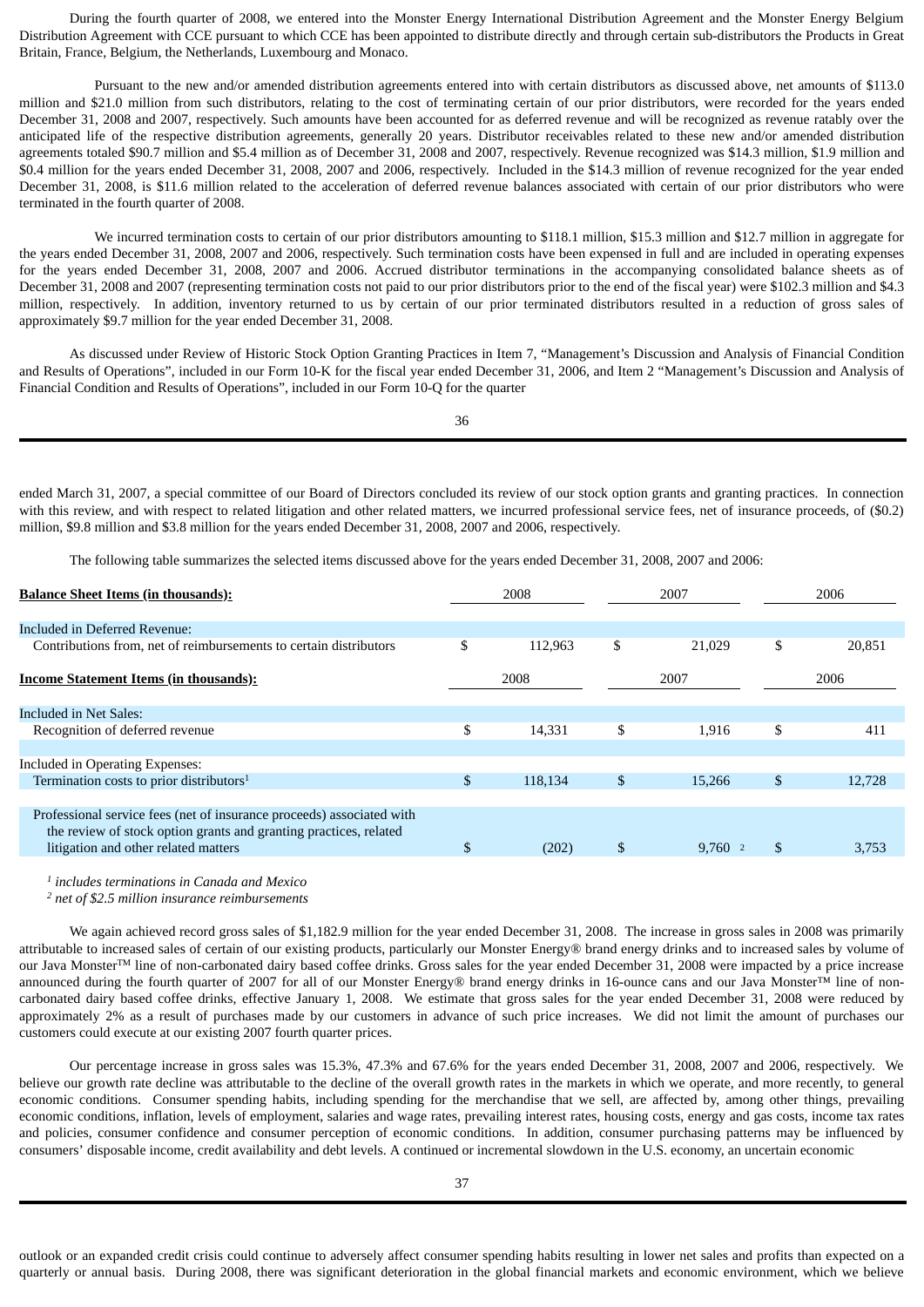negatively impacted consumer spending at many retailers for our products. In response to this, we have taken steps to increase opportunities to profitably drive sales and to operate our business more efficiently. If these adverse economic trends worsen, or if our efforts to counteract the impacts of these trends are not sufficiently effective, there could be a negative impact on our financial performance and position in future fiscal periods. For further discussion of the risks to us regarding general economic conditions (See "Part I, Item 1A — Risk Factors").

Gross sales shipped outside of California represented 77%, 73% and 69% of our gross sales, for the years ended December 31, 2008, 2007 and 2006, respectively. Gross sales to customers outside the United States amounted to \$96.3 million, \$55.7 million and \$24.8 million for the years ended December 31, 2008, 2007 and 2006, respectively. Such sales were approximately 8.2%, 5.4% and 3.5% of gross sales for the years ended December 31, 2008, 2007 and 2006, respectively. The reclassification of certain military customers from gross sales to customers within the United States to gross sales to customers outside the United States, resulted in an increase in gross sales outside the United States of \$14.8 million and \$5.5 million for the years ended December 31, 2007 and 2006, respectively, over amounts previously reported.

Our customers are primarily retail grocery and specialty chains, wholesalers, club stores, drug chains, mass merchandisers, convenience chains, full service beverage distributors, health food distributors and food service customers. Gross sales to our various customer types for 2008, 2007 and 2006 are reflected below. The allocations below reflect changes made by the Company to the categories historically reported.

|                                                  | 2008 | 2007 | 2006 |
|--------------------------------------------------|------|------|------|
| Retail grocery, specialty chains and wholesalers | 8%   | 8%   | 12%  |
| Club stores, drug chains & mass merchandisers    | 14%  | 14%  | 14%  |
| Full service distributors                        | 74%  | 73%  | 69%  |
| Health food distributors                         | 1%   | 2%   | 2%   |
| Other                                            | 3%   | 3%   | 3%   |

Our customers include CCE, CCBC, Consolidated, United and other TCCC North American Bottlers, Wal-Mart, Inc. (including Sam's Club), AB Distributors, Kalil Bottling Group, Trader Joe's, John Lenore & Company, Pepsi Canada (terminated by us effective December 31, 2008), Swire Coca-Cola, Costco, The Kroger Co., Safeway Inc. and Albertsons. A decision by any large customer to decrease amounts purchased from the Company or to cease carrying our products could have a material negative effect on our financial condition and consolidated results of operations. Dr. Pepper Snapple Group, Inc., a former customer of the DSD division, accounted for approximately 13%, 16% and 19% of our net sales for the years ended December 31, 2008, 2007 and 2006, respectively. Our distribution agreement with the Dr. Pepper Snapple Group, Inc. was terminated by us effective November 9, 2008. The related terminated distributor territories are now serviced by a combination of TCCC North American Bottlers and AB Distributors. Wal-Mart, Inc. (including Sam's Club), a customer of both the DSD and Warehouse divisions, accounted for approximately 11%, 12% and 12% of our net sales for the years ended December 31, 2008, 2007 and 2006, respectively.

We continue to incur expenditures in connection with the development and introduction of new products and flavors.

$$
38 \\
$$

#### *Value Drivers of our Business*

We believe that the key value drivers of our business include the following:

- · *Profitable Growth* We believe "functional", "better for you" brands properly supported by marketing and innovation, targeted to a broad consumer base, drive profitable growth. We continue to broaden our family of brands. In particular, we are expanding our specialty beverages and energy drinks to provide more alternatives to consumers. We are focused on maintaining profit margins. We believe that tailored branding, packaging, pricing and channeling strategies help achieve profitable growth. We are implementing these strategies with a view to accelerating profitable growth.
- · *Cost Management* The principal focus of cost management will continue to be on supplies and cost reduction. One key area of focus is to decrease raw material costs, co-packing fees and general and administrative costs as a percentage of net operating revenues. Another key area of focus is the reduction of inventory days on hand.
- · *Efficient Capital Structure* Our capital structure is intended to optimize our cost of capital. We believe our strong capital position, our ability to raise funds if necessary at low effective cost and low overall costs of borrowing provide a competitive advantage.

We believe that, subject to increases in the costs of certain raw materials being contained, these value drivers, when properly implemented, will result in: (1) maintaining our gross profit margin; (2) providing additional leverage over time through reduced expenses as a percentage of net operating revenues; and (3) optimizing our cost of capital. The ultimate measure of success is and will be reflected in our current and future results of operations.

Gross and net sales, gross profits, operating income, and net income and net income per share represent key measurements of the above value drivers. These measurements will continue to be a key management focus in 2009 and beyond. **(**See "Part II, Item 7 — Results of Operations for the Year Ended December 31, 2008 Compared to the Year Ended December 31, 2007").

As of December 31, 2008, the Company had working capital of \$374.0 million compared to \$187.3 million as of December 31, 2007. The overall increase in working capital was primarily attributable to the transfer of our investments from long-term instruments to short-term instruments (See "Part II, Item 8, Note 3 — Investments" in our consolidated financial statements). For the year ended December 31, 2008, our net cash provided by operating activities was approximately \$199.5 million as compared to \$135.5 million for the year ended December 31, 2007. Principal uses of cash flows are repurchases of our common stock, purchases of inventory, increases in accounts receivable and other assets, acquisition of property and equipment and acquisition of trademarks. Payment of accrued distributor terminations, purchases of our common stock, accounts payable and income taxes payable are expected to be and remain our principal recurring use of cash and working capital funds. (See "Part II, Item 7 — Liquidity and Capital Resources").

### *Opportunities, Challenges and Risks*

Looking forward, our management has identified certain challenges and risks that demand the attention of the beverage industry and our Company. Uncertainty and volatility in domestic and international economic markets could negatively affect both the stability of our industry and our Company.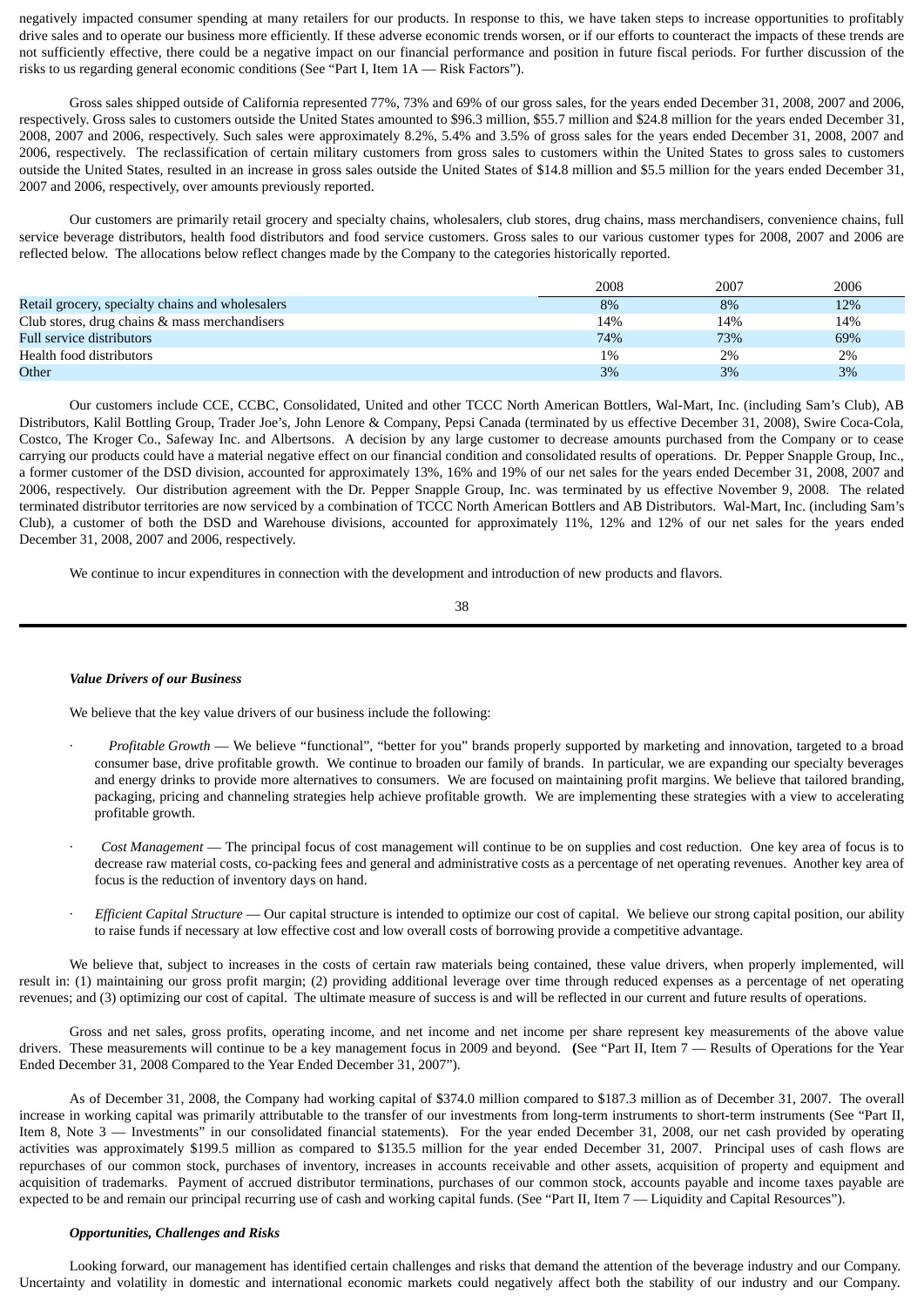Decreased consumer discretionary spending represents a challenge to the successful marketing and purchase of our products. Increases in consumer and regulatory awareness of the health problems arising from obesity and inactive lifestyles continues to represent a challenge. We recognize

39

that obesity is a complex and serious public health problem. Our commitment to consumers begins with our broad product line and a wide selection of diet, light and lo-carb beverages, juices and juice drinks, sports drinks and waters and energy drinks. We continuously strive to meet changing consumer needs through beverage innovation, choice and variety.

Our historical success is attributable, in part, to our introduction of different and innovative beverages. Our future success will depend, in part, upon our continued ability to develop and introduce different and innovative beverages, although there can be no assurance of our ability to do so. In order to retain and expand our market share, we must continue to develop and introduce different and innovative beverages and be competitive in the areas of quality, health, method of distribution, brand image and intellectual property protection. The beverage industry is subject to changing consumer preferences and shifts in consumer preferences that may adversely affect us if we misjudge such preferences.

In addition, other key challenges and risks that could impact our Company's future financial results include, but are not limited to:

- · the impact of the slowing economy in the United States and other countries in which we operate;
- maintenance of our brand image and product quality;
- profitable expansion and growth of our family of brands in the competitive market place (See "Part I, Item 1 Business Competition and Sales and Marketing");
- restrictions on imports and sources of supply; duties or tariffs; changes in government regulations;
- protection of our existing intellectual property portfolio of trademarks and the continuous pursuit to develop and protect new and innovative trademarks for our expanding product lines;
- limitations on available quantities of certain package containers such as the 24-ounce cap can, the 32-ounce can, and copacking availability;
- the imposition of additional restrictions.

(See "Part I, Item 1A — Risk Factors") for additional information about risks and uncertainties facing our Company.

We believe that the following opportunities exist for us:

- · growth potential for the "alternative" beverage category including energy drinks, sparkling beverages, carbonated soft drinks and teas, juices and juice drinks and enhanced waters;
- · new product introductions intended to contribute to higher profitability;
- premium packages intended to generate strong revenue growth;
- significant package, pricing and channel opportunities to maximize profitable growth;
- **·** proper positioning to capture industry growth; and
- **·** broadening distribution/expansion opportunities in both domestic and international markets.

### 40

#### **Results of Operations**

|                                                  |     |           |                 |               | <b>Percentage Change</b> |               |
|--------------------------------------------------|-----|-----------|-----------------|---------------|--------------------------|---------------|
|                                                  |     | 2008      | 2007            | 2006          | 08 vs. 07                | $07$ vs. $06$ |
| Gross sales, net of discounts & returns*         | \$. | 1,182,876 | \$<br>1,025,795 | \$<br>696,322 | 15.3%                    | 47.3%         |
| Less: Promotional and other allowances**         |     | 149,096   | 121,330         | 90,548        | 22.9%                    | 34.0%         |
| Net sales <sup>1</sup>                           |     | 1,033,780 | 904,465         | 605,774       | 14.3%                    | 49.3%         |
| Cost of sales                                    |     | 494,986   | 436,452         | 289,180       | 13.4%                    | 50.9%         |
| Gross profit $1$                                 |     | 538,794   | 468,013         | 316,594       | 15.1%                    | 47.8%         |
| Gross profit margin as a percentage of net sales |     | 52.1%     | 51.7%           | 52.3%         |                          |               |
|                                                  |     |           |                 |               |                          |               |
| Operating expenses 2,3                           |     | 375,203   | 237,027         | 158,015       | 58.3%                    | 50.0%         |
|                                                  |     |           |                 |               |                          |               |
| Operating expenses as a percentage of net sales  |     | 36.3%     | 26.2%           | 26.1%         |                          |               |
|                                                  |     |           |                 |               |                          |               |
| Operating income <sup>1,2,3</sup>                |     | 163,591   | 230,986         | 158,579       | $(29.2\%)$               | 45.7%         |
| Operating income as a percentage of net sales    |     | 15.8%     | 25.5%           | 26.2%         |                          |               |
|                                                  |     |           |                 |               |                          |               |
| Interest and other income, net                   |     | 9,886     | 8,770           | 3.660         | 12.7%                    | 139.6%        |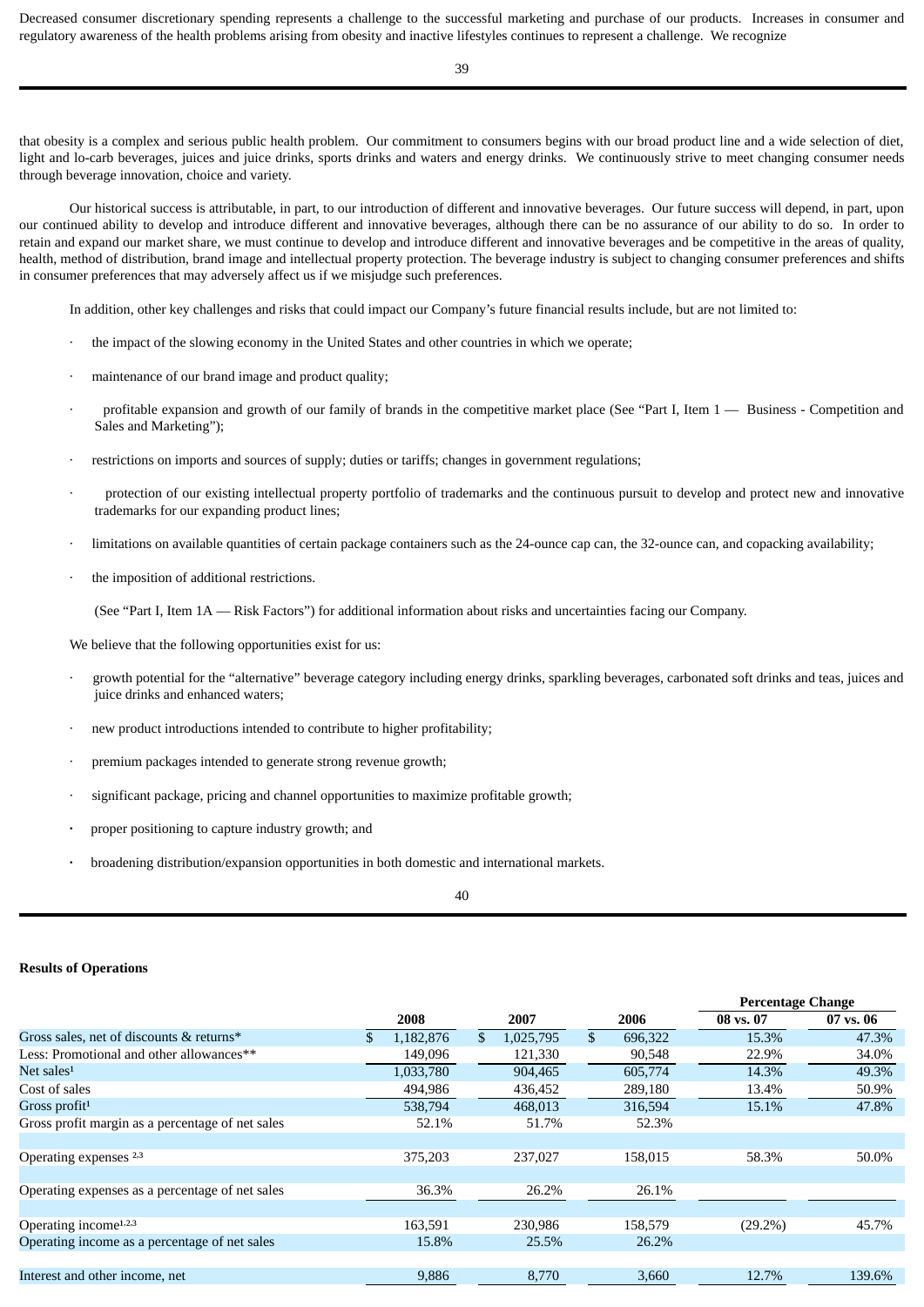| Income before provision for income taxes                  | 173,477 | 239.756 | 162.239      | (27.6%) | 47.8% |
|-----------------------------------------------------------|---------|---------|--------------|---------|-------|
|                                                           |         |         |              |         |       |
| Provision for income taxes                                | 65,445  | 90,350  | 64,290       | (27.6%) | 40.5% |
|                                                           |         |         |              |         |       |
| Net income                                                | 108,032 | 149,406 | \$<br>97,949 | (27.7%) | 52.5% |
| Net income as a percentage of net sales                   | 10.5%   | 16.5%   | 16.2%        |         |       |
|                                                           |         |         |              |         |       |
| Net income per common share:                              |         |         |              |         |       |
| <b>Basic</b>                                              | \$1.17  | \$1.64  | \$1.09       | (28.7%) | 50.5% |
| <b>Diluted</b>                                            | \$1.11  | \$1.51  | \$0.99       | (26.7%) | 52.1% |
|                                                           |         |         |              |         |       |
| Case sales (in thousands) (in 192-ounce case equivalents) |         |         |              |         |       |
|                                                           | 102,659 | 98.453  | 72.740       | 4.3%    | 35.3% |

<sup>1</sup>Includes \$14.3 million, \$1.9 million and \$0.4 million for the years ended December 31, 2008, 2007 and 2006, respectively, related to the recognition of deferred revenue attributable to new and/or amended distribution agreements entered into with certain distributors.

²Includes \$118.1 million, \$15.3 million and \$12.7 million for the years ended December 31, 2008, 2007 and 2006, respectively, related to expenditures attributable to the costs associated with terminating existing distributors.

³Includes (\$0.2) million, \$9.8 million and \$3.8 million for the years ended December 31, 2008, 2007 and 2006, respectively, related to professional service fees, net of insurance proceeds in connection with our special investigation of stock option grants and granting practices, related litigation and other related matters.

\* Gross sales, although used internally by management as an indicator of operating performance, should not be considered as an alternative to net sales, which is determined in accordance with GAAP, and should not be used alone as an indicator of operating performance in place of net sales. Additionally, *gross sales may not be*

41

comparable to similarly titled measures used by other companies as gross sales has been defined by our internal reporting requirements. However, gross sales is used by management to monitor operating performance including sales performance of particular products, salesperson performance, product growth or declines and our overall performance. The use of gross sales allows evaluation of sales performance before the effect of any promotional items, which can mask certain performance issues. Management believes the presentation of gross sales allows a more comprehensive presentation of our operating performance. Gross sales may not be realized in the form of cash receipts as promotional payments and allowances may be deducted from payments received *from customers. (See"Part II, Item 6 — Selected Financial Data").*

\*\* Although the expenditures described in this line item are determined in accordance with GAAP and meet GAAP requirements, the disclosure thereof does not conform with GAAP presentation requirements. Additionally, the presentation of promotional and other allowances may not be comparable to similar items presented by other companies. The presentation of promotional and other allowances facilitates an evaluation of the impact thereof on the determination of net sales and illustrates the spending levels incurred to secure such sales. Promotional and other allowances constitute a material portion of *our marketing activities.*

# Results of Operations for the Year Ended December 31, 2008 Compared to the Year Ended December 31, 2007

*Gross Sales.\** Gross sales were \$1,182.9 million for the year ended December 31, 2008, an increase of approximately \$157.1 million, or 15.3% higher than gross sales of \$1,025.8 million for the year ended December 31, 2007. The increase in gross sales was primarily attributable to increased sales by volume and increased sales price per case for certain of our Monster Energy® brand energy drinks and our Java Monster™ line of non-carbonated dairy based coffee drinks (introduced in April 2007), as well as sales of certain new products such as Monster Hitman Energy Shooter™ (introduced in September 2008), Monster Energy® MIXXD™ energy drinks (introduced in December 2007) and Monster Energy® Heavy Metal™ energy drinks (introduced in November 2007). To a lesser extent, the increase in gross sales was attributable to increased sales by volume of apple juice, aseptic juices and sales of Vidration® vitamin enhanced water (introduced in July 2008). In addition, the increase in gross sales was partially attributable to the recognition of \$11.6 million of revenue related to the acceleration of the deferred revenue balance associated with certain of our prior distributors terminated in the fourth quarter of 2008. The increase in gross sales was partially offset by inventory returned to us by certain of our terminated distributors of approximately \$9.7 million in the fourth quarter of 2008, decreased sales by volume of juice blends, Lost Energy® brand energy drinks (introduced in January 2004), iced teas, Unbound Energy® brand energy drinks (introduced in October 2006), Rumba® brand energy juice (introduced in December 2004), Hansen's® energy drinks and smoothies in cans. Gross sales for the year ended December 31, 2008 were impacted by a price increase announced during the fourth quarter of 2007 for all of our Monster Energy® brand energy drinks in 16-ounce cans and our Java Monster™ line of non-carbonated dairy based coffee drinks, effective January 1, 2008. We estimate that gross sales for the year ended December 31, 2008 were reduced by approximately 2% as a result of purchases made by our customers in advance of such price increases. Promotional and other allowances were \$149.1 million for the year ended December 31, 2008, an increase of \$27.8 million, or 22.9% higher than promotional and other allowances of \$121.3 million for the year ended December 31, 2007. Promotional and other allowances as a percentage of gross sales increased to 12.6% from 11.8% for the years ended December 31, 2008 and 2007, respectively. As a result, the percentage increase in gross sales for the year ended December 31, 2008 was higher than the percentage increase in net sales.

# *\*Gross sales — see definition above.*

*Net Sales.* Net sales were \$1,033.8 million for the year ended December 31, 2008, an increase of approximately \$129.3 million, or 14.3% higher than net sales of \$904.5 million for the year ended December 31, 2007. The increase in net sales was primarily attributable to increased sales by volume and increased sales price per case for certain of our Monster Energy® brand energy drinks and our Java Monster™ line of non-carbonated dairy based coffee drinks, as well as sales of certain new products such as Monster Hitman Energy Shooter™, Monster Energy® MIXXD™ energy drinks and Monster Energy® Heavy Metal™ energy drinks. To a lesser extent, the increase in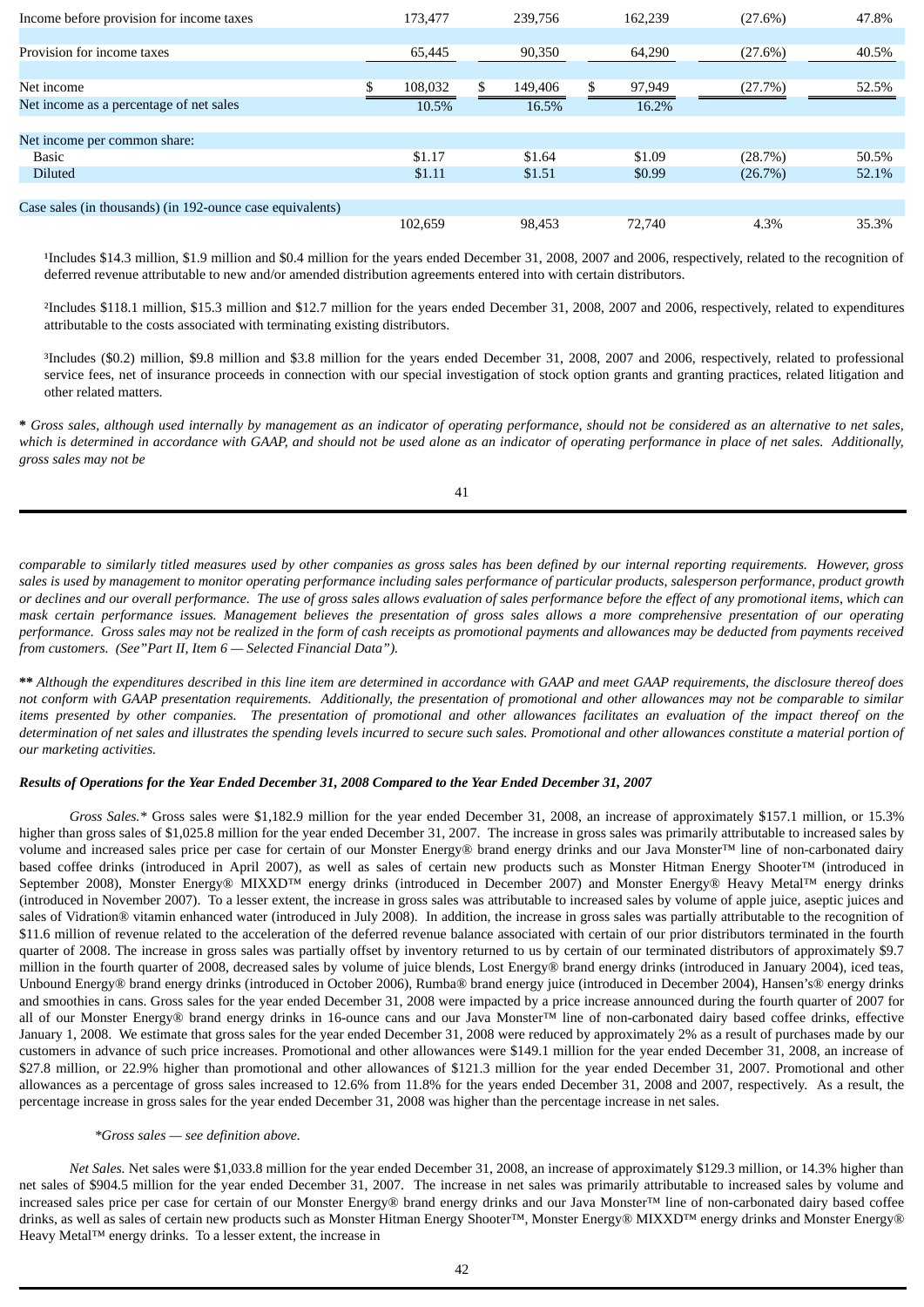net sales was attributable to increased sales by volume of apple juice, aseptic juices and sales of Vidration® vitamin enhanced water. In addition, the increase in net sales was partially attributable to the recognition of \$11.6 million of revenue related to the acceleration of the deferred revenue balance associated with certain of our prior distributors terminated in the fourth quarter of 2008. The increase in net sales was partially offset by decreased sales by volume of Lost Energy® brand energy drinks, juice blends, iced teas, Unbound Energy® brand energy drinks, Hansen's® energy drinks and Rumba® brand energy juice. Net sales for the year ended December 31, 2008 were impacted by a price increase announced during the fourth quarter of 2007 for our Monster Energy® brand energy drinks in 16-ounce cans and our Java Monster™ line of non-carbonated dairy based coffee drinks, effective January 1, 2008. We estimate that net sales for the year ended December 31, 2008 were reduced by approximately 2% as a result of purchases made by our customers in advance of such price increases.

Case sales, in 192-ounce case equivalents, were 102.7 million cases for the year ended December 31, 2008, an increase of 4.2 million cases or 4.3% higher than case sales of 98.5 million cases for the year ended December 31, 2007. The overall average net sales price per case increased to \$10.07 for the year ended December 31, 2008 or 9.6% higher than the average net sales price per case of \$9.19 for the year ended December 31, 2007. The increase in the average net sales prices per case was attributable to an increase in the proportion of case sales derived from higher priced products as well as the price increases for our Monster Energy® brand energy drinks in 16-ounce cans effective January 1, 2008, price increases for our Monster Energy® brand energy drinks in 24-ounce cans effective July 1, 2007 and price increases in our Java Monster™ line of non-carbonated dairy based coffee drinks, effective January 1, 2008. In addition, the increase in the average net sales price per case was partially attributable to the recognition of \$11.6 million of revenue related to the acceleration of the deferred revenue balance associated with certain of our prior distributors who were terminated in the fourth quarter of 2008.

Net sales for the DSD segment were \$937.9 million for the year ended December 31, 2008, an increase of approximately \$128.1 million, or 15.8% higher than net sales of \$809.8 million for the year ended December 31, 2007. The increase in net sales was primarily attributable to increased sales by volume and increased sales price per case for certain of our Monster Energy® brand energy drinks and our Java Monster™ line of non-carbonated dairy based coffee drinks, as well as sales of certain new products such as Monster Hitman Energy Shooter™, Monster Energy® MIXXD™ energy drinks, Monster Energy® Heavy Metal™ energy drinks and Vidration® vitamin enhanced water. In addition, the increase in net sales for the DSD segment was partially attributable to the recognition of \$11.6 million of revenue related to the acceleration of the deferred revenue balance associated with certain of our prior distributors terminated in the fourth quarter of 2008. The increase in net sales was partially offset by decreased sales by volume of Lost Energy® brand energy drinks, Unbound Energy® brand energy drinks and Rumba® brand energy juice.

Net sales for the Warehouse segment were \$95.9 million for the year ended December 31, 2008, an increase of approximately \$1.2 million, or 1.3% higher than net sales of \$94.7 million for the year ended December 31, 2007. The increase in net sales was primarily attributable to increased sales by volume of apple juice and aseptic juices. The increase in net sales was partially offset by decreased sales by volume of juice blends, iced teas and Hansen's® energy drinks. Changes in pricing within the Warehouse segment did not have a material impact on net sales for the year ended December 31, 2008.

*Gross Profit.\*\**\* Gross profit was \$538.8 million for the year ended December 31, 2008, an increase of approximately \$70.8 million, or 15.1% higher than the gross profit of \$468.0 million for the year ended December 31, 2007. Gross profit as a percentage of net sales increased slightly to 52.1% for the year ended December 31, 2008 from 51.7% for the year ended December 31, 2007. The increase in net sales contributed to the increase in gross profit dollars. The increase in gross profit as a percentage of net sales was partially attributable to the recognition of \$11.6 million of revenue related to the acceleration of the deferred revenue balance associated with certain of our prior distributors terminated

43

in the fourth quarter of 2008. The increase in gross profit as a percentage of net sales was also attributable to increased sales of DSD segment products which have higher gross profit margins than those in the Warehouse segment. Such increase in gross profit as a percentage of net sales was partially offset by an increase in the percentage of sales within the DSD segment of the Java Monster™ line of non-carbonated dairy based coffee drinks that have lower gross profit margins than our Monster Energy® brand energy drinks and to an increase in the cost of certain raw materials including certain sweeteners, certain containers and packaging materials and certain juice concentrates, particularly apple juice concentrate as well as increased trade marketing agreement costs.

\*\*\*Gross profit may not be comparable to that of other entities since some entities include all costs associated with their distribution process in cost of sales, whereas others exclude certain costs and instead include such costs within another line item such as operating expenses.

*Operating Expenses*. Total operating expenses were \$375.2 million for the year ended December 31, 2008, an increase of approximately \$138.2 million, or 58.3% higher than total operating expenses of \$237.0 million for the year ended December 31, 2007. Total operating expenses as a percentage of net sales was 36.3% for the year ended December 31, 2008, compared to 26.2% for year ended December 31, 2007. The increase in operating expenses in dollars was primarily due to increased expenditures of \$102.9 million relating to the costs associated with terminating existing distributors. To a lesser extent, the increase in operating expenses was attributable to increased out-bound freight and warehouse costs of \$5.9 million primarily due to increased volume of shipments and increased freight rates, increased expenditures of \$17.9 million for sponsorships and endorsements, increased expenditures of \$4.1 million for sampling programs, increased expenditures of \$3.1 million for commissions and royalties, increased expenditures of \$1.5 million for in-store demos and increased payroll expenses of \$7.3 million (including a \$3.7 million increase in stock-based compensation). The increase in operating expenses in dollars was partially offset by decreased expenditures of \$6.3 million for professional services costs, including legal and accounting fees and decreased expenditures of \$3.8 million for merchandise displays. The individual increases above include costs of \$10.7 million, or 1.0% of net sales, relating to the launch of the Monster Energy® brand in Europe for the year ended December 31, 2008. Included in legal and accounting fees are professional service fees, net of insurance proceeds, of (\$0.2) million and \$9.8 million, for the years ended December 31, 2008 and 2007, respectively, in connection with our special investigation of stock option grants and granting practices, related litigation and other related matters. Total operating expenses, exclusive of expenditures of: (i) \$118.1 million and \$15.3 million for the years ended December 31, 2008 and 2007, respectively, attributable to the costs associated with terminating existing distributors; and (ii) exclusive of professional service fees, net of insurance proceeds, of (\$0.2) million and \$9.8 million, for the years ended December 31, 2008 and 2007, respectively in connection with our special investigation of stock option grants and granting practices, related litigation and other related matters, as a percentage of net sales, were 24.9% and 23.4% for the years ended December 31, 2008 and 2007, respectively.

*Contribution Margin.* Contribution margin for the DSD segment was \$216.1 million for the year ended December 31, 2008, a decrease of approximately \$65.5 million, or 23.3% lower than contribution margin of \$281.6 million for the year ended December 31, 2007. The decrease in the contribution margin for the DSD segment was primarily due to increased expenditures of \$102.9 million relating to the costs associated with terminating existing distributors. The decrease in the contribution margin for the DSD segment was offset by increased sales of our Java Monster™ line of noncarbonated dairy based coffee drinks, the increase in net sales of Monster Energy® brand energy drinks as well as sales of certain new products such as the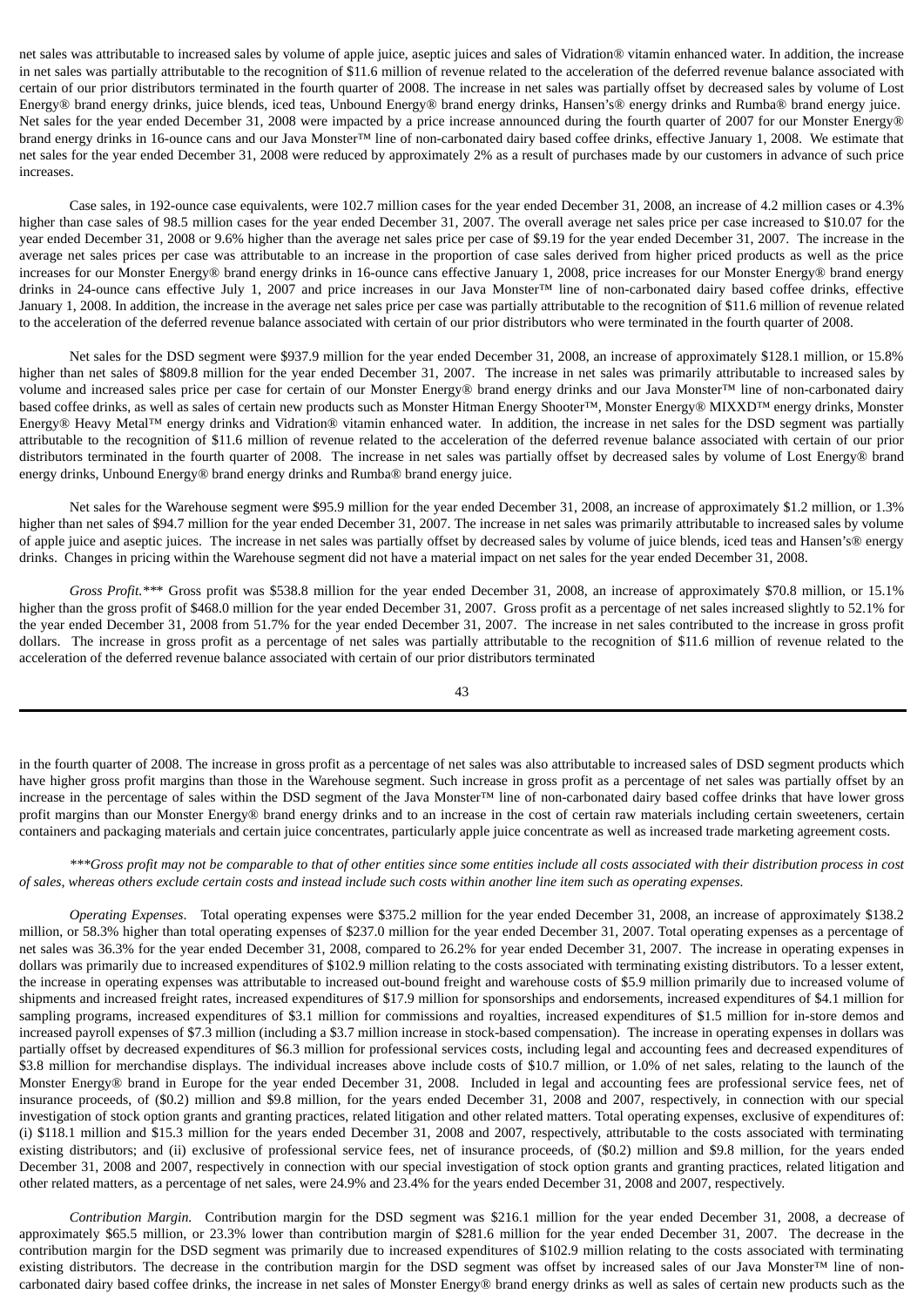Monster Hitman Energy Shooter™, Monster MIXXD™ energy drinks and Monster Heavy Metal™ energy drinks. Contribution margin for the Warehouse segment was \$0.5 million for the year ended December 31, 2008, approximately \$3.4 million lower than contribution margin of \$3.9 million for the year ended December 31, 2007. The decrease in the contribution margin for the Warehouse segment was primarily attributable to a reduction in gross margin as a result of increases in the costs of certain raw materials, particularly apple juice concentrate, as well as a change

from high fructose corn syrup to higher priced sugar, which additionally increased in price, for our soda lines. The decrease in the contribution margin for the Warehouse segment was partially offset by a reduction in sales rebates within our juice product line as a result of the termination of our exclusive contracts with the State of California Department of Health Services, Women, Infant and Children ("WIC") Supplemental Nutrition Branch in April 2008. The WIC program continues on a non-exclusive basis in which we participate with our apple, grape, white grape and pineapple 64-ounce juice products. Juice blends are not eligible under the new program.

*Operating Income.* Operating income was \$163.6 million for the year ended December 31, 2008, a decrease of approximately \$67.4 million, or 29.2% lower than operating income of \$231.0 million for the year ended December 31, 2007. Operating income as a percentage of net sales decreased to 15.8% for the year ended December 31, 2008 from 25.5% for the year ended December 31, 2007. The decrease in operating income and operating income as a percentage of net sales was primarily due to an increase in operating expenses of \$138.2 million. Operating income exclusive of: (i) recognition of deferred revenue of \$14.3 million and \$1.9 million for the years ended December 31, 2008 and 2007, respectively, attributable to new and/or amended distribution agreements entered into with certain distributors; (ii) exclusive of expenditures of \$118.1 million and \$15.3 million for the years ended December 31, 2008 and 2007, respectively, attributable to the costs associated with terminating existing distributors; and (iii) exclusive of professional service fees, net of insurance proceeds, in connection with our special investigation of stock option grants and granting practices, related litigation and other related matters, of (\$0.2) million and \$9.8 million, for the years ended December 31, 2008 and 2007, respectively, as a percentage of net sales, was 25.8% and 28.1% for the years ended December 31, 2008 and 2007, respectively.

*Interest and Other Income, net*. Net interest and other income was \$9.9 million for the year ended December 31, 2008, an increase of \$1.1 million from \$8.8 million for the year ended December 31, 2007. This increase was primarily attributable to increased interest revenue earned on our cash balances and short- and long-term investments, which have increased significantly over the prior year. This increase was partially offset by foreign currency transaction losses.

*Provision for Income Taxes*. Provision for income taxes for the year ended December 31, 2008 was \$65.4 million, as compared to \$90.3 million for the year ended December 31, 2007. The effective combined federal and state tax rate was 37.7% for both the years ended December 31, 2008 and 2007.

*Net Income*. Net income was \$108.0 million for the year ended December 31, 2008, a decrease of \$41.4 million or 27.7% lower than net income of \$149.4 million for the year ended December 31, 2007. The decrease in net income was primarily attributable to an increase in operating expenses of \$138.2 million due to the items identified above. This was partially offset by an increase in gross profit of \$70.8 million and a decrease in provision for income taxes of \$24.9 million.

#### Results of Operations for the Year Ended December 31, 2007 Compared to the Year Ended December 31, 2006

*Gross Sales.\** Gross sales were \$1,025.8 million for the year ended December 31, 2007, an increase of approximately \$329.5 million or 47.3% higher than gross sales of \$696.3 million for the year ended December 31, 2006. The increase in gross sales was primarily attributable to increased sales by volume of our Monster Energy® brand energy drinks, which include Monster Energy® drinks (introduced in April 2002), lo-carb Monster Energy® drinks (introduced in August 2003), Monster Energy® Assault® energy drinks (introduced in September 2004) and Monster Energy® Khaos™ energy drinks (introduced in August 2005), as well as sales of certain new products such as the Java Monster™ line of non-carbonated dairy based coffee drinks (introduced in April 2007), Monster Energy® M-80™ energy drinks (introduced in March 2007), Monster Energy® MIXXD™ energy drinks (introduced in December 2007) and Monster Energy® Heavy Metal™ energy drinks (introduced in November 2007).

45

To a lesser extent, the increase in gross sales was attributable to increased sales by volume of apple juice and juice blends, aseptic juices, Unbound Energy*®* energy drinks (introduced in October 2006) and Junior Juice® aseptic juices. The increase in gross sales was partially offset by decreased sales by volume of Lost Energy® drinks (introduced in January 2004), iced teas, Joker Mad Energy™ drinks (introduced in January 2005) and Hansen's® fruit juice smoothies. Changes in pricing did not have a material impact on the increase in gross sales for the year ended December 31, 2007. However, during the fourth quarter of 2007, we announced a price increase for our Monster Energy® brand energy drinks and our Java Monster™ line of non-carbonated dairy based coffee drinks, effective January 1, 2008. We estimate that approximately 7% to 8% of our gross sales for the fourth quarter of 2007 were attributable to purchases made by our customers in advance of such price increases. Promotional and other allowances were \$121.3 million for 2007, an increase of \$30.8 million or 34.0% higher than promotional and other allowances of \$90.5 million for 2006. Promotional and other allowances as a percentage of gross sales decreased to 11.8% in 2007 from 13.0% in 2006. As a result, the percentage increase in gross sales in 2007 was lower than the percentage increase in net sales.

#### *\*Gross sales — see definition above.*

*Net Sales.* Net sales were \$904.5 million for the year ended December 31, 2007, an increase of approximately \$298.7 million or 49.3% higher than net sales of \$605.8 million for the year ended December 31, 2006. The increase in net sales was primarily attributable to increased sales by volume of our Monster Energy® brand energy drinks, which include Monster Energy® drinks, lo-carb Monster Energy® drinks, Monster Energy® Assault® energy drinks and Monster Energy® Khaos™ energy drinks, as well as sales of certain new products such as the Java Monster™ line of non-carbonated dairy based coffee drinks, Monster Energy® M-80™ energy drinks, Monster Energy® MIXXD™ energy drinks and Monster Energy® Heavy Metal™ energy drinks. To a lesser extent, the increase in net sales was attributable to increased sales by volume of apple juice and juice blends, aseptic juices, sodas and Junior Juice® aseptic juices. The increase in net sales was partially offset by decreased sales by volume of Lost Energy® drinks, iced teas, Joker Mad Energy™ drinks, smoothies in cans and Hansen's® energy drinks. Changes in pricing did not have a material impact on the increase in net sales for the year ended December 31, 2007. However, during the fourth quarter of 2007, we announced a price increase to our Monster Energy® brand energy drinks and our Java Monster™ line of non-carbonated dairy based coffee drinks, effective January 1, 2008. We estimate that approximately 7% to 8% of our net sales for the fourth quarter of 2007 were attributable to purchases made by our customers in advance of such price increases.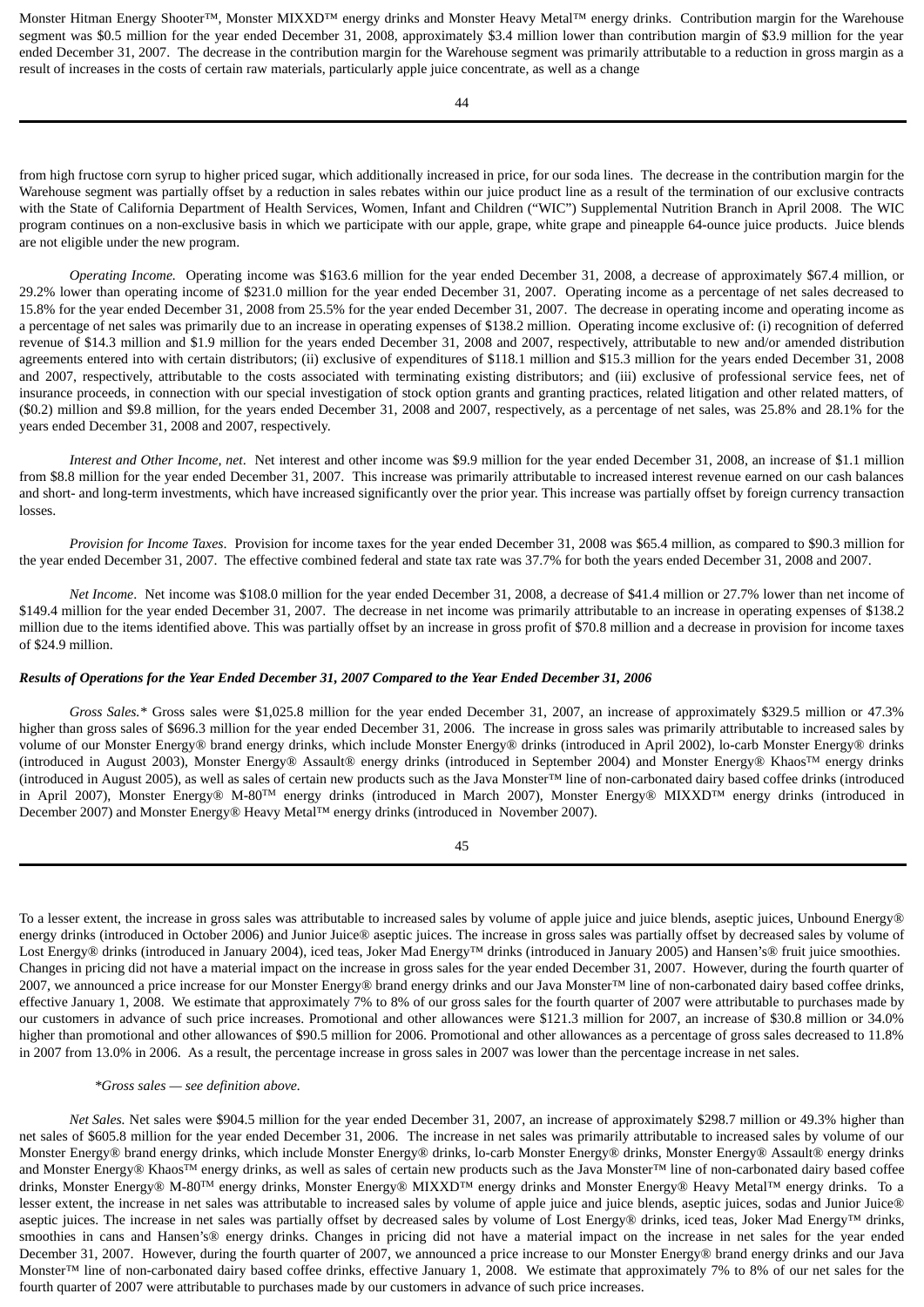Case sales, in 192-ounce case equivalents, were 98.5 million cases for the year ended December 31, 2007, an increase of 25.7 million cases or 35.3% higher than case sales of 72.7 million cases for the year ended December 31, 2006. The overall average net sales price per case increased to \$9.19 for 2007 or 10.3% higher than the average net sales price per case of \$8.33 for 2006. The increase in the average net sales prices per case was attributable to an increase in the proportion of case sales derived from higher priced products.

Net sales for the DSD segment were \$809.8 million for year ended December 31, 2007, an increase of approximately \$295.5 million or 57.5% higher than net sales of \$514.3 million for the year ended December 31, 2006. The increase in net sales was primarily attributable to increased sales by volume of our Monster Energy® brand energy drinks, which include Monster Energy® drinks, lo-carb Monster Energy® drinks, Monster Energy® Assault® energy drinks and Monster Energy® Khaos™ energy drinks, as well as sales of certain new products such as the Java Monster™ line of non-carbonated dairy based coffee drinks and Monster Energy® M-80™ energy drinks. The increase in net sales was partially offset by decreased sales by volume of Lost Energy® drinks and Joker Mad Energy™ drinks. Changes in pricing within the DSD segment did not have a material impact on the increase in net sales for the year ended December 31, 2007. However, during the fourth quarter of 2007, we announced a price increase to our Monster Energy® brand energy drinks and our Java Monster™ line of non-carbonated dairy based coffee drinks, effective January 1, 2008. We estimate that approximately 7% to

46

8% of our net sales for the fourth quarter of 2007 were attributable to purchases made by our customers in advance of such price increases.

Net sales for the Warehouse segment were \$94.7 million for the year ended December 31, 2007, an increase of approximately \$3.2 million or 3.5% higher than net sales of \$91.5 million for the year ended December 31, 2006. The increase in net sales was primarily attributable to increased sales by volume of apple juice and juice blends, aseptic juices, sodas and Junior Juice® aseptic juices. The increase in net sales was partially offset by decreased sales by volume primarily of iced teas, smoothies in cans and Hansen's® energy drinks. Changes in pricing within the Warehouse segment did not have a material impact on the increase in net sales for the year ended December 31, 2007.

*Gross Profit.\*\**\* Gross profit was \$468.0 million for the year ended December 31, 2007, an increase of approximately \$151.4 million or 47.8% higher than the gross profit of \$316.6 million for the year ended December 31, 2006. Gross profit as a percentage of net sales was 51.7% for 2007 as compared to 52.3% for 2006. Increases in sales volumes contributed to the increase in gross profit dollars. The decrease in gross profit as a percentage of net sales was primarily due to an increase in the percentage of sales within the DSD segment of certain packages that have lower gross profit margins. To a lesser extent, the decrease in gross profit as a percentage of net sales was also attributable to an increase in the cost of certain raw materials including certain sweeteners, certain containers and packaging materials and certain juice concentrates and increased reserves for slow moving and obsolete inventory. Such decrease in gross profit as a percentage of net sales was partially offset by increased sales of DSD segment products which have higher gross profit margins than those in the Warehouse segment, a decrease in promotional and other allowances as a percentage of gross sales.

### \*\*\*Gross profit may not be comparable to that of other entities since some entities include all costs associated with their distribution process in cost of sales, whereas others exclude certain costs and instead include such costs within another line item such as operating expenses.

*Operating Expenses*. Total operating expenses were \$237.0 million for the year ended December 31, 2007, an increase of approximately \$79.0 million or 50.0% higher than total operating expenses of \$158.0 million for the year ended December 31, 2006. Total operating expenses as a percentage of net sales was 26.2% for 2007, slightly higher than 26.1% for 2006. The increase in operating expenses in dollars was partially attributable to increased outbound freight and warehouse costs of \$8.7 million primarily due to increased volume of shipments, increased expenditures of \$18.4 million for sponsorships and endorsements, increased expenditures of \$10.3 million for commissions and royalties, increased expenditures of \$4.9 million for sampling programs, increased payroll expenses of \$12.1 million, increased expenditures of \$8.6 million for professional services costs, including legal and accounting fees, and increased expenditures of \$2.5 million relating to the costs associated with terminating existing distributors. Included in legal and accounting fees are costs of \$9.8 million (net of \$2.5 million insurance reimbursements) in connection with our special investigation of stock option grants and granting practices, related litigation and other related matters. Total operating expenses, exclusive of expenditures of \$15.3 million and \$12.7 million for 2007 and 2006, respectively, attributable to the costs associated with terminating existing distributors and exclusive of expenditures of \$9.8 million (net of \$2.5 million in insurance reimbursements) and \$3.8 million for 2007 and 2006, respectively in connection with our special investigation of stock option grants and granting practices, related litigation and other related matters, as a percentage of net sales, were 23.4% for both 2007 and 2006.

*Contribution Margin.* Contribution margin for the DSD segment was \$281.6 million for the year ended December 31, 2007, an increase of approximately \$93.8 million or 49.9% higher than contribution margin of \$187.9 million for the year ended December 31, 2006. The increase in contribution margin for the DSD segment was primarily attributable to the increase in net sales of Monster Energy® brand energy drinks as well as sales of certain new products such as the Java Monster™ line of non-carbonated

47

dairy based coffee drinks and Monster M-80<sup>™</sup> energy drinks. Contribution margin for the Warehouse segment was \$3.9 million for the year ended December 31, 2007, a decrease of approximately \$2.2 million or 36.3% lower than contribution margin of \$6.1 million for year ended December 31, 2006. The decrease in the contribution margin for the Warehouse segment was primarily attributable to a reduction in gross margin as a result of increased costs of raw materials and production.

*Operating Income.* Operating income was \$231.0 million for the year ended December 31, 2007, an increase of approximately \$72.4 million or 45.7% higher than operating income of \$158.6 million for the year ended December 31, 2006. Operating income as a percentage of net sales decreased to 25.5% for 2007 from 26.2% for 2006. The increase in operating income was primarily due to an increase in gross profit of \$151.4 million. The decrease in operating income as a percentage of net sales was primarily attributable to increased cost of sales as a percentage of net sales. Operating income, exclusive of recognition of deferred revenue of \$1.9 million and \$0.4 million for 2007 and 2006, respectively, attributable to the AB Distribution agreements entered into with newly appointed AB Distributors, exclusive of expenditures of \$15.3 million and \$12.7 million for 2007 and 2006, respectively, attributable to the costs associated with terminating existing distributors and exclusive of expenditures of \$9.8 million (net of \$2.5 million insurance reimbursements) and \$3.8 for 2007 and 2006, respectively, in connection with our special investigation of stock option grants and granting practices, related litigation and other related matters, as a percentage of net sales, was 28.2% for 2007 as compared to 28.9% for 2006.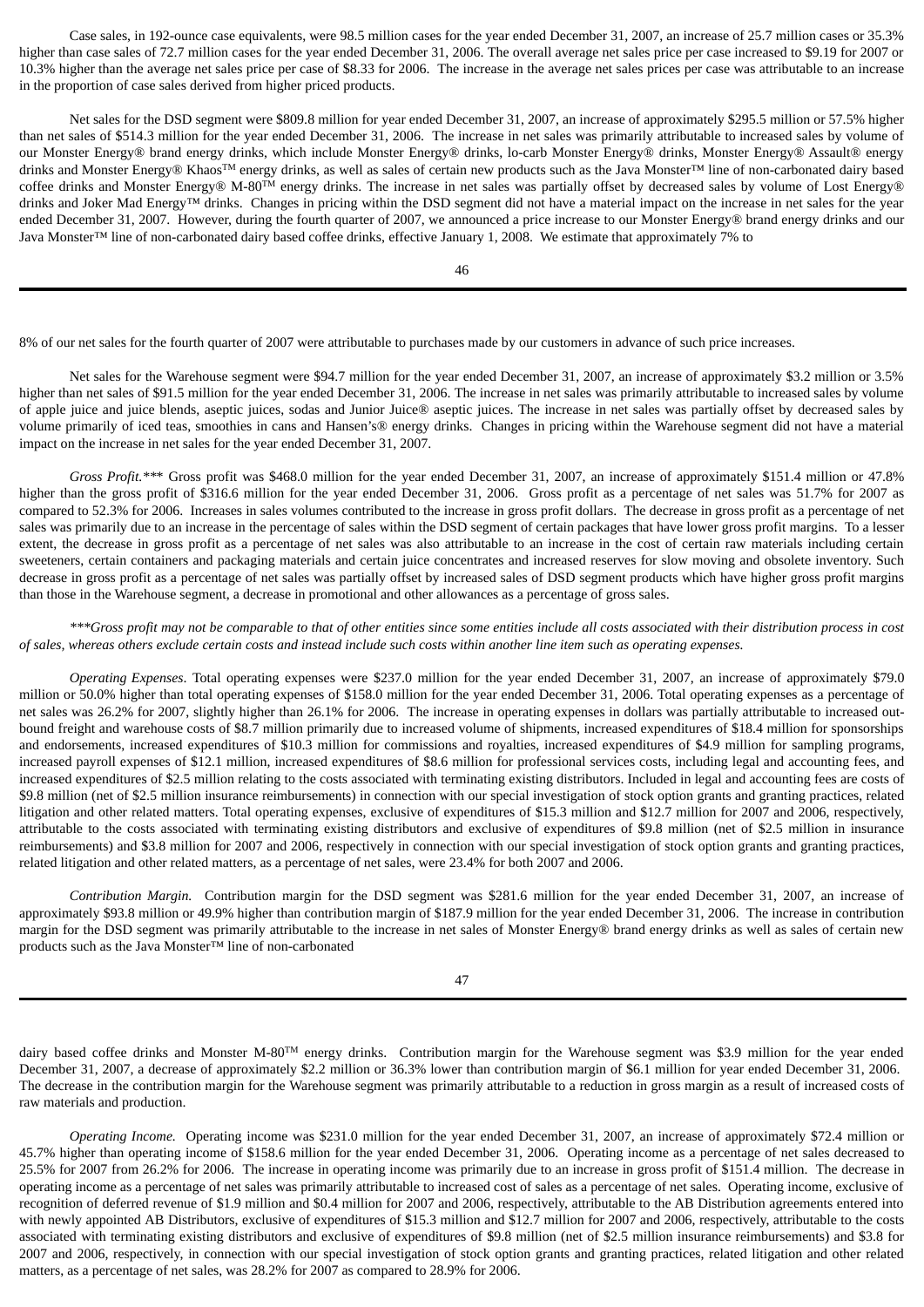*Interest and Other Income, net*. Net interest and other income was \$8.8 million for the year ended December 31, 2007, an increase of \$5.1 million from net interest and other income of \$3.7 million for the year ended December 31, 2006. The increase in net interest and other income was primarily attributable to increased interest revenue earned on our cash balances and short- and long-term investments, which have increased significantly over the prior year.

*Provision for Income Taxes*. Provision for income taxes for the year ended December 31, 2007 was \$90.3 million, as compared to provision for income taxes of \$64.3 million for the year ended December 31, 2006. The effective combined federal and state tax rate for 2007 was 37.7%, which was lower than the effective tax rate of 39.6% for 2006. The decrease in the effective tax rate was primarily attributable to certain interest income earned on securities that is exempt from federal income taxes and a reduction in federal taxes attributable to the domestic production tax deduction. This decrease was partially offset by stock-based compensation relating to incentive stock options that is not deducted for federal or state income tax purposes.

*Net Income*. Net income was \$149.4 million for the year ended December 31, 2007, an increase of \$51.5 million or 52.5% higher than net income of \$97.9 million for the year ended December 31, 2006. The increase in net income was primarily attributable to an increase in gross profit of \$151.4 million and, to a lesser extent, an increase in net interest and other income of approximately \$5.1 million. This was partially offset by an increase in operating expenses of \$79.0 million and an increase in provision for income taxes of \$26.1 million.

### **Liquidity and Capital Resources**

*Cash flows provided by operating activities —* Net cash provided by operating activities was \$199.5 million for the year ended December 31, 2008, as compared to \$135.5 million in the comparable period in 2007. For the year ended December 31, 2008, cash provided by operating activities was primarily attributable to net income earned of \$108.0 million and adjustments for certain non-cash expenses consisting of \$13.9 million of stock-based compensation and \$3.4 million of depreciation and other amortization. For the year ended December 31, 2008, cash provided by operations also increased due to a \$98.6 million increase in deferred revenue, a \$98.1 million increase in accrued distributor terminations, a \$30.6 million decrease in trade accounts receivable, a \$7.5 million increase in accounts

48

payable, a \$3.3 million increase in accrued liabilities and a \$1.0 million increase in accrued compensation. For the year ended December 31, 2008, cash provided by operating activities was reduced due to an \$85.3 million increase in distributor receivables, a \$19.7 million increase in inventories, a \$4.7 million increase in prepaid expenses and other current assets and a \$4.3 million increase in tax benefit from exercise of stock options. The increase in accounts payable is primarily due to increased inventory levels.

*Cash flows provided by (used in) investing activities —* Net cash provided by investing activities was \$144.0 million for the year ended December 31, 2008, as compared to \$194.7 million used in investing activities in the comparable period in 2007. For the years ended December 31, 2008 and 2007, respectively, cash used in investing activities was primarily attributable to purchases of short- and long-term investments, particularly available-for-sale investments. Cash provided by investing activities was primarily attributable to sales and maturities of available-for-sale investments. For both periods, cash used in investing activities included the acquisitions of fixed assets consisting of vans and promotional vehicles and other equipment to support our marketing and promotional activities, production equipment, computer and office furniture and equipment used for sales and administrative activities, as well as certain leasehold improvements. Management expects that the Company will continue to use a portion of its cash in excess of its requirements for operations, for purchasing short- and long-term investments and for other corporate purposes. From time to time, management considers the acquisition of capital equipment, specifically items of production equipment required to produce certain of our products, storage racks, vans, trucks and promotional vehicles, coolers and other promotional equipment as well as the introduction of new product lines and businesses compatible with the image of our brands.

At December 31, 2008, we had \$256.8 million in cash and cash equivalents and \$118.7 million in short- and long-term investments. We have historically invested these amounts in U.S. Treasury bills, government agencies and municipal securities (which may have an auction reset feature), corporate notes and bonds, commercial paper and money market funds meeting certain criteria. Certain of these investments are subject to general credit, liquidity, market and interest rate risks, which may be exacerbated by U.S. sub-prime mortgage defaults that have affected various sectors of the financial markets and caused credit and liquidity issues. These market risks associated with our investment portfolio may have a negative adverse effect on our future results of operations, liquidity and financial condition. (See Part I, Item IA – "Risk Factors – Our investments in marketable securities are subject to risks which may cause losses and affect the liquidity of these investments").

Certain of our short-term investments and all of our long-term investments are comprised of auction rate securities. The majority of these notes carry an investment grade or better credit rating and are additionally backed by various federal agencies and/or monoline insurance companies. The applicable interest rate is reset at pre-determined intervals, usually every 7 to 35 days. Liquidity for these auction rate securities was typically provided by an auction process which allowed holders to sell their notes at periodic auctions. During the year ended December 31, 2008, a large portion of the auctions for these auction rate securities failed and there is no assurance that auctions on the remaining auction rate securities in our investment portfolio will succeed. The auction failures appear to have been attributable to inadequate buyers and/or buying demand and/or the lack of support from financial advisors and sponsors. In the event that there is a failed auction, the indenture governing the security in some cases requires the issuer to pay interest at a default rate that may be above market rates for similar instruments. The securities for which auctions have failed will continue to accrue and/or pay interest at their predetermined default rates and be auctioned every 7 to 35 days until their respective auction succeeds, the issuer calls the securities, they mature or we are able to sell the securities to third parties. As a result, our ability to liquidate and fully recover the carrying value of our auction rate securities in the near term may be limited. Consequently, certain of these securities have been classified as long-term investments in our consolidated financial statements. We anticipate that due to the default interest rates now payable on certain of these securities and for other reasons, certain issuers are likely to take steps to refinance their

notes to enable them to call and repay the securities and therefore avoid the default interest rates now payable on such securities.

At December 31, 2008, we held auction rate securities with a face value of \$112.5 million. Subsequent to December 31, 2008, \$8.1 million of our auction rate securities were redeemed at par, which are included in short-term investments in our consolidated financial statements. A Level 3 valuation was performed on the remaining \$104.5 million of our auction rate securities as of December 31, 2008, which indicated an impairment of \$14.9 million, resulting in a fair value of \$89.6 million which is included in long-term investments in our consolidated financial statements. This valuation utilized a mark to model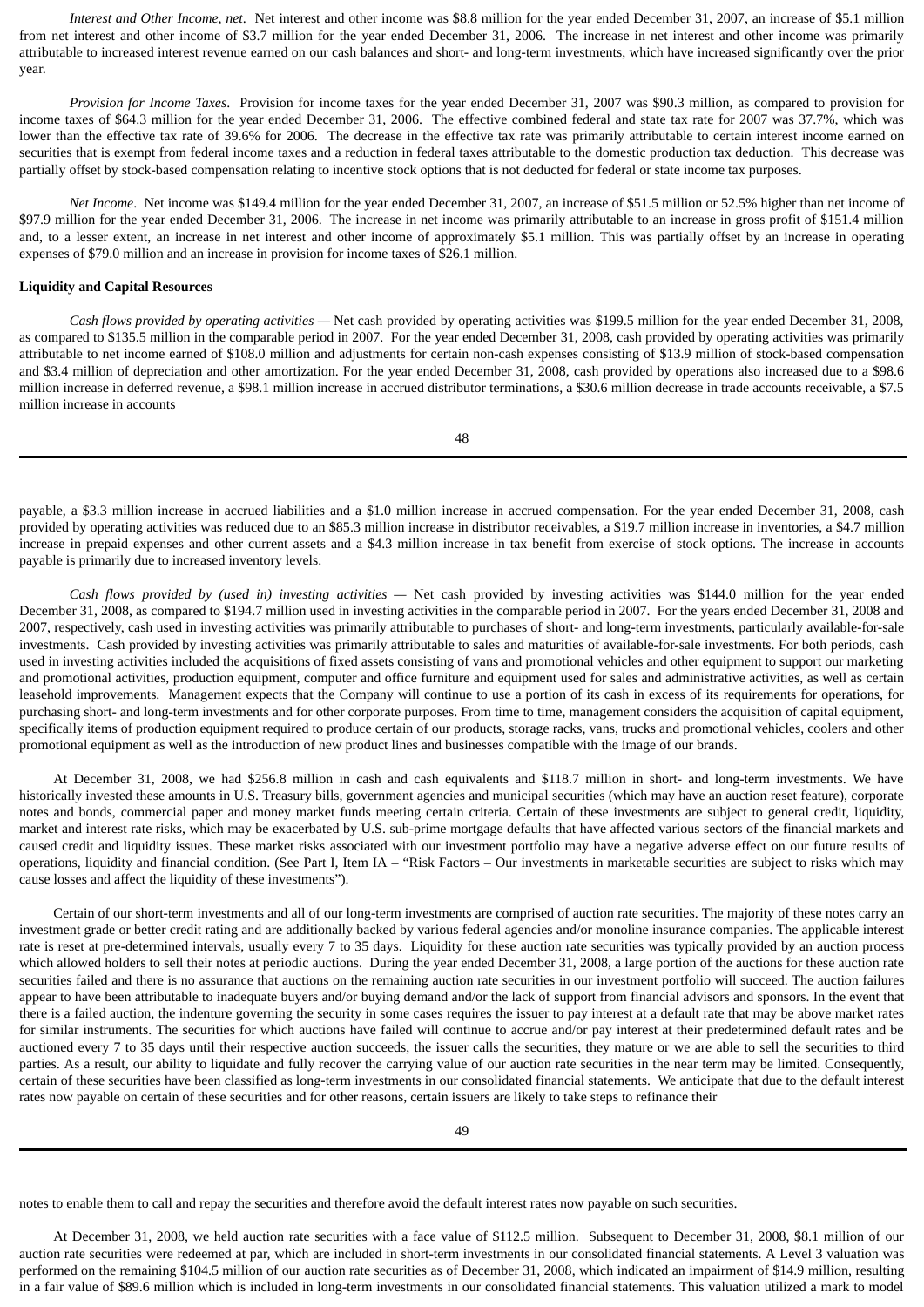approach which included estimates for interest rates, timing and amount of cash flows, credit and liquidity premiums, and expected holding periods for the auction rate securities. These assumptions are typically volatile and subject to change as the underlying data sources and market conditions evolve.

In addition to our Level 3 valuation performed as of December 31, 2008, we also reviewed various factors in determining whether to record a temporary or other than temporary impairment charge related to the decline in fair value on our available-for sale securities, including length of time and extent to which the investment's fair value has been less than the cost basis, the financial condition and near-term prospects of the issuer and any guarantors if applicable, any specific events which may influence the operations of the issuer, and our intent and ability to retain the investment for a period of time sufficient to allow for any anticipated recovery of fair value. Based on this analysis, we determined that of the \$14.9 million impairment on our auction rate securities, \$14.4 million was deemed temporary. This amount has been recorded, net of a tax benefit of \$5.7 million, as a component of accumulated other comprehensive loss for the year ended December 31, 2008. In addition, we determined that \$0.5 million of impairment was other-than-temporary and recorded a charge to interest and other income, net, in our consolidated financial statements for the year ended December 31, 2008.

Based on our ability to access cash and other short-term investments and based on our expected operating cash flows, we do not anticipate that the current lack of liquidity of these investments will have a material effect on our liquidity or working capital. If uncertainties in the credit and capital markets continue or there are ratings downgrades on the auction rate securities held by us, we may be required to recognize additional impairments on these investments.

*Cash flows (used in) provided by financing activities —* Net cash used in financing activities was \$98.0 million for the year ended December 31, 2008, as compared to net cash provided by financing activities of \$36.6 million for the comparable period in 2007. For the year ended December 31, 2008 cash used in financing activities was primarily due to the purchase by us of \$103.5 million of our common stock. For the year ended December 31, 2008, cash provided by financing activities was primarily attributable to a \$4.3 million tax benefit in connection with the exercise of certain stock options and proceeds of \$2.3 million received from the issuance of common stock in connection with the exercise of certain stock options.

Purchases of inventories, increases in accounts receivable and other assets, acquisition of property and equipment, acquisition of trademarks, payments of accounts payable, income taxes payable and purchases of our common stock are expected to remain our principal recurring use of cash.

On April 25, 2008, our Board of Directors authorized the repurchase of up to \$200 million of our common stock. The Board of Directors also terminated the common stock repurchase program authorized in November 2005, under which we had purchased \$27.7 million of common stock. During the year ended December 31, 2008, we purchased 3.9 million shares of common stock at an average purchase price of \$26.77 per share, which we hold in treasury.

50

*Debt and other obligations —* We entered into a credit facility with Comerica Bank ("Comerica") consisting of a revolving line of credit, which was amended in May 2007. In accordance with the amended provisions of the credit facility, we increased our available borrowings under the revolving line of credit to \$10.0 million of non-collateralized debt. The revolving line of credit is effective through June 1, 2010. Interest on borrowings under the line of credit is based on Comerica's base (prime) rate minus up to 1.5%, or varying London Interbank Offered Rates ("LIBOR") up to 180 days, plus an additional percentage of up to 1.75%, depending upon certain financial ratios maintained by us. We had no outstanding borrowings on this line of credit at December 31, 2008. Letters of credit issued on our behalf totaling \$0.3 million under this credit facility were outstanding as of December 31, 2008.

The terms of our line of credit contain certain financial covenants, including certain financial ratios, with which we were in compliance at December 31, 2008.

If any event of default shall occur for any reason, whether voluntary or involuntary, Comerica may declare all or any portion outstanding on the line of credit immediately due and payable, exercise rights and remedies available to them, including instituting legal proceedings.

We believe that cash available from operations, including cash resources and the revolving line of credit, will be sufficient for our working capital needs, including purchase commitments for raw materials and inventory, increases in accounts receivable, payments of tax liabilities, expansion and development needs, purchases of shares of our common stock, as well as any purchases of capital assets or equipment, through at least the next twelve months. Based on our current plans, at this time we estimate that capital expenditures are likely to be less than \$20.0 million through December 2009. However, future business opportunities may cause a change in this estimate.

The following represents a summary of the Company's contractual obligations and related scheduled maturities as of December 31, 2008:

|                             | Payments due by period (in thousands) |         |    |        |   |                          |    |                          |           |         |
|-----------------------------|---------------------------------------|---------|----|--------|---|--------------------------|----|--------------------------|-----------|---------|
|                             | Less than                             |         |    |        |   | 1-3                      |    | $3 - 5$                  | More than |         |
| <b>Obligations</b>          | Total                                 |         |    | 1 year |   | vears                    |    | vears                    |           | 5 years |
|                             |                                       |         |    |        |   |                          |    |                          |           |         |
| Noncancelable Contracts     |                                       | 52,982  | Ъ. | 37,159 | S | 15,823                   | \$ | $\overline{\phantom{0}}$ |           |         |
| Capital Leases              |                                       | 959     |    | 959    |   | $\overline{\phantom{0}}$ |    | -                        |           |         |
| <b>Operating Leases</b>     |                                       | 20,264  |    | 3,156  |   | 7,243                    |    | 4.606                    |           | 5,259   |
| <b>Purchase Commitments</b> |                                       | 44,632  |    | 44,498 |   | 134                      |    | $\overline{\phantom{0}}$ |           |         |
|                             |                                       | 118,837 |    | 85,772 |   | 23,200                   |    | 4,606                    |           | 5,259   |

Noncancelable contractual obligations include our obligations related to sponsorships and other commitments. (See "Part II, Item 8 — Note 11— Commitments & Contingencies").

Purchase commitments include obligations made by us and our subsidiaries to various suppliers for raw materials used in the manufacturing and packaging of our products. These obligations vary in terms.

In addition to the above obligations, pursuant to a can supply agreement between the Company and Rexam Beverage Can Company ("Rexam"), dated as of January 1, 2006, we have undertaken to purchase a minimum volume of 24-ounce resealable aluminum beverage cans over the four-year period commencing from January 1, 2006 through December 31, 2009. Should we fail to purchase the minimum volume, we will be obligated to reimburse Rexam for certain capital reimbursements on a pro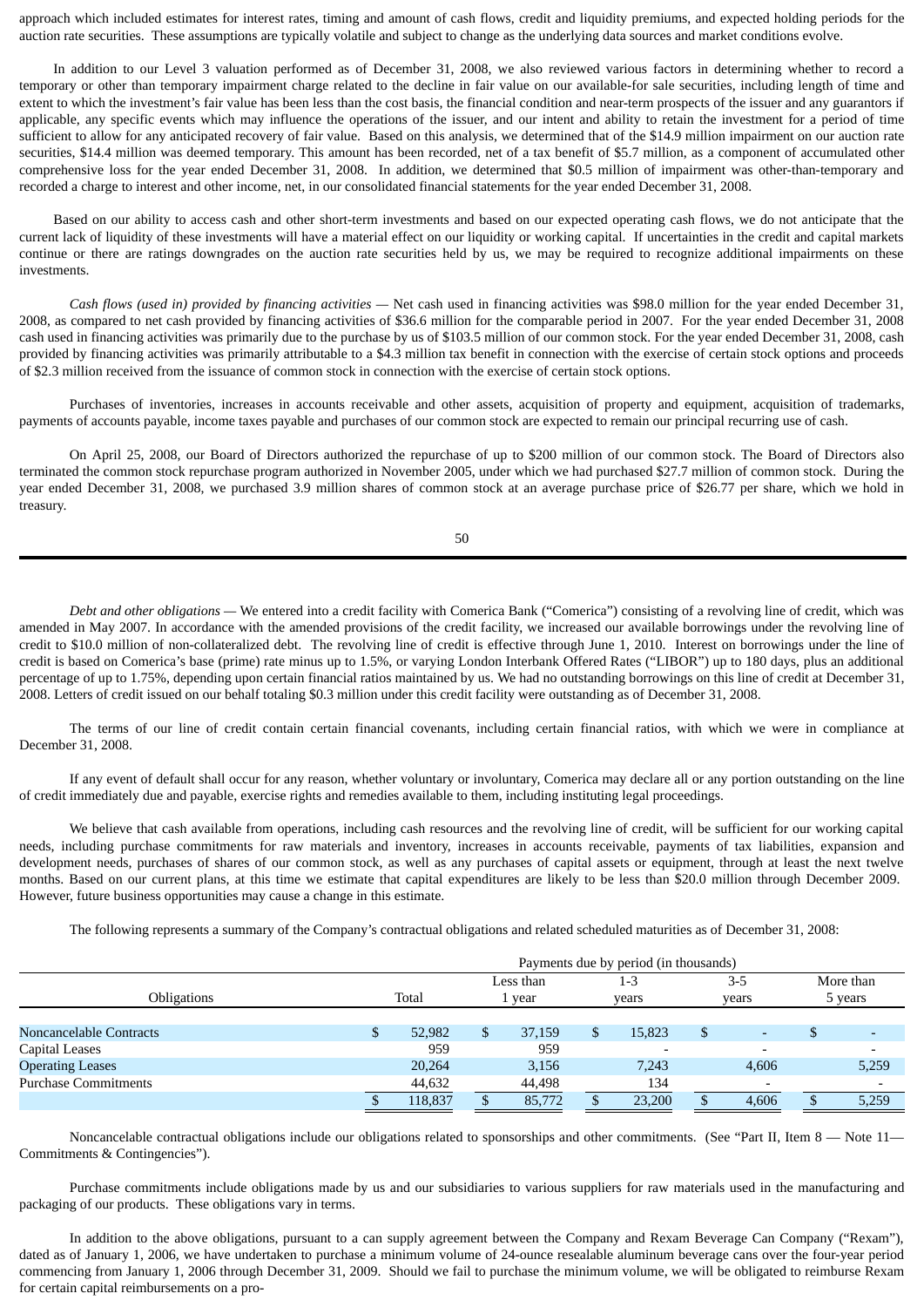rated basis. Our maximum liability under this agreement as of December 31, 2008 is \$4.0 million, subject to compliance by Rexam with a number of conditions under this agreement.

In the fourth quarter of 2008, we finalized licensing agreements with SAP America, Inc. for our global enterprise resource planning ("ERP") software initiative which will replace existing legacy software. Our decision to replace our legacy software solutions and move to SAP technologies was based upon our current domestic needs, global expansion, systems scalability, improved integration with trading partners and customers, improved reporting, and business process efficiency and productivity. We estimate the cost for both licensing and implementation of the initiative to be approximately \$5.5 million. The project is scheduled to commence in the first quarter of 2009 with a targeted production live date in the first quarter of 2010.

In September 2007, we relocated our corporate offices to newly leased offices in Corona, California. In October 2006, we also entered into a lease agreement pursuant to which we leased 346,495 square feet of warehouse and distribution space located in Corona, California. This lease commitment provides for minimum rental payments for 120 months, commencing March 2007, excluding renewal options. The monthly rental payments are \$167,586 at the commencement of the lease and increase over the lease term by 7.5% at the end of each 30 month period. The new warehouse and distribution space replaced our previous warehouse and distribution space also located in Corona, California.

In October 2006, we entered into an agreement to acquire 1.8 acres of vacant land for a purchase price of \$1.4 million, which is currently in escrow. In August 2008, we completed the purchase of an additional 1.09 acres of adjacent land for a purchase price of \$1.4 million. The properties are located adjacent to the newly leased warehouse and distribution space. We are reviewing the feasibility of constructing a new office building and parking lot on these combined parcels of land to replace our existing office space.

We have sublet a small portion of our previous office, warehouse and distribution space on a month to month basis. In addition, we continue to utilize the remaining portion of this space as overflow for our main warehouse. This lease expires in October 2010.

#### **Accounting Policies and Pronouncements**

#### *Critical Accounting Policies*

Our consolidated financial statements are prepared in accordance with GAAP. GAAP requires us to make estimates and assumptions that affect the reported amounts in our consolidated financial statements, including various allowances and reserves for accounts receivable and inventories, the estimated lives of long-lived assets and trademarks, as well as claims and contingencies arising out of litigation or other transactions that occur in the normal course of business. The following summarizes our most significant accounting and reporting policies and practices:

*Investments* – Our investments in debt securities are classified in one of two categories, held-to-maturity or available-for-sale, in accordance with Statement of Financial Accounting Standard ("SFAS") No. 115, "Accounting for Certain Investments in Debt and Equity Securities" ("SFAS No. 115"). Held-to-maturity securities are those securities that the Company has the positive intent and ability to hold until maturity. All other securities not included in the held-to-maturity category are classified as available-for-sale. No securities are held for speculative or trading purposes. Held-to-maturity securities are recorded at amortized cost which approximates fair market value. Available-for-sale securities are carried at fair value with unrealized gains and losses recorded within accumulated other comprehensive income (loss) as a separate component of stockholders' equity. A decline in the market value of any investment security below cost that is deemed other-than-temporary, results in a reduction in its carrying amount to fair value. The

impairment is charged to earnings and a new cost basis for the security is established. Premiums and discounts are amortized or accreted over the life of the related held-to-maturity security as an adjustment to yield using the effective-interest method. We evaluate whether the decline in fair value of our investments is other-than temporary at each quarter-end. This evaluation consists of a review by management, and includes market pricing information and maturity dates for the securities held, market and economic trends in the industry and information on the investee company's financial condition and information on the guarantors' financial condition. Factors considered in determining whether a loss is temporary include length of time and extent to which the investment's fair value has been less than its cost basis, the financial condition and near-term prospects of the issuer and guarantors, including any specific events which may influence the operations of the issuer and our intent and ability to retain the investment for a reasonable period of time sufficient to allow for any anticipated recovery of fair value.

*Accounts Receivable* – We evaluate the collectability of our trade accounts receivable based on a number of factors. In circumstances where we become aware of a specific customer's inability to meet its financial obligations to us, a specific reserve for bad debts is estimated and recorded, which reduces the recognized receivable to the estimated amount we believe will ultimately be collected. In addition to specific customer identification of potential bad debts, bad debt charges are recorded based on our recent loss history and an overall assessment of past due trade accounts receivable outstanding.

*Inventories* – Inventories are stated at the lower of cost to purchase and/or manufacture the inventory or the current estimated market value of the inventory. We regularly review our inventory quantities on hand and record a provision for excess and obsolete inventory based primarily on our estimated forecast of product demand, production availability and/or our ability to sell the product(s) concerned. Demand for our products can fluctuate significantly. Factors that could affect demand for our products include unanticipated changes in consumer preferences, general market and economic conditions or other factors that may result in cancellations of advance orders or reductions in the rate of reorders placed by customers and/or continued weakening of economic conditions. Additionally, management's estimates of future product demand may be inaccurate, which could result in an understated or overstated provision required for excess and obsolete inventory.

*Long-Lived Assets –* Management regularly reviews property and equipment and other long-lived assets, including certain identifiable intangibles, for possible impairment. This review occurs annually or more frequently if events or changes in circumstances indicate the carrying amount of the asset may not be recoverable. If there is indication of impairment of property and equipment or amortizable intangible assets, then management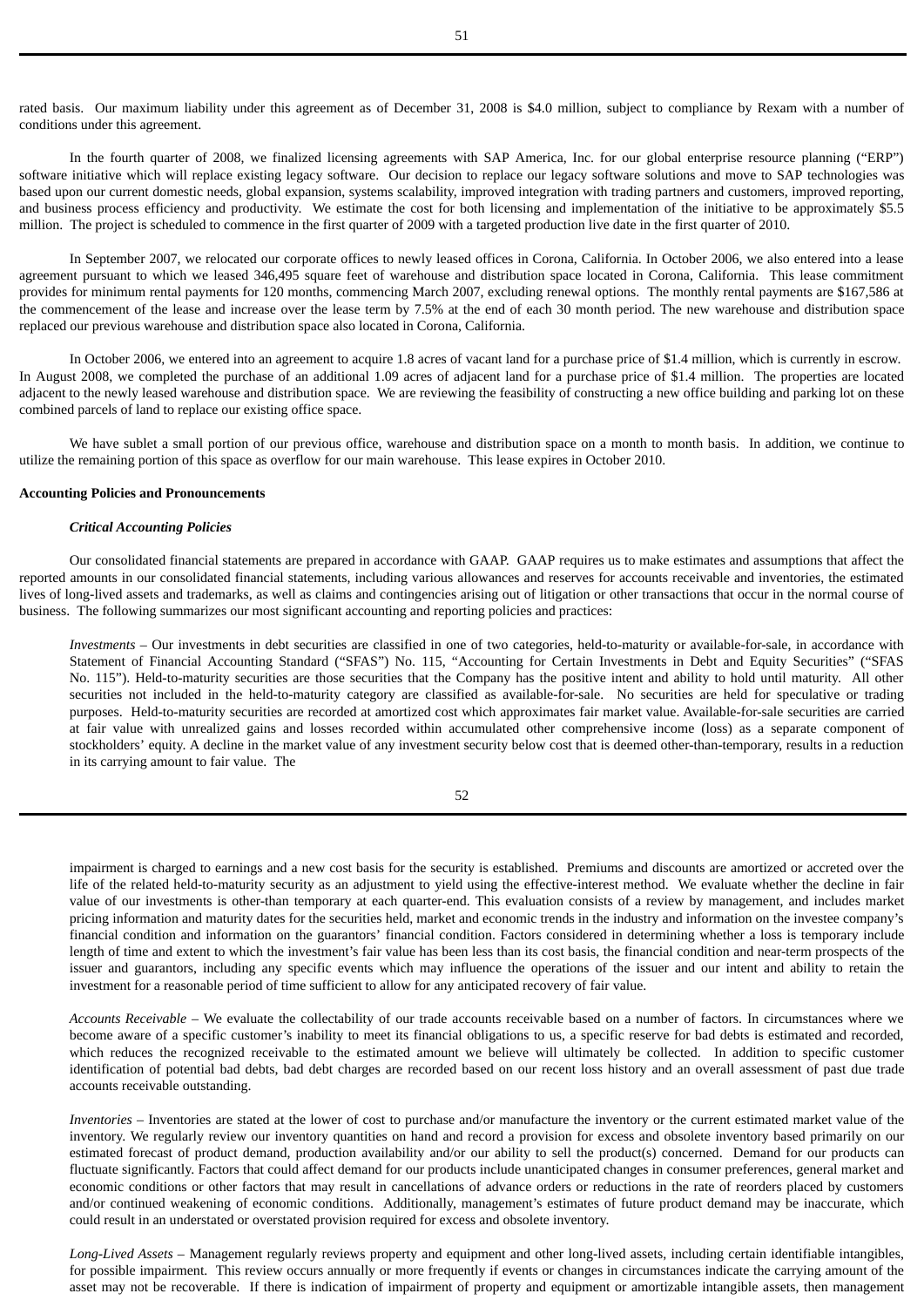prepares an estimate of future cash flows (undiscounted and without interest charges) expected to result from the use of the asset and its eventual disposition. If these cash flows are less than the carrying amount of the asset, an impairment loss is recognized to write down the asset to its estimated fair value. The fair value is estimated at the present value of the future cash flows discounted at a rate commensurate with management's estimates of the business risks. No impairments were identified as of December 31, 2008.

Management believes that the accounting estimate related to impairment of its long lived assets, including its trademarks, is a "critical accounting estimate" because: (1) the estimate is highly susceptible to change from period to period because it requires company management to make assumptions about cash flows and discount rates; and (2) the impact that recognizing an impairment would have on the assets reported on our consolidated balance sheet, as well as net income, could be material. Management's assumptions about cash flows and discount rates require significant judgment because actual revenues and expenses have fluctuated in the past and are expected to continue to do so.

*Intangibles* – Intangibles are comprised primarily of trademarks that represent our exclusive ownership of the Hansen's® trademark in connection with the manufacture, sale and distribution of beverages, water, non-beverage products and the Monster Energy® trademark in connection with the manufacture, sale and distribution of supplements and beverages. We also own in our own right, a number of other trademarks in the United States, as well as in a number of countries around the world. We also own the Blue Sky® trademark, which was acquired in September 2000, and the Junior Juice® trademark, which was acquired in May 2001. During 2002, we adopted Statement of Financial Accounting Standard ("SFAS") No. 142, "Goodwill and Other Intangible Assets". Under the provisions on SFAS No. 142, we discontinued amortization on indefinite-lived trademarks while continuing to amortize remaining trademarks over one to 25 years.

In accordance with SFAS No. 142, we evaluate our trademarks annually for impairment or earlier if there is an indication of impairment. If there is an indication of impairment of identified intangible assets not subject to amortization, management compares the estimated fair value with the carrying amount of the asset. An impairment loss is recognized to write down the intangible asset to its fair value if it is less than the carrying amount. The fair value is calculated using the income approach. However, preparation of estimated expected future cash flows is inherently subjective and is based on management's best estimate of assumptions concerning expected future conditions. Based on management's impairment analysis performed for the year ended December 31, 2008, the estimated fair values of trademarks exceeded the carrying value.

In estimating future revenues, we use internal budgets. Internal budgets are developed based on recent revenue data and future marketing plans for existing product lines and planned timing of future introductions of new products and their impact on our future cash flows.

*Foreign Currency Translation and Transactions* – The accounts of our foreign subsidiaries are translated in accordance with SFAS No. 52, "Foreign Currency Translation". Foreign currency transaction gains and losses are recognized in interest and other income, net, at the time they occur. Net foreign currency exchange gains or losses resulting from the translation of assets and liabilities of foreign subsidiaries whose functional currency is not the U.S. dollar are recorded as a part of accumulated other comprehensive income (loss) in stockholders' equity. Unrealized foreign currency exchange gains and losses on certain intercompany transactions that are of a long-term-investment nature (i.e., settlement is not planned or anticipated in the foreseeable future) are also recorded in accumulated other comprehensive income (loss) in stockholders' equity.

*Revenue Recognition* – We recognize revenue when persuasive evidence of an arrangement exists, delivery has occurred, the sales price is fixed or determinable and collectability is reasonably assured. Generally, ownership of and title to our products pass to customers upon delivery of the products to customers. Certain of our distributors may also perform a separate function as a copacker on our behalf. In such cases, ownership of and title to our products that are copacked on our behalf by those copackers who are also distributors, passes to such distributors when we are notified by them that they have taken transfer or possession of the relevant portion of our finished goods. Net sales have been determined after deduction of promotional and other allowances in accordance with Emerging Issues Task Force Issue ("EITF") No. 01-09, "Accounting for Consideration Given by a Vendor to a Customer (Including a Reseller of the Vendor's Products)".

Management believes that adequate provision has been made for cash discounts, returns and spoilage based on our historical experience.

54

*Cost of Sales* – Cost of sales consists of the costs of raw materials utilized in the manufacture of products, co-packing fees, repacking fees, in-bound freight charges, as well as certain internal transfer costs, warehouse expenses incurred prior to the manufacture of our finished products and certain quality control costs. Raw materials account for the largest portion of the cost of sales. Raw materials include cans, bottles, other containers, ingredients and packaging materials.

*Operating Expenses* – Operating expenses include selling expenses such as distribution expenses to transport products to customers and warehousing expenses after manufacture, as well as expenses for advertising, commissions, sampling and in-store demonstration costs, costs for merchandise displays, point-of-sale materials and premium items, sponsorship expenses, other marketing expenses and design expenses. Operating expenses also include payroll costs, travel costs, professional service fees including legal fees, termination payments made to certain of our prior distributors, entertainment, insurance, postage, depreciation and other general and administrative costs.

*Stock-Based Compensation* – We account for share-based compensation arrangements in accordance with the provisions of SFAS No. 123R, "Share-Based Payment" which requires the measurement and recognition of compensation expense for all share-based payment awards to employees and directors based on estimated fair values. We use the Black-Scholes-Merton option pricing formula to estimate the fair value of our stock options at the date of grant. The Black-Scholes-Merton option pricing formula was developed for use in estimating the fair value of traded options that have no vesting restrictions and are fully transferable. Our employee stock options, however, have characteristics significantly different from those of traded options. For example, employee stock options are generally subject to vesting restrictions and are generally not transferable. In addition, option valuation models require the input of highly subjective assumptions, including the expected stock price volatility, the expected life of an option and the number of awards ultimately expected to vest. Changes in subjective input assumptions can materially affect the fair value estimates of an option. Furthermore, the estimated fair value of an option does not necessarily represent the value that will ultimately be realized by an employee. We use historical data to estimate the expected price volatility, the expected option life and the expected forfeiture rate. The risk-free rate is based on the U.S. Treasury yield curve in effect at the time of grant for the estimated life of the option. If actual results are not consistent with our assumptions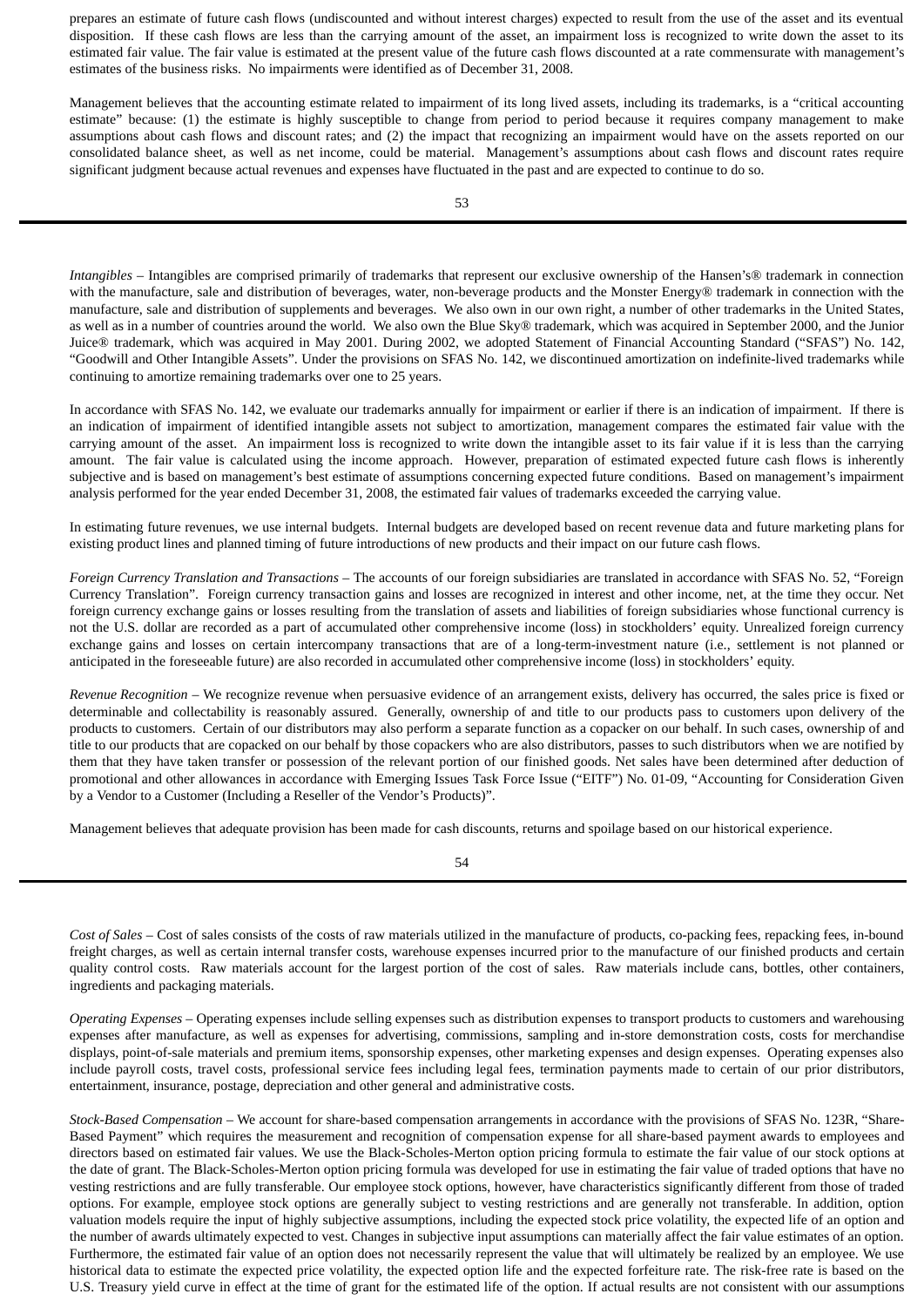and judgments used in estimating the key assumptions, we may be required to increase or decrease compensation expense or income tax expense, which could be material to our results of operations.

*Income Taxes* – Current income tax expense is the amount of income taxes expected to be payable for the current year. A deferred income tax asset or liability is established for the expected future consequences of temporary differences in the financial reporting and tax bases of assets and liabilities. We consider future taxable income and ongoing, prudent and feasible tax planning strategies in assessing the value of our deferred tax assets. If we determine that it is more likely than not that these assets will not be realized, we will reduce the value of these assets to their expected realizable value, thereby decreasing net income. Evaluating the value of these assets is necessarily based on our judgment. If we subsequently determine that the deferred tax assets, which had been written down, would be realized in the future, the value of the deferred tax assets would be increased, thereby increasing net income in the period when that determination was made.

#### **Recently Issued Accounting Pronouncements**

On January 1, 2008, we adopted SFAS No. 157 for our financial assets and liabilities. Our adoption of SFAS No. 157 did not have a material impact on our financial position, results of operations or liquidity. In accordance with FASB Staff Position ("FSP") No. FAS 157-2, "Effective Date of FASB

Statement No. 157" ("FSP 157-2"), we elected to defer until January 1, 2009 the adoption of SFAS No. 157 for all nonfinancial assets and liabilities that are not recognized or disclosed at fair value in the financial statements on a recurring basis. The adoption of SFAS No. 157 for those assets and liabilities within the scope of FSP 157-2 is not expected to have a material impact on our financial position, results of operations or liquidity.

In October 2008, the FASB issued FSP FAS No. 157-3, "Determining the Fair Value of a Financial Asset When the Market for that Asset is Not Active" ("FSP 157-3"), that clarifies the application of SFAS No. 157 in a market that is not active and provides an example to illustrate key considerations in determining the fair value of a financial asset when the market for that financial asset is not active. FSP 157-3 is effective upon issuance, including prior periods for which the financial statements have not been issued. The adoption of FSP 157-3 did not have a material impact on our financial position, results of operations or liquidity.

SFAS No. 157 provides a framework for measuring fair value and requires expanded disclosures regarding fair value measurements. SFAS No. 157 defines fair value as the price that would be received for an asset or the exit price that would be paid to transfer a liability in the principal or most advantageous market in an orderly transaction between market participants on the measurement date. SFAS No. 157 also establishes a fair value hierarchy which requires an entity to maximize the use of observable inputs, where available. The following summarizes the three levels of inputs required by the standard that we use to measure fair value.

- **Level 1:** Ouoted prices in active markets for identical assets or liabilities.
- Level 2: Observable inputs other than Level 1 prices, such as quoted prices for similar assets or liabilities; quoted prices in markets that are not active; or other inputs that are observable or can be corroborated by observable market data for substantially the full term of the related assets or liabilities.
- Level 3: Unobservable inputs that are supported by little or no market activity and that are significant to the fair value of the assets or liabilities.

SFAS No. 157 requires the use of observable market inputs (quoted market prices) when measuring fair value and requires a Level 1 quoted price to be used to measure fair value whenever possible.

On January 1, 2008, we adopted SFAS No. 159, "The Fair Value Option for Financial Assets and Financial Liabilities Including an Amendment of FASB Statement No. 115" ("SFAS No. 159"), which permits entities to choose to measure many financial instruments and certain other items at fair value. We already record marketable securities at fair value in accordance with SFAS No. 115, "Accounting for Certain Investments in Debt and Equity Securities." The adoption of SFAS No. 159 did not have an impact on our consolidated financial statements as management did not elect the fair value option for any other financial instruments.

In May 2008, the FASB issued SFAS No. 162, "The Hierarchy of Generally Accepted Accounting Principles" ("SFAS No. 162"). This standard is intended to improve financial reporting by identifying a consistent framework, or hierarchy, for selecting accounting principles to be used in preparing financial statements that are presented in conformity with accounting principles generally accepted in the United States of America ("GAAP") for nongovernmental entities. SFAS No. 162 is effective 60 days following the SEC's approval of the Public Company Accounting Oversight Board's ("PCAOB") amendments to Interim Auditing Standards Section 411, "The Meaning of Present Fairly in Conformity with Generally Accepted Accounting Principles." We do not expect the adoption of SFAS No. 162 to have a material impact on of our consolidated financial statements.

56

In April 2008, the FASB issued FASB Staff Position No. FAS 142-3, "Determination of Useful Life of Intangible Assets" ("FSP 142-3"). FSP 142-3 amends the factors that should be considered in developing the renewal or extension assumptions used to determine the useful life of a recognized intangible asset under SFAS No.142, "Goodwill and Other Intangible Assets." FSP 142-3 also requires expanded disclosure related to the determination of intangible asset useful lives. FSP 142-3 is effective for fiscal years beginning after December 15, 2008. Earlier adoption is not permitted. We do not expect the adoption of FSP 142-3 to have a material impact on our consolidated financial statements.

#### **Sales**

The table set forth below discloses selected quarterly data regarding sales for the past five years. Data from any one or more quarters is not necessarily indicative of annual results or continuing trends.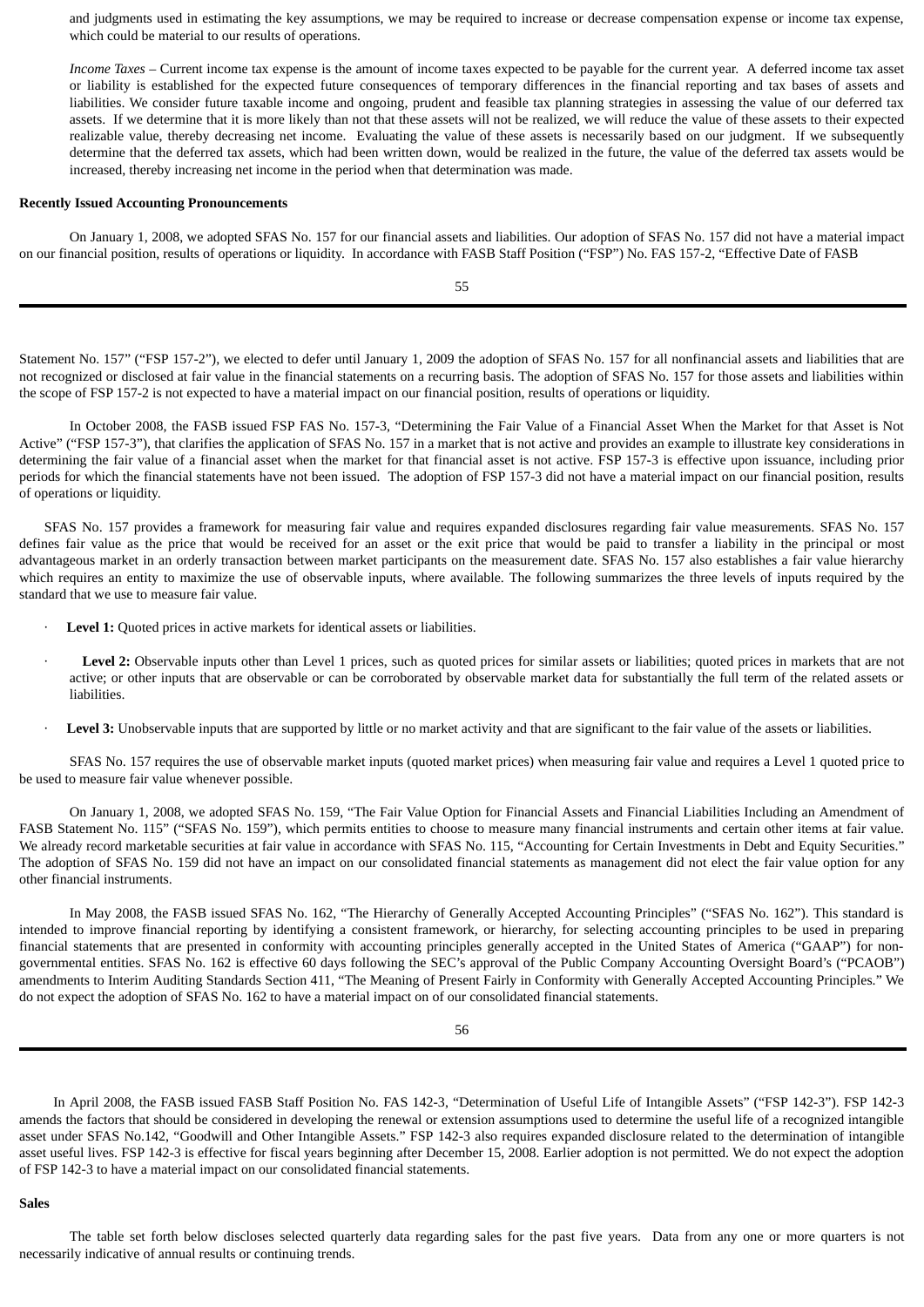Sales of beverages are expressed in unit case volume. A "unit case" means a unit of measurement equal to 192 U.S. fluid ounces of finished beverage (24 eight-ounce servings) or concentrate sold that will yield 192 U.S. fluid ounces of finished beverage. The Company defines unit case volume as the number of unit cases (or unit case equivalents) of beverages directly or indirectly sold by us. Sales of food bars, which have been discontinued and are not material, are expressed in actual cases.

Our quarterly results of operations reflect seasonal trends that are primarily the result of increased demand in the warmer months of the year. It has been our experience that beverage sales tend to be lower during the first and fourth quarters of each fiscal year. Because the primary historical market for our products is California, which has a year-long temperate climate, the effect of seasonal fluctuations on quarterly results may have been mitigated; however, such fluctuations may be more pronounced as the distribution of our products expands outside of California. Our experience with our energy drink products suggests they are less seasonal than traditional beverages. As the percentage of our sales that are represented by such products continues to increase, seasonal fluctuations will be further mitigated. Quarterly fluctuations may also be affected by other factors including the introduction of new products, the opening of new markets where temperature fluctuations are more pronounced, the addition of new bottlers and distributors, changes in the mix of the sales of its finished products and changes in and/or increased advertising and promotional expenses. (See "Part I, Item 1 – Business – Seasonality").

| . .          |  |
|--------------|--|
| ۰.<br>×<br>v |  |

|                                    | 2008 |                                              | 2007 |         | 2006          | 2005                    | 2004   |
|------------------------------------|------|----------------------------------------------|------|---------|---------------|-------------------------|--------|
|                                    |      | Unit Case Volume / Case Sales (in Thousands) |      |         |               |                         |        |
| Quarter 1                          |      | 22,274                                       |      | 19,396  | 14,974        | 9,295                   | 5,368  |
| Quarter 2                          |      | 28,726                                       |      | 26,950  | 19,136        | 12,368                  | 7,605  |
| Quarter 3                          |      | 28,009                                       |      | 26,450  | 21,176        | 13,983                  | 8,916  |
| Quarter 4                          |      | 23,650                                       |      | 25,657  | 17,454        | 12,568                  | 7,871  |
| Total                              |      | 102,659                                      |      | 98,453  | 72,740        | 48,214                  | 29,760 |
|                                    |      |                                              |      |         |               |                         |        |
| <b>Net Revenues (in Thousands)</b> |      |                                              |      |         |               |                         |        |
| Quarter 1                          | \$   | 212,178                                      | \$   | 165,853 | \$<br>119,746 | \$<br>60,014 \$         | 31,299 |
| Quarter 2                          |      | 282,244                                      |      | 244,763 | 156,037       | 85,441                  | 46,064 |
| Quarter 3                          |      | 284,986                                      |      | 247,211 | 178,647       | 105,421                 | 52,641 |
| Quarter 4 <sup>1</sup>             |      | 254,372                                      |      | 246,638 | 151,344       | 98,010                  | 50,337 |
| Total                              | \$   | 1,033,780                                    | \$   | 904,465 | \$<br>605,774 | \$<br>348,886 \$180,341 |        |
|                                    |      |                                              |      |         |               |                         |        |
| <b>Average Price per Case</b>      |      |                                              |      |         |               |                         |        |
| Quarter 1                          | \$   | 9.53                                         | \$   | 8.55    | \$<br>8.00    | \$<br>6.46\$            | 5.83   |
| Quarter 2                          |      | 9.83                                         |      | 9.08    | 8.15          | 6.91                    | 6.06   |
| Quarter 3                          |      | 10.17                                        |      | 9.35    | 8.44          | 7.54                    | 5.90   |
| Quarter 4                          |      | 10.76                                        |      | 9.61    | 8.67          | 7.80                    | 6.40   |
| Total                              | \$   | 10.07                                        | \$   | 9.19    | \$<br>8.33    | \$<br>$7.24$ \$         | 6.06   |

<sup>1</sup>Net revenues for the fourth quarter of 2008 included the recognition of \$11.6 million of revenue related to the acceleration of the deferred revenue balance associated with certain of our prior distributors terminated in the fourth quarter of 2008. Average price per case exclusive of this recognition was \$10.26 and \$9.96 for the three-months and year ended December 31, 2008.

#### **Inflation**

We do not believe that inflation had a significant impact on our results of operations for the periods presented.

#### **Forward-Looking Statements**

The Private Securities Litigation Reform Act of 1995 (the "Act") provides a safe harbor for forward-looking statements made by or on behalf of the Company. Certain statements made in this report may constitute forward-looking statements (within the meaning of Section 27.A of the Securities Act 1933, as amended, and Section 21.E of the Securities Exchange Act of 1934, as amended) regarding the expectations of management with respect to revenues, profitability, adequacy of funds from operations and our existing credit facility, among other things. All statements containing a projection of revenues, income (loss), earnings (loss) per share, capital expenditures, dividends, capital structure or other financial items, a statement of management's plans and objectives for future operations, or a statement of future economic performance contained in management's discussion and analysis of financial condition and results of operations, including statements related to new products, volume growth and statements encompassing general optimism about future operating results and non-historical information, are forward looking statements within the meaning of the Act. Without limiting the foregoing, the words "believes," "thinks," "anticipates," "plans," "expects," and similar expressions are intended to identify forward-looking statements.

Management cautions that these statements are qualified by their terms and/or important factors, many of which are outside our control, involve a number of risks, uncertainties and other factors, that

could cause actual results and events to differ materially from the statements made including, but not limited to, the following:

The current uncertainty and volatility in the national and global economy;

· Disruption in distribution or sales and/or decline in sales due to the termination of distribution agreements with certain of our existing distributors and the appointment of select Coca-Cola Bottlers and/or AB wholesalers as distributors for the territories of such terminated distributors.

- The impact of the acquisition of AB by InBev;
- Lack of anticipated demand for our products in international markets;
- Unfavorable international regulations, including taxation requirements, tariffs or trade restrictions;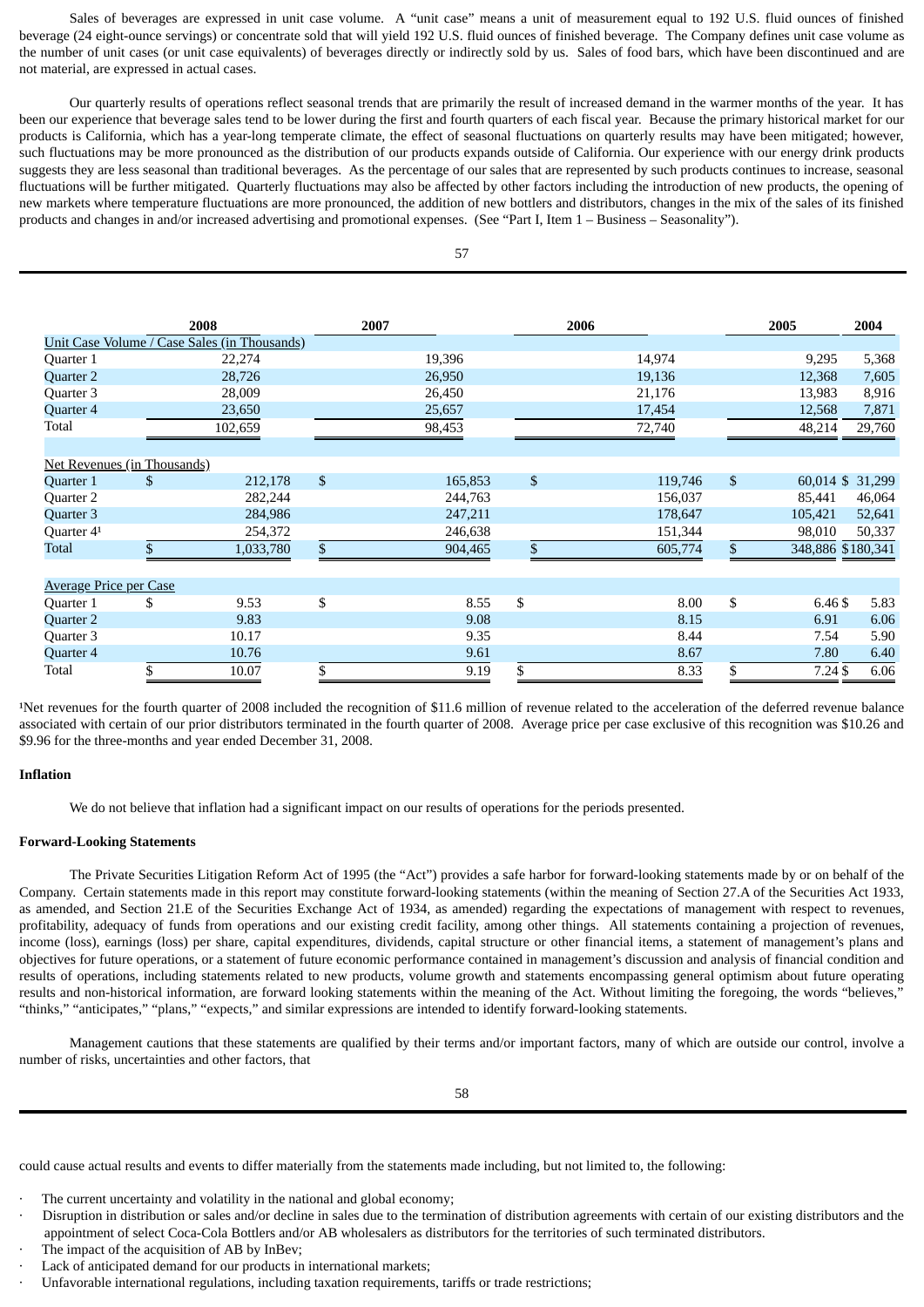- Any proceedings which may be brought against us by the SEC or other governmental agencies;
- The outcome of the shareholder derivative actions and shareholders securities litigation filed against us and/or certain of our officers and directors, and the possibility of other private litigation;
- The outcome of future auctions of auction rate securities and/or our ability to recover payment thereunder;
- · Our ability to address any significant deficiencies or material weakness in our internal control over financial reporting;
- · Our ability to generate sufficient cash flows to support capital expansion plans and general operating activities;
- · Decreased demand for our products resulting from changes in consumer preferences or from decreased consumer discretionary spending power;
- · Changes in demand that are weather related, particularly in areas outside of California;
- Competitive products and pricing pressures and our ability to gain or maintain our share of sales in the marketplace as a result of actions by competitors;
- The introduction of new products;
- · An inability to achieve volume growth through product and packaging initiatives;
- · Our ability to sustain the current level of sales of our Monster Energy® brand energy drinks and our Java Monster™ line of non-carbonated dairy based coffee drinks;
- Laws and regulations and/or any changes therein, including changes in accounting standards, taxation requirements (including tax rate changes, new tax laws and revised tax law interpretations) and environmental laws, as well as the Federal Food, Drug and Cosmetic Act, the Dietary Supplement Health and Education Act, and regulations made thereunder or in connection therewith, as well as changes in any other food and drug laws, especially those that may affect the way in which our products are marketed, and/or labeled, and/or sold, including the contents thereof, as well as laws and regulations or rules made or enforced by the Food and Drug Administration, and/or the Bureau of Alcohol, Tobacco and Firearms and Explosives, and/or the Federal Trade Commission and/or certain state regulatory agencies and/or any other countries in which we decide to sell our products;
- · Changes in the cost and availability of containers, packaging materials, raw materials and juice concentrates, and the ability to maintain favorable supply arrangements and relationships and procure timely and/or adequate production of all or any of our products;
- · Our ability to achieve earnings forecasts, which may be based on projected volumes and sales of many product types and/or new products, certain of which are more profitable than others; there can be no assurance that we will achieve projected levels or mixes of product sales;
- Our ability to penetrate new markets;
- The marketing efforts of distributors of our products, most of which distribute products that are competitive with our products;
- · Unilateral decisions by distributors, convenience chains, grocery chains, specialty chain stores, club stores and other customers to discontinue carrying all or any of our products that they are carrying at any time;
- The terms and/or availability of our credit facility and the actions of our creditors;
- The effectiveness of our advertising, marketing and promotional programs;
- · Changes in product category consumption;

<span id="page-34-0"></span>59

- Unforeseen economic and political changes;
- Possible recalls of our products:
- · Our ability to make suitable arrangements for the co-packing of any of our products;
- Inability to protect and/or the loss of our intellectual property rights;
- · Failure to retain the full-time services of our senior management and inability to immediately find suitable replacements;
- Volatility of stock prices which may restrict stock sales or other opportunities;
- · Provisions in our organizational documents and/or control by insiders which may prevent changes in control even if such changes would be beneficial to other stockholders;
- The ability of our bottlers and contract packers to manufacture our products;
- Exposure to significant liabilities due to litigation or legal proceedings;
- · Higher than expected implementation costs of the SAP system; conversion problems related to the SAP system that could disrupt the Company's business and negatively impact customer relationships; the Company's inability to complete the SAP implementation in the expected timeframe, which could negatively impact the Company's operations and abilities to operate efficiently and measure performance.

The foregoing list of important factors and other risks detailed from time to time in our reports filed with the Securities and Exchange Commission is not exhaustive. See "Part I, Item 1A — Risk Factors," for a more complete discussion of these risks and uncertainties and for other risks and uncertainties. Those factors and the other risk factors described therein are not necessarily all of the important factors that could cause actual results or developments to differ materially from those expressed in any of our forward-looking statements. Other unknown or unpredictable factors also could harm our results. Consequently, our actual results could be materially different from the results described or anticipated by our forward-looking statements due to the inherent uncertainty of estimates, forecasts and projections and may be better or worse than anticipated. Given these uncertainties, you should not rely on forwardlooking statements. Forward-looking statements represent our estimates and assumptions only as of the date that they were made. We expressly disclaim any duty to provide updates to forward-looking statements, and the estimates and assumptions associated with them, after the date of this report, in order to reflect changes in circumstances or expectations or the occurrence of unanticipated events except to the extent required by applicable securities laws.

# **ITEM 7A. QUANTITATIVE AND QUALITATIVE DISCLOSURES ABOUT MARKET RISKS**

In the normal course of business, our financial position is routinely subject to a variety of risks. The principal market risks (i.e., the risk of loss arising from adverse changes in market rates and prices) to which we are exposed are fluctuations in energy and fuel prices, commodity prices affecting the costs of juice concentrates and other raw materials (including, but not limited to, increases in the price of aluminum for cans, resin for PET plastic bottles, as well as cane sugar, glucose, sucrose and milk and cream, which are used in many of our products) and limited availability of certain raw materials. We are also subject to market risks with respect to the cost of commodities because our ability to recover increased costs through higher pricing is limited by the competitive environment in which we operate. In addition, we are subject to other risks associated with the business environment in which we operate, including the collectability of accounts receivable.

We do not use derivative financial instruments to protect ourselves from fluctuations in interest rates and do not hedge against fluctuations in commodity prices. We do not use hedging agreements or alternative instruments to manage the risks associated with securing sufficient ingredients or raw materials, including, but not limited to, cans, PET plastic bottles, glass, labels, sucrose, glucose, sucralose, flavors, supplements, certain sweeteners or packaging arrangements, or protecting against shortages of such ingredients or raw materials.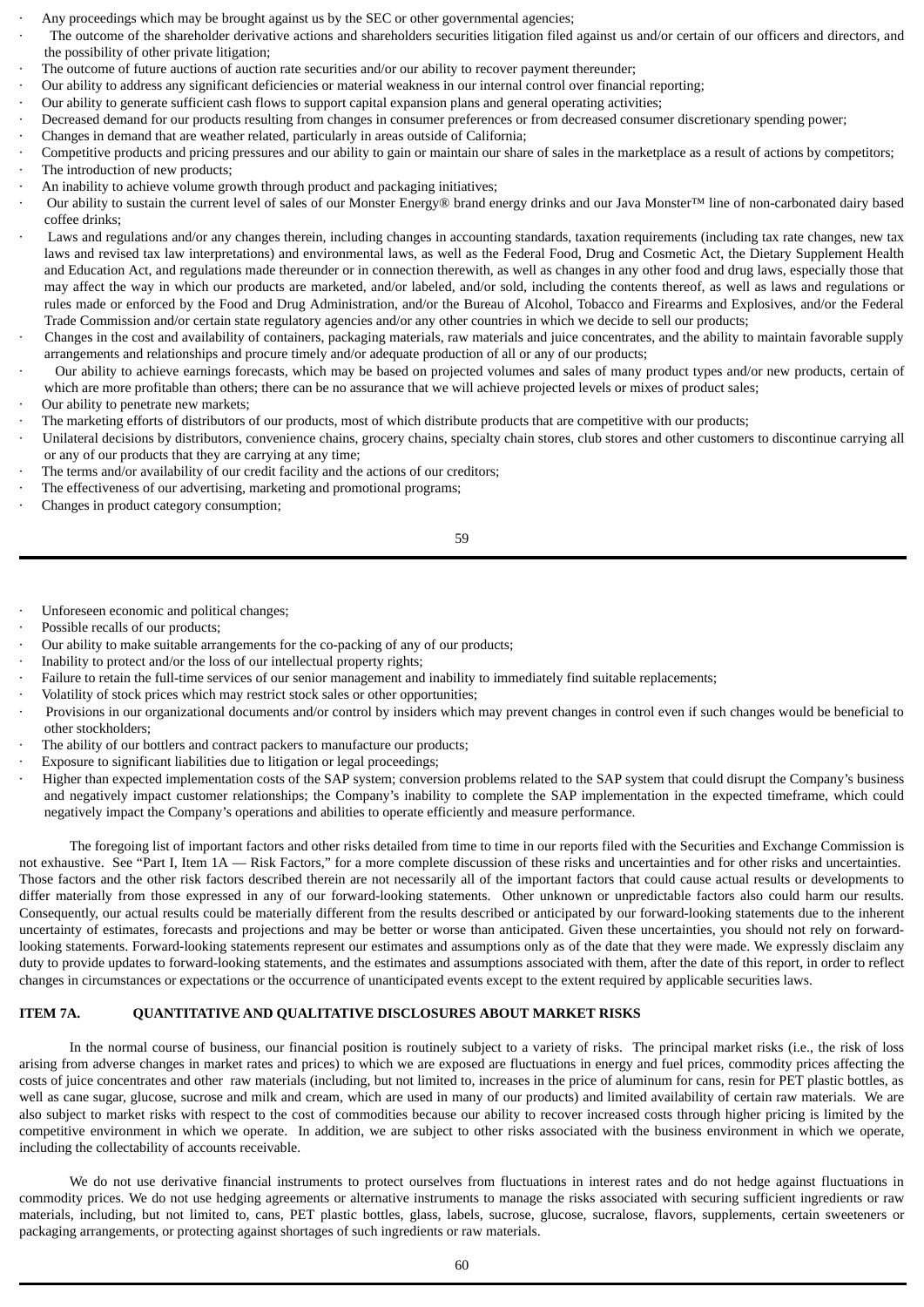Our gross sales to customers outside of the United States were approximately 8.2% of consolidated gross sales for the year ended December 31, 2008. Our growth strategy includes expanding our international business. As a result, we are subject to risk from changes in foreign exchange rates. These changes result in cumulative translation adjustments, which are included in accumulated other comprehensive income (loss). We do not consider the potential loss resulting from a hypothetical 10% adverse change in quoted foreign currency exchange rates, as of December 31, 2008, to be significant. For the year ended December 31, 2008 we did not use derivative financial instruments to reduce our net exposure to currency fluctuations.

We are primarily exposed to market risks from fluctuations in interest rates and the effects of those fluctuations on the market values of our short term investments. Certain of our short term investments are subject to interest rate risk because these investments generally include a fixed interest rate. As a result, the market values of these investments are affected by changes in prevailing interest rates.

At December 31, 2008, we had \$256.8 million in cash and cash equivalents and \$118.7 million in short- and long-term investments. We have historically invested these amounts in U.S. government agencies, municipal securities or notes (which may have an auction reset feature), corporate notes and bonds, commercial paper and money market funds meeting certain criteria. Certain of these investments are subject to general credit, liquidity, market and interest rate risks, which may be exacerbated by U.S. sub-prime mortgage defaults that have affected various sectors of the financial markets and caused credit and liquidity issues.

The applicable interest rate on auction rate securities is reset at pre-determined intervals, usually every 7 to 35 days. Liquidity for auction rate securities was typically provided by an auction process which allowed holders to sell their notes. During the year ended December 31, 2008, a large portion of the auctions for these auction rate securities failed. Based on an assessment of fair value as of December 31, 2008, we determined that there was a decline in fair value of our auction rate securities of \$14.9 million. We determined that of the \$14.9 million decline in fair value of our auction rate securities, \$14.4 million was deemed temporary. This amount has been recorded, net of a tax benefit of \$5.7 million, as a component of other comprehensive loss for the year ended December 31, 2008. In addition, we determined that the remaining \$0.5 million was other than temporary and recorded a charge in other income and expense, net, for the year ended December 31, 2008. There is no assurance that auctions on the remaining auction rate securities in our investment portfolio will succeed. These market risks associated with our investment portfolio may have a negative adverse effect on our future results of operations, liquidity and financial condition. (See "Part I, Item 1A Risk Factors — Our investments in marketable debt securities are subject to risks which may cause losses and *affect the liquidity of these investments"* and "Part I, Item 7 — Management's Discussion and Analysis of Financial Condition and Results of Operations — Liquidity and Capital Resources").

# **ITEM 8. FINANCIAL STATEMENTS AND SUPPLEMENTARY DATA**

The information required to be furnished in response to this ITEM 8 follows the signature page hereto at pages 74 through 109.

### **ITEM 9. CHANGES IN AND DISAGREEMENTS WITH ACCOUNTANTS ON ACCOUNTING AND FINANCIAL DISCLOSURE**

None.

# **ITEM 9A. CONTROLS AND PROCEDURES**

*Evaluation of Disclosure Controls and Procedures* — Under the supervision and with the participation of the Company's management, including our Chief Executive Officer and Chief Financial Officer, we have evaluated the effectiveness of the design and operation of our disclosure controls and procedures (as defined in Rules 13(a)-15(e) and 15(d)-15(e) of the Exchange Act) as of the end of the period covered by this report. Based upon this evaluation, the Chief Executive Officer and Chief Financial Officer have concluded that our disclosure controls and procedures are adequate and effective to ensure that information we are required to disclose in reports that we file or submit under the Exchange Act is (1) recorded, processed, summarized and reported within the time periods specified in SEC rules and forms and (2) is accumulated and communicated to our management, including its

<span id="page-35-2"></span><span id="page-35-1"></span><span id="page-35-0"></span>61

principal executive and principal financial officers as appropriate to allow timely decisions regarding required disclosures.

*Changes in Internal Control Over Financial Reporting* — There were no changes in internal control over financial reporting that occurred during the fiscal period covered by this report that have materially affected, or are reasonably likely to materially affect, our internal control over financial reporting.

*Management's Report on Internal Control Over Financial Reporting* — Our management is responsible for establishing and maintaining adequate internal control over financial reporting, as defined in Exchange Act Rules 13a-15(f) and 15d-15(f). Under the supervision and with the participation of our management, including our Chief Executive Officer and Chief Financial Officer, our management conducted an evaluation of the effectiveness of our internal control over financial reporting as of December 31, 2008, based on the framework in *Internal Control — Integrated Framework* issued by the Committee of Sponsoring Organizations of the Treadway Commission. Based on our management's evaluation under the framework in *Internal Control - Integrated Framework*, our management concluded that our internal control over financial reporting was effective as of December 31, 2008.

Our internal control over financial reporting as of December 31, 2008, has been audited by Deloitte & Touche LLP, an independent registered public accounting firm, as stated in their report which is included herein.

# **REPORT OF INDEPENDENT REGISTERED PUBLIC ACCOUNTING FIRM**

To the Board of Directors and Stockholders of Hansen Natural Corporation Corona, California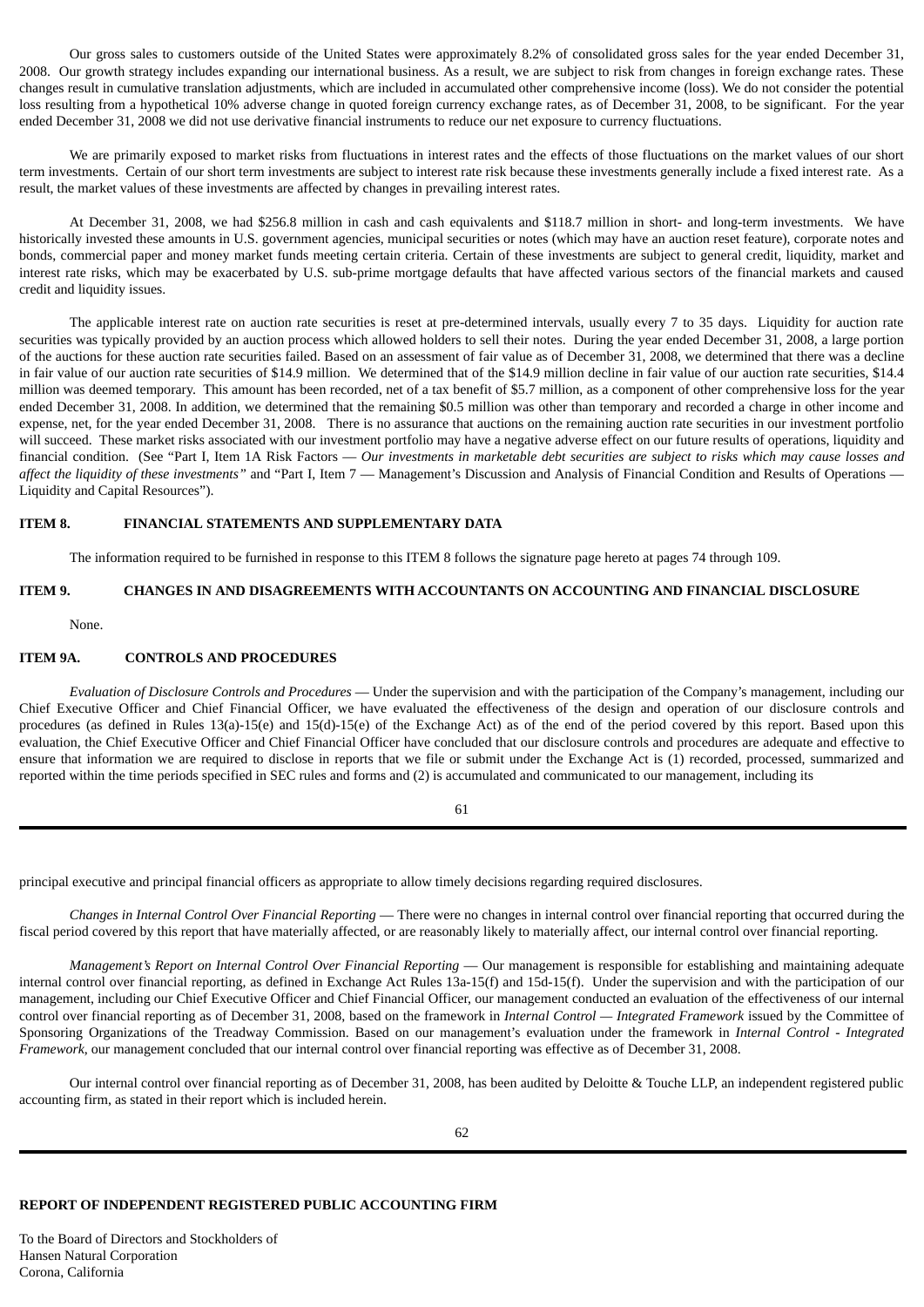We have audited the internal control over financial reporting of Hansen Natural Corporation and subsidiaries (the "Company") as of December 31, 2008, based on criteria established in *Internal Control — Integrated Framework* issued by the Committee of Sponsoring Organizations of the Treadway Commission. The Company's management is responsible for maintaining effective internal control over financial reporting and for its assessment of the effectiveness of internal control over financial reporting, included in the accompanying Management's Report on Internal Control Over Financial Reporting. Our responsibility is to express an opinion on the Company's internal control over financial reporting based on our audit.

We conducted our audit in accordance with the standards of the Public Company Accounting Oversight Board (United States). Those standards require that we plan and perform the audit to obtain reasonable assurance about whether effective internal control over financial reporting was maintained in all material respects. Our audit included obtaining an understanding of internal control over financial reporting, assessing the risk that a material weakness exists, testing and evaluating the design and operating effectiveness of internal control based on the assessed risk, and performing such other procedures as we considered necessary in the circumstances. We believe that our audit provides a reasonable basis for our opinion.

A company's internal control over financial reporting is a process designed by, or under the supervision of, the company's principal executive and principal financial officers, or persons performing similar functions, and effected by the company's board of directors, management, and other personnel to provide reasonable assurance regarding the reliability of financial reporting and the preparation of financial statements for external purposes in accordance with generally accepted accounting principles. A company's internal control over financial reporting includes those policies and procedures that (1) pertain to the maintenance of records that, in reasonable detail, accurately and fairly reflect the transactions and dispositions of the assets of the company; (2) provide reasonable assurance that transactions are recorded as necessary to permit preparation of financial statements in accordance with generally accepted accounting principles, and that receipts and expenditures of the company are being made only in accordance with authorizations of management and directors of the company; and (3) provide reasonable assurance regarding prevention or timely detection of unauthorized acquisition, use, or disposition of the company's assets that could have a material effect on the financial statements.

Because of the inherent limitations of internal control over financial reporting, including the possibility of collusion or improper management override of controls, material misstatements due to error or fraud may not be prevented or detected on a timely basis. Also, projections of any evaluation of the effectiveness of the internal control over financial reporting to future periods are subject to the risk that the controls may become inadequate because of changes in conditions, or that the degree of compliance with the policies or procedures may deteriorate.

In our opinion, the Company maintained, in all material respects, effective internal control over financial reporting as of December 31, 2008, based on the criteria established in *Internal Control — Integrated Framework* issued by the Committee of Sponsoring Organizations of the Treadway Commission.

We have also audited, in accordance with the standards of the Public Company Accounting Oversight Board (United States), the consolidated financial statements and financial statement schedule as of and for the year ended December 31, 2008 of the Company and our report dated February 27, 2009 expressed an unqualified opinion on those financial statements and financial statement schedule.

# /s/ DELOITTE & TOUCHE LLP

Costa Mesa, California February 27, 2009

<span id="page-36-2"></span><span id="page-36-0"></span>63

# **ITEM 9B. OTHER INFORMATION**

<span id="page-36-1"></span>None.

# **PART III**

### **ITEM 10. DIRECTORS, EXECUTIVE OFFICERS AND CORPORATE GOVERNANCE**

The information required by this item regarding our directors is included under the caption "Proposal One — Election of Directors" in our Proxy Statement for our 2009 Annual Meeting of Stockholders to be filed with the SEC within 120 days after the end of the fiscal year ended December 31, 2008 (the "2009 Proxy Statement") and is incorporated herein by reference.

Information concerning compliance with Section 16(a) of the Securities Exchange Act of 1934 is included under the caption "Section 16(a) Beneficial Ownership Reporting Compliance" in our 2009 Proxy Statement and is incorporated herein by reference.

Information concerning the Audit Committee and the Audit Committee Financial expert is reported under the caption "Audit Committee; Report of the Audit Committee; Duties and Responsibilities" in our 2009 Proxy Statement and is incorporated herein by reference.

### **Code of Business Conduct and Ethics**

We have adopted a Code of Business Conduct and Ethics that applies to all our directors, officers (including its principal executive officer, principal financial officer and controllers) and employees and is available at http://www.hansens.com. The Code of Business Conduct and Ethics and any amendment to the Code of Business Conduct and Ethics, as well as any waivers that are required to be disclosed by the rules of the SEC or NASDAQ may be obtained at no cost to you by writing or telephoning us at the following address or telephone number:

> <span id="page-36-3"></span>Hansen Natural Corporation 550 Monica Circle, Suite 201 Corona, CA 92880 (951) 739-6200 (800) HANSENS (800) 426-7367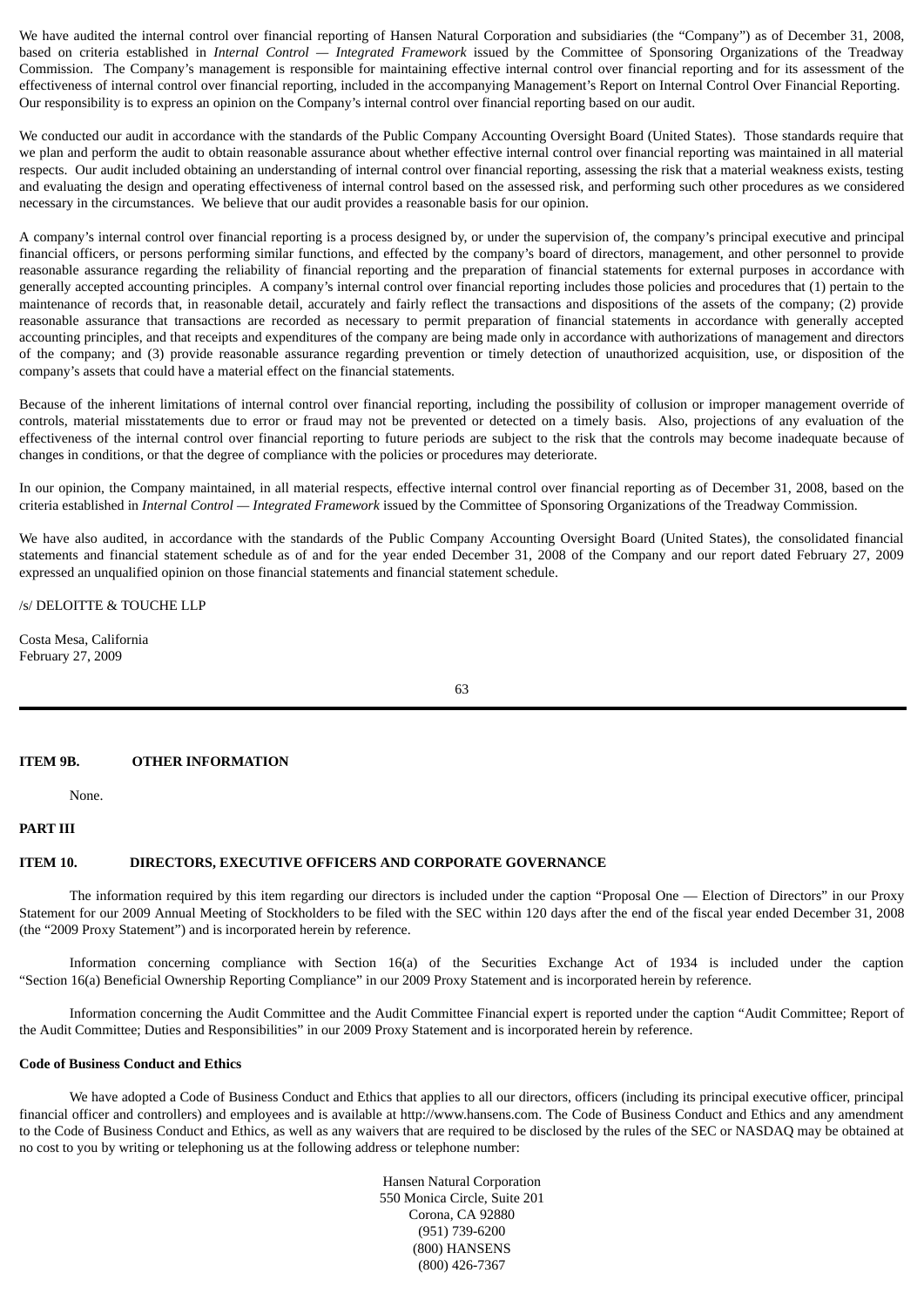### **ITEM 11. EXECUTIVE COMPENSATION**

Information concerning the compensation of our directors and executive officers and Compensation Committee Interlocks and Insider Participation is reported under "Compensation Discussion and Analysis," and "Compensation Committee," respectively, in our 2009 Proxy Statement and is incorporated herein by reference.

### <span id="page-37-0"></span>**ITEM 12. SECURITY OWNERSHIP OF CERTAIN BENEFICIAL OWNERS AND MANAGEMENT AND RELATED STOCKHOLDER MATTERS**

The disclosure set forth in Item 5, "Market for the Registrant's Common Equity, Related Stockholder Matters and Issuer Repurchases of Equity Securities", of this report is incorporated herein.

<span id="page-37-2"></span><span id="page-37-1"></span>64

Information concerning the beneficial ownership of the Company's Common Stock of (a) those persons known to the Company to be the beneficial owners of more than 5% of the Company's Common Stock; (b) each of the Company's directors and nominees for director; and (c) the Company's executive officers and all of the Company's current directors and executive officers as a group is reported under "Principal Stockholders and Security Ownership of Management" in our 2009 Proxy Statement and is incorporated herein by reference.

# **ITEM 13. CERTAIN RELATIONSHIPS AND RELATED TRANSACTIONS AND DIRECTOR INDEPENDENCE**

Information concerning certain relationships and related transactions is reported under "Certain Relationships and Related Transactions and Director Independence" in our 2009 Proxy Statement and is incorporated herein by reference.

# **ITEM 14. PRINCIPAL ACCOUNTANT FEES AND SERVICES**

Information concerning our accounting fees and our Audit Committee's pre-approval of audit and permissible non-audit services of independent auditors is reported under "Principal Accounting Firm Fees" and "Pre-Approval of Audit and Non-Audit Services," respectively, in our 2009 Proxy Statement and is incorporated herein by reference.

### <span id="page-37-3"></span>**PART IV**

# **ITEM 15. EXHIBITS, FINANCIAL STATEMENT SCHEDULES**

(a) The following documents are filed as a part of this Form 10-K:

| <b>Report of Independent Registered Public Accounting Firm</b>                                       | 73  |
|------------------------------------------------------------------------------------------------------|-----|
| <b>Financial Statements:</b>                                                                         |     |
| Consolidated Balance Sheets as of December 31, 2008 and 2007                                         | 74  |
| Consolidated Statements of Income for the years ended December 31, 2008, 2007 and 2006               | 75  |
| Consolidated Statements of Stockholders' Equity for the years ended December 31, 2008, 2007 and 2006 | 76  |
| Consolidated Statements of Comprehensive Income for the years ended December 31, 2008, 2007 and 2006 | 77  |
| Consolidated Statements of Cash Flows for the years ended December 31, 2008, 2007 and 2006           | 78  |
| <b>Notes to Consolidated Financial Statements</b>                                                    | 80  |
| Financial Statement Schedule:                                                                        |     |
| Valuation and Qualifying Accounts for the years ended December 31, 2008, 2007 and 2006               | 108 |
| Exhibits:                                                                                            |     |

The Exhibits listed in the Index of Exhibits, which appears immediately following the signature page and is incorporated herein by reference, as filed as part of this Form 10-K.

<span id="page-37-4"></span>65

#### <span id="page-37-5"></span>**SIGNATURES**

Pursuant to the requirements of Sections 13 or 15(d) of the Securities Exchange Act of 1934, the registrant has duly caused this report to be signed on its behalf by the undersigned, thereunto duly authorized.

# **HANSEN NATURAL CORPORATION**

/s/ RODNEY C. SACKS Rodney C. Sacks Date: March 2, 2009

Chairman of the Board

Pursuant to the requirements of the Securities Exchange Act of 1934, this report has been signed below by the following persons on behalf of the registrant in the capacities and on the dates indicated.

**Signature** Date **Date** Date **Title Contract Contract Date** Date **Date** Date **Date** 

/s/ RODNEY C. SACKS Chairman of the Board of March 2, 2009 Rodney C. Sacks Directors and Chief Executive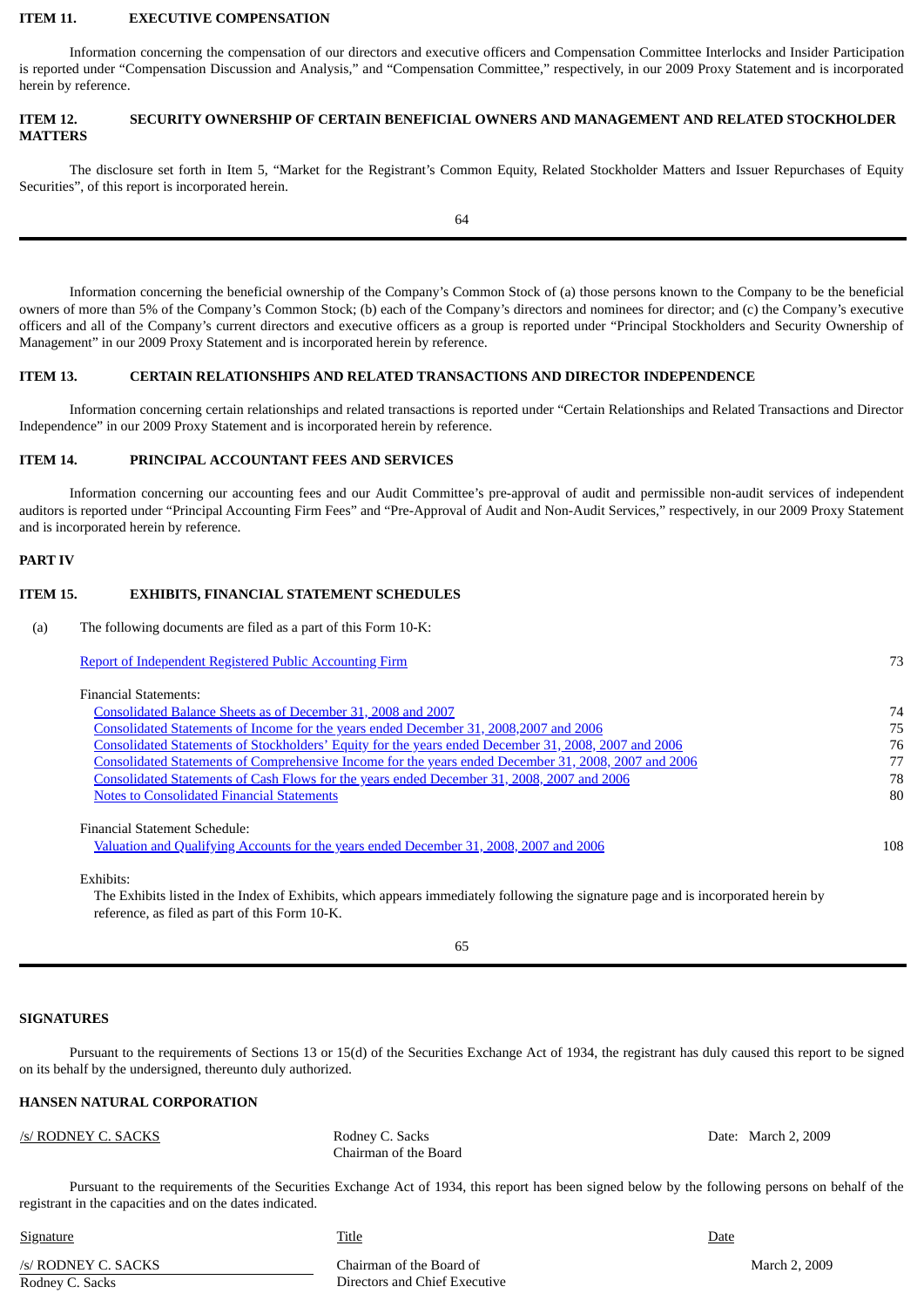|                                                  | Officer (principal executive<br>officer)                                                                                                                                                                                      |               |
|--------------------------------------------------|-------------------------------------------------------------------------------------------------------------------------------------------------------------------------------------------------------------------------------|---------------|
| /s/ HILTON H. SCHLOSBERG<br>Hilton H. Schlosberg | Vice Chairman of the Board of<br>Directors, President, Chief<br><b>Operating Officer, Chief</b><br><b>Financial Officer and Secretary</b><br>(principal financial officer,<br>controller and principal<br>accounting officer) | March 2, 2009 |
| /s/ NORMAN C. EPSTEIN<br>Norman C. Epstein       | Director                                                                                                                                                                                                                      | March 2, 2009 |
| /s/ BENJAMIN M. POLK<br>Benjamin M. Polk         | Director                                                                                                                                                                                                                      | March 2, 2009 |
| /s/ SYDNEY SELATI<br>Sydney Selati               | <b>Director</b>                                                                                                                                                                                                               | March 2, 2009 |
| /s/ HAROLD C. TABER, JR.<br>Harold C. Taber, Jr. | Director                                                                                                                                                                                                                      | March 2, 2009 |
| /s/ MARK S. VIDERGAUZ<br>Mark S. Vidergauz       | Director                                                                                                                                                                                                                      | March 2, 2009 |
|                                                  | 66                                                                                                                                                                                                                            |               |

# **INDEX TO EXHIBITS**

 $\mathsf{L}$ 

T

The following designated exhibits, as indicated below, are either filed or furnished, as applicable herewith or have heretofore been filed or furnished with the Securities and Exchange Commission under the Securities Act of 1933 or the Securities Exchange Act of 1934 as indicated by footnote.

| 2.1              | Asset purchase agreement among Blue Sky Natural Beverage Co., a Delaware corporation, as Purchaser and Blue Sky Natural Beverage                                                                                                                                             |
|------------------|------------------------------------------------------------------------------------------------------------------------------------------------------------------------------------------------------------------------------------------------------------------------------|
|                  | Co., a New Mexico corporation, as seller and Robert Black (incorporated by reference to Exhibit 2.1 to our Form 8-K dated October 4,<br>2000).                                                                                                                               |
| 3.1              | Certificate of Incorporation of Unipac Corporation (previously filed as an exhibit to our Registration Statement on Form S-3, File No. 33-<br>35796)                                                                                                                         |
| $\overline{3.2}$ | Certificate of Amendment of Certificate of Incorporation of Unipac Corporation (previously filed as an exhibit to our Proxy Statement dated<br>October 21, 1992)                                                                                                             |
| 3.3              | Certificate of Amendment of Certificate of Incorporation of Hansen Natural Corporation (incorporated by reference to Exhibit A to our<br>Proxy Statement dated April 19, 2006)                                                                                               |
| 3.4              | Amended and Restated Bylaws of Hansen Natural Corporation (incorporated by reference to Exhibit 3.1 to our Form 10-Q dated<br>November 9, 2007).                                                                                                                             |
| 10.1             | Amended and Restated Monster Beverages Off-Premise Distribution Coordination Agreement between Hansen Beverage Company and<br>Anheuser-Busch, Incorporated (incorporated by reference to Exhibit 10.01 to our Form 8-K dated August 11, 2006).                               |
| 10.2             | On-Premise Distribution Coordination Agreement between Hansen Beverage Company and Anheuser-Busch, Incorporated (incorporated by<br>reference to Exhibit 10.1 to our Form 8-K dated February 12, 2007).                                                                      |
| $10.3+$          | Form of Amendment to Stock Option Agreement (relating to the amendment of certain stock option agreements between Hansen Natural<br>Corporation and its executive officers and directors) (incorporated by reference to Exhibit 10.1 to our Form 8-K dated January 8, 2007). |
| 10.4             | Form of Indemnification Agreement (to be provided by Hansen Natural Corporation to its directors) (incorporated by reference to<br>Exhibit 10.1 to our Form 8-K dated November 11, 2005).                                                                                    |
| 10.5             | Amended and Restated Allied Products Distribution Coordination Agreement between Hansen Beverage Company and Anheuser-Busch,<br>Incorporated (incorporated by reference to Exhibit 10.2 to our Form 8-K dated August 11, 2006).                                              |
| 10.6             | Asset Purchase Agreement among Hansen Junior Juice Company, as purchaser, Pasco Juices, Inc., as seller, and Hansen Beverage Company<br>(incorporated by reference to Exhibit 10.2 to our Form 10-K dated March 29, 2002).                                                   |
| 10.7             | Packaging Agreement between Hansen Beverage Company and U.S. Continental Marketing, Inc. (incorporated by reference to Exhibit 10.4<br>to our form 10-K dated March 31, 2003).                                                                                               |
| 10.8             | Proposal for Additional Storage from U.S. Continental (incorporated by reference to Exhibit 10.8 to our form 10-K dated March 31, 2003).                                                                                                                                     |
| 10.9             | Advertising Display Agreement between Hansen Beverage Company and Las Vegas Monorail Company (incorporated by reference to<br>Exhibit 10.9 to our form 10-K dated March 31, 2003).                                                                                           |
| $10.10+$         | Stock Option Agreement between Hansen Natural Corporation and Kirk S. Blower (incorporated by reference to Exhibit 10.13 to our form<br>10-K dated March 31, 2003).                                                                                                          |
| $10.11+$         | Stock Option Agreement between Hansen Natural Corporation and Rodney C. Sacks (incorporated by reference to Exhibit 10.14 to our form<br>10-K dated March 31, 2003).                                                                                                         |
| $10.12+$         | Stock Option Agreement between Hansen Natural Corporation and Hilton H. Schlosberg (incorporated by reference to Exhibit 10.15 to our<br>form 10-K dated March 31, 2003).                                                                                                    |

٦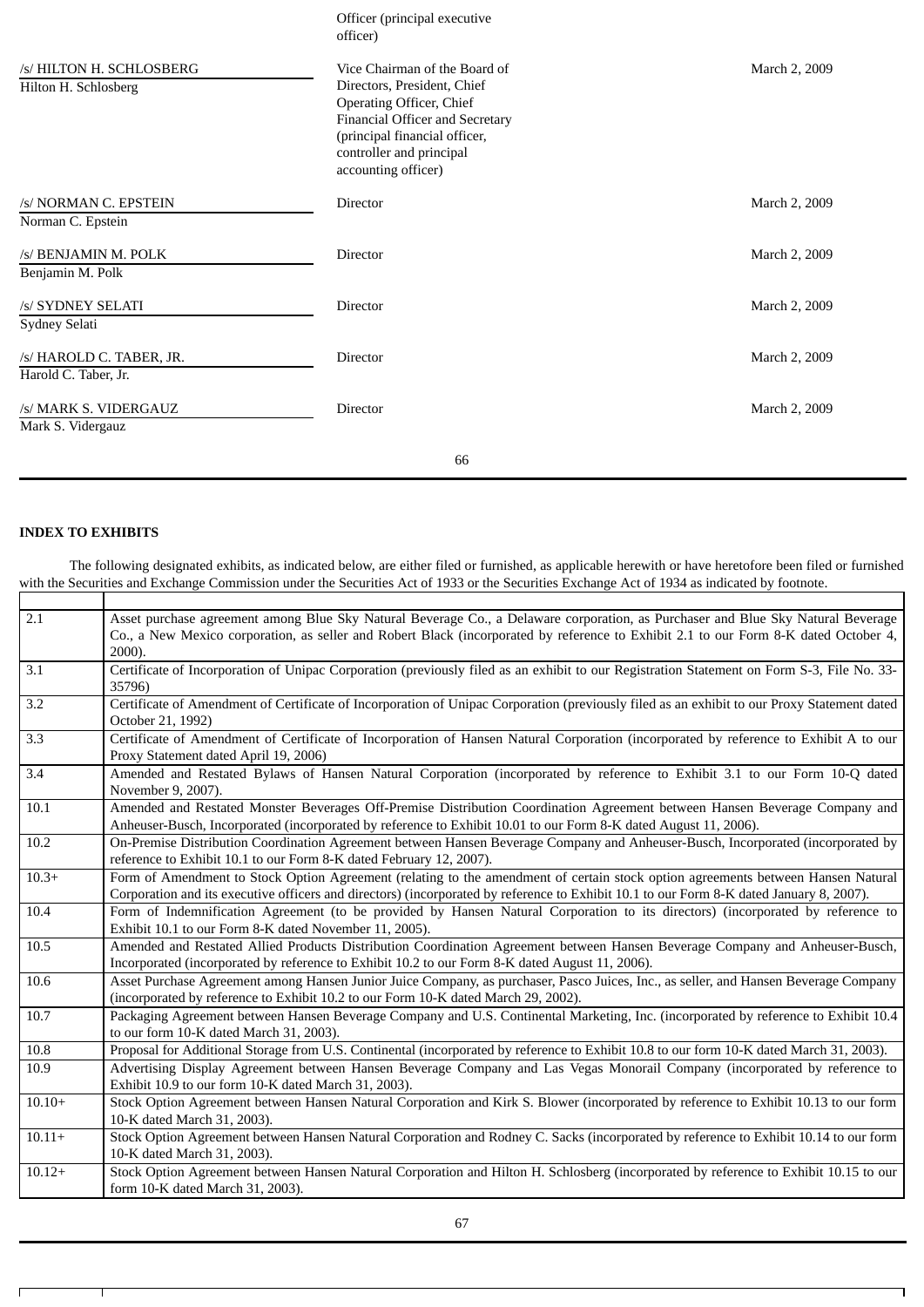| $10.13+$ | Stock Option Agreement between Hansen Natural Corporation and Mark J. Hall (incorporated by reference to Exhibit 10.16 to our form 10-<br>K dated March 31, 2003).                                                              |
|----------|---------------------------------------------------------------------------------------------------------------------------------------------------------------------------------------------------------------------------------|
| $10.14+$ | Stock Option Agreement between Hansen Natural Corporation and Kirk S. Blower (incorporated by reference to Exhibit 10.17 to our form<br>10-K dated March 31, 2003).                                                             |
| $10.15+$ | Employment Agreement between Hansen Natural Corporation and Rodney C. Sacks (incorporated by reference to Exhibit 10.18 to our form<br>8-K dated September 17, 2003).                                                           |
| $10.16+$ | Employment Agreement between Hansen Natural Corporation and Hilton H. Schlosberg (incorporated by reference to Exhibit 10.19 to our<br>form 8-K dated September 17, 2003).                                                      |
| $10.17+$ | Stock Option Agreement between Hansen Natural Corporation and Rodney C. Sacks (made as of May 28, 2003) (incorporated by reference<br>to Exhibit 10.21 to our form 10-K dated March 30, 2004).                                  |
| $10.18+$ | Stock Option Agreement between Hansen Natural Corporation and Hilton H. Schlosberg (made as of May 28, 2003) (incorporated by<br>reference to Exhibit 10.22 to our form 10-K dated March 30, 2004).                             |
| $10.19+$ | Stock Option Agreement between Hansen Natural Corporation and Mark J. Hall (made as of January 15, 2004) (incorporated by reference to<br>Exhibit 10.23 to our form 10-K dated March 16, 2005).                                 |
| $10.20+$ | Stock Option Agreement between Hansen Natural Corporation and Michael B. Schott (made as of January 15, 2004) (incorporated by<br>reference to Exhibit 10.24 to our form 10-K dated March 16, 2005).                            |
| $10.21+$ | Stock Option Agreement between Hansen Natural Corporation and Kirk Blower (made as of January 15, 2004) (incorporated by reference to<br>Exhibit 10.25 to our form 10-K dated March 16, 2005).                                  |
| $10.22+$ | Stock Option Agreement between Hansen Natural Corporation and Thomas J. Kelly (made as of January 15, 2004) (incorporated by<br>reference to Exhibit 10.26 to our form 10-K dated March 16, 2005).                              |
| 10.23    | Contract Packaging Agreement between Hansen Beverage Company and Southwest Canning & Packaging, Inc. (incorporated by reference<br>to Exhibit 10.27 to our form 10-K dated March 16, 2005).                                     |
| 10.24    | Contract Manufacturing and Packaging Agreement between Hansen Beverage Company and Nor-Cal Beverage Co., Inc. (incorporated by<br>reference to Exhibit 10.28 to our form 10-K dated March 16, 2005).                            |
| 10.25    | Product Manufacture and Supply Agreement between Hansen Beverage Company and Seven-Up/RC Bottling Company of Southern<br>California, Inc. (incorporated by reference to Exhibit 10.29 to our form 10-K dated March 16, 2005).   |
| 10.26    | Contract Packer Agreement between Hansen Beverage Company and Southeast Atlantic Beverage Corporation (incorporated by reference to<br>Exhibit 10.30 to our form 10-K dated March 16, 2005).                                    |
| 10.27    | Beverage Production and Packaging Agreement between Hansen Beverage Company and City Brewing Company, LLC d/b/a Midwest<br>Beverage Packers (incorporated by reference to Exhibit 10.31 to our form 10-K dated March 16, 2005). |
| 10.28    | Manufacturing Contract between Hansen Beverage Company and Pri-Pak, Inc. (incorporated by reference to Exhibit 10.32 to our form 10-K<br>dated March 16, 2005).                                                                 |
| $10.29+$ | Stock Option Agreement between Hansen Natural Corporation and Sydney Selati (made as of November 5, 2004) (incorporated by reference<br>to Exhibit 10.35 to our form 10-K dated March 15, 2006).                                |
| $10.30+$ | Stock Option Agreement between Hansen Natural Corporation and Rodney C. Sacks (made as of March 23, 2005) (incorporated by<br>reference to Exhibit 10.36 to our form 10-K dated March 15, 2006).                                |
| $10.31+$ | Stock Option Agreement between Hansen Natural Corporation and Hilton H. Schlosberg (made as of March 23, 2005) (incorporated by<br>reference to Exhibit 10.37 to our form 10-K dated March 15, 2006).                           |

68

 $\mathsf{r}$ 

| $10.32+$ | Stock Option Agreement between Hansen Natural Corporation and Mark J. Hall (made as of March 23, 2005) (incorporated by reference to |
|----------|--------------------------------------------------------------------------------------------------------------------------------------|
|          | Exhibit 10.38 to our form 10-K dated March 15, 2006).                                                                                |
| $10.33+$ | Stock Option Agreement between Hansen Natural Corporation and Michael B. Schott (made as of March 23, 2005) (incorporated by         |
|          | reference to Exhibit 10.39 to our form 10-K dated March 15, 2006).                                                                   |
| $10.34+$ | Stock Option Agreement between Hansen Natural Corporation and Mark J. Hall (made as of September 28, 2005) (incorporated by          |
|          | reference to Exhibit 10.40 to our form 10-K dated March 15, 2006).                                                                   |
| $10.35+$ | Stock Option Agreement between Hansen Natural Corporation and Kirk Blower (made as of November 1, 2005) (incorporated by reference   |
|          | to Exhibit 10.41 to our form 10-K dated March 15, 2006).                                                                             |
| $10.36+$ | Stock Option Agreement between Hansen Natural Corporation and Harold Taber (made as of November 11, 2005) (incorporated by           |
|          | reference to Exhibit 10.42 to our form 10-K dated March 15, 2006).                                                                   |
| $10.37+$ | Stock Option Agreement between Hansen Natural Corporation and Norman Epstein (made as of November 11, 2005) (incorporated by         |
|          | reference to Exhibit 10.43 to our form 10-K dated March 15, 2006).                                                                   |
| $10.38+$ | Stock Option Agreement between Hansen Natural Corporation and Mark Vidergauz (made as of November 11, 2005) (incorporated by         |
|          | reference to Exhibit 10.44 to our form 10-K dated March 15, 2006).                                                                   |
| $10.39+$ | Stock Option Agreement between Hansen Natural Corporation and Benjamin Polk (made as of November 11, 2005) (incorporated by          |
|          | reference to Exhibit 10.45 to our form 10-K dated March 15, 2006).                                                                   |
| $10.40+$ | Stock Option Agreement between Hansen Natural Corporation and Hilton H. Schlosberg (made as of November 11, 2005) (incorporated by   |
|          | reference to Exhibit 10.46 to our form 10-K dated March 15, 2006).                                                                   |
| $10.41+$ | Stock Option Agreement between Hansen Natural Corporation and Rodney C. Sacks (made as of November 11, 2005) (incorporated by        |
|          | reference to Exhibit 10.47 to our form 10-K dated March 15, 2006).                                                                   |
| $10.42+$ | Stock Option Agreement between Hansen Natural Corporation and Mark J. Hall (made as of November 11, 2005) (incorporated by reference |
|          | to Exhibit 10.48 to our form 10-K dated March 15, 2006).                                                                             |
| $10.43+$ | Stock Option Agreement between Hansen Natural Corporation and Michael B. Schott (made as of November 11, 2005) (incorporated by      |
|          | reference to Exhibit 10.49 to our form 10-K dated March 15, 2006).                                                                   |
| $10.44+$ | Stock Option Agreement between Hansen Natural Corporation and Thomas J. Kelly (made as of November 11, 2005) (incorporated by        |
|          | reference to Exhibit 10.50 to our form 10-K dated March 15, 2006).                                                                   |
| 10.45    | Packaging Agreement between Hansen Beverage Company and U.S. Continental Packaging, Inc. (incorporated by reference to               |
|          | Exhibit 10(WW) to our form 10-Q dated November 12, 1997).                                                                            |
| $10.46+$ | Severance and Consulting Agreement by and among Hansen Beverage Company, Hansen Natural Corporation, and Harold C. Taber, Jr.        |
|          | (incorporated by reference to Exhibit 10(YY) to our form 10-Q dated November 12, 1997).                                              |
| $10.47+$ | Stock Option Agreement between Hansen Natural Corporation and Harold C. Taber, Jr. (made as of June 20, 1997) (incorporated by       |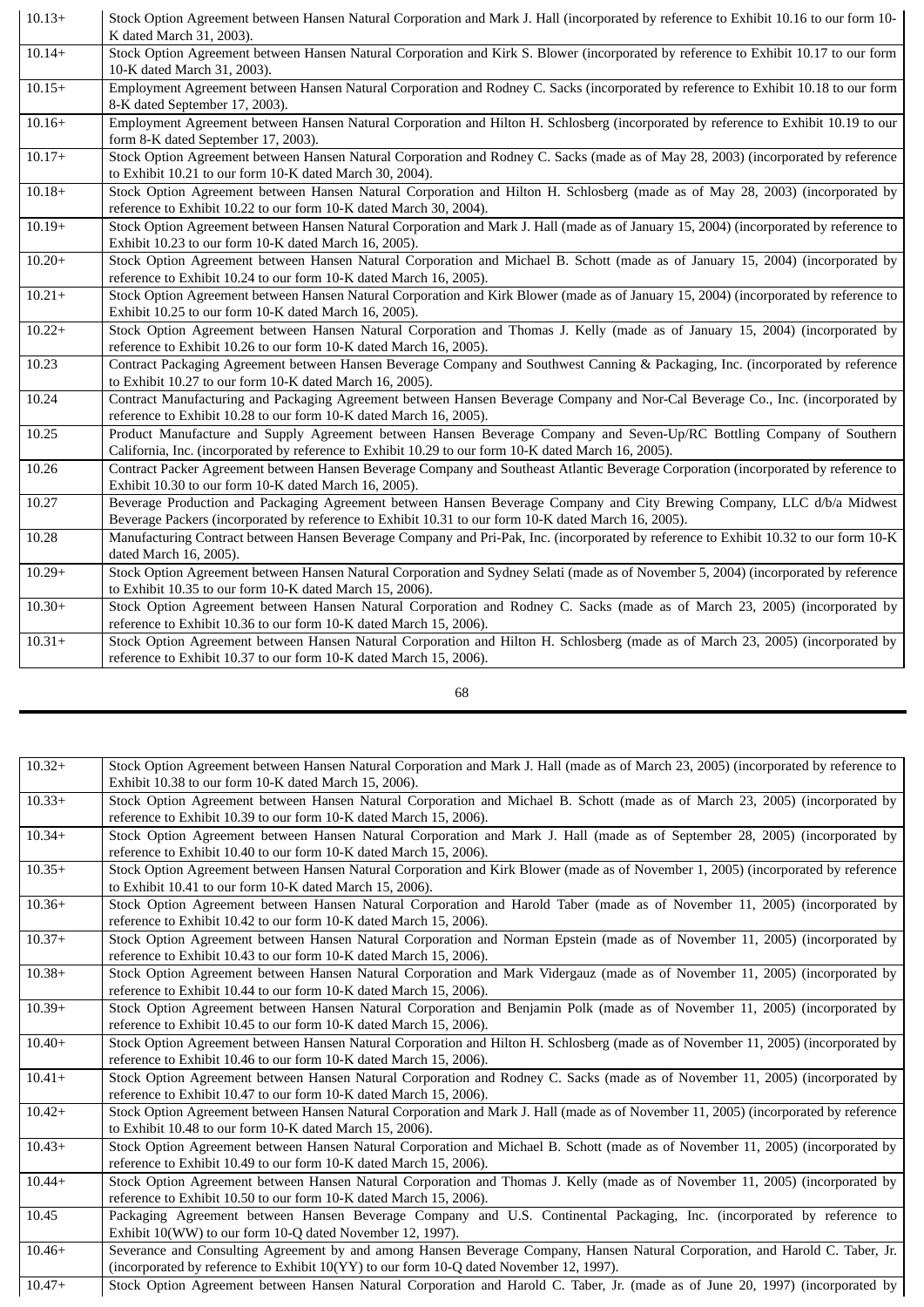|          | reference to Exhibit 10(ZZ) to our form 10-Q dated November 12, 1997).                                                       |
|----------|------------------------------------------------------------------------------------------------------------------------------|
| $10.48+$ | Stock Option Agreement between Hansen Natural Corporation and Rodney C. Sacks (made as of January 30, 1998) (incorporated by |
|          | reference to Exhibit 10(BBB) to our form 10-Q dated May 13, 1998).                                                           |

69

| $10.49+$ | Stock Option Agreement between Hansen Natural Corporation and Hilton H. Schlosberg (made as of January 30, 1998) (incorporated by<br>reference to Exhibit 10(CCC) to our form 10-Q dated May 13, 1998).                                                                                                                                                                             |
|----------|-------------------------------------------------------------------------------------------------------------------------------------------------------------------------------------------------------------------------------------------------------------------------------------------------------------------------------------------------------------------------------------|
| $10.50+$ | Stock Option Agreement between Hansen Natural Corporation and Rodney C. Sacks (dated as of February 2, 1999) (incorporated by<br>reference to Exhibit 10(HHH) to our form 10-K dated March 31, 1999).                                                                                                                                                                               |
| $10.51+$ | Stock Option Agreement between Hansen Natural Corporation and Hilton H. Schlosberg (dated as of February 2, 1999) (incorporated by<br>reference to Exhibit 10(III) to our form 10-K dated March 31, 1999).                                                                                                                                                                          |
| $10.52+$ | Stock Repurchase Agreement between Hansen Natural Corporation and Rodney C. Sacks (dated as of August 3, 1998) (incorporated by<br>reference to Exhibit 10(JJJ) to our form 10-Q dated August 16, 1999).                                                                                                                                                                            |
| $10.53+$ | Stock Repurchase Agreement between Hansen Natural Corporation and Hilton H. Schlosberg (dated as of August 3, 1998) (incorporated by<br>reference to Exhibit 10(KKK) to our form 10-Q dated August 16, 1999).                                                                                                                                                                       |
| 10.54    | Assignment and Agreement dated September 22, 1999 between Hansen Beverage Company and The Fresh Juice Company of<br>California, Inc. (incorporated by reference to Exhibit 10 to our form 10-Q dated November 15, 1999).                                                                                                                                                            |
| $10.55+$ | Settlement Agreement dated as of September 1999 between Hansen Beverage Company and Rodney C. Sacks as sole Trustee of the<br>Hansen's Trust and Hansen Beverage Company, The Fresh Juice Company of California, Inc. (incorporated by reference to Exhibit 10 to our<br>form 10-Q dated November 15, 1999).                                                                        |
| $10.56+$ | Settlement Agreement September 3, 1999 by and between The Fresh Juice Company of California, Inc., The Fresh Smoothie Company,<br>LLC, Barry Lublin, Hansen's Juice Creations, LLC, Harvey Laderman and Hansen Beverage Company and Rodney C. Sacks, as Trustee of<br>The Hansen's Trust (incorporated by reference to Exhibit 10 to our form 10-Q dated November 15, 1999).        |
| 10.57    | Trademark Assignment September 24, 1999 by and between The Fresh Juice Company of California, Inc. (Assignor) and Rodney C. Sacks<br>as sole Trustee of The Hansen's Trust (Assignee) (incorporated by reference to Exhibit 10(nnn) to our form 10-Q dated November 15, 1999).                                                                                                      |
| 10.58    | Single Tenant Industrial Lease, made and entered into as of October 13, 2006 by and between Watson Land Company, a California<br>Corporation, and Hansen Beverage Company, a Delaware Corporation (incorporated by reference to Exhibit 10 to our Form 10-K dated<br>June 6, 2007).                                                                                                 |
| $10.59+$ | Hansen Natural Corporation 2001 Amended and Restated Stock Option Plan (incorporated by reference to Exhibit A to our Proxy Statement<br>dated September 25, 2007).                                                                                                                                                                                                                 |
| $10.60+$ | 2005 Hansen Natural Corporation Stock Option Plan For Non-Employee Directors (incorporated by reference to Exhibit 4.1 to our Form S-8<br>dated January 31, 2006).                                                                                                                                                                                                                  |
| 10.61    | Business Loan Agreement between Hansen Beverage Company and Comerica Bank (incorporated by reference to Exhibit 10.1 to our<br>Form 10-Q dated August 9, 2007).                                                                                                                                                                                                                     |
| 10.62    | Letter Agreement between Anheuser-Busch, Inc. and Hansen Beverage Company, dated March 6, 2007, amending and clarifying certain<br>terms of the Amended and Restated Allied Products Distribution Coordination Agreement between Hansen Beverage Company and<br>Anheuser-Busch (incorporated by reference to exhibit 10.62 to our form 10-K dated February 29, 2008).               |
| 10.63    | Letter Agreement between Anheuser-Busch, Inc. and Hansen Beverage Company, dated March 6, 2007, amending and clarifying certain<br>terms of the Amended and Restated Monster Beverages Off-Premise Distribution Coordination Agreement between Hansen Beverage<br>Company and Anheuser-Busch (incorporated by reference to exhibit 10.63 to our form 10-K dated February 29, 2008). |

70

| 10.64   | Monster Energy Distribution Coordination Agreement, dated October 3, 2008, between Hansen Beverage Company and The Coca Cola            |
|---------|-----------------------------------------------------------------------------------------------------------------------------------------|
|         | Company (incorporated by reference to exhibit 10.1 to our form 10-Q dated November 10, 2008).                                           |
| 10.65   | Monster Energy International Distribution Coordination Agreement, dated October 3, 2008, between Tauranga Ltd, trading as Monster       |
|         | Energy, and Coca-Cola Enterprises Inc. (incorporated by reference to exhibit 10.2 to our form 10-Q dated November 10, 2008).            |
| 10.66   | Monster Energy Distribution Agreement, dated October 3, 2008, between Hansen Beverage Company and Coca-Cola Enterprises, Inc.           |
|         | (incorporated by reference to exhibit 10.3 to our form 10-Q dated November 10, 2008).                                                   |
| 10.67   | Monster Energy Canadian Distribution Agreement, dated October 3, 2008, between Hansen Beverage Company and Coca-Cola Bottling           |
|         | Company. (incorporated by reference to exhibit 10.4 to our form 10-Q dated November 10, 2008).                                          |
| 10.68   | Monster Energy International Distribution Agreement, dated October 3, 2008, between Tauranga Ltd, trading as Monster Energy, and Coca-  |
|         | Cola Enterprises Inc. (incorporated by reference to exhibit 10.5 to our form 10-Q dated November 10, 2008).                             |
| 10.69   | Monster Energy Belgium Distribution Agreement, dated October 3, 2008, between Tauranga Ltd, trading as Monster Energy, and Coca-Cola    |
|         | Enterprises Inc. (incorporated by reference to exhibit 10.6 to our form 10-Q dated November 10, 2008).                                  |
| $21*$   | <b>Subsidiaries</b>                                                                                                                     |
| $23*$   | Consent of Independent Registered Public Accounting Firm                                                                                |
| $31.1*$ | Certification by CEO pursuant to Rule 13A-14(a) or 15D-14(a) of the Securities Exchange Act of 1934, as adopted pursuant to Section 302 |
|         | of the Sarbanes-Oxley Act of 2002 *                                                                                                     |
| $31.2*$ | Certification by CFO pursuant to Rule 13A-14(a) or 15D-14(a) of the Securities Exchange Act of 1934, as adopted pursuant to Section 302 |
|         | of the Sarbanes-Oxley Act of 2002 *                                                                                                     |
| $32.1*$ | Certification by CEO pursuant to 18 U.S.C. Section 1350, as adopted pursuant to Section 906 of the Sarbanes-Oxley Act of 2002 *         |
| $32.2*$ | Certification by CFO pursuant to 18 U.S.C. Section 1350, as adopted pursuant to Section 906 of the Sarbanes-Oxley Act of 2002 *         |
|         | Filed herewith.                                                                                                                         |

Filed herewith. +

Management contract or compensatory plans or arrangements.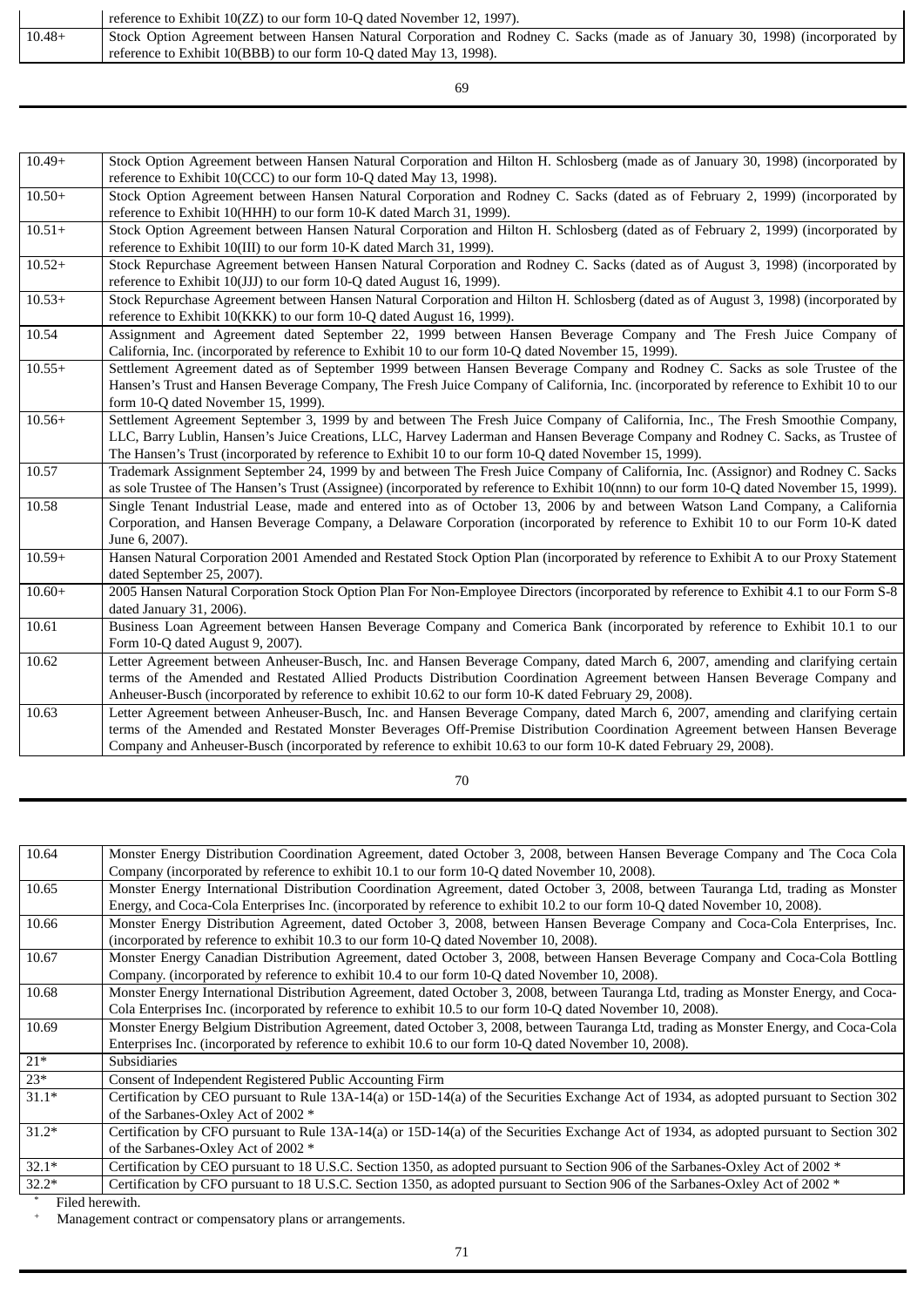### **INDEX TO CONSOLIDATED FINANCIAL STATEMENTS AND FINANCIAL STATEMENT SCHEDULE**

|                                                                                                                       | Page |
|-----------------------------------------------------------------------------------------------------------------------|------|
| HANSEN NATURAL CORPORATION AND SUBSIDIARIES                                                                           |      |
| <b>Report of Independent Registered Public Accounting Firm</b>                                                        | 73   |
| Consolidated Balance Sheets as of December 31, 2008 and 2007                                                          | 74   |
| Consolidated Statements of Income for the years ended December 31, 2008, 2007 and 2006                                | 75   |
| Consolidated Statements of Stockholders' Equity for the years ended December 31, 2008, 2007 and 2006                  | 76   |
| Consolidated Statements of Comprehensive Income for the years ended December 31, 2008, 2007 and 2006                  | 77   |
| Consolidated Statements of Cash Flows for the years ended December 31, 2008, 2007 and 2006                            | 78   |
| <b>Notes to Consolidated Financial Statements</b>                                                                     | 80   |
| Financial Statement Schedule - Valuation and Qualifying Accounts for the years ended December 31, 2008, 2007 and 2006 | 108  |
| 72                                                                                                                    |      |

#### <span id="page-41-0"></span>**REPORT OF INDEPENDENT REGISTERED PUBLIC ACCOUNTING FIRM**

To the Board of Directors and Stockholders of Hansen Natural Corporation Corona, California

We have audited the accompanying consolidated balance sheets of Hansen Natural Corporation and subsidiaries (the "Company") as of December 31, 2008 and 2007, and the related consolidated statements of income, stockholders' equity, comprehensive income and cash flows for each of the three years in the period ended December 31, 2008. Our audits also included the financial statement schedule listed in Item 15(a). These consolidated financial statements and financial statement schedule are the responsibility of the Company's management. Our responsibility is to express an opinion on the consolidated financial statements and financial statement schedule based on our audits.

We conducted our audits in accordance with the standards of the Public Company Accounting Oversight Board (United States). Those standards require that we plan and perform the audit to obtain reasonable assurance about whether the consolidated financial statements are free of material misstatement. An audit includes examining, on a test basis, evidence supporting the amounts and disclosures in the consolidated financial statements. An audit also includes assessing the accounting principles used and significant estimates made by management, as well as evaluating the overall consolidated financial statement presentation. We believe that our audits provide a reasonable basis for our opinion.

In our opinion, such consolidated financial statements present fairly, in all material respects, the financial position of the Company as of December 31, 2008 and 2007, and the results of its operations and its cash flows for each of the three years in the period ended December 31, 2008, in conformity with accounting principles generally accepted in the United States of America. Also, in our opinion, such financial statement schedule, when considered in relation to the basic consolidated financial statements taken as a whole, presents fairly, in all material respects, the information set forth therein.

We have also audited, in accordance with the standards of the Public Company Accounting Oversight Board (United States), the Company's internal control over financial reporting as of December 31, 2008, based on the criteria established in *Internal Control—Integrated Framework* issued by the Committee of Sponsoring Organizations of the Treadway Commission and our report dated February 27, 2009, expressed an unqualified opinion on the Company's internal control over financial reporting.

#### /s/ DELOITTE & TOUCHE LLP

Costa Mesa, California February 27, 2009

<span id="page-41-1"></span>73

### **HANSEN NATURAL CORPORATION AND SUBSIDIARIES CONSOLIDATED BALANCE SHEETS AS OF DECEMBER 31, 2008 AND 2007 (In Thousands, Except Par Value)**

|                                | 2008    |   | 2007   |  |
|--------------------------------|---------|---|--------|--|
| <b>ASSETS</b>                  |         |   |        |  |
| <b>CURRENT ASSETS:</b>         |         |   |        |  |
| Cash and cash equivalents      | 256,801 | ა | 12,440 |  |
| Short-term investments         | 29,145  |   | 63,125 |  |
| Trade accounts receivable, net | 45,233  |   | 76,123 |  |
| Distributor receivables        | 90,722  |   | 5,374  |  |
|                                |         |   |        |  |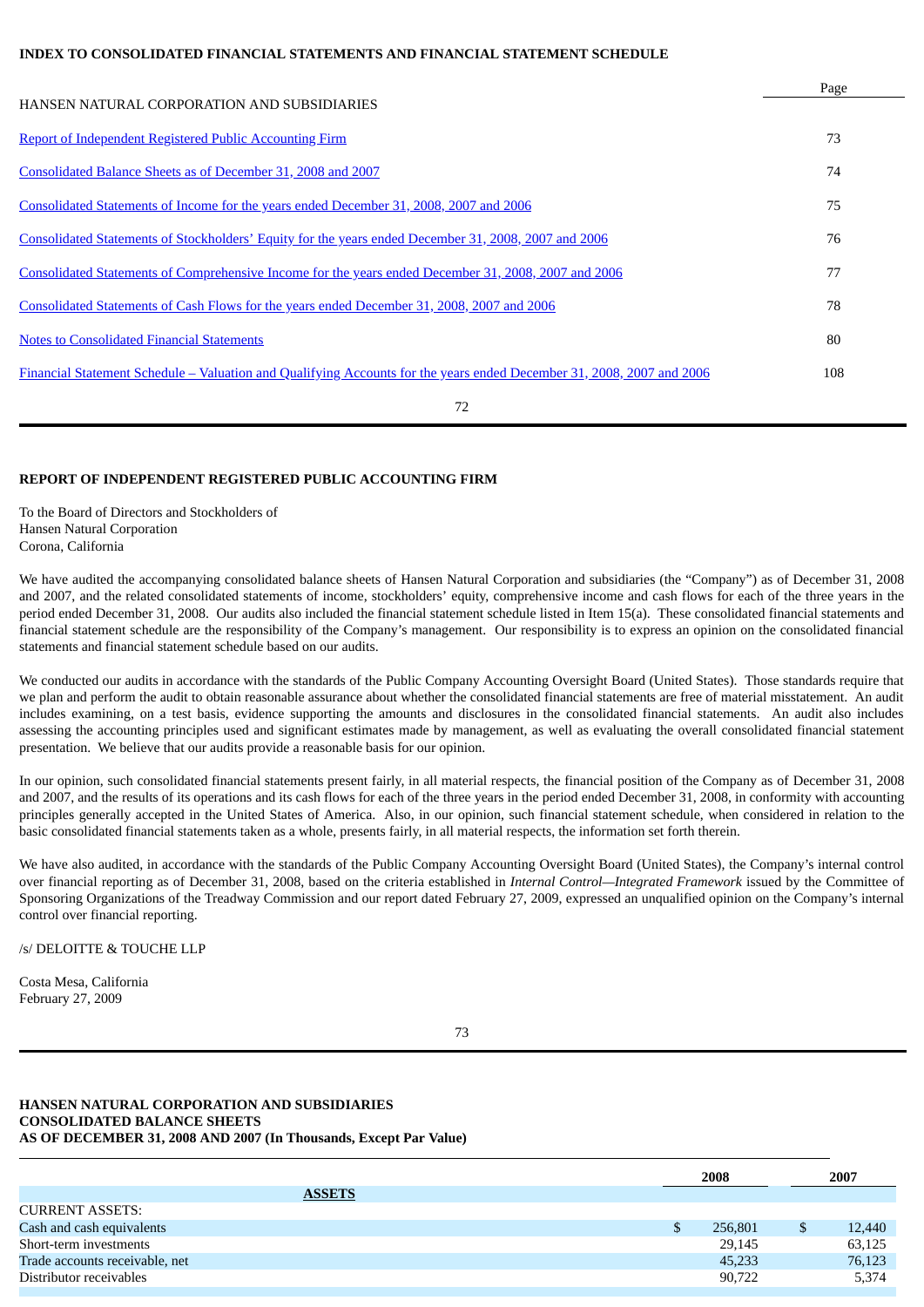| Inventories                                                                                                 |              | 116,326    |                | 98,140    |
|-------------------------------------------------------------------------------------------------------------|--------------|------------|----------------|-----------|
| Prepaid expenses and other current assets                                                                   |              | 8,379      |                | 3,755     |
| Prepaid income taxes                                                                                        |              | 4,977      |                |           |
| Deferred income taxes                                                                                       |              | 9,741      |                | 11,192    |
| Total current assets                                                                                        |              | 561,324    |                | 270,149   |
|                                                                                                             |              |            |                |           |
| <b>INVESTMENTS</b>                                                                                          |              | 89,567     |                | 227,085   |
| PROPERTY AND EQUIPMENT, net                                                                                 |              | 14,389     |                | 8,567     |
| <b>DEFERRED INCOME TAXES</b>                                                                                |              | 65,748     |                | 14,006    |
| <b>INTANGIBLES</b> , net                                                                                    |              | 28,365     |                | 24,066    |
| <b>OTHER ASSETS</b>                                                                                         |              | 2,444      |                | 730       |
|                                                                                                             | \$           | 761,837    | \$             | 544,603   |
|                                                                                                             |              |            |                |           |
| <b>LIABILITIES AND STOCKHOLDERS' EQUITY</b>                                                                 |              |            |                |           |
| <b>CURRENT LIABILITIES:</b>                                                                                 |              |            |                |           |
| Accounts payable                                                                                            | \$           | 64.787     | \$             | 56,766    |
| <b>Accrued liabilities</b>                                                                                  |              | 12,524     |                | 9,019     |
| Accrued distributor terminations                                                                            |              | 102,282    |                | 4,312     |
| Accrued compensation                                                                                        |              | 6,782      |                | 5,827     |
| Current portion of debt                                                                                     |              | 959        |                | 663       |
| Income taxes payable                                                                                        |              |            |                | 6,294     |
| Total current liabilities                                                                                   |              | 187,334    |                | 82,881    |
|                                                                                                             |              |            |                |           |
| DEFERRED REVENUE                                                                                            |              | 138,187    |                | 39,555    |
|                                                                                                             |              |            |                |           |
| <b>COMMITMENTS AND CONTINGENCIES (Note 11)</b>                                                              |              |            |                |           |
|                                                                                                             |              |            |                |           |
| STOCKHOLDERS' EQUITY:                                                                                       |              |            |                |           |
| Common stock - \$0.005 par value; 120,000 shares authorized; 96,851 shares issued and 90,328 outstanding as |              |            |                |           |
| of December 31, 2008; 95,849 shares issued and 93,191 outstanding as of December 31, 2007                   |              | 484        |                | 479       |
| Additional paid-in capital                                                                                  |              | 117,106    |                | 96,749    |
| <b>Retained earnings</b>                                                                                    |              | 461,680    |                | 353,648   |
| Accumulated other comprehensive loss                                                                        |              | (10, 825)  |                | (47)      |
| Common stock in treasury, at cost; 6,523 and 2,658 shares as of December 31, 2008 and 2007, respectively    |              | (132, 129) |                | (28, 662) |
| Total stockholders' equity                                                                                  |              | 436,316    |                | 422,167   |
|                                                                                                             | $\mathbf{s}$ | 761,837    | $\mathfrak{S}$ | 544,603   |

<span id="page-42-0"></span>See accompanying notes to consolidated financial statements.

74

# **HANSEN NATURAL CORPORATION AND SUBSIDIARIES CONSOLIDATED STATEMENTS OF INCOME FOR THE YEARS ENDED DECEMBER 31, 2008, 2007 AND 2006 (In Thousands, Except Per Share Amounts)**

|                                                 |               | 2008      |                | 2007    |                | 2006    |
|-------------------------------------------------|---------------|-----------|----------------|---------|----------------|---------|
| <b>NET SALES</b>                                | \$            | 1,033,780 | $\mathfrak{S}$ | 904,465 | $\mathfrak{S}$ | 605,774 |
| <b>COST OF SALES</b>                            |               | 494,986   |                | 436,452 |                | 289,180 |
| <b>GROSS PROFIT</b>                             |               | 538,794   |                | 468,013 |                | 316,594 |
| <b>OPERATING EXPENSES</b>                       |               | 375,203   |                | 237,027 |                | 158,015 |
| <b>OPERATING INCOME</b>                         |               | 163,591   |                | 230,986 |                | 158,579 |
| <b>INTEREST AND OTHER INCOME, net</b>           |               | 9,886     |                | 8,770   |                | 3,660   |
| <b>INCOME BEFORE PROVISION FOR INCOME TAXES</b> |               | 173,477   |                | 239,756 |                | 162,239 |
| PROVISION FOR INCOME TAXES                      |               | 65,445    |                | 90,350  |                | 64,290  |
| <b>NET INCOME</b>                               | \$            | 108,032   | \$             | 149,406 | \$             | 97,949  |
| NET INCOME PER COMMON SHARE:                    |               |           |                |         |                |         |
| <b>Basic</b>                                    |               | 1.17      | \$             | 1.64    | \$             | 1.09    |
| <b>Diluted</b>                                  | $\mathcal{S}$ | 1.11      | \$             | 1.51    | \$             | 0.99    |

### WEIGHTED AVERAGE NUMBER OF SHARES OF COMMON STOCK AND COMMON STOCK EQUIVALENTS: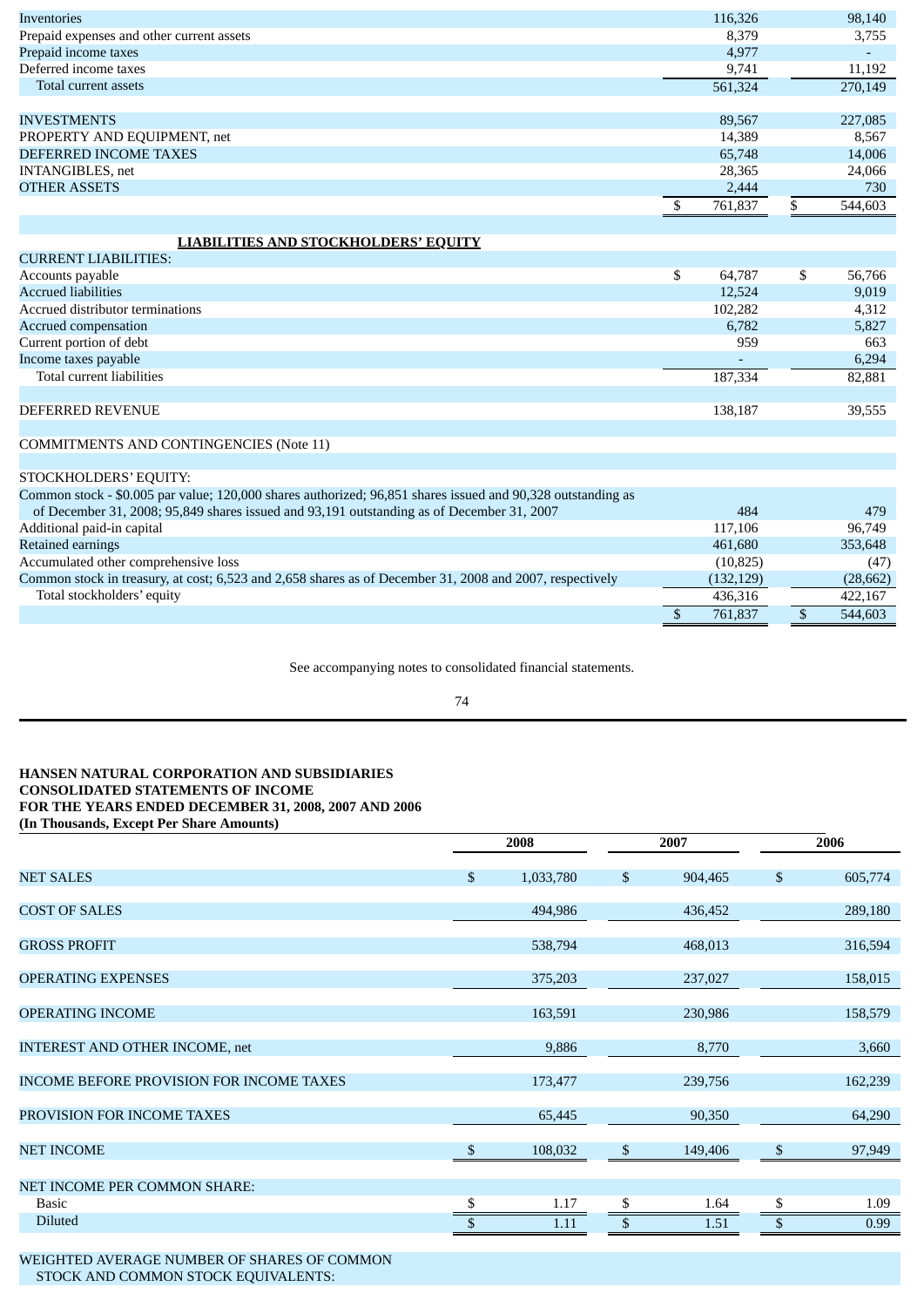| <b>Basic</b>   | $\sim$<br><b>F1F</b><br>∟⊥ ل,ک ل | 170<br>. . | 89.936 |
|----------------|----------------------------------|------------|--------|
| <b>Diluted</b> | 97.530                           | 98.87      | 98,586 |

See accompanying notes to consolidated financial statements.

<span id="page-43-0"></span>75

# **HANSEN NATURAL CORPORATION AND SUBSIDIARIES CONSOLIDATED STATEMENTS OF STOCKHOLDERS' EQUITY FOR THE YEARS ENDED DECEMBER 31, 2008, 2007 AND 2006 (In Thousands)**

|                                                                              | <b>Common stock</b> |                |     | <b>Additional</b><br>Paid-in |              | <b>Retained</b> | Accumulated<br>Other<br>Comprehensive |                | <b>Treasury stock</b> |              |               | <b>Total</b><br>Stockholders' |               |
|------------------------------------------------------------------------------|---------------------|----------------|-----|------------------------------|--------------|-----------------|---------------------------------------|----------------|-----------------------|--------------|---------------|-------------------------------|---------------|
|                                                                              | <b>Shares</b>       | <b>Amount</b>  |     | Captial                      |              | <b>Earnings</b> | Loss                                  |                | <b>Shares</b>         |              | <b>Amount</b> |                               | <b>Equity</b> |
| Balance, December 31, 2005                                                   | 90,429              | \$             | 452 | $\mathbb{S}$<br>19,579       | \$           | 106,293         |                                       | $\blacksquare$ | (1,654)               | \$           | (815)         | $\mathfrak{S}$                | 125,509       |
| Stock-based compensation                                                     |                     |                |     | 8,346                        |              |                 |                                       |                |                       |              |               |                               | 8,346         |
| Exercise of stock options                                                    | 2,285               |                | 12  | 3,871                        |              |                 |                                       |                |                       |              |               |                               | 3,883         |
| Excess tax benefits from<br>share based payment<br>arrangements              |                     |                |     | 17,096                       |              |                 |                                       |                |                       |              |               |                               | 17,096        |
| Repurchase of common stock                                                   |                     |                |     |                              |              |                 |                                       | ÷,             | (1,000)               |              | (27, 699)     |                               | (27, 699)     |
| Net income                                                                   |                     |                |     |                              |              | 97,949          |                                       |                |                       |              |               |                               | 97,949        |
| Balance, December 31, 2006                                                   | 92,714              |                | 464 | 48,892                       |              | 204,242         |                                       | ÷.             | (2,654)               |              | (28, 514)     |                               | 225,084       |
| Stock-based compensation                                                     |                     |                |     | 10,227                       |              |                 |                                       |                |                       |              |               |                               | 10,227        |
| Exercise of stock options                                                    | 3,135               |                | 15  | 8,176                        |              |                 |                                       |                |                       |              |               |                               | 8,191         |
| Excess tax benefits from<br>share based payment<br>arrangements              |                     |                |     | 29,454                       |              |                 |                                       |                |                       |              |               |                               | 29,454        |
| Repurchase of common stock                                                   |                     |                |     |                              |              |                 |                                       |                | (4)                   |              | (148)         |                               | (148)         |
| Foreign currency translation                                                 |                     |                |     |                              |              |                 |                                       | (47)           |                       |              |               |                               | (47)          |
| Total comprehensive                                                          |                     |                |     |                              |              |                 |                                       |                |                       |              |               |                               |               |
| Net income                                                                   |                     |                |     |                              |              | 149,406         |                                       |                |                       |              |               |                               | 149,406       |
| Balance, December 31, 2007                                                   | 95,849              |                | 479 | 96,749                       |              | 353,648         |                                       | (47)           | (2,658)               |              | (28, 662)     |                               | 422,167       |
| Stock-based compensation                                                     |                     |                |     | 13,771                       |              |                 |                                       |                |                       |              |               |                               | 13,771        |
| Exercise of stock options                                                    | 1,002               |                | 5   | 2,252                        |              |                 |                                       |                |                       |              |               |                               | 2,257         |
| Excess tax benefits from<br>share based payment<br>arrangements              |                     |                |     | 4,334                        |              |                 |                                       |                |                       |              |               |                               | 4,334         |
| Repurchase of common stock                                                   |                     |                |     |                              |              |                 |                                       | L.             | (3,865)               |              | (103, 467)    |                               | (103, 467)    |
| Foreign currency translation                                                 |                     |                |     |                              |              |                 |                                       | (2, 118)       |                       |              |               |                               | (2, 118)      |
| Change in unrealized loss on<br>available-for-sale sercurites,<br>net of tax |                     |                |     |                              |              |                 |                                       | (8,660)        |                       |              |               |                               | (8,660)       |
| Net income                                                                   |                     |                |     |                              |              | 108,032         |                                       |                |                       |              |               |                               | 108,032       |
| Balance, December 31, 2008                                                   | 96,851              | $\mathfrak{s}$ | 484 | 117,106<br>$\mathbb{S}$      | $\mathbb{S}$ | 461,680         | (10, 825)<br>$\mathfrak{S}$           |                | (6, 523)              | $\mathbb{S}$ | (132, 129)    | $\mathbb{S}$                  | 436,316       |

See accompanying notes to consolidated financial statements.

<span id="page-43-1"></span>76

# **HANSEN NATURAL CORPORATION AND SUBSIDIARIES CONSOLIDATED STATEMENTS OF COMPREHENSIVE INCOME FOR THE YEARS ENDED DECEMBER 31, 2008, 2007 AND 2006 (In Thousands)**

|                                                 | 2008     |  | 2007    |  | 2006   |
|-------------------------------------------------|----------|--|---------|--|--------|
| Net income, as reported                         | 108,032  |  | 149,406 |  | 97,949 |
| Other comprehensive income (loss):              |          |  |         |  |        |
| Change in unrealized loss on available-for-sale |          |  |         |  |        |
| securities, net of tax                          | (8,660)  |  |         |  |        |
| Foreign currency translation adjustments        | (2, 118) |  | (47)    |  |        |
| Comprehensive income                            | 97,254   |  | 149,359 |  | 97.949 |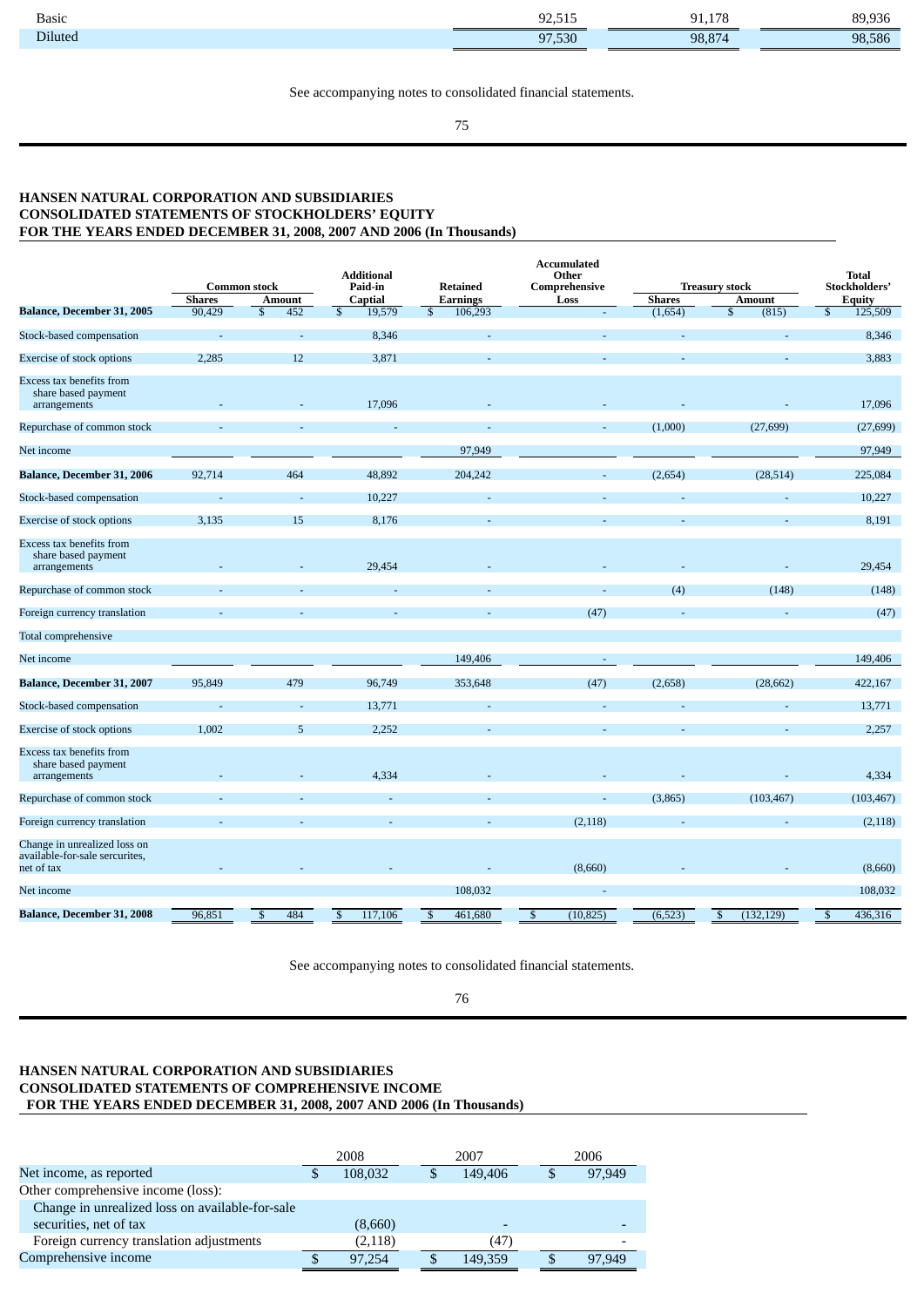### <span id="page-44-0"></span>**HANSEN NATURAL CORPORATION AND SUBSIDIARIES CONSOLIDATED STATEMENTS OF CASH FLOWS FOR THE YEARS ENDED DECEMBER 31, 2008, 2007 AND 2006 (In Thousands)**

|                                                                                   | 2008                     |            | 2007                 |                | 2006                 |                          |
|-----------------------------------------------------------------------------------|--------------------------|------------|----------------------|----------------|----------------------|--------------------------|
| CASH FLOWS FROM OPERATING ACTIVITIES:                                             |                          |            |                      |                |                      |                          |
| Net income                                                                        | \$                       | 108,032    | \$                   | 149,406        | \$                   | 97,949                   |
| Adjustments to reconcile net income to net cash provided by operating activities: |                          |            |                      |                |                      |                          |
| Amortization of trademark                                                         |                          | 55         |                      | 56             |                      | 56                       |
| Depreciation and other amortization                                               |                          | 3,417      |                      | 2,128          |                      | 1,538                    |
| Loss on disposal of property and equipment                                        |                          | 101        |                      | 120            |                      | 174                      |
| Stock-based compensation                                                          |                          | 13,899     |                      | 10,246         |                      | 8,346                    |
| Impairment of investments                                                         |                          | 527        |                      |                |                      |                          |
| Deferred income taxes                                                             |                          | (44, 594)  |                      | (14, 244)      |                      | (10, 863)                |
| Tax benefit from exercise of stock options                                        |                          | (4, 334)   |                      | (29, 454)      |                      | (17, 284)                |
| (Reversal of) provision for doubtful accounts                                     |                          | (33)       |                      | (120)          |                      | 73                       |
| Effect on cash of changes in operating assets and liabilities:                    |                          |            |                      |                |                      |                          |
| Accounts receivable                                                               |                          | 30,609     |                      | (25, 879)      |                      | (21, 445)                |
| Distributor receivables                                                           |                          | (85, 348)  |                      | (874)          |                      | (4,500)                  |
| Inventories                                                                       |                          | (19,671)   |                      | (21, 127)      |                      | (45, 613)                |
| Prepaid expenses and other current assets                                         |                          | (4,686)    |                      | (3,049)        |                      | (294)                    |
| Prepaid income taxes                                                              |                          | (4,977)    |                      |                |                      | 638                      |
| Accounts payable                                                                  |                          | 7,517      |                      | 22,404         |                      | 7,748                    |
| <b>Accrued liabilities</b>                                                        |                          | 3,272      |                      | (3,770)        |                      | 10,307                   |
| Accrued distributor terminations                                                  |                          | 98,082     |                      | (2,712)        |                      | 7,024                    |
| Accrued compensation                                                              |                          | 956        |                      | 1,449          |                      | 1,032                    |
| Income taxes payable                                                              |                          | (1,960)    |                      | 31,757         |                      | 21,087                   |
| Deferred revenue                                                                  |                          | 98,632     |                      | 19,114         |                      | 20,441                   |
| Net cash provided by operating activities                                         |                          | 199,496    |                      | 135,451        |                      | 76,414                   |
|                                                                                   |                          |            |                      |                |                      |                          |
| CASH FLOWS FROM INVESTING ACTIVITIES:                                             |                          |            |                      |                |                      |                          |
| Sales and maturities of held-to-maturity investments                              |                          | 4,997      |                      | 3,528          |                      | 26,489                   |
| Purchases of held-to-maturity investments                                         |                          | (24, 938)  |                      |                |                      | (24, 857)                |
| Sales of available-for-sale investments                                           |                          | 283,241    |                      | 169,529        |                      | 132,719                  |
| Purchases of available-for-sale investments                                       |                          | (106, 685) |                      | (361,600)      |                      | (224, 157)               |
| Purchases of property and equipment                                               |                          | (6,718)    |                      | (4,108)        |                      | (2,746)                  |
| Proceeds from sale of property and equipment                                      |                          | 159        |                      | 261            |                      | 354                      |
| <b>Additions to trademarks</b>                                                    |                          | (4,354)    |                      | (2,920)        |                      | (2, 155)                 |
| (Increase) decrease in other assets                                               |                          | (1,720)    |                      | 583            |                      | (878)                    |
| Net cash provided by (used in) investing activities                               |                          | 143,982    |                      | (194, 727)     |                      | (95, 231)                |
|                                                                                   |                          |            |                      |                |                      |                          |
| <b>CASH FLOWS FROM FINANCING ACTIVITIES:</b>                                      |                          |            |                      |                |                      |                          |
| Principal payments on long-term debt                                              |                          | (1,170)    |                      | (910)          |                      | (1, 176)                 |
| Tax benefit from exercise of stock options                                        |                          | 4,334      |                      | 29,454         |                      | 17,284                   |
| Issuance of common stock                                                          |                          | 2,257      |                      | 8,191          |                      | 3,883                    |
| Purchases of common stock held in treasury                                        |                          | (103, 467) |                      | (148)          |                      | (27, 699)                |
| Net cash (used in) provided by financing activities                               |                          | (98, 046)  |                      | 36,587         |                      | (7,708)                  |
|                                                                                   |                          |            |                      |                |                      |                          |
|                                                                                   |                          |            |                      |                |                      |                          |
| Effect of exchange rate changes on cash and cash equivalents                      |                          | (1,071)    |                      | $\overline{a}$ |                      | $\overline{\phantom{a}}$ |
|                                                                                   |                          |            |                      |                |                      |                          |
| NET INCREASE (DECREASE) IN CASH AND CASH EQUIVALENTS                              |                          | 244,361    |                      | (22, 689)      |                      | (26, 525)                |
| CASH AND CASH EQUIVALENTS, beginning of year                                      |                          | 12,440     |                      | 35,129         |                      | 61,654                   |
| CASH AND CASH EQUIVALENTS, end of year                                            | \$                       | 256,801    | \$                   | 12,440         | \$                   | 35,129                   |
|                                                                                   |                          |            |                      |                |                      |                          |
| SUPPLEMENTAL INFORMATION:                                                         |                          |            |                      |                |                      |                          |
| Cash paid during the year for:                                                    |                          |            |                      |                |                      |                          |
| Interest                                                                          | \$                       | 49         | \$                   | 52             | \$                   | 52                       |
| Income taxes                                                                      | $\overline{\mathcal{S}}$ | 118,338    | $\sqrt{\frac{2}{3}}$ | 73,048         | $\sqrt{\frac{2}{3}}$ | 53,614                   |

See accompanying notes to consolidated financial statements.

78

**HANSEN NATURAL CORPORATION AND SUBSIDIARIES CONSOLIDATED STATEMENTS OF CASH FLOWS (Continued) FOR THE YEARS ENDED DECEMBER 31, 2008, 2007 AND 2006**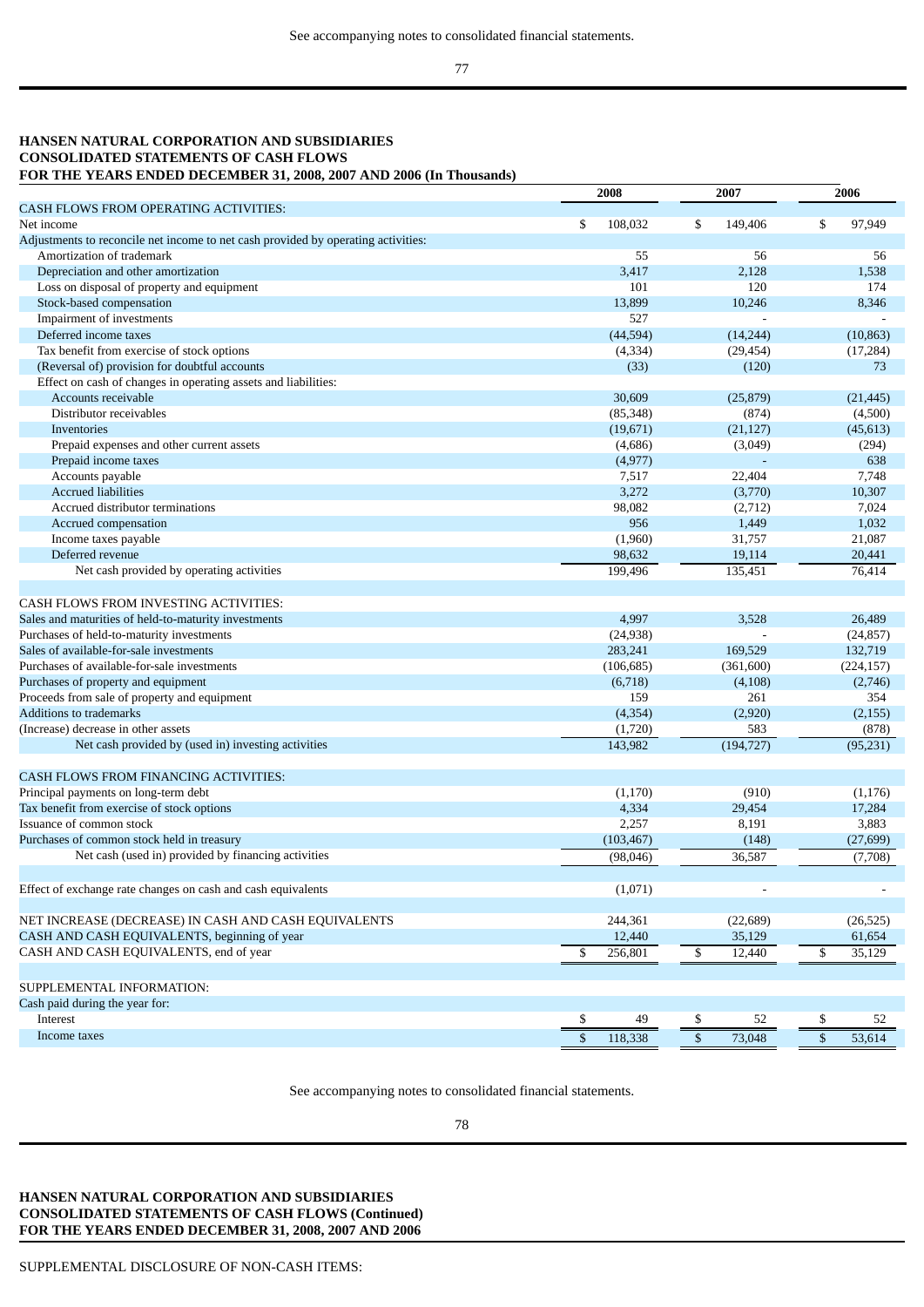During 2008, 2007 and 2006, the Company entered into capital leases of \$1.4 million, \$1.3 million and \$1.0 million, respectively, for the acquisition of promotional vehicles.

Included in accounts payable was equipment purchased of \$1.5 million and \$0.1 million as of December 31, 2008 and 2007, respectively.

See accompanying notes to consolidated financial statements.

<span id="page-45-0"></span>79

# **HANSEN NATURAL CORPORATION AND SUBSIDIARIES NOTES TO CONSOLIDATED FINANCIAL STATEMENTS (Tabular Dollars in Thousands, Except Per Share Amounts)**

### 1. ORGANIZATION AND SUMMARY OF SIGNIFICANT ACCOUNTING POLICIES

*Organization* – Hansen Natural Corporation (the "Company" or "Hansen") was incorporated in Delaware on April 25, 1990. The Company is a holding company and has no operating business except through its wholly-owned subsidiaries: Hansen Beverage Company ("HBC") which was incorporated in Delaware on June 8, 1992, Monster LDA Company ("MLDA") formally known as Hard e Beverage Company, and previously known as Hard Energy Company and CVI Ventures, Inc., which was incorporated in Delaware on April 30, 1990, Monster Energy UK Limited ("MUK"), a direct wholly owned subsidiary of HBC, which was incorporated in the United Kingdom on October 9, 2007, Monster Energy AU Pty, Ltd. ("MEAU"), a direct wholly owned subsidiary of HBC, which was incorporated in Australia on August 5, 2008 and Monster Energy Limited ("MEL"), a direct wholly owned subsidiary of HBC, which was incorporated in Ireland on September 24, 2008. HBC conducts the vast majority of the Company's operating business and generates substantially all of the Company's operating revenues. References herein to "Hansen" or the "Company" when used to describe the operating business of the Company are references to the business of HBC unless otherwise indicated.

In addition, HBC, through its wholly-owned subsidiaries, Blue Sky Natural Beverage Co. ("Blue Sky") and Hansen Junior Juice Company ("Junior Juice") owns and operates the natural soda business under the Blue Sky® trademark and the Junior Juice beverage business under the Junior Juice® trademark, respectively.

*Nature of Operations* – The Company develops, markets, sells and distributes "alternative" beverage category natural sodas, fruit juices and juice drinks, energy drinks and energy sports drinks, fruit juice smoothies and "functional" drinks, non-carbonated ready-to-drink iced teas, children's multivitamin juice drinks, Junior Juice® juices, Junior Juice Water and flavored sparkling beverages under the Hansen's® brand name. The Company also develops, markets, sells and distributes energy drinks under the following brand names; Monster Energy®, Monster Hitman Energy Shooter™, Lost® Energy™, and Joker Mad Energy™ brand names as well as Rumba®, Samba and Tango brand energy juices. The Company markets, sells and distributes the Java Monster™ line of non-carbonated dairy based coffee drinks. The Company also markets, sells and distributes natural sodas, premium natural sodas with supplements, organic natural sodas, seltzer waters, sports drinks and energy drinks under the Blue Sky® brand name and markets, sells and distributes enhanced water beverages under the Vidration™ brand name.

*Basis of Presentation* – The accompanying consolidated financial statements have been prepared in accordance with accounting principles generally accepted in the United States of America ("GAAP").

*Reclassifications* – The Company has reclassified \$0.1 million of customer deposit liabilities to accrued liabilities on the consolidated balance sheet as of December 31, 2007 in order to conform to the current year presentation. The Company also reclassified \$5.4 million of trade accounts receivable, net to distributor receivables on the consolidated balance sheet as of December 31, 2007 in order to conform to the current year presentation.

*Principles of Consolidation* – The accompanying consolidated financial statements include the accounts of the Company and its wholly owned subsidiaries since their respective dates of incorporation. All intercompany balances and transactions have been eliminated in consolidation.

*Cash and Cash Equivalents* – The Company considers all highly liquid investments with an original maturity of three months or less from date of purchase to be cash equivalents. Throughout the year, the Company has had amounts on deposit at financial institutions that exceed the federally insured

# 80

### **HANSEN NATURAL CORPORATION AND SUBSIDIARIES NOTES TO CONSOLIDATED FINANCIAL STATEMENTS (Tabular Dollars in Thousands, Except Per Share Amounts)**

limits. The Company has not experienced any loss as a result of these deposits and does not expect to incur any losses in the future.

*Investments* – The Company's investments in debt securities are classified in one of two categories, held-to-maturity or available-for-sale, in accordance with Statement of Financial Accounting Standard ("SFAS") No. 115, "Accounting for Certain Investments in Debt and Equity Securities" ("SFAS No. 115"). Held-to-maturity securities are those securities that the Company has the positive intent and ability to hold until maturity. All other securities not included in the held-to-maturity category are classified as available-for-sale. No securities are held for speculative or trading purposes. Held-to-maturity securities are recorded at amortized cost which approximates fair market value. Available-for-sale securities are carried at fair value with unrealized gains and losses recorded within accumulated other comprehensive loss as a separate component of stockholders' equity. A decline in the market value of any investment security below cost that is deemed other-than-temporary, results in a reduction in its carrying amount to fair value. The impairment is charged to earnings and a new cost basis for the security is established. Premiums and discounts are amortized or accreted over the life of the related held-to-maturity security as an adjustment to yield using the effective-interest method. The Company evaluates whether the decline in fair value of its investments is otherthan temporary at each quarter-end. This evaluation consists of a review by management, and includes market pricing information and maturity dates for the securities held, market and economic trends in the industry and information on the investee company's financial condition and, if applicable, information on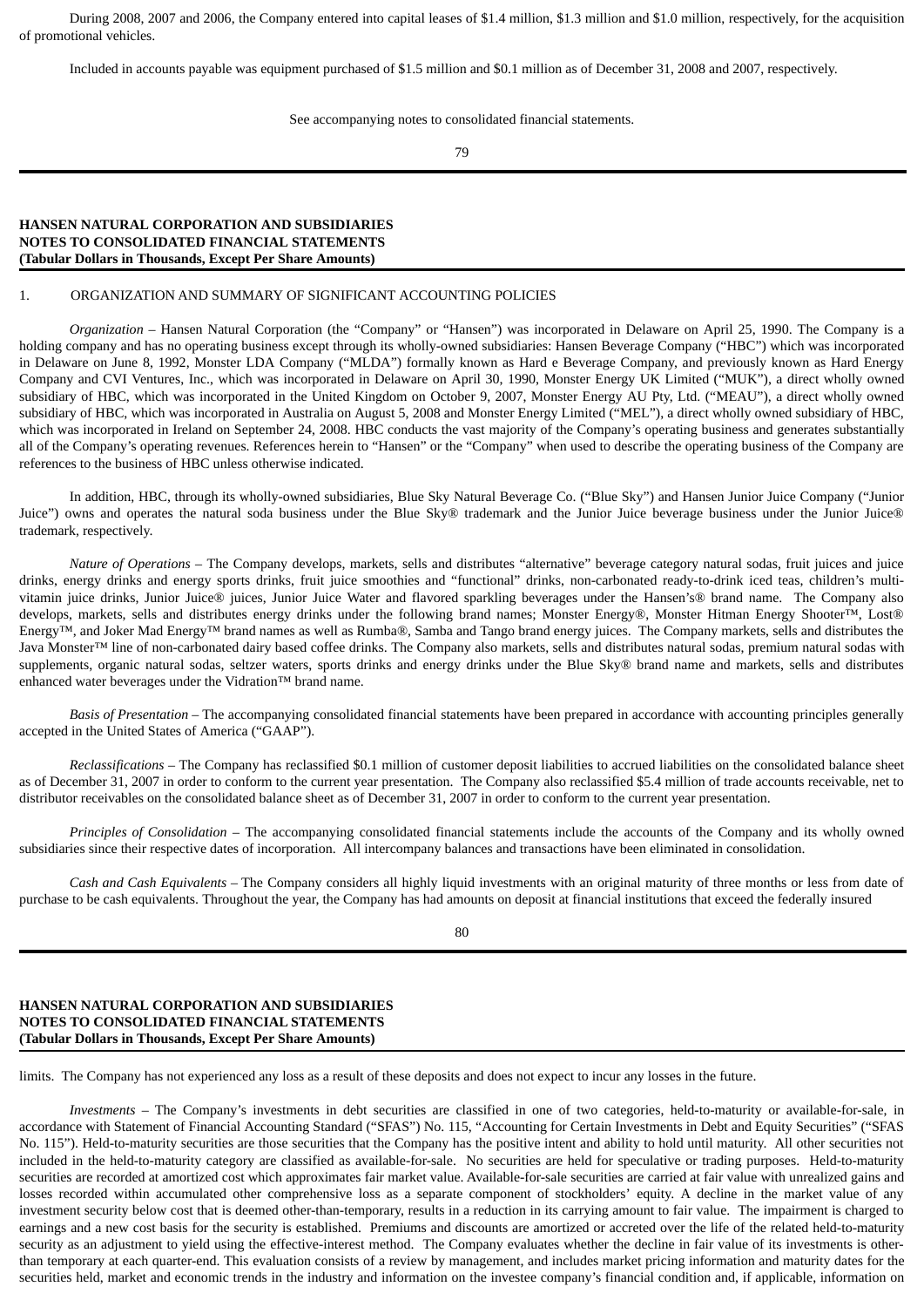the guarantors' financial condition. Factors considered in determining whether a loss is temporary include length of time and extent to which the investments fair value has been less than its cost basis, the financial condition and near-term prospects of the issuer and guarantors, including any specific events which may influence the operations of the issuer and the Company's intent and ability to retain the investment for a reasonable period of time sufficient to allow for any anticipated recovery of fair value.

*Accounts Receivable –* The Company evaluates the collectability of its trade accounts receivable based on a number of factors. In circumstances where the Company becomes aware of a specific customer's inability to meet its financial obligations to the Company, a specific reserve for bad debts is estimated and recorded, which reduces the recognized receivable to the estimated amount the Company believes will ultimately be collected. In addition to specific customer identification of potential bad debts, bad debt charges are recorded based on the Company's recent loss history and an overall assessment of past due trade accounts receivable outstanding.

*Inventories* – Inventories are valued at the lower of first-in, first-out (FIFO) cost or market value (net realizable value).

*Property and Equipment* – Property and equipment are stated at cost. Depreciation of furniture, office equipment, equipment and vehicles is based on their estimated useful lives (three to ten years) and is calculated using the straight-line method. Amortization of leasehold improvements is based on the lesser of their estimated useful lives or the terms of the related leases and is calculated using the straight-line method.

*Intangibles* – Intangibles are comprised of trademarks representing the Company's exclusive ownership of the Hansen's® trademark in connection with the manufacture, sale and distribution of beverages, water, non-beverage products and the Monster Energy® trademark in connection with the manufacture, sale and distribution of supplements and beverages. The Company also owns a number of other trademarks in the United States as well as in a number of countries around the world. In addition, the Company owns the Blue Sky® trademark, which was acquired in September 2000, and the Junior Juice® trademark, which was acquired in May 2001. In accordance with SFAS No. 142 "Goodwill and

81

# **HANSEN NATURAL CORPORATION AND SUBSIDIARIES NOTES TO CONSOLIDATED FINANCIAL STATEMENTS (Tabular Dollars in Thousands, Except Per Share Amounts)**

Other Intangible Assets," intangible assets with indefinite lives are not amortized but instead are measured for impairment at least annually, or when events indicate that an impairment exits. The Company calculates impairment as the excess of the carrying value of its indefinite-lived assets over their estimated fair value. If the carrying value exceeds the estimate of fair value a write-down is recorded. The Company amortizes its trademarks with finite useful lives over their respective useful lives which range from 1 to 25 years.

*Long-Lived Assets* – Management regularly reviews property and equipment and other long-lived assets, including certain intangibles, for possible impairment. This review occurs annually, or more frequently if events or changes in circumstances indicate the carrying amount of the asset may not be recoverable. If there is indication of impairment, management then prepares an estimate of future cash flows (undiscounted and without interest charges) expected to result from the use of the asset and its eventual disposition. If these cash flows are less than the carrying amount of the asset, an impairment loss is recognized to write down the asset to its estimated fair value. The fair value is estimated using the present value of the future cash flows discounted at a rate commensurate with management's estimates of the business risks. Preparation of estimated expected future cash flows is inherently subjective and is based on management's best estimate of assumptions concerning expected future conditions. For the fiscal years ended December 31, 2008, 2007 and 2006, there were no impairment losses recorded.

*Foreign Currency Translation and Transactions* – The accounts of the Company's foreign subsidiaries are translated in accordance with SFAS No. 52, "Foreign Currency Translation". Foreign currency transaction gains and losses are recognized in interest and other income, net, at the time they occur. Net foreign currency exchange gains or losses resulting from the translation of assets and liabilities of foreign subsidiaries whose functional currency is not the U.S. dollar are recorded as a part of accumulated other comprehensive income (loss) in stockholders' equity. Unrealized foreign currency exchange gains and losses on certain intercompany transactions that are of a long-term-investment nature (i.e., settlement is not planned or anticipated in the foreseeable future) are also recorded in accumulated other comprehensive loss in stockholders' equity.

*Revenue Recognition* – The Company recognizes revenue when persuasive evidence of an arrangement exists, delivery has occurred, the sales price is fixed or determinable and collectability is reasonably assured. Generally, ownership of and title to the Company's products passes to customers upon delivery of the products to customers. Certain of the Company's distributors may also perform a separate function as a copacker on the Company's behalf. In such cases, ownership of and title to the Company's products that are copacked on the Company's behalf by those copackers who are also distributors, passes to such distributors when the Company is notified by them that they have taken transfer or possession of the relevant portion of the Company's finished goods. Net sales have been determined after deduction of promotional and other allowances in accordance with Emerging Issues Task Force Issue ("EITF") No. 01-9, "Accounting for Consideration Given by a Vendor to a Customer (Including a Reseller of the Vendor's Products)"*.*

Management believes that adequate provision has been made for cash discounts, returns and spoilage based on the Company's historical experience.

*Cost of Sales* – Cost of sales consists of the costs of raw materials utilized in the manufacture of products, co-packing fees, repacking fees, in-bound freight charges, as well as certain internal transfer costs, warehouse expenses incurred prior to the manufacture of the Company's finished products and certain quality control costs. Raw materials account for the largest portion of the cost of sales. Raw materials include cans, bottles, other containers, ingredients and packaging materials.

**HANSEN NATURAL CORPORATION AND SUBSIDIARIES NOTES TO CONSOLIDATED FINANCIAL STATEMENTS (Tabular Dollars in Thousands, Except Per Share Amounts)**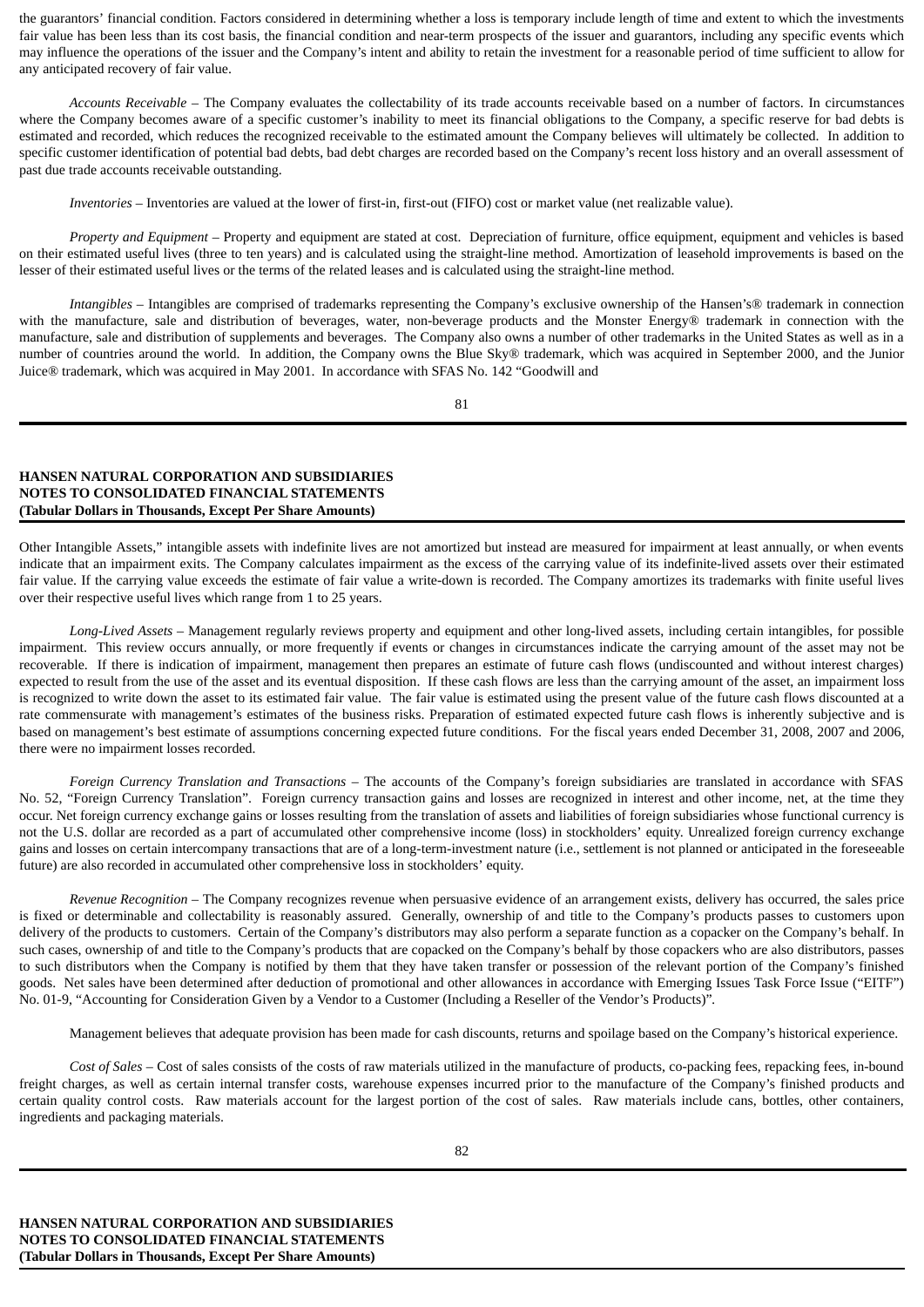*Operating Expenses* – Operating expenses include selling expenses such as distribution expenses to transport products to customers and warehousing expenses after manufacture, as well as expenses for advertising, sampling and in-store demonstration costs, costs for merchandise displays, point-of-sale materials and premium items, sponsorship expenses, other marketing expenses and design expenses. Operating expenses also include such costs as payroll costs, travel costs, professional service fees including legal fees, termination payments made to certain of the Company's prior distributors, depreciation and other general and administrative costs.

*Freight Costs* – For the years ended December 31, 2008, 2007 and 2006, freight-out costs amounted to \$45.1 million, \$40.8 million and \$36.2 million, respectively, and have been recorded in operating expenses in the accompanying consolidated statements of income.

*Advertising Expenses* – The Company accounts for advertising production costs by expensing such production costs the first time the related advertising takes place. Advertising expenses, including but not limited to production costs, amounted to \$84.6 million, \$66.6 million and \$35.7 million for the years ended December 31, 2008, 2007 and 2006, respectively. Advertising expenses are included in operating expenses in the accompanying consolidated statements of income.

*Income Taxes* – The Company accounts for income taxes under the provisions of SFAS No. 109, "Accounting for Income Taxes". This statement requires the recognition of deferred tax assets and liabilities for the future consequences of events that have been recognized in the Company's financial statements or tax returns. Measurement of the deferred items is based on enacted tax laws. In the event the future consequences of differences between financial reporting bases and tax bases of the Company's assets and liabilities result in a deferred tax asset, SFAS No. 109 requires an evaluation of the probability of being able to realize the future benefits indicated by such asset. A valuation allowance related to a deferred tax asset is recorded when it is more likely than not that some portion or all of the deferred tax asset will not be realized.

*Stock-Based Compensation* – The Company accounts for stock-based compensation under the provisions of SFAS No. 123 (revised 2004), "Share-Based Payment" ("SFAS No. 123R"). SFAS No. 123R requires the fair value of all stock option awards issued to employees to be recorded as an expense over the related vesting period. Generally, the Company recognizes these compensation costs net of an estimated forfeiture rate on a straight-line basis over the requisite service period of the reward, which is typically the vesting term of five years. The Company estimated the forfeiture rate for fiscal 2008 based on historical experience with actual forfeitures during the preceding five fiscal years.

*Net Income Per Common Share* – In accordance with SFAS No. 128, "Earnings per Share", net income per common share, on a basic and diluted basis, is presented for all periods. Basic net income per share is computed by dividing net income by the weighted average number of common shares outstanding during each period. Diluted net income per share is computed by dividing net income by the weighted average number of common and dilutive common equivalent shares outstanding. The calculation of common equivalent shares assumes the exercise of dilutive stock options, net of assumed treasury share repurchases at average market prices, as applicable.

*Concentration of Risk –* Certain of the Company's products utilize components (raw materials and/or co-packing services) from a limited number of sources. A disruption in the supply of such components could significantly affect the Company's revenues from those products, as alternative sources of such components may not be available at commercially reasonable rates or within a reasonably short time period. The Company continues to take steps on an ongoing basis to secure the availability of alternative sources for such components and minimize the risk of any disruption in production.

83

### **HANSEN NATURAL CORPORATION AND SUBSIDIARIES NOTES TO CONSOLIDATED FINANCIAL STATEMENTS (Tabular Dollars in Thousands, Except Per Share Amounts)**

The Dr. Pepper Snapple Group, Inc., a former customer of the DSD division, accounted for approximately 13%, 16% and 19% of our net sales for the years ended December 31, 2008, 2007 and 2006, respectively. Wal-Mart, Inc. (including Sam's Club), a customer of both the DSD and Warehouse divisions, accounted for approximately 11%, 12% and 12% of our net sales for the years ended December 31, 2008, 2007 and 2006, respectively. Our distribution agreement with the Dr. Pepper Snapple Group, Inc. was terminated by us effective November 9, 2008. The related terminated distributor territories are now serviced by a combination of Coca-Cola Enterprises, Inc. ("CCE"), Coca-Cola Bottling Company ("CCBC"), CCBCC Operations, LLC ("Consolidated"), United Bottling Contracts Company, LLC ("United"), and other Coca-Cola Company ("TCCC") independent bottlers (collectively, the "TCCC North American Bottlers") and Anheuser-Busch Distributors (the "AB Distributors") (See Note 17). If the TCCC North American Bottlers and/or AB Distributors are generally not as successful in selling our products as the Dr. Pepper Snapple Group, Inc. was, this could have a material adverse effect on our financial condition and consolidated results of operations.

*Credit Risk* – The Company sells its products nationally and internationally, primarily to retailers and beverage distributors. The Company performs ongoing credit evaluations of its customers and generally does not require collateral. The Company maintains reserves for estimated credit losses, and historically, such losses have been within management's expectations.

*Fair Value of Financial Instruments* – The carrying value of the Company's financial instruments, including cash and cash equivalents, accounts receivable, accounts payable and accrued liabilities, approximate fair value due to the relatively short maturity of the respective instruments.

*Use of Estimates* – The preparation of the consolidated financial statements in conformity with GAAP requires management to make estimates and assumptions that affect the reported amounts of assets and liabilities and disclosure of contingent assets and liabilities at the date of the financial statements and the reported amounts of revenues and expenses during the reporting period. Actual results could differ from those estimates.

*Recently Issued Accounting Pronouncements* – On January 1, 2008, the Company adopted SFAS" No. 157, "Fair Value Measurements" for its financial assets and liabilities. The Company's adoption of SFAS No. 157 did not have a material impact on its financial position, results of operations or liquidity. In accordance with Financial Accounting Standards Board ("FASB") Staff Position ("FSP") No. FAS 157-2, "Effective Date of FASB Statement No. 157" ("FSP 157-2"), the Company elected to defer until January 1, 2009 the adoption of SFAS No. 157 for all nonfinancial assets and liabilities that are not recognized or disclosed at fair value in the financial statements on a recurring basis. The adoption of SFAS No. 157 for those assets and liabilities within the scope of FSP 157-2 is not expected to have a material impact on the Company's consolidated financial statements.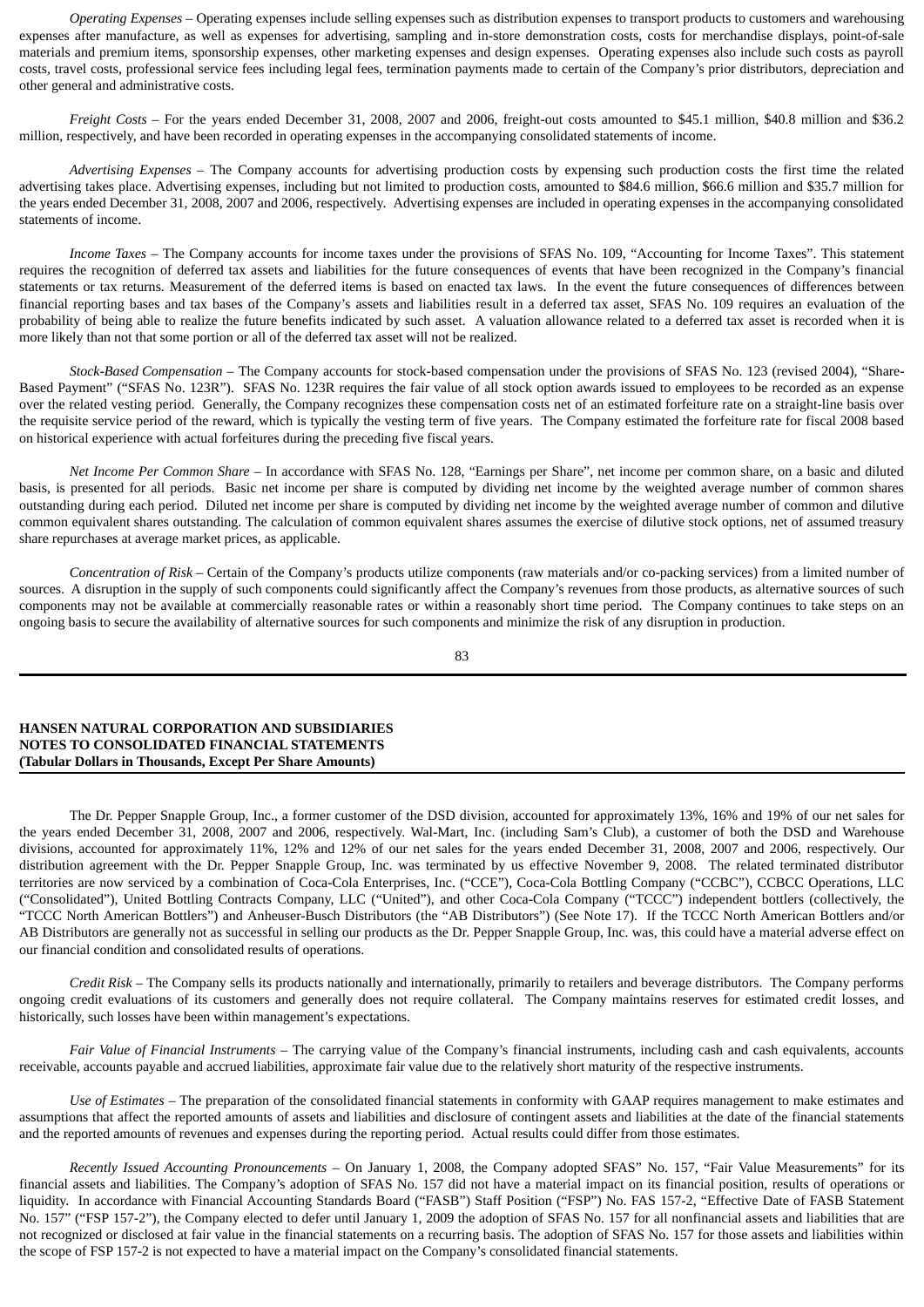In October 2008, the FASB issued FSP FAS No. 157-3, "Determining the Fair Value of a Financial Asset When the Market for that Asset is Not Active" ("FSP 157-3"), that clarifies the application of SFAS No. 157 in a market that is not active and provides an example to illustrate key considerations in determining the fair value of a financial asset when the market for that financial asset is not active. FSP 157-3 is effective upon issuance, including prior periods for which the financial statements have not been issued. The adoption of FSP 157-3 did not have a material impact on the Company's consolidated financial statements.

SFAS No. 157 provides a framework for measuring fair value and requires expanded disclosures regarding fair value measurements. SFAS No. 157 defines fair value as the price that would be received

# **HANSEN NATURAL CORPORATION AND SUBSIDIARIES NOTES TO CONSOLIDATED FINANCIAL STATEMENTS (Tabular Dollars in Thousands, Except Per Share Amounts)**

for an asset or the exit price that would be paid to transfer a liability in the principal or most advantageous market in an orderly transaction between market participants on the measurement date. SFAS No. 157 also establishes a fair value hierarchy which requires an entity to maximize the use of observable inputs, where available. The following summarizes the three levels of inputs required by the standard that the Company uses to measure fair value.

- **Level 1:** Quoted prices in active markets for identical assets or liabilities.
- Level 2: Observable inputs other than Level 1 prices, such as quoted prices for similar assets or liabilities; quoted prices in markets that are not active; or other inputs that are observable or can be corroborated by observable market data for substantially the full term of the related assets or liabilities.
- Level 3: Unobservable inputs that are supported by little or no market activity and that are significant to the fair value of the assets or liabilities.

SFAS No. 157 requires the use of observable market inputs (quoted market prices) when measuring fair value and requires a Level 1 quoted price to be used to measure fair value whenever possible.

On January 1, 2008, the Company adopted SFAS No. 159, "The Fair Value Option for Financial Assets and Financial Liabilities Including an Amendment of FASB Statement No. 115" ("SFAS No. 159"), which permits entities to choose to measure many financial instruments and certain other items at fair value. The adoption of SFAS No. 159 did not have an impact on the Company's consolidated financial statements as management did not elect the fair value option for any other financial instruments.

In May 2008, the FASB issued SFAS No. 162, "The Hierarchy of Generally Accepted Accounting Principles" ("SFAS No. 162"). This standard is intended to improve financial reporting by identifying a consistent framework, or hierarchy, for selecting accounting principles to be used in preparing financial statements that are presented in conformity with GAAP for non-governmental entities. SFAS No. 162 is effective 60 days following the SEC's approval of the Public Company Accounting Oversight Board's amendments to Interim Auditing Standards Section 411, "The Meaning of Present Fairly in Conformity with GAAP." The Company does not expect the adoption of SFAS No. 162 to have a material impact on its consolidated financial statements.

In April 2008, the FASB issued FSP No. FAS 142-3, "Determination of Useful Life of Intangible Assets" ("FSP 142-3"). FSP 142-3 amends the factors that should be considered in developing the renewal or extension assumptions used to determine the useful life of a recognized intangible asset under SFAS No.142, "Goodwill and Other Intangible Assets." FSP 142-3 also requires expanded disclosure related to the determination of intangible asset useful lives. FSP 142-3 is effective for fiscal years beginning after December 15, 2008. Earlier adoption is not permitted. The Company does not expect the adoption of FSP 142-3 to have a material impact on its consolidated financial statements.

85

# **HANSEN NATURAL CORPORATION AND SUBSIDIARIES NOTES TO CONSOLIDATED FINANCIAL STATEMENTS (Tabular Dollars in Thousands, Except Per Share Amounts)**

# 2. FAIR VALUE OF CERTAIN FINANCIAL ASSETS AND LIABILITIES

In accordance with SFAS No. 157, the following represents the Company's fair value hierarchy for its financial assets (cash equivalents and investments) measured at fair value on a recurring basis as of December 31, 2008:

|                                |     | Level 1                  | Level 2                        | Level 3                  | Total         |
|--------------------------------|-----|--------------------------|--------------------------------|--------------------------|---------------|
| Cash                           |     | 23.944                   | \$<br>$\overline{\phantom{0}}$ |                          | \$<br>23,944  |
| Money market funds             |     | 172,558                  | $\overline{\phantom{0}}$       |                          | 172,558       |
| <b>U.S. Treasuries</b>         |     | 80,240                   |                                |                          | 80,240        |
| Municipal securities           |     | 1,154                    | $\overline{\phantom{0}}$       | $\overline{\phantom{0}}$ | 1,154         |
| <b>Auction rate securities</b> |     | $\overline{\phantom{m}}$ |                                | 97,617                   | 97,617        |
| Total                          |     | 277,896                  | \$                             | 97,617                   | \$<br>375,513 |
|                                |     |                          |                                |                          |               |
| Amounts included in:           |     |                          |                                |                          |               |
| Cash and cash equivalents      | \$. | 256,801                  | \$                             | \$                       | \$<br>256,801 |
| Short-term investments         |     | 21,095                   |                                | 8,050                    | 29,145        |
| Long-term investments          |     | $\overline{\phantom{0}}$ |                                | 89,567                   | 89,567        |
| Total                          |     | 277,896                  |                                | 97,617                   | \$<br>375,513 |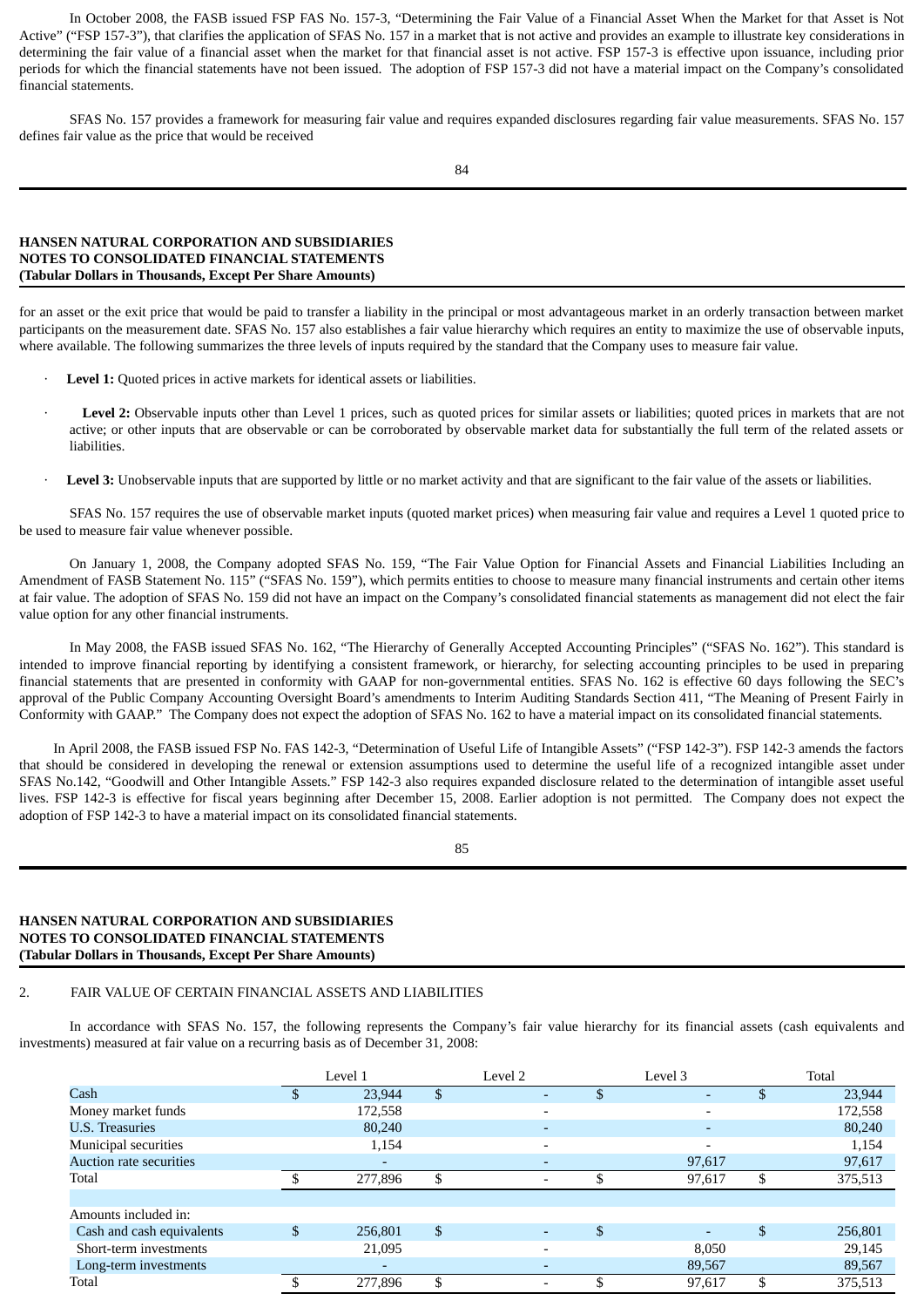The Company's Level 3 assets are comprised of municipal or educational related or other public body notes with an auction reset feature ("auction rate securities"). The majority of these notes carry an investment grade or better credit rating and are additionally backed by various federal agencies and/or monoline insurance companies. The applicable interest rate is reset at pre-determined intervals, usually every 7 to 35 days. Liquidity for these auction rate securities was typically provided by an auction process which allowed holders to sell their notes at periodic auctions. During the year ended December 31, 2008, a large portion of the auctions for these auction rate securities failed and there is no assurance that auctions on the remaining auction rate securities in the Company's investment portfolio will succeed. The auction failures appear to have been attributable to inadequate buyers and/or buying demand and/or the lack of support from financial advisors and sponsors. In the event that there is a failed auction, the indenture governing the security in some cases requires the issuer to pay interest at a default rate that may be above market rates for similar instruments. The securities for which auctions have failed will continue to accrue and/or pay interest at their predetermined rates and be auctioned every 7 to 35 days until their respective auction succeeds, the issuer calls the securities, they mature or the Company is able to sell the securities to third parties. As a result, the Company's ability to liquidate and fully recover the carrying value of its auction rate securities in the near term may be limited. Consequently, certain of these securities are classified as long-term investments in the accompanying consolidated balance sheets.

At December 31, 2008, the Company held auction rate securities with a face value of \$112.5 million. Subsequent to December 31, 2008, the Company redeemed \$8.1 million of auction rate securities at par, which are included in short-term investments. A Level 3 valuation was performed on the remaining \$104.5 million of the Company's auction rate securities as of December 31, 2008, which indicated an impairment of \$14.9 million, resulting in a fair value of

86

# **HANSEN NATURAL CORPORATION AND SUBSIDIARIES NOTES TO CONSOLIDATED FINANCIAL STATEMENTS (Tabular Dollars in Thousands, Except Per Share Amounts)**

\$89.6 million which is included in long-term investments. This valuation utilized a mark to model approach which included estimates for interest rates, timing and amount of cash flows, credit and liquidity premiums, and expected holding periods for the auction rate securities. These assumptions are typically volatile and subject to change as the underlying data sources and market conditions evolve.

In addition to the Company's Level 3 valuation performed as of December 31, 2008, the Company also reviewed various factors in determining whether to record a temporary or other than temporary impairment charge related to the decline in fair value on our available-for sale securities, including length of time and extent to which the investments fair value has been less than the cost basis, the financial condition and near-term prospects of the issuer and any guarantors if applicable, any specific events which may influence the operations of the issuer, and our intent and ability to retain the investment for a period of time sufficient to allow for any anticipated recovery of fair value. Based on this analysis, the Company determined that of the \$14.9 million impairment of its auction rate securities, \$14.4 million was deemed temporary. This amount has been recorded, net of a tax benefit of \$5.7 million, as a component of accumulated other comprehensive loss for the year ended December 31, 2008. In addition, the Company determined that \$0.5 million of impairment was other than temporary and recorded a charge to interest and other income, net, for the year ended December 31, 2008.

Based on the Company's ability to access cash and other short-term investments and based on the Company's expected operating cash flows, the Company does not anticipate that the current lack of liquidity of these investments will have a material effect on its liquidity or working capital. If uncertainties in the credit and capital markets continue or there are ratings downgrades on the auction rate securities held by the Company, the Company may be required to recognize additional impairments on these investments.

The following table provides a summary of changes in fair value of the Company's Level 3 financial assets as of December 31, 2008:

|                                                 | Level 3             |
|-------------------------------------------------|---------------------|
|                                                 | <b>Auction Rate</b> |
|                                                 | <b>Securities</b>   |
| Balance at December 31, 2007                    |                     |
| Transfers to Level 3                            | 227,089             |
| Realized loss included in income                | (527)               |
| Unrealized loss included in other comprehensive |                     |
| income (loss)                                   | (14,356)            |
| Net settlements                                 | (114, 589)          |
| Balance at December 31, 2008                    | 97.617              |
|                                                 |                     |

#### 3. INVESTMENTS

The following table summarizes the Company's investments at December 31, 2008 and 2007:

87

# **HANSEN NATURAL CORPORATION AND SUBSIDIARIES NOTES TO CONSOLIDATED FINANCIAL STATEMENTS (Tabular Dollars in Thousands, Except Per Share Amounts)**

|                         |           |            |            |       | Continuous           |
|-------------------------|-----------|------------|------------|-------|----------------------|
|                         |           | Gross      | Gross      |       | Unrealized           |
|                         |           | Unrealized | Unrealized |       | <b>Loss Position</b> |
|                         | Amortized | Holding    | Holding    | Fair  | less than 12         |
| December 31, 2008       | Cost      | Gains      | Losses     | Value | Months               |
| <b>Held to Maturity</b> |           |            |            |       |                      |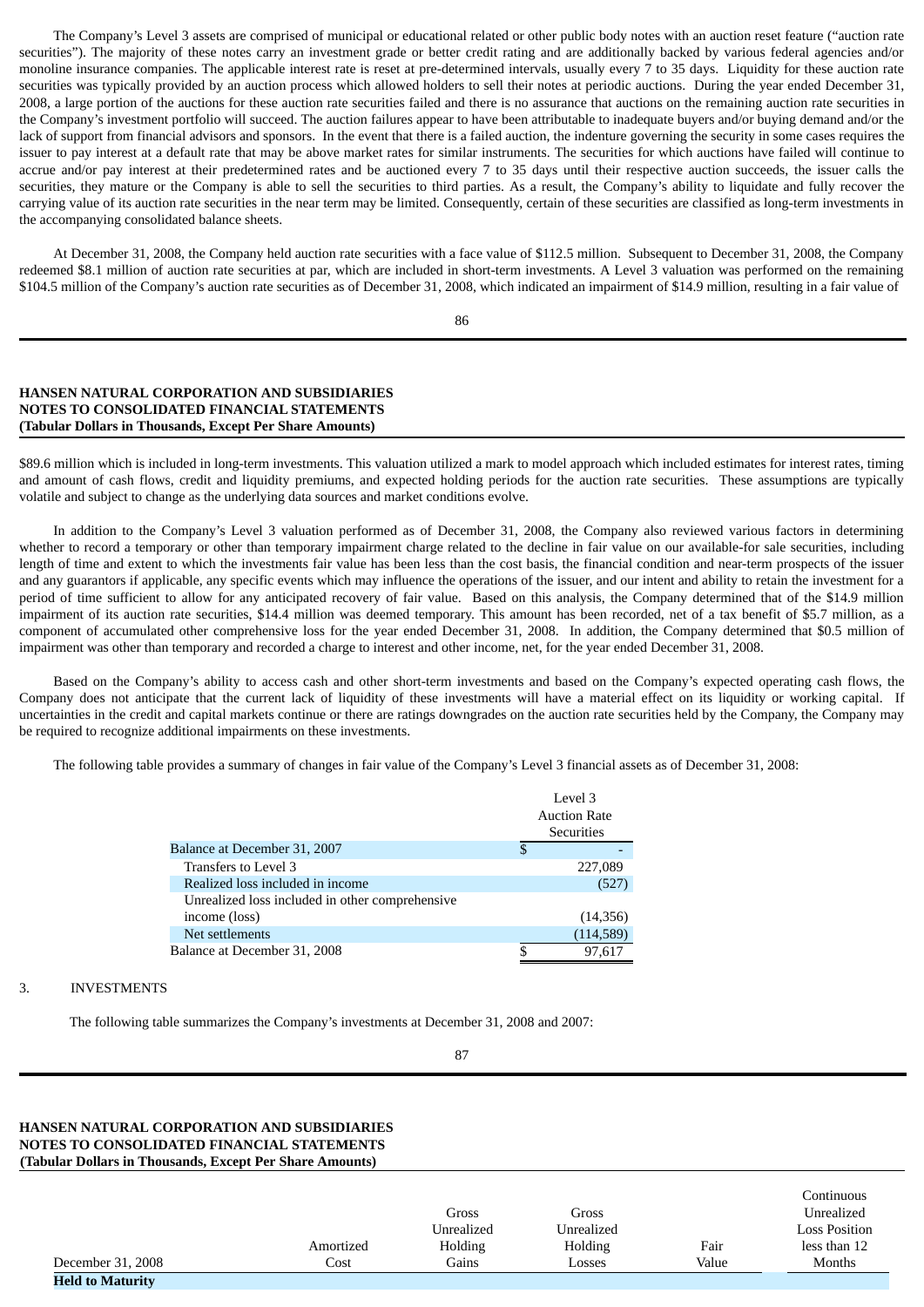| Short-term                |              |                                |                                |              |         |                                                                  |
|---------------------------|--------------|--------------------------------|--------------------------------|--------------|---------|------------------------------------------------------------------|
| U.S. Treasuries           | \$<br>19,941 | \$<br>$\sim$                   | \$<br>٠                        | $\mathbb{S}$ | 19,941  | \$                                                               |
|                           |              |                                |                                |              |         |                                                                  |
| <b>Available-for-sale</b> |              |                                |                                |              |         |                                                                  |
| Short-term:               |              |                                |                                |              |         |                                                                  |
| Municipal securities      | \$<br>1,154  | \$<br>$\overline{\phantom{a}}$ | \$                             | \$           | 1,154   | \$                                                               |
| Auction rate securities   | 8,050        | $\overline{\phantom{a}}$       | $\overline{\phantom{0}}$       |              | 8,050   |                                                                  |
| Long-term:                |              |                                |                                |              |         |                                                                  |
| Auction rate securities   | 103,923      | $\overline{\phantom{a}}$       | 14,356                         |              | 89,567  | 14,356                                                           |
| Total                     | 133,068      | \$                             | \$<br>14,356                   | $\mathbb{S}$ | 118,712 | \$<br>14,356                                                     |
|                           |              |                                |                                |              |         |                                                                  |
|                           | Amortized    | Gross<br>Unrealized<br>Holding | Gross<br>Unrealized<br>Holding |              | Fair    | Continuous<br>Unrealized<br><b>Loss Position</b><br>less than 12 |
| December 31, 2007         | Cost         | Gains                          | Losses                         |              | Value   | Months                                                           |
| <b>Available-for-sale</b> |              |                                |                                |              |         |                                                                  |
| Short-term:               |              |                                |                                |              |         |                                                                  |
| Municipal securities      | \$<br>63,125 | \$<br>$\blacksquare$           | \$                             | \$           | 63,125  | \$                                                               |
| Long-term:                |              |                                |                                |              |         |                                                                  |
| Auction rate securities   | 227,085      | $\overline{4}$                 | $\overline{\phantom{0}}$       |              | 227,089 |                                                                  |

The Company's short-term investments as of December 31, 2007 included variable rate demand notes of \$60.6 million. Although the underlying maturities of these securities are long-term in nature, the investments are classified as short-term because they contain a 'put' feature which allows the holder to tender the securities at par value on seven days notice. The 'put' feature is supported by a letter of credit or standby purchase agreement provided by a highly-rated commercial bank. The notes are issued by municipalities and other tax-exempt entities and the interest rate payable on these investments resets on a weekly basis. Subsequent to December 31, 2007, the Company redeemed all its holdings of variable rate demand notes at par value. Subsequent to December 31, 2008, the Company redeemed \$8.1 million of auction rate securities at par.

The following table summarizes the maturities of the Company's investments at December 31, 2008.

88

# **HANSEN NATURAL CORPORATION AND SUBSIDIARIES NOTES TO CONSOLIDATED FINANCIAL STATEMENTS (Tabular Dollars in Thousands, Except Per Share Amounts)**

|                    |      | Amortized |    |            |  |  |
|--------------------|------|-----------|----|------------|--|--|
|                    | Cost |           |    | Fair Value |  |  |
| Less than 1 year   | \$   | 29,145    | \$ | 29,145     |  |  |
| Due $1 - 10$ years |      | 700       |    | 662        |  |  |
| Due 11 - 20 years  |      | 8,325     |    | 7,485      |  |  |
| Due 21 - 30 years  |      | 63,000    |    | 55,881     |  |  |
| Due 31 - 40 years  |      | 31,898    |    | 25,539     |  |  |
| Total              |      | 133,068   |    | 118,712    |  |  |

# 4. INVENTORIES

Inventories consist of the following at December 31:

|                |    | 2008    |   | 2007   |
|----------------|----|---------|---|--------|
| Raw materials  | Φ  | 24.454  | ω | 32,293 |
| Finished goods |    | 91.872  |   | 65,847 |
|                | لا | 116.326 | ω | 98,140 |

# 5. PROPERTY AND EQUIPMENT, Net

Property and equipment consist of the following at December 31:

|                                                 | 2008    | 2007    |
|-------------------------------------------------|---------|---------|
| Land                                            | 1,417   | \$      |
| Leasehold improvements                          | 2,112   | 2,027   |
| Furniture and office equipment                  | 6,025   | 3,921   |
| Equipment                                       | 3,850   | 1,937   |
| <b>Vehicles</b>                                 | 8,175   | 5,333   |
|                                                 | 21,579  | 13,218  |
| Less: accumulated depreciation and amortization | (7,190) | (4,651) |
|                                                 | 14,389  | 8,567   |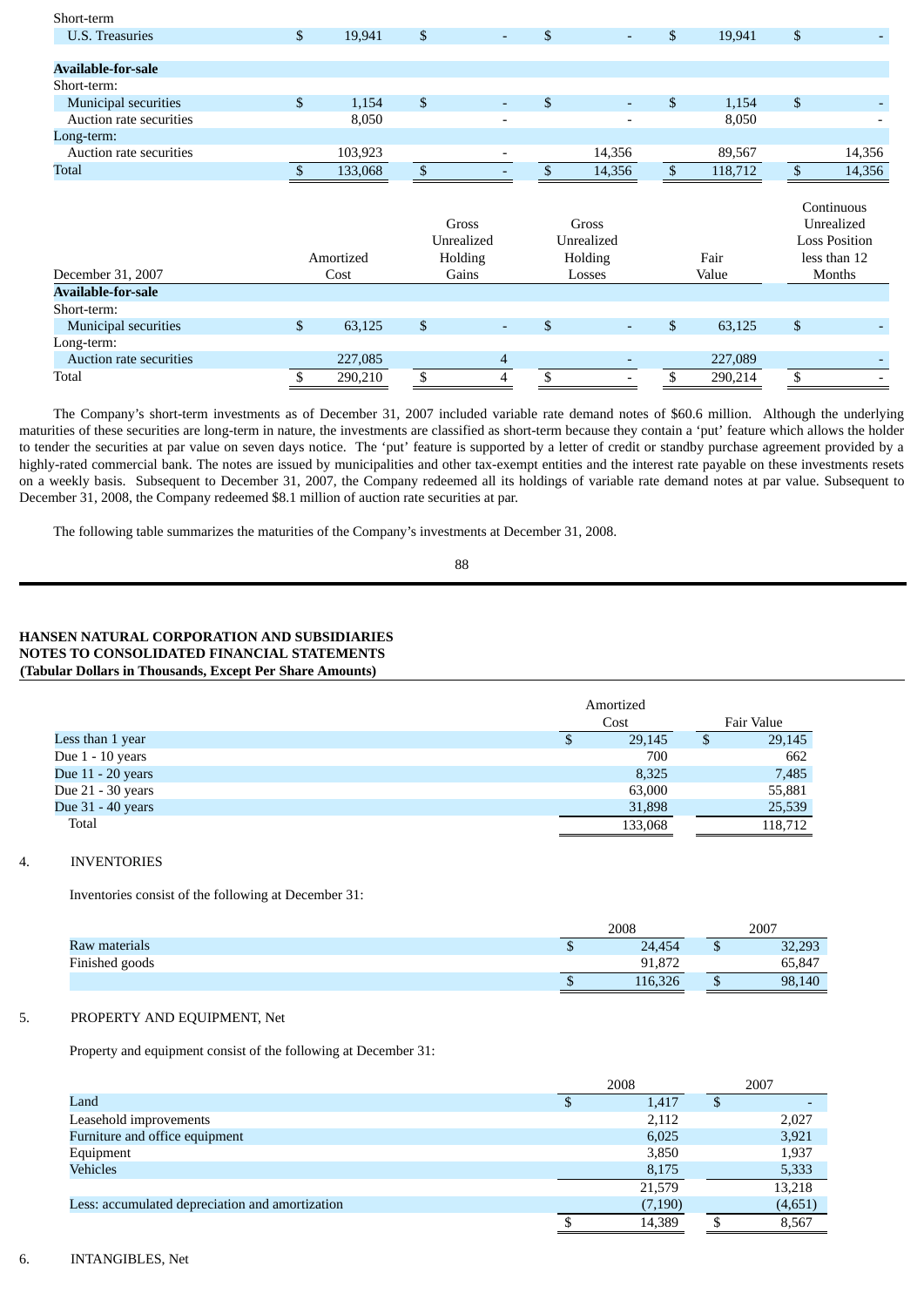89

# **HANSEN NATURAL CORPORATION AND SUBSIDIARIES NOTES TO CONSOLIDATED FINANCIAL STATEMENTS (Tabular Dollars in Thousands, Except Per Share Amounts)**

|                              | 2008   |  | 2007   |
|------------------------------|--------|--|--------|
| <b>Amortizing trademarks</b> | 1,169  |  | 1,169  |
| Accumulated amortization     | (456)  |  | (401)  |
|                              | 713    |  | 768    |
| Non-amortizing trademarks    | 27,652 |  | 23,298 |
|                              | 28,365 |  | 24,066 |

All amortizing trademarks have been assigned an estimated finite useful life and such trademarks are amortized on a straight-line basis over the number of years that approximate their respective useful lives ranging from one to 25 years (weighted-average life of 19 years). Total amortization expense recorded was \$0.06 million for the years ended December 31, 2008, 2007 and 2006, respectively. As of December 31, 2008, future estimated amortization expense related to amortizing trademarks through the year ended December 31, 2013 is approximately \$0.06 million per year.

# 7. LONG-TERM DEBT

HBC has a credit facility with Comerica Bank ("Comerica") consisting of a revolving line of credit which was amended in May 2007. In accordance with the amended provisions of the credit facility, HBC increased its available borrowings under the revolving line of credit to \$10.0 million of noncollateralized debt. The revolving line of credit is effective through June 1, 2010. Interest on borrowings under the line of credit is based on Comerica's base (prime) rate minus up to 1.5%, or varying London Interbank Offered Rates ("LIBOR") up to 180 days, plus an additional percentage of up to 1.75%, depending upon certain financial ratios maintained by HBC. The Company had no outstanding borrowings on this line of credit at December 31, 2008 and 2007. Letters of credit issued on behalf of the Company totaling \$0.3 million under this credit facility were outstanding as of December 31, 2008 and 2007, respectively.

The terms of the Company's line of credit contain certain financial covenants, including certain financial ratios. The Company was in compliance with these covenants at December 31, 2008.

If any event of default shall occur for any reason, whether voluntary or involuntary, Comerica may declare all or any portion outstanding on the line of credit immediately due and payable, exercise rights and remedies available to them, including instituting legal proceedings.

Long-term debt consists of the following at December 31:

|                                                                                                                                                                                                | 2008  | 2007  |
|------------------------------------------------------------------------------------------------------------------------------------------------------------------------------------------------|-------|-------|
| Capital leases, collateralized by vehicles, payable over 12 months in monthly installments at<br>various effective interest rates ranging from 3.1% to 12.8%, with final payments ending on or |       |       |
| before December 31, 2009.                                                                                                                                                                      | 959   | \$663 |
|                                                                                                                                                                                                | 959   | 663   |
| Less: current portion of long-term debt                                                                                                                                                        | (959) | (663) |
|                                                                                                                                                                                                |       |       |

At December 31, 2008 and 2007, the assets acquired under capital leases had a net book value of \$2.7 million and \$2.3 million, net of accumulated depreciation of \$1.3 million and \$1.1 million, respectively.

90

### **HANSEN NATURAL CORPORATION AND SUBSIDIARIES NOTES TO CONSOLIDATED FINANCIAL STATEMENTS (Tabular Dollars in Thousands, Except Per Share Amounts)**

Interest expense, including amounts for capital lease obligations, amounted to \$0.04 million, \$0.05 million and \$0.05 million for the years ended December 31, 2008, 2007 and 2006, respectively.

# 8. ACCUMULATED OTHER COMPREHENSIVE LOSS

The components of accumulated other comprehensive loss are as follows:

|                                                                              | December 31, 2008 |  | December 31, 2007 |
|------------------------------------------------------------------------------|-------------------|--|-------------------|
| Accumulated net unrealized loss on available-for-sale securities, net of tax |                   |  |                   |
| benefit of \$5,696                                                           | (8,660)           |  |                   |
| Foreign currency translation adjustments                                     | (2, 165)          |  | (47)              |
| Total accumulated other comprehensive loss                                   | (10, 825)         |  | (47)              |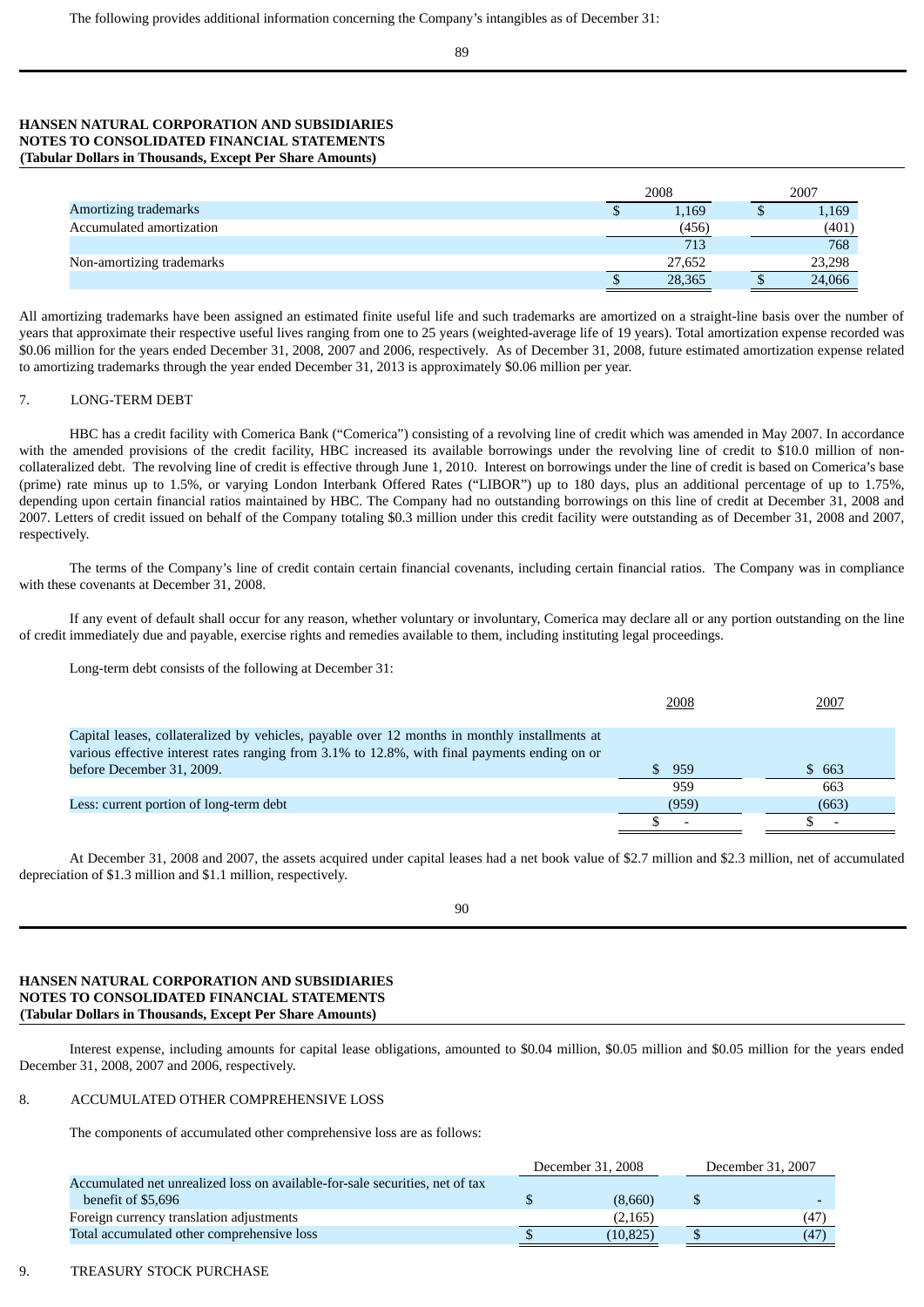During the year ended December 31, 2008 the Company purchased 3.9 million shares of common stock at an average purchase price of \$26.77 per share which the Company holds in treasury. No shares were purchased during the year ended December 31, 2007. During the year ended December 31, 2006 the Company purchased 1.0 million shares of common stock at an average purchase price of \$27.70 per share which the Company holds in treasury.

### 10. EARNINGS PER SHARE

A reconciliation of the weighted average shares used in the basic and diluted earnings per common share computations for the three years ended December 31, 2008, 2007 and 2006 is presented below:

| <u>(In Thousands)</u>                | 2008   | 2007   | 2006   |
|--------------------------------------|--------|--------|--------|
| Weighted-average shares outstanding: |        |        |        |
| Basic                                | 92,515 | 91.178 | 89,936 |
| Dilutive securities                  | 5,015  | 7.696  | 8,650  |
| Diluted                              | 97,530 | 98.874 | 98,586 |

For the years ended December 31, 2008, 2007 and 2006, options outstanding totaling 1.4 million shares, 0.2 million shares and 0.03 million shares respectively, were excluded from the calculations as their effect would have been antidilutive.

**91** 

# **HANSEN NATURAL CORPORATION AND SUBSIDIARIES NOTES TO CONSOLIDATED FINANCIAL STATEMENTS (Tabular Dollars in Thousands, Except Per Share Amounts)**

### 11. COMMITMENTS AND CONTINGENCIES

*Operating Leases* – In October 2006, we also entered into a lease agreement pursuant to which we leased 346,495 square feet of warehouse and distribution space located in Corona, California. This lease commitment provides for minimum rental payments for 120 months, commencing March 2007, excluding renewal options. The monthly rental payments are \$167,586 at the commencement of the lease and increase over the lease term by 7.5% at the end of each 30 month period. The new warehouse and distribution space replaced our previous warehouse and distribution space also located in Corona, California.

In October 2006, we entered into an agreement to acquire 1.8 acres of vacant land for a purchase price of \$1.4 million, which is currently in escrow. In August 2008, we completed the purchase of an additional 1.09 acres of adjacent land for a purchase price of \$1.4 million. The properties are located adjacent to the newly leased warehouse and distribution space. We are reviewing the feasibility of constructing a new office building and parking lot on these combined parcels of land to replace our existing office space.

In September 2007, we relocated our corporate offices to newly leased offices in Corona, California. The Company has sublet a small portion of our previous office, warehouse and distribution space on a month to month basis. In addition, we continue to utilize the remaining portion of this space as overflow for our main warehouse. This lease expires in October 2010.

The Company also rents additional warehouse space on a short-tem basis from time to time in public warehouses located throughout the United States and Canada.

Rent expense was \$3.5 million, \$3.3 million and \$1.3 million for the years ended December 31, 2008, 2007 and 2006, respectively.

Future minimum rental payments at December 31, 2008 under the operating leases referred to above are as follows:

Year ending December 31:

| 2009                | \$<br>3,156 |
|---------------------|-------------|
| 2010                | 2,845       |
| 2011                | 2,143       |
| 2012                | 2,255       |
| 2013 and thereafter | 9,865       |
|                     | 20,264      |

*Purchase Commitments* – The Company has purchase commitments aggregating approximately \$44.6 million, which represent commitments made by the Company and its subsidiaries to various suppliers of raw materials for the manufacturing and packaging of its products. These obligations vary in terms.

In addition to the above obligations, pursuant to a can supply agreement between the Company and Rexam Beverage Can Company ("Rexam"), dated as of January 1, 2006, we have undertaken to purchase a minimum volume of 24-ounce resealable aluminum beverage cans over the four-year period commencing from January 1, 2006 through December 31, 2009. Should we fail to purchase the

**HANSEN NATURAL CORPORATION AND SUBSIDIARIES NOTES TO CONSOLIDATED FINANCIAL STATEMENTS (Tabular Dollars in Thousands, Except Per Share Amounts)**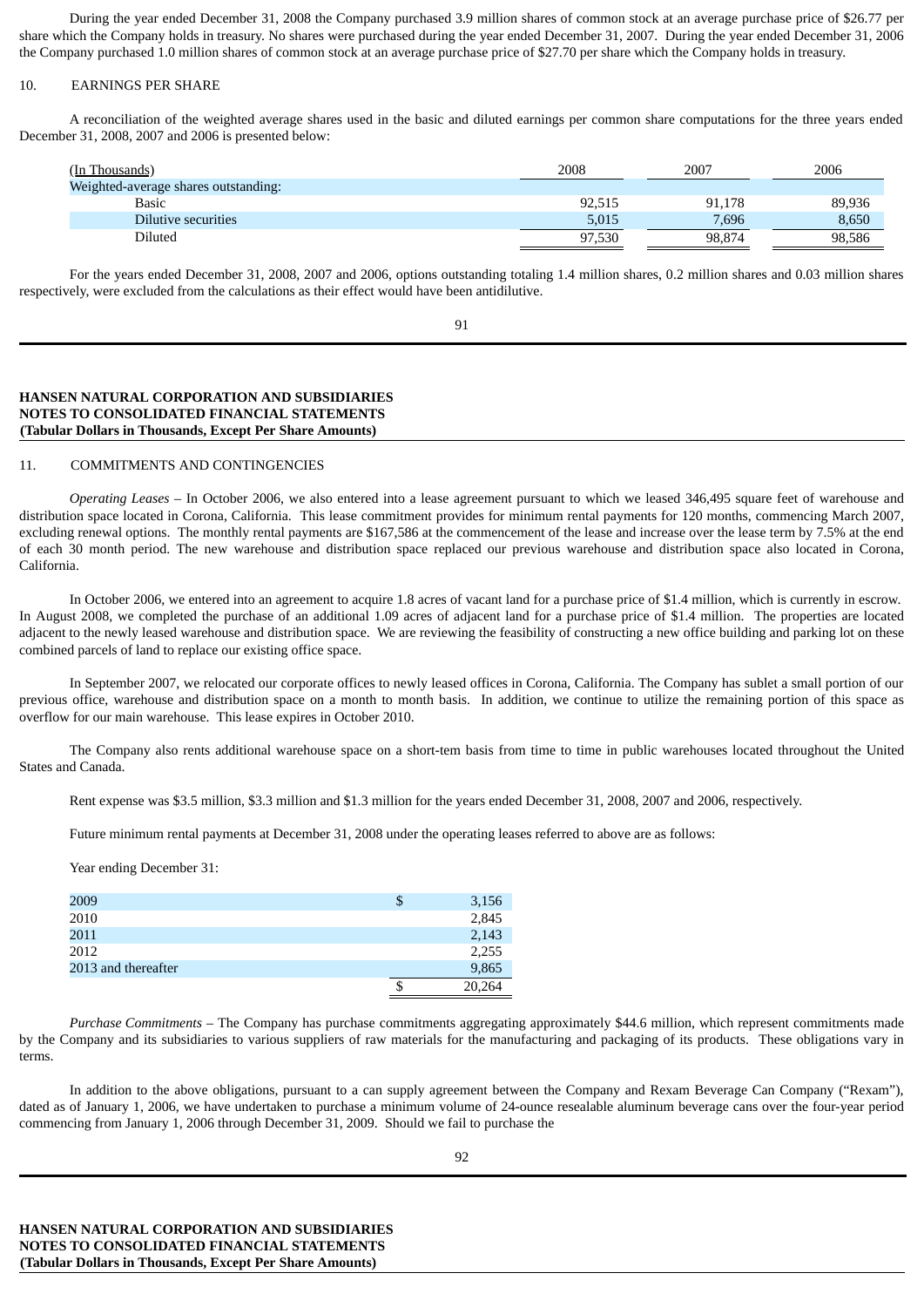minimum volume, we will be obligated to reimburse Rexam for certain capital reimbursements on a pro-rated basis. Our maximum liability under this agreement as of December 31, 2008 is \$4.0 million, subject to compliance by Rexam with a number of conditions under this agreement.

The Company purchases various raw material items, including, but not limited to, flavors, ingredients, containers, milk and cream from a limited number of resources. An interruption in supply from any of such resources could result in the Company's inability to produce certain products for limited or possibly extended periods of time. The aggregate value of purchases from suppliers of such limited resources described above for the year ended December 31, 2008 was \$116.2 million.

*Noncancelable contractual obligations* – The Company has noncancelable contractual obligations aggregating approximately \$53.0 million related primarily to sponsorships and other commitments, payable over four years.

*Licensing Agreements* – The Company produces, sells and distributes Lost® Energy™ drinks under an exclusive license with Lost International LLC. The license agreement requires certain royalty payments to be made related to the sale of Lost® brand products. Royalty expense under this agreement for the years ended December 31, 2008, 2007 and 2006 was \$0.3 million, \$0.5 million, and \$0.7 million, respectively.

*Litigation* – In August 2006, HBC filed a lawsuit against National Beverage Company, Shasta Beverages, Inc., Newbevco Inc. and Freek'N Beverage Corp. (collectively "National") seeking an injunction and damages for trademark infringement, trademark dilution, unfair competition and deceptive trade practices based on National's unauthorized use of HBC's valuable and distinctive Monster Energy® trade dress in connection with a line of energy drinks it launched under the "Freek" brand name. In June 2007, the parties entered into a confidential settlement agreement resolving the parties' disputes in the litigation. National subsequently repudiated the settlement agreement and HBC responded by filing a motion in the United States District Court for the Central District of California to enforce the terms of the confidential settlement agreement. On August 14, 2007, the United States District Court entered an Order enforcing the settlement agreement and permanently enjoining National from manufacturing, distributing, shipping, marketing, selling and offering to sell "Freek" energy drinks in containers using the original "Freek" trade dress that was subject to the District Court's preliminary injunction. National appealed the District Court's decision to the Ninth Circuit Court of Appeals, which heard oral arguments on December 11, 2008. No decision has been issued on the appeal.

In August 2006, HBC filed a civil action in the Federal Court of Australia, Victoria District Registry, against Bickford's Australia (Pty) Limited and Meak (Pty) Ltd. (collectively "Bickfords"), in which HBC sought an injunction restraining Bickfords from selling or offering for sale or promoting in Australia any energy drink or beverage under the MONSTER ENERGY™ or MONSTER™ marks or any similar marks, and further sought damages and costs. Bickfords cross-claimed seeking an order to restrain HBC from selling, offering for sale or promoting in Australia any drink product under the Monster Energy or Monster trademarks or any similar trademarks, and for costs. In December 2008, the parties entered into a confidential settlement agreement resolving the parties' disputes in the litigation. Pursuant to the terms of the settlement agreement, Bickfords will cease all use of the Monster and Monster Energy marks in Australia (after depletion of its existing inventory) and will assign to HBC all trademark applications and registrations which consist of or include the MONSTER ENERGY™ and MONSTER™ marks it has lodged throughout the world, including those lodged in Australia, New Zealand, Singapore, Malaysia, Hong Kong and Indonesia.

93

# **HANSEN NATURAL CORPORATION AND SUBSIDIARIES NOTES TO CONSOLIDATED FINANCIAL STATEMENTS (Tabular Dollars in Thousands, Except Per Share Amounts)**

In September 2006, Christopher Chavez purporting to act on behalf of himself and a class of consumers yet to be defined filed an action in the Superior Court, of the State of California, City and County of San Francisco, against the Company and its subsidiaries for unfair business practices, false advertising, violation of California Consumers Legal Remedies Act, fraud, deceit and/or misrepresentation alleging that the Company misleadingly labels its Blue Sky beverages as originating in and/or being canned under the authority of a company located in Santa Fe, New Mexico. Defendants removed this Superior Court action to the United States Court for the Northern District of California under the Class Action Fairness Act, and filed motions for dismissal or transfer. On June 11, 2007, the United States District Court, Northern District of California granted the Company's motion to dismiss Chavez's complaint with prejudice. On June 21, 2007, Chavez filed an appeal with the U.S. Court of Appeals for the Ninth Circuit, and the Court heard oral arguments on January 14, 2009. No decision has been issued on the appeal.

In January 2007, the Company's distributor for the Riverside County and San Bernardino County, California territories, Gate City Beverage Company ("Gate City"), notified the Company of its intention to sell its business and requested the Company consent to the assignment of the distribution agreement with the Company. The Company declined its consent and exercised its contractual right to terminate the Gate City distribution agreement upon thirty days prior written notice. Gate City threatened to take "appropriate action" against the Company and third parties for what it contended was an improper termination of the distribution agreement. The Company denied Gate City's assertion regarding improper termination of the applicable distribution agreement. On February 6, 2008, Gate City filed a demand for arbitration with the American Arbitration Association to be held in Orange County, California, claiming damages in an amount exceeding \$5.0 million, plus attorneys' fees and costs. The Company disputes liability and is defending the claim. The arbitration hearing has been set for May 2009.

On July 3, 2008, the Company filed a lawsuit in the Superior Court for the State of California for Los Angeles County against St. Paul Mercury Insurance Company ("St. Paul") due to St. Paul's failure to reimburse the Company for certain costs and expenses incurred and paid by the Company for and in connection with the investigation and defense of various proceedings relating to certain stock option grants made by the Company, including Special Committee (see "Other Matters" within this Note 11) investigation costs (the "St. Paul Complaint"). The Company purchased from St. Paul a directors and officers insurance policy that the Company contends covered such expenses during the pertinent time period. St. Paul has reimbursed the Company for certain of the costs and expenses associated with the Company's successful defense against the subject proceedings, but has refused to pay the remainder of the limits of its policy. The St. Paul Complaint alleges that St. Paul is liable to the Company for the difference. The Company seeks damages arising from St. Paul's breach of the policy, punitive damages, and reimbursement of the attorneys' fees expended in the investigation and litigation. On August 1, 2008, St. Paul removed the lawsuit to the United States District Court for the Central District of California. On August 8, 2008, St. Paul answered the St. Paul Complaint and denied that it has any further responsibility to the Company beyond the amount for which it had previously reimbursed the Company. Motions for summary judgment on certain major issues in the litigation have been filed by the parties. The Court has scheduled a hearing on those motions for March 2009. A trial has been preliminarily scheduled in this litigation for November 2009.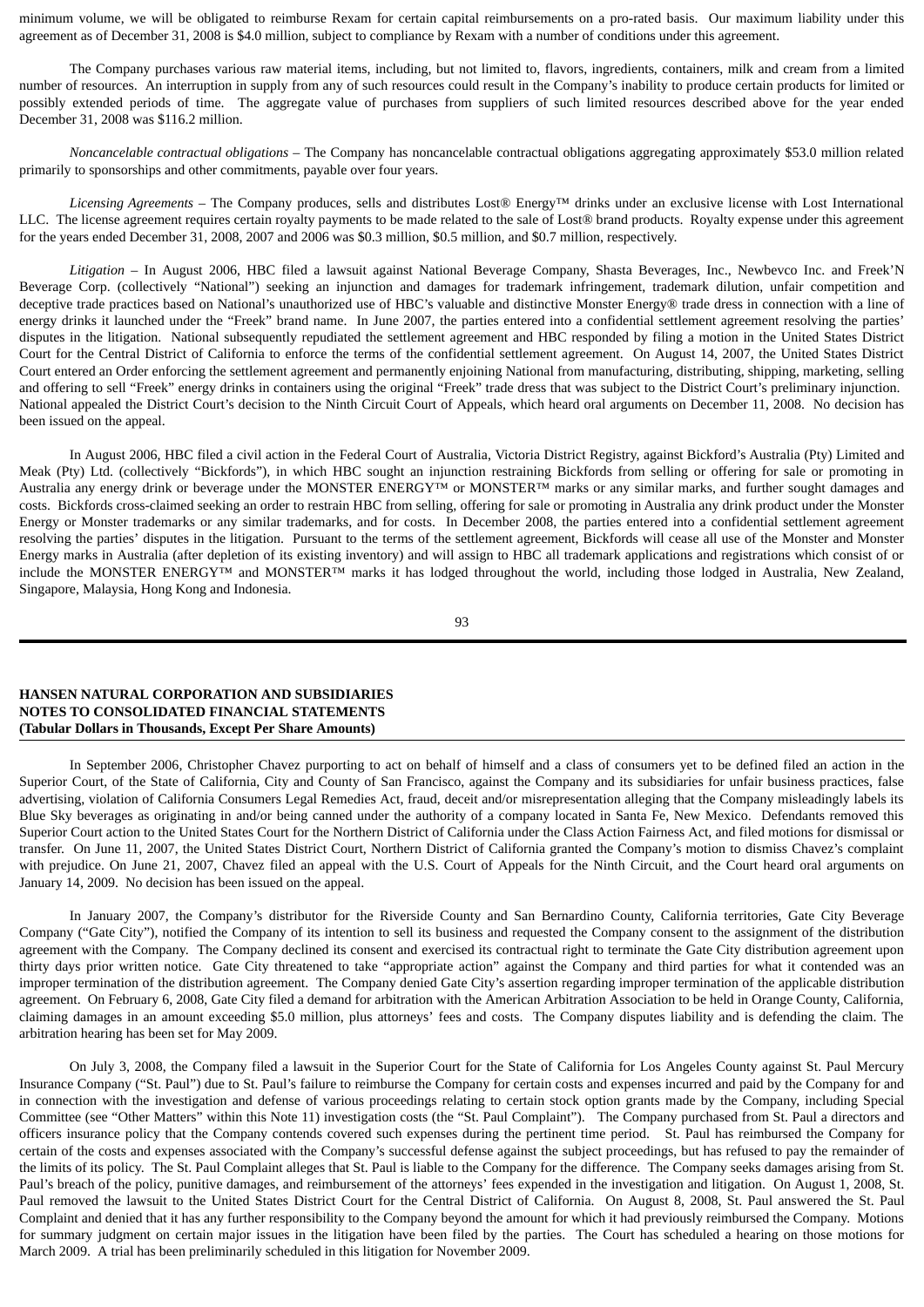On July 11, 2008, the Company initiated an action against Citigroup Inc., Citigroup Global Markets, Inc. and Citi Smith Barney, in the United States District Court, Central District of California, for violations of federal securities laws and the Investment Advisors Act, arising out of the Company's purchase of auction rate securities. The Court granted defendants' motion to compel arbitration before the Financial Industry Regulatory Authority ("FINRA"). The matter is now proceeding before FINRA.

# **HANSEN NATURAL CORPORATION AND SUBSIDIARIES NOTES TO CONSOLIDATED FINANCIAL STATEMENTS (Tabular Dollars in Thousands, Except Per Share Amounts)**

On August 28, 2008, the Company initiated an action against Oppenheimer Holdings Inc., Oppenheimer & Co. Inc., and Oppenheimer Asset Management Inc., in the United States District Court, Central District of California, for violations of federal securities laws and the Investment Advisors Act, arising out of the Company's purchase of auction rate securities. The defendants answered the complaint on October 14, 2008 denying the allegations set forth therein. The Oppenheimer action was deemed a related case to the Company's action against Citigroup Inc. (described above). After the Court granted defendants' motion to compel arbitration in the Citigroup Inc. case, the Company stipulated to arbitration before FINRA and the matter is now proceeding before FINRA.

*Securities Litigation* - On September 11, 2008, a federal securities class action complaint styled *Cunha v. Hansen Natural Corp., et al.* was filed in the United States District Court for the Central District of California (the "District Court"). On September 17, 2008, a second federal securities class action complaint styled *Brown v. Hansen Natural Corp., et al .* was also filed in the District Court.

Both actions, filed by single individual shareholders purportedly on behalf of a class of purchasers of the Company's stock during the period May 23, 2007 through November 8, 2007 (the "Class Period"), name as defendants the Company, Rodney C. Sacks, and Hilton H. Schlosberg. The allegations of both complaints are substantially similar. Plaintiffs allege violations of Sections 10(b) and 20(a) of the Securities Exchange Act of 1934 and Rule 10b-5 promulgated thereunder. Plaintiffs allege, among other things, that during the Class Period, the defendants issued materially false and misleading statements that failed to disclose that: (i) the Company's second quarter sales results were "materially impacted by inventory loading as customers were induced to purchase more product before the Company raised its prices in its Monster Energy drink line and its Java Monster drink line"; (ii) the Company was "experiencing declining sales in its non-core drink lines"; (iii) the Company was "experiencing production shortfalls with its Java Monster drink line"; and (iv) as a result of the foregoing, defendants "lacked a reasonable basis for their positive statements about the Company and its prospects." The complaints seek an unspecified amount of damages.

The New Jersey Carpenters Pension Fund and the Structural Ironworkers Local Union #1 Pension Fund filed motions on November 10, 2008 for consolidation of the actions and for appointment of Lead Plaintiff and Lead Counsel. A hearing on the motions is expected in March 2009. If a motion for consolidation is granted, defendants must respond within forty-five days from the date of service of any consolidated complaint or the designation of one complaint as the operative complaint in the consolidated class actions. If a motion for consolidation is denied, then defendants must respond to the complaints within forty-five days from the date on which the denial of such motion is entered on the Court's docket.

*Derivative Litigation* - On September 15, 2008, a derivative complaint was filed in the Superior Court of the State of California, County of Riverside, styled *Stueve v. Sacks, et al.* On October 15, 2008, a second derivative complaint was filed in the United States District Court for the Central District of California, styled *Merckel v. Sacks, et al.* The derivative suits were each brought, purportedly on behalf of the Company, by a shareholder of the Company who made no prior demand on the Company's Board of Directors.

Pursuant to a stipulation among the parties that was so ordered by the Court on November 2, 2008, the *Stueve* action was voluntarily dismissed in its entirety and without prejudice.

The *Merckel* complaint names as defendants certain current and former officers, directors, and employees of the Company and HBC, including Rodney C. Sacks, Hilton H. Schlosberg, Harold C.

# 95

### **HANSEN NATURAL CORPORATION AND SUBSIDIARIES NOTES TO CONSOLIDATED FINANCIAL STATEMENTS (Tabular Dollars in Thousands, Except Per Share Amounts)**

Taber, Jr., Benjamin M. Polk, Norman C. Epstein, Mark S. Vidergauz, Sydney Selati, Thomas J. Kelly, Mark J. Hall, and Kirk S. Blower, as well as the administrator of the Estate of Michael B. Schott and Hilrod Holdings, L.P. The Company is named as a nominal defendant. The factual allegations of the complaint are substantially similar to those set forth in the two securities class action complaints described above. The complaint also alleges, among other things, that between May 2007 and the date of the filing of the complaint, the defendants directed the Company to issue a series of improper statements concerning its business prospects. The complaint further alleges that while the Company's shares were purportedly artificially inflated because of those improper statements, certain defendants sold Company stock while in possession of material non-public information regarding the Company's "true" business prospects. The complaint asserts various causes of action, including breach of fiduciary duty, aiding and abetting breach of fiduciary duty, violation of Cal. Corp. Code §§ 25402 and 25403 for insider selling, and unjust enrichment. The suit seeks an unspecified amount of damages to be paid to the Company, adoption of corporate governance reforms, and equitable and injunctive relief.

On December 4, 2008, Plaintiff in the *Merckel* action filed a motion to consolidate that action with another lawsuit involving similar allegations filed in the Central District of California, styled *Dislevy v. Sacks, et al.* The *Dislevy* complaint, which names some but not all of the defendants in the *Merckel* action, has not been served. A hearing on the motion to consolidate is expected for March 2009. If the motion to consolidate is granted, defendants must respond within 45 days after the filing and service of a consolidated amended complaint. If the motion to consolidate is denied, defendants must respond to the *Merckel* complaint within 45 days from entry of the order denying the motion or from the filing of any amended complaint, whichever is later.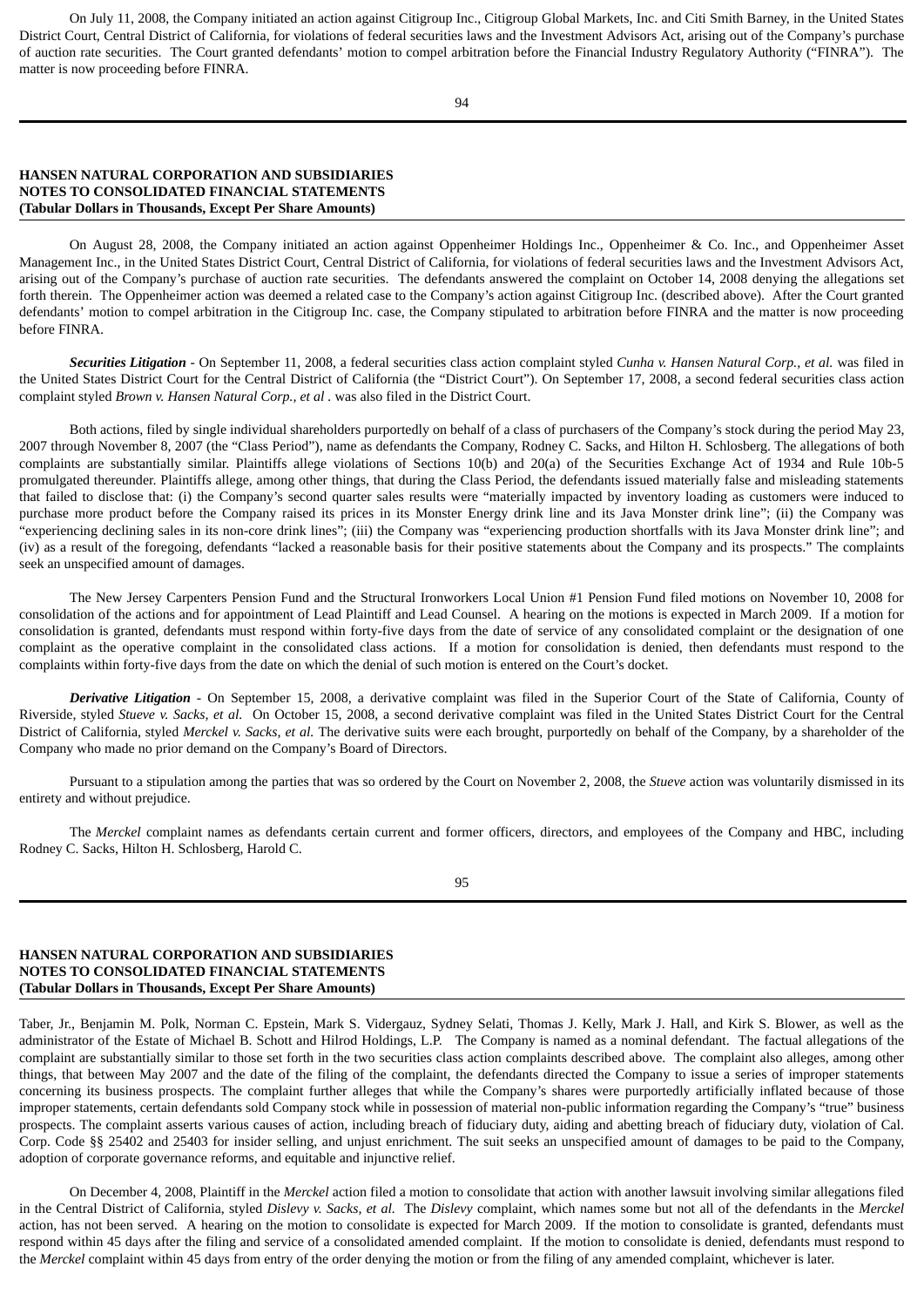On February 17, 2009, Plaintiff in the *Merckel* action voluntarily dismissed The Estate of Michael B. Schott from the action without prejudice.

Although the ultimate outcome of these matters cannot be determined with certainty, the Company believes that the complaints are without merit. The Company intends to vigorously defend against these lawsuits.

*Guarantees* – The Company from time to time enters into certain types of contracts that contingently require the Company to indemnify parties against third party claims. These contracts primarily relate to: (i) certain agreements with the Company's officers, directors and employees under which the Company may be required to indemnify such persons for liabilities arising out of their employment relationship, (ii) certain distribution or purchase agreements under which the Company may have to indemnify the Company's customers from any claim, liability or loss arising out of any actual or alleged injury or damages suffered in connection with the consumption or purchase of the Company's products, and (iii) certain real estate leases, under which the Company may be required to indemnify property owners for liabilities and other claims arising from the Company's use of the applicable premises. The terms of such obligations vary and typically, a maximum obligation is not explicitly stated. Generally, the Company believes that its insurance coverage is adequate to cover any liabilities or claims arising out of such instances. Consequently, the Company does not believe the fair value of these guarantees is material to the Company's consolidated financial statements.

*Other Matters –* Commencing in fiscal 2006, a special committee (the "Special Committee") of the Board of Directors of the Company, assisted by independent legal counsel and accounting advisors retained by the Special Committee, conducted an independent investigation of the Company's stock option grants and stock option granting practices during the period January 1, 2001 through November 13, 2006, which resulted in a pre-tax compensation charge of approximately \$1.3 million related to certain unintentional accounting errors. Such charge was recorded in operating expenses for the year

96

# **HANSEN NATURAL CORPORATION AND SUBSIDIARIES NOTES TO CONSOLIDATED FINANCIAL STATEMENTS (Tabular Dollars in Thousands, Except Per Share Amounts)**

ended December 31, 2006. The Company has elected to compensate employees with outstanding stock options that were affected by such errors for all additional taxes, interest and penalties payable by them pursuant to the Internal Revenue Code. Accordingly, a charge of approximately \$2.8 million was recorded in operating expenses for the year ended December 31, 2007 and is included accrued liabilities at December 31, 2008 and 2007, respectively.

# 12. STOCK-BASED COMPENSATION

The Company has two stock option plans under which shares were available for grant at December 31, 2008: the Hansen Natural Corporation Amended and Restated 2001 Stock Option Plan (the "2001 Option Plan") and the 2005 Hansen Natural Corporation Stock Option Plan for Non-Employee Directors (the "2005 Directors Plan").

The 2001 Option Plan permits the granting of options to purchase up to 22,000,000 shares of the common stock of the Company to certain key employees or non-employees of the Company and its subsidiaries. Options granted under the 2001 Option Plan may be incentive stock options under Section 422 of the Internal Revenue Code, as amended, non-qualified stock options or stock appreciation rights. Stock options are exercisable at such time and in such amounts as determined by the Compensation Committee of the Board of Directors of the Company up to a ten-year period after their date of grant. As of December 31, 2008, options to purchase 17,478,200 shares of the Company's common stock had been granted, net of cancellations, and options to purchase 4,521,800 shares of the Company's common stock remain available for grant under the 2001 Option Plan.

The 2005 Directors Plan permits the granting of options to purchase up to an aggregate of 800,000 shares of common stock of the Company to nonemployee directors of the Company. On the date of the annual meeting of stockholders at which an eligible director is initially elected, each eligible director is entitled to receive a one-time grant of an option to purchase 24,000 shares of the Company's common stock exercisable at the closing price for a share of common stock on the date of grant. Additionally, on the fifth anniversary of the election of eligible directors elected or appointed to the Board of Directors, and each fifth anniversary thereafter, each eligible director shall receive an additional grant of an option to purchase 19,200 shares of the Company's common stock. Options become exercisable in four equal installments, with the grant immediately vested with respect to 25% of the grant and the remaining installments vesting on the three successive anniversaries of the date of grant; provided that all options held by an eligible director become fully and immediately exercisable upon a change in control of the Company. Options granted under the 2005 Directors Plan that are not exercised generally expire ten years after the date of grant. Option grants may be made under the 2005 Directors Plan for ten years from the effective date of the 2005 Directors Plan. The 2005 Directors Plan is a "formula plan" so that a non-employee director's participation in the 2005 Directors Plan does not affect his status as a "disinterested person" (as defined in Rule 16b-3 of the Securities Exchange Act of 1934, as amended (the "Exchange Act")). As of December 31, 2008, options to purchase 76,800 shares of the Company's common stock had been granted under the 2005 Directors Plan and options to purchase 723,200 shares of the Company's common stock remained available for grant.

Under the Company's stock option plans, all grants are made at prices based on the fair market value of the options on the date of grant. Outstanding options generally vest over five years from the grant date and generally expire up to ten years after the grant date. The Company recorded \$13.9 million, \$10.2 million and \$8.3 million of compensation expense relating to outstanding options during the years ended December 31, 2008, 2007 and 2006, respectively.

# **HANSEN NATURAL CORPORATION AND SUBSIDIARIES NOTES TO CONSOLIDATED FINANCIAL STATEMENTS (Tabular Dollars in Thousands, Except Per Share Amounts)**

The Company records compensation expense for employee stock options based on the estimated fair value of the options on the date of grant using the Black-Scholes-Merton option pricing formula with the assumptions included in the table below. The Company records compensation expense for nonemployee stock options based on the estimated fair value of the options as of the earlier of (1) the date at which a commitment for performance by the non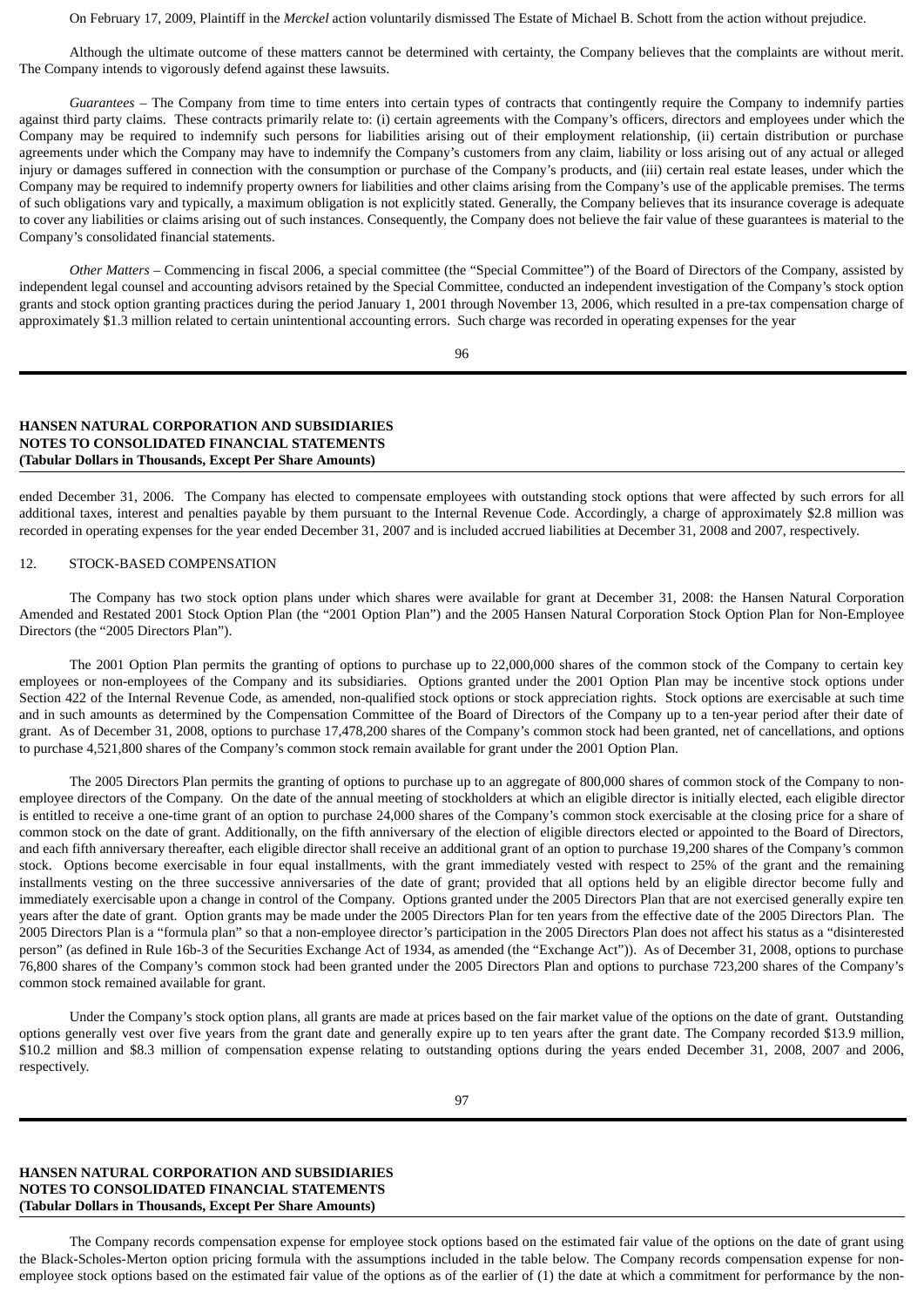employee to earn the stock option is reached, or (2) the date at which the non-employee's performance is complete, using the Black-Scholes-Merton option pricing formula with the assumptions included in the table below. The Company uses historical data to determine the exercise behavior, volatility and forfeiture rate of the options. The following weighted-average assumptions were used to estimate the fair value of options granted during the years ended December 31, 2008, 2007 and 2006:

|                         | 2008      | 2007      | 2006      |
|-------------------------|-----------|-----------|-----------|
| Dividend yield          | $0.0\%$   | $0.0\%$   | $0.0\%$   |
| Expected volatility     | 62.4%     | 60.7%     | 57.7%     |
| Risk free interest rate | $3.4\%$   | 4.3%      | 4.7%      |
| Expected lives          | 5.7 Years | 5.5 Years | 6.0 Years |

The following table summarizes the Company's activities with respect to its stock option plans as follows:

|                                                                |            |       |           | Weighted-   |               |
|----------------------------------------------------------------|------------|-------|-----------|-------------|---------------|
|                                                                |            |       | Weighted- | Average     |               |
|                                                                |            |       | Average   | Remaining   |               |
|                                                                | Number of  |       | Exercise  | Contractual | Aggregate     |
|                                                                | Shares (In |       | Price Per | Term (In    | Intrinsic     |
| Options                                                        | Thousands) | Share |           | Years)      | Value         |
| Balance at December 31, 2007                                   | 9,462      |       | 7.91      | 6.5         | 344,589       |
| Granted fiscal quarter ended March 31, 2008                    | 40         | \$    | 41.08     |             |               |
| Granted fiscal quarter ended June 30, 2008                     | 1,479      | \$    | 31.94     |             |               |
| Granted fiscal quarter ended September 30, 2008                | 93         | \$    | 26.93     |             |               |
| Granted fiscal quarter ended December 31, 2008                 | 119        | \$    | 27.06     |             |               |
| Exercised                                                      | (1,002)    | S     | 2.25      |             |               |
| Cancelled or forfeited                                         | (161)      | -S    | 18.69     |             |               |
| Outstanding at December 31, 2008                               | 10.030     | \$    | 12.38     | 6.4         | \$<br>216,580 |
| Vested and expected to vest in the future at December 31, 2008 | 9,703      | \$    | 12.01     | 6.3         | \$<br>212,875 |
| Exercisable at December 31, 2008                               | 5,224      | \$    | 6.03      | 5.3         | \$<br>144,541 |

The following table summarizes information about stock options outstanding and exercisable at December 31, 2008:

98

### **HANSEN NATURAL CORPORATION AND SUBSIDIARIES NOTES TO CONSOLIDATED FINANCIAL STATEMENTS (Tabular Dollars in Thousands, Except Per Share Amounts)**

|                        |                 | <b>Options Outstanding</b> |               | <b>Options Exercisable</b> |               |
|------------------------|-----------------|----------------------------|---------------|----------------------------|---------------|
|                        |                 | Weighted                   |               |                            |               |
|                        |                 | Average                    | Weighted      | Number                     | Weighted      |
|                        | Number          | Remaining                  | Average       | Exercisable                | Average       |
| Range of Exercise      | Outstanding (In | Contractual                | Exercise      | (In                        | Exercise      |
| Prices $($ \$)         | Thousands)      | Term (Years)               | Price $($ \$) | Thousands)                 | Price $($ \$) |
| \$0.45<br>\$0.45       | 905             | 3.5                        | \$0.45        | 905                        | \$0.45        |
| \$0.53<br>\$0.53       | 1,721           | 4.4                        | \$0.53        | 1,721                      | \$0.53        |
| \$1.02<br>\$5.41       | 630             | 5.4                        | \$2.13        | 82                         | \$2.26        |
| \$6.59<br>\$6.59       | 2,680           | 6.2                        | \$6.59        | 1,400                      | \$6.59        |
| $-$ \$12.43<br>\$6.66  | 484             | 6.7                        | \$11.33       | 164                        | \$11.62       |
| $-$ \$16.87<br>\$16.87 | 1,346           | 6.9                        | \$16.87       | 822                        | \$16.87       |
| $-$ \$28.96<br>\$20.03 | 279             | 9.1                        | \$25.98       | 22                         | \$22.85       |
| $-$ \$31.72<br>\$31.72 | 1,429           | 9.4                        | \$31.72       | -                          | \$0.00        |
| $$32.25 - $44.77$      | 549             | 8.5                        | \$41.39       | 106                        | \$41.30       |
| $-$ \$45.97<br>\$45.97 |                 | 8.7                        | \$45.97       |                            | \$45.97       |
|                        | 10,030          | 6.4                        | \$12.38       | 5,224                      | \$6.03        |

The weighted-average grant-date fair value of options granted during the years ended December 31, 2008, 2007 and 2006 was \$18.42 per share, \$24.06 per share and \$17.87 per share, respectively. The total intrinsic value of options exercised during the years ended December 31, 2008, 2007 and 2006 was \$29.7 million, \$133.1 million and \$84.0 million, respectively.

Cash received from option exercises under all plans for the years ended December 31, 2008, 2007 and 2006 was approximately \$2.3 million, \$8.0 million and \$3.9 million, respectively. The actual tax benefit realized for tax deductions from non-qualified stock option exercises and disqualifying dispositions of incentive stock options for the years ended December 31, 2008, 2007 and 2006 was \$4.3 million, \$29.4 million and \$17.3 million, respectively.

At December 31, 2008, there was \$39.2 million of total unrecognized compensation expense related to nonvested shares granted to both employees and non-employees under the Company's share-based payment plans. That cost is expected to be recognized over a weighted-average period of 2.4 years.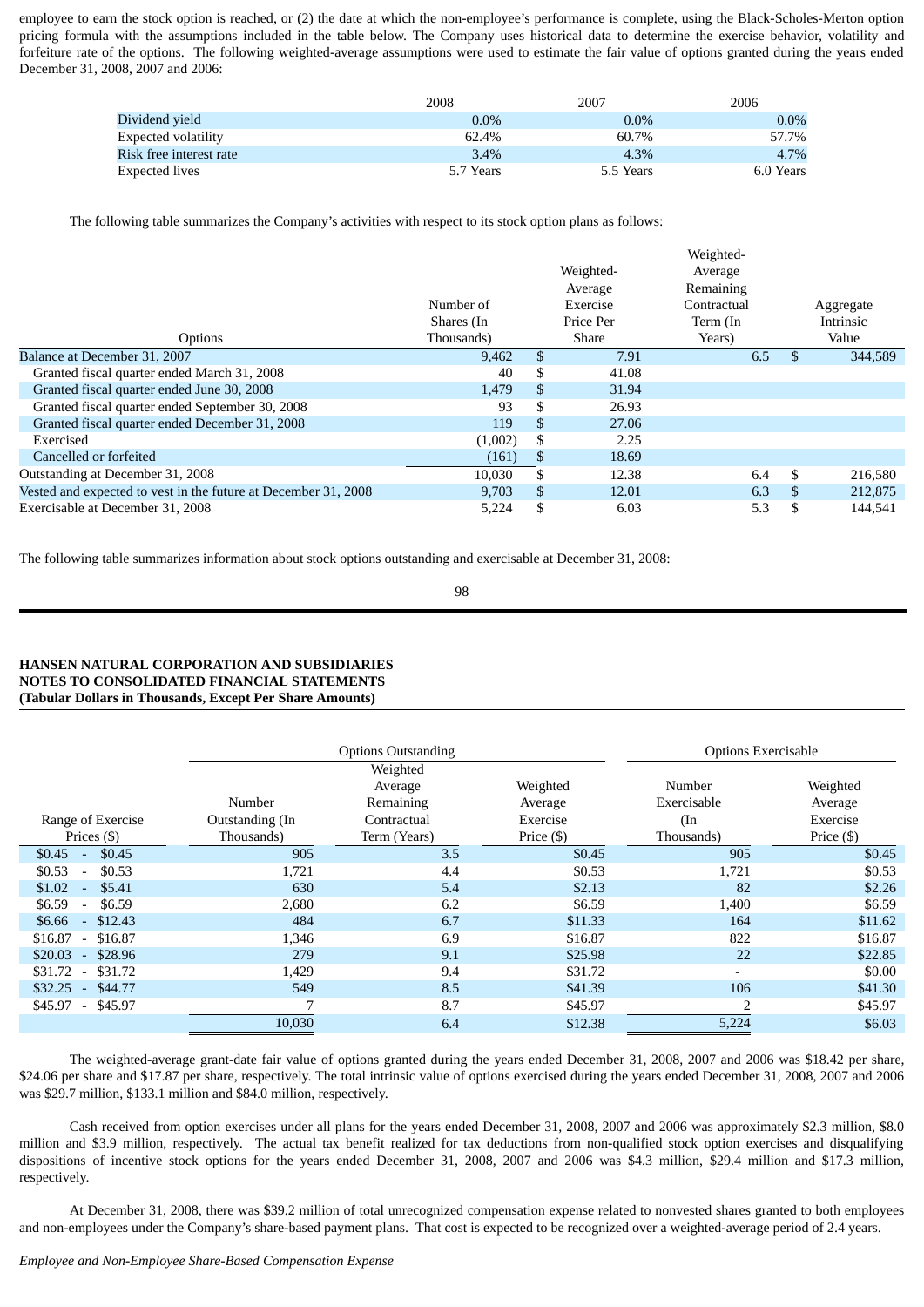The table below shows the amounts recognized in the consolidated financial statements for the twelve-months ended December 31, 2008, 2007 and 2006 for share-based compensation related to employees and non-employees. Employee and non-employee share-based compensation expense of \$13.9 million for the year ended December 31, 2008 is comprised of \$4.5 million that relates to incentive stock options and \$9.4 million that relates to non-qualified stock options. Employee and non-employee share-based compensation expense of \$10.2 million for the year ended December 31, 2007 is comprised of \$3.4 million that relates to incentive stock options and \$6.8 million that relates to non-qualified stock options. Employee and non-employee share-based compensation expense of \$8.3 million for the year ended December 31, 2006 is comprised of \$2.5 million that relates to incentive stock options and \$5.8

# **HANSEN NATURAL CORPORATION AND SUBSIDIARIES NOTES TO CONSOLIDATED FINANCIAL STATEMENTS (Tabular Dollars in Thousands, Except Per Share Amounts)**

million that relates to non-qualified stock options. The portion of share-based compensation expense that relates to incentive stock options has not been considered in the tax benefit computation below.

|                                                                              | 2008       |    | 2007    |    | 2006    |
|------------------------------------------------------------------------------|------------|----|---------|----|---------|
| <b>Operating expenses</b>                                                    | 13,899     |    | 10.246  |    | 8,346   |
| Total employee and non-employee share-based compensation expense included in |            |    |         |    |         |
| income, before income tax                                                    | 13.899     |    | 10.246  |    | 8.346   |
| Less: Amount of income tax benefit recognized in earnings                    | (3,665)    |    | (3,057) |    | (2,546) |
| Amount charged against net income                                            | 10.234     |    | 7.189   |    | 5,800   |
|                                                                              |            |    |         |    |         |
| Impact on net income per common share:                                       |            |    |         |    |         |
| <b>Basic</b>                                                                 | \$<br>0.11 | -S | 0.08    | \$ | 0.06    |
| <b>Diluted</b>                                                               | \$<br>0.10 | \$ | 0.07    | S  | 0.06    |

# 13. INCOME TAXES

Components of the provision for income taxes are as follows:

|              | Year Ended December 31, |    |           |    |           |
|--------------|-------------------------|----|-----------|----|-----------|
|              | 2008                    |    | 2007      |    | 2006      |
| Current:     |                         |    |           |    |           |
| Federal      | \$<br>90,018            | \$ | 83,990    | \$ | 61,291    |
| <b>State</b> | 20,021                  |    | 20,604    |    | 13,862    |
|              | 110,039                 |    | 104,594   |    | 75,153    |
|              |                         |    |           |    |           |
| Deferred:    |                         |    |           |    |           |
| Federal      | (35, 932)               |    | (11, 674) |    | (9, 147)  |
| <b>State</b> | (7, 125)                |    | (2, 473)  |    | (1,716)   |
| Foreign      | (1,537)                 |    | (97)      |    |           |
|              | (44,594)                |    | (14, 244) |    | (10, 863) |
|              | 65,445                  | \$ | 90,350    |    | 64,290    |

The differences in the total provision for income taxes that would result from applying the 35% federal statutory rate to income before provision for income taxes and the reported provision for income taxes are as follows:

100

### **HANSEN NATURAL CORPORATION AND SUBSIDIARIES NOTES TO CONSOLIDATED FINANCIAL STATEMENTS (Tabular Dollars in Thousands, Except Per Share Amounts)**

|                                                | Year Ended December 31, |  |          |      |        |  |
|------------------------------------------------|-------------------------|--|----------|------|--------|--|
|                                                | 2008<br>2007            |  |          | 2006 |        |  |
| U.S. Federal tax expense at statutory rates    | 60.717                  |  | 83.915   |      | 56,784 |  |
| State income taxes, net of federal tax benefit | 8.676                   |  | 11.790   |      | 7,895  |  |
| Permanent differences                          | (1, 344)                |  | (881)    |      | (553)  |  |
| Domestic production deduction                  | (4,733)                 |  | (4, 435) |      |        |  |
| Other                                          | 2.129                   |  | (39)     |      | 164    |  |
|                                                | 65.445                  |  | 90.350   |      | 64.290 |  |

Major components of the Company's deferred tax assets (liabilities) at December 31 are as follows:

|                                    | 2008 |       | 2007  |
|------------------------------------|------|-------|-------|
| Deferred Tax Assets:               |      |       |       |
| Reserve for sales returns          |      | 254   | 424   |
| Reserve for doubtful accounts      |      | 47    | 62    |
| Reserve for inventory obsolescence |      | 1.281 | 1,335 |
|                                    |      |       |       |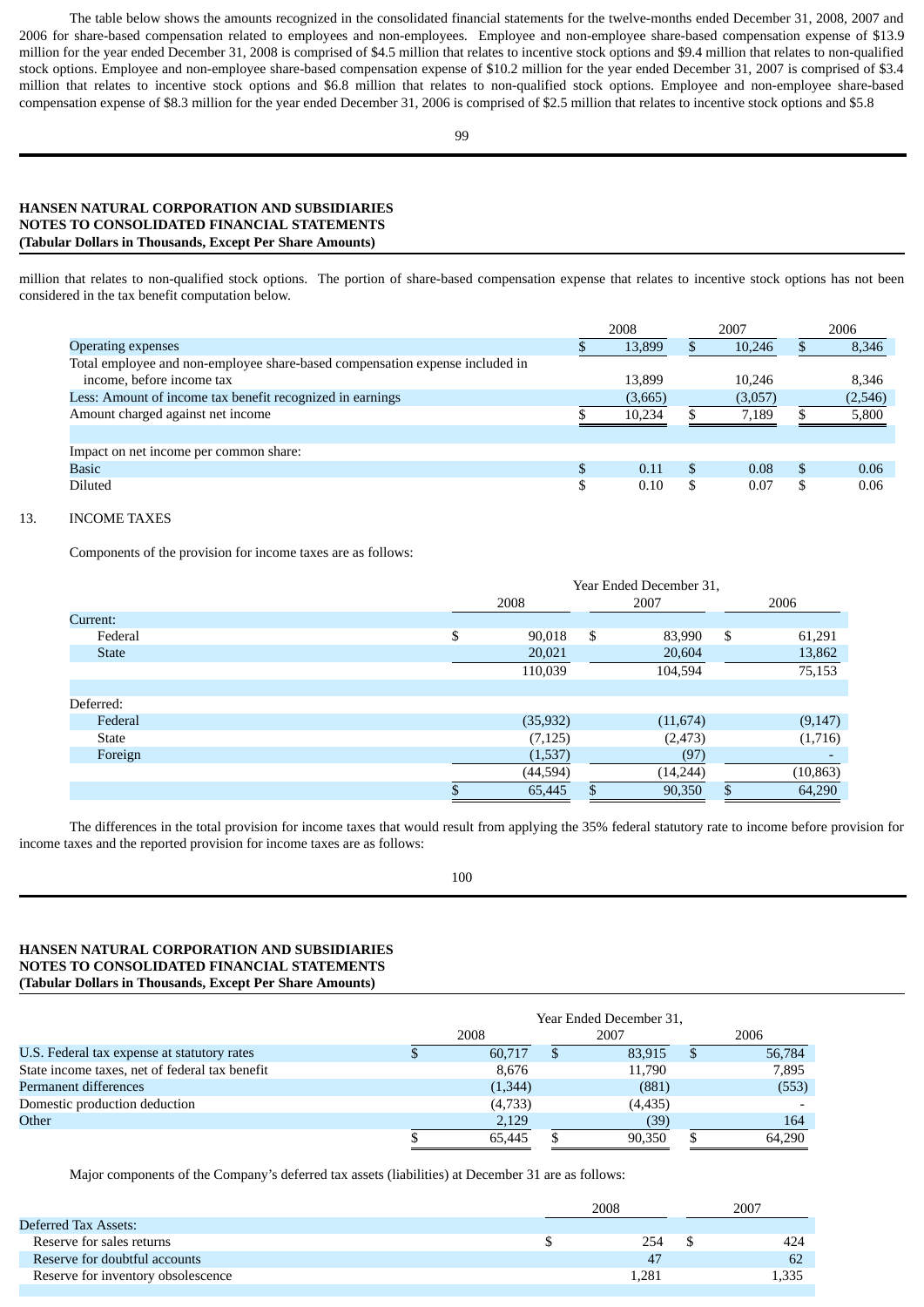| Reserve for marketing development fund  | 3,149        | 3,136        |
|-----------------------------------------|--------------|--------------|
| Capitalization of inventory costs       | 713          | 889          |
| State franchise tax                     | 2,347        | 3,887        |
| Accrued compensation                    | 371          | 257          |
| Accrued other liabilities               | 1,202        | 1,202        |
| Deferred revenue                        | 58,317       | 16,787       |
| Stock-based compensation                | 7,615        | 3,951        |
| Comprehensive income                    | 6,058        |              |
| Securities impairment                   | 237          |              |
| Foreign net operating loss carryforward | 1,635        | 97           |
| Total gross deferred tax assets         | 83,226       | \$<br>32,027 |
|                                         |              |              |
| Deferred Tax Liabilities:               |              |              |
| Amortization of graphic design          | \$<br>(70)   | \$<br>(80)   |
| Amortization of trademarks              | (6, 143)     | (5,645)      |
| Depreciation                            | (1,524)      | (1, 104)     |
| Total gross deferred tax liabilities    | (7, 737)     | (6,829)      |
| Net deferred tax assets                 | \$<br>75,489 | 25,198       |

A valuation allowance is required to be provided to reduce the deferred tax assets to a level which, more likely than not, will be realized. The Company's net deferred tax assets were not reduced by tax valuation allowances at December 31, 2008 and 2007. Management evaluated the positive and negative evidence in determining the realizability of the net deferred tax assets at December 31, 2008 and 2007 and concluded it is more likely than not that the Company should realize its net deferred tax assets through future operating results and the reversal of taxable temporary differences.

101

# **HANSEN NATURAL CORPORATION AND SUBSIDIARIES NOTES TO CONSOLIDATED FINANCIAL STATEMENTS (Tabular Dollars in Thousands, Except Per Share Amounts)**

Effective January 1, 2007, the Company adopted the provisions of FASB Interpretation No. 48, "Accounting for Uncertainty in Income Taxes ("FIN No. 48"). FIN No. 48 clarifies the accounting for uncertainty in income taxes recognized in an enterprise's financial statements in accordance with SFAS No. 109. FIN No. 48 prescribes a recognition threshold and measurement attribute for the financial statement recognition and measurement of tax positions taken or expected to be taken in a tax return. This pronouncement also provides guidance on derecognition, classification, interest and penalties, accounting in interim periods, disclosure, and transition.

Upon adoption of FIN No. 48 as of January 1, 2007, the Company's reassessment of its tax positions did not have a material impact on the consolidated financial statements. The following is a rollforward of the Company's total gross unrecognized tax benefits, not including interest and penalties, for the fiscal years ended December 31, 2008 and 2007 (in thousands):

|                                               | <b>Gross Unrealized Tax</b> |                 |  |  |  |
|-----------------------------------------------|-----------------------------|-----------------|--|--|--|
|                                               |                             | <b>Benefits</b> |  |  |  |
| <b>Balance at December 31, 2006</b>           |                             |                 |  |  |  |
| Additions for tax positions related to the    |                             |                 |  |  |  |
| current year                                  |                             | 1,291           |  |  |  |
| <b>Balance at December 31, 2007</b>           |                             | 1.291           |  |  |  |
| Additions for tax positions related to the    |                             |                 |  |  |  |
| current year                                  |                             | 689             |  |  |  |
| Decreases for tax positions related to fiscal |                             |                 |  |  |  |
| 2007                                          |                             | 68              |  |  |  |
| <b>Balance at December 31, 2008</b>           |                             |                 |  |  |  |

The gross unrealized tax benefits, if recognized, would result in a reduction of the Company's provision and effective tax rate. With the adoption of FIN No. 48, the Company has decided to classify interest and penalties as a component of tax expense. Interest and penalties of \$0.2 million on unrecognized tax benefits were accrued as a component of tax expense as of December 31, 2008. All of the FIN No. 48 liabilities accrued are attributable to the Domestic Production Deduction. The Company believes that the uncertainty which gives rise to the total amount of unrecognized tax benefit at December 31, 2008, will be resolved within the next 12 months as the Internal Revenue Service concludes its examination of the deduction.

On August 9, 2007, the Internal Revenue Service began its examination of the Company's U.S. federal income tax return for the period ended December 31, 2005. The examination is expected to be completed within the next twelve months.

The Company is subject to U.S. federal income tax as well as to income tax of multiple state jurisdictions. Federal income tax returns of the Company are subject to IRS examination for the 2005 through 2007 tax years. State income tax returns are subject to examination for the 2004 through 2007 tax years.

# 14. EMPLOYEE BENEFIT PLAN

Employees of the Company may participate in the Hansen Natural Corporation 401(k) Plan, a defined contribution plan, which qualifies under Section 401(k) of the Internal Revenue Code.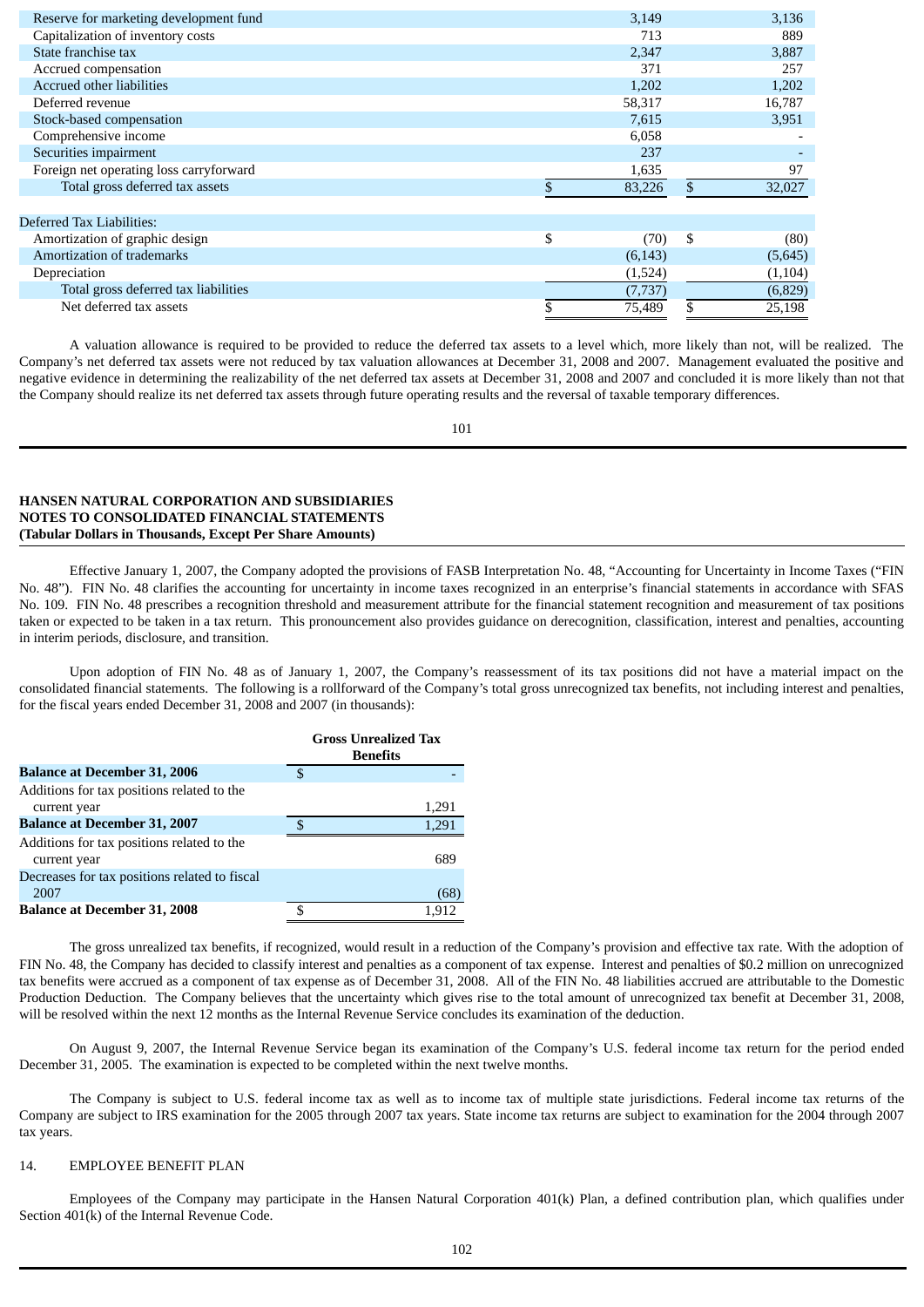# **HANSEN NATURAL CORPORATION AND SUBSIDIARIES NOTES TO CONSOLIDATED FINANCIAL STATEMENTS (Tabular Dollars in Thousands, Except Per Share Amounts)**

Participating employees may contribute up to 15% of their pretax salary up to statutory limits. The Company contributes 25% of the employee contribution, up to 8% of each employee's earnings, which vest 20% each year for five years after the first anniversary date. Matching contributions were \$0.3 million, \$0.2 million and \$0.2 million for the years ended December 31, 2008, 2007 and 2006, respectively.

### 15. RELATED-PARTY TRANSACTIONS

A director of the Company is a partner in a law firm that serves as counsel to the Company and was a partner in another law firm that previously served as counsel to the Company. Expenses incurred in connection with services rendered by such firms to the Company during the years ended December 31, 2008, 2007 and 2006 were \$2.4 million, \$5.5 million and \$1.5 million, respectively.

Two directors and officers of the Company and their families are principal owners of a company that provides promotional materials to the Company. Expenses incurred with such company in connection with promotional materials purchased during the years ended December 31, 2008, 2007 and 2006 were \$0.8 million, \$0.8 million and \$1.0 million, respectively.

#### 16. SEGMENT INFORMATION

The Company has two reportable segments, namely Direct Store Delivery ("DSD"), whose principal products comprise energy drinks, and warehouse ("Warehouse"), whose principal products comprise juice based and soda beverages. The DSD segment develops, markets and sells products primarily through an exclusive distributor network, whereas the Warehouse segment develops, markets and sells products primarily direct to retailers. Corporate and unallocated amounts that do not relate to DSD or Warehouse segments specifically have been allocated to "Corporate & Unallocated."

The net revenues derived from DSD and Warehouse segments and other financial information related thereto for the years ended December 31, 2008, 2007 and 2006 are as follows:

103

### **HANSEN NATURAL CORPORATION AND SUBSIDIARIES NOTES TO CONSOLIDATED FINANCIAL STATEMENTS (Tabular Dollars in Thousands, Except Per Share Amounts)**

|                                          |  | Year Ended December 31, 2008 |               |           |  |                          |  |           |  |  |  |  |
|------------------------------------------|--|------------------------------|---------------|-----------|--|--------------------------|--|-----------|--|--|--|--|
|                                          |  |                              | Corporate and |           |  |                          |  |           |  |  |  |  |
|                                          |  | <b>DSD</b>                   |               | Warehouse |  | Unallocated              |  | Total     |  |  |  |  |
| Net sales                                |  | 937,901                      | Œ             | 95,879    |  | $\overline{\phantom{a}}$ |  | 1,033,780 |  |  |  |  |
| Contribution margin                      |  | 216,104                      |               | 521       |  | $\overline{\phantom{0}}$ |  | 216,625   |  |  |  |  |
| Corporate & unallocated expenses         |  | $\overline{\phantom{0}}$     |               |           |  | (53,034)                 |  | (53,034)  |  |  |  |  |
| Operating income                         |  |                              |               |           |  |                          |  | 163,591   |  |  |  |  |
| Interest and other income, net           |  | (44)                         |               |           |  | 9,930                    |  | 9,886     |  |  |  |  |
| Income before provision for income taxes |  |                              |               |           |  |                          |  | 173,477   |  |  |  |  |
| Depreciation & amortization              |  | 1,462                        |               | 31        |  | 1,924                    |  | 3,417     |  |  |  |  |
| Trademark amortization                   |  | $\overline{\phantom{a}}$     |               | 44        |  | 11                       |  | 55        |  |  |  |  |

|                                          | Year Ended December 31, 2007 |    |           |               |                          |  |           |  |  |  |  |
|------------------------------------------|------------------------------|----|-----------|---------------|--------------------------|--|-----------|--|--|--|--|
|                                          |                              |    |           | Corporate and |                          |  |           |  |  |  |  |
|                                          | <b>DSD</b>                   |    | Warehouse | Unallocated   |                          |  | Total     |  |  |  |  |
| Net sales                                | 809,792                      | S. | 94,673    | <sup>S</sup>  | $\overline{\phantom{0}}$ |  | 904,465   |  |  |  |  |
| Contribution margin                      | 281,635                      |    | 3,890     |               |                          |  | 285,525   |  |  |  |  |
| Corporate & unallocated expenses         | $\overline{\phantom{a}}$     |    | ۰         |               | (54, 539)                |  | (54, 539) |  |  |  |  |
| Operating income                         |                              |    |           |               |                          |  | 230,986   |  |  |  |  |
| Interest and other income, net           | (30)                         |    |           |               | 8,800                    |  | 8.770     |  |  |  |  |
| Income before provision for income taxes |                              |    |           |               |                          |  | 239,756   |  |  |  |  |
| Depreciation & amortization              | 904                          |    | 31        |               | 1,193                    |  | 2,128     |  |  |  |  |
| Trademark amortization                   | $\overline{\phantom{a}}$     |    | 44        |               | 12                       |  | 56        |  |  |  |  |

|                                          |  | Year Ended December 31, 2006 |     |           |   |                          |  |           |  |  |  |
|------------------------------------------|--|------------------------------|-----|-----------|---|--------------------------|--|-----------|--|--|--|
|                                          |  |                              |     |           |   |                          |  |           |  |  |  |
|                                          |  | <b>DSD</b>                   |     | Warehouse |   | Unallocated              |  | Total     |  |  |  |
| Net sales                                |  | 514,312                      | Эb. | 91,462    | S | $\overline{\phantom{a}}$ |  | 605,774   |  |  |  |
| Contribution margin                      |  | 187,851                      |     | 6,110     |   | $\overline{\phantom{a}}$ |  | 193,961   |  |  |  |
| Corporate & unallocated expenses         |  | $\overline{\phantom{0}}$     |     |           |   | (35, 382)                |  | (35, 382) |  |  |  |
| Operating income                         |  |                              |     |           |   |                          |  | 158,579   |  |  |  |
| Interest and other income, net           |  | (48)                         |     | (3)       |   | 3,711                    |  | 3,660     |  |  |  |
| Income before provision for income taxes |  |                              |     |           |   |                          |  | 162,239   |  |  |  |
| Depreciation & amortization              |  | 615                          |     | 31        |   | 892                      |  | 1,538     |  |  |  |
| Trademark amortization                   |  | $\overline{\phantom{0}}$     |     | 44        |   | 12                       |  | 56        |  |  |  |

Revenue is derived from sales to external customers. Operating expenses that pertain to each segment are allocated to the appropriate segment.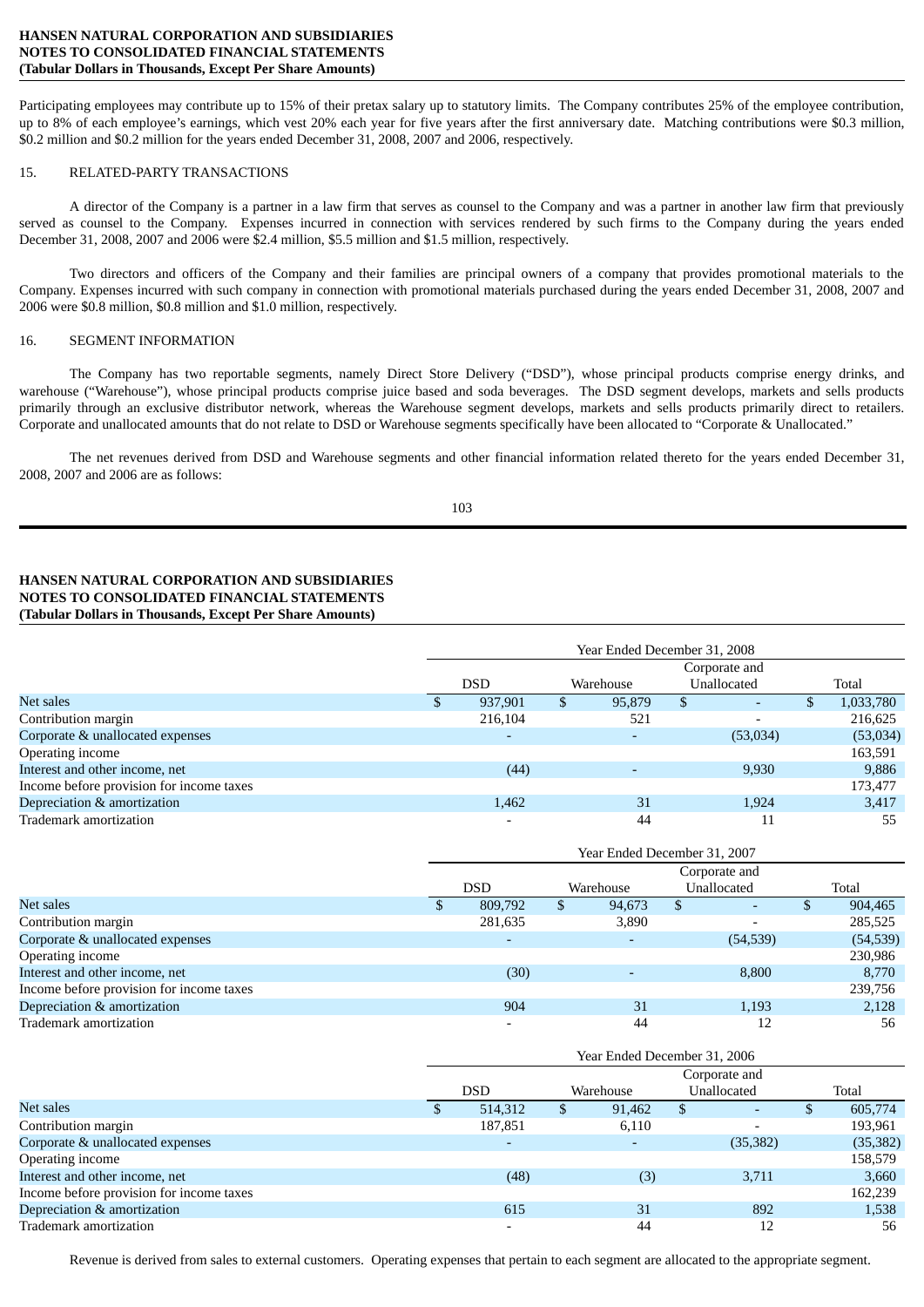### **HANSEN NATURAL CORPORATION AND SUBSIDIARIES NOTES TO CONSOLIDATED FINANCIAL STATEMENTS (Tabular Dollars in Thousands, Except Per Share Amounts)**

Corporate and unallocated expenses were \$53.0 million for year ended December 31, 2008 and included \$33.5 million of payroll costs, of which \$13.9 million was attributable to stock-based compensation expense (see Note 12, "Stock-Based Compensation"), and \$10.2 million attributable to professional service expenses, including accounting and legal costs. Corporate and unallocated expenses were \$54.5 million for year ended December 31, 2007 and included \$29.1 million of payroll costs, of which \$10.2 million was attributable to stock-based compensation expense (see Note 12, "Stock-Based Compensation"), and \$16.6 million attributable to professional service expenses, including accounting and legal costs. Corporate and unallocated expenses were \$35.4 million for the year ended December 31, 2006 and included \$20.0 million of payroll costs, of which \$8.3 million was attributable to stock-based compensation expense (see Note 12, "Stock-Based Compensation"), and \$8.2 million attributable to professional service expenses, including accounting and legal costs.

The Company's net sales by product line for years ended December 31, 2008, 2007 and 2006, respectively, were as follows:

| Product Line                                     | 2008<br>2007 |           |  |         | 2006 |         |  |
|--------------------------------------------------|--------------|-----------|--|---------|------|---------|--|
| Energy drinks                                    |              | 939.729   |  | 813.525 |      | 518,998 |  |
| Non-carbonated (primarily juice based beverages) |              | 65.713    |  | 62.269  |      | 60.151  |  |
| Carbonated (primarily soda beverages)            |              | 28,338    |  | 28.671  |      | 26.625  |  |
|                                                  |              | 1,033,780 |  | 904.465 |      | 605,774 |  |

# 17. DISTRIBUTION AGREEMENTS

During the second quarter of 2006, the Company entered into a distribution agreement with Cadbury Bebidas, S.A. de C.V. ("Cadbury Bebidas"), for exclusive distribution by Cadbury Bebidas throughout Mexico, excluding Baja California, of the Company's Monster Energy® and Lost® Energy™ energy products. In December 2008, this distributor was notified of the termination of its distribution agreement on January 25, 2009. This agreement was terminated on January 25, 2009.

During the second quarter of 2006, the Company entered into the Monster Beverages Off-Premise Distribution Coordination Agreement and the Allied Products Distribution Coordination Agreement (jointly, the "Off-Premise Agreements") with Anheuser-Busch, Inc., a Missouri corporation ("AB"). Under the Off-Premise Agreements, select Anheuser-Busch distributors (the "AB Distributors") distribute and sell, in markets designated by the Company, the Company's Monster Energy® and Lost® Energy™ brands non-alcoholic energy drinks and Rumba®, Samba and Tango brand energy juice, as well as additional products that may be agreed between the parties.

During the first quarter of 2007, the Company entered into the On-Premise Distribution Coordination Agreement (the "On-Premise Agreement") with AB. Under the On-Premise Agreement, AB manages and coordinates the sale, distribution and merchandising of Monster Energy® energy drinks to onpremise retailers including bars, nightclubs and restaurants in territories approved by the Company.

During the first quarter of 2007, the Company entered into a distribution agreement with Pepsi-QTG Canada, a division of PepsiCo Canada, ULC ("Pepsi Canada"), for the exclusive distribution by Pepsi Canada throughout Canada of the Company's Monster Energy®, Lost® Energy™ and Hansen's® energy products. This agreement was terminated by the Company effective December 31, 2008.

105

# **HANSEN NATURAL CORPORATION AND SUBSIDIARIES NOTES TO CONSOLIDATED FINANCIAL STATEMENTS (Tabular Dollars in Thousands, Except Per Share Amounts)**

During the fourth quarter of 2008, the Company entered into the Monster Energy Distribution Coordination Agreement (the "TCCC North American Coordination Agreement") with The Coca-Cola Company ("TCCC"). Pursuant to the TCCC North American Coordination Agreement, the Company has designated, and in the future may designate, territories in which bottlers from TCCC's network of partially owned and independent bottlers, including the TCCC North American Bottlers, will distribute and sell primarily its Monster Energy® beverages (the "Products") in the United States and Canada.

During the fourth quarter of 2008, the Company entered into the Monster Energy Distribution Agreement with CCE pursuant to which CCE was appointed to distribute, directly and through certain sub-distributors, the Products in portions of twenty-four U.S. states (the "U.S. Territories"). The Company may designate additional territories within reasonable proximity to the U.S. Territories and CCE will use reasonable good faith efforts to add the additional territories. During the fourth quarter of 2008, the Company entered into the Monster Energy Canadian Distribution Agreement with the CCBC, pursuant to which CCBC has been appointed to distribute, directly and through certain sub-distributors, the Products in Canada, with performance commencing on January 1, 2009. In addition, during the fourth quarter of 2008, the Company entered into distribution agreements with Consolidated, United and other TCCC North American Bottlers for the distribution of Products in various territories within the U.S.

During the fourth quarter of 2008, the Company entered into the Monster Energy International Coordination Agreement (the "TCCC International Coordination Agreement") with TCCC. Pursuant to the TCCC International Coordination Agreement, the Company has designated, and in the future may designate, countries in which the Company wishes to appoint TCCC distributors to distribute and sell the Products.

During the fourth quarter of 2008, the Company entered into the Monster Energy International Distribution Agreement and the Monster Energy Belgium Distribution Agreement with CCE pursuant to which CCE has been appointed to distribute directly and through certain sub-distributors the Products in Great Britain, France, Belgium, the Netherlands, Luxembourg and Monaco.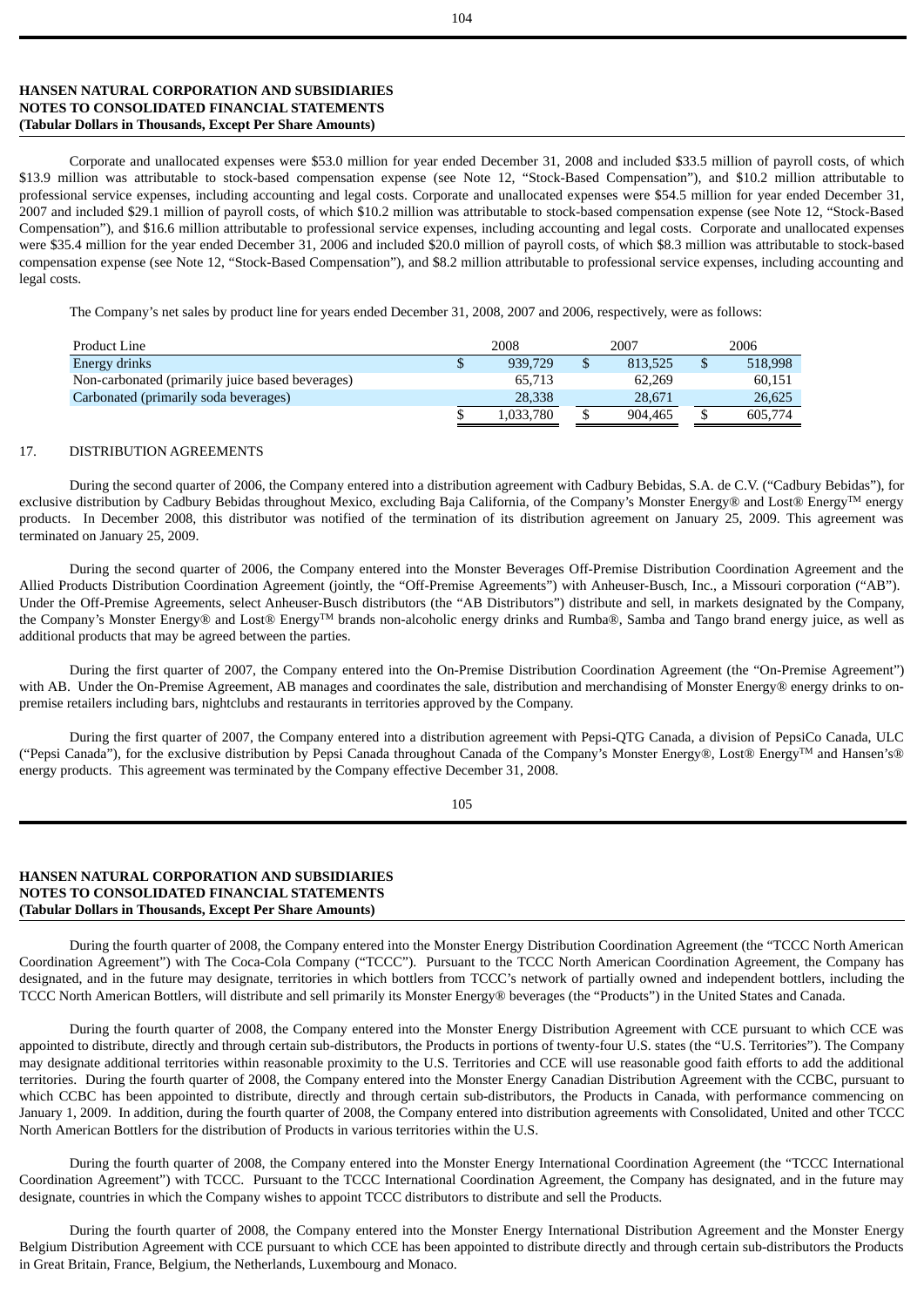During the fourth quarter of 2008, the Company entered into a distribution agreement with Comercializadora Eloro, S.A., a subsidiary of Grupo Jumex for exclusive distribution throughout Mexico, excluding the Baja and Senora regions, for distribution of its Monster Energy® and Monster Energy® Khaos™ energy drinks as well as select Java Monster™ non-carbonated dairy based coffee drinks. Distribution under this agreement commenced January 26, 2009.

Pursuant to the new and/or amended distribution agreements entered into with certain distributors as discussed above, net amounts of \$113.0 million and \$21.0 million from such distributors, relating to the costs of terminating the Company's prior distributors, were recorded for the years ended December 31, 2008 and 2007, respectively. Such amounts have been accounted for as deferred revenue in the accompanying consolidated balance sheets and will be recognized as revenue ratably over the anticipated life of the respective distribution agreements, generally 20 years. Distributor receivables related to these new and/or amended distributor agreements totaled \$90.7 million and \$5.4 million as of December 31, 2008 and 2007, respectively. Revenue recognized was \$14.3 million, \$1.9 million and \$0.4 million for the years ended December 31, 2008, 2007 and 2006, respectively. Included in the \$14.3 million of revenue recognized for the year ended December 31, 2008, was \$11.6 million related to the acceleration of deferred revenue balances associated with certain of the Company's prior distributors who were terminated in the fourth quarter of 2008.

106

### **HANSEN NATURAL CORPORATION AND SUBSIDIARIES NOTES TO CONSOLIDATED FINANCIAL STATEMENTS (Tabular Dollars in Thousands, Except Per Share Amounts)**

The Company incurred termination costs to certain of its prior distributors amounting to \$118.1 million, \$15.3 million and \$12.7 million in aggregate for the years ended December 31, 2008, 2007 and 2006, respectively. Such termination costs have been expensed in full and are included in operating expenses for the years ended December 31, 2008, 2007 and 2006. Accrued distributor %s in the accompanying consolidated balance sheets as of December 31, 2008 and 2007 (representing termination costs not paid to our prior distributors prior to the end of the fiscal year) were \$102.3 million and \$4.3 million, respectively.

### 18. QUARTERLY FINANCIAL DATA (Unaudited)

|                    |    |                  |    |                     |    |            | Net Income per Common<br>Share |              |              |         |
|--------------------|----|------------------|----|---------------------|----|------------|--------------------------------|--------------|--------------|---------|
|                    |    | <b>Net Sales</b> |    | <b>Gross Profit</b> |    | Net Income |                                | <b>Basic</b> |              | Diluted |
| Quarter ended:     |    |                  |    |                     |    |            |                                |              |              |         |
| March 31, 2008     | \$ | 212,178          | \$ | 104,719             | \$ | 28,811     | \$                             | 0.31         | \$           | 0.29    |
| June 30, 2008      |    | 282,244          |    | 146,213             |    | 50,232     |                                | 0.54         |              | 0.51    |
| September 30, 2008 |    | 284,986          |    | 149,436             |    | 52,437     |                                | 0.57         |              | 0.54    |
| December 31, 2008  |    | 254,372          |    | 138,426             |    | (23, 448)  |                                | (0.25)       |              | (0.25)  |
|                    | .S | 1,033,780        | \$ | 538,794             | \$ | 108,032    |                                |              |              |         |
|                    |    |                  |    |                     |    |            |                                |              |              |         |
| Quarter ended:     |    |                  |    |                     |    |            |                                |              |              |         |
| March 31, 2007     | \$ | 165,853          | \$ | 85,637              | \$ | 20,198     | \$                             | 0.22         | $\mathbb{S}$ | 0.21    |
| June 30, 2007      |    | 244,763          |    | 128,253             |    | 38,311     |                                | 0.43         |              | 0.39    |
| September 30, 2007 |    | 247,211          |    | 128,382             |    | 45,797     |                                | 0.50         |              | 0.46    |
| December 31, 2007  |    | 246,638          |    | 125,741             |    | 45,100     |                                | 0.49         |              | 0.45    |
|                    | \$ | 904.465          | \$ | 468.013             | \$ | 149,406    |                                |              |              |         |

Certain of the figures reported above may differ from previously reported figures for individual quarters due to rounding.

<span id="page-61-0"></span>107

# **HANSEN NATURAL CORPORATION AND SUBSIDIARIES SCHEDULE II – VALUATION AND QUALIFYING ACCOUNTS FOR THE YEARS ENDED DECEMBER 31, 2008, 2007 AND 2006 (Dollars in Thousands)**

| Description                                                        |    | Balance at<br>beginning<br>of period | Charged to<br>cost and<br>expenses | Deductions |    | Balance at<br>end of<br>period |  |  |  |  |
|--------------------------------------------------------------------|----|--------------------------------------|------------------------------------|------------|----|--------------------------------|--|--|--|--|
| Allowance for doubtful accounts, sales returns and cash discounts: |    |                                      |                                    |            |    |                                |  |  |  |  |
|                                                                    |    |                                      |                                    |            |    |                                |  |  |  |  |
| 2008                                                               | \$ | 1,240                                | 8,425                              | (8,673)    | \$ | 992                            |  |  |  |  |
| 2007                                                               | \$ | 902                                  | 8,723                              | (8,385)    | \$ | 1,240                          |  |  |  |  |
| 2006                                                               | \$ | 968                                  | 4,671                              | (4,737)    | \$ | 902                            |  |  |  |  |
|                                                                    |    |                                      |                                    |            |    |                                |  |  |  |  |
| Inventory reserves:                                                |    |                                      |                                    |            |    |                                |  |  |  |  |
|                                                                    |    |                                      |                                    |            |    |                                |  |  |  |  |
| 2008                                                               | \$ | 3,145                                | 2,089                              | (3,180)    | \$ | 2,054                          |  |  |  |  |
| 2007                                                               | \$ | 1,140                                | 2,553                              | (548)      | \$ | 3,145                          |  |  |  |  |
| 2006                                                               | \$ | 841                                  | 569                                | (270)      | \$ | 1,140                          |  |  |  |  |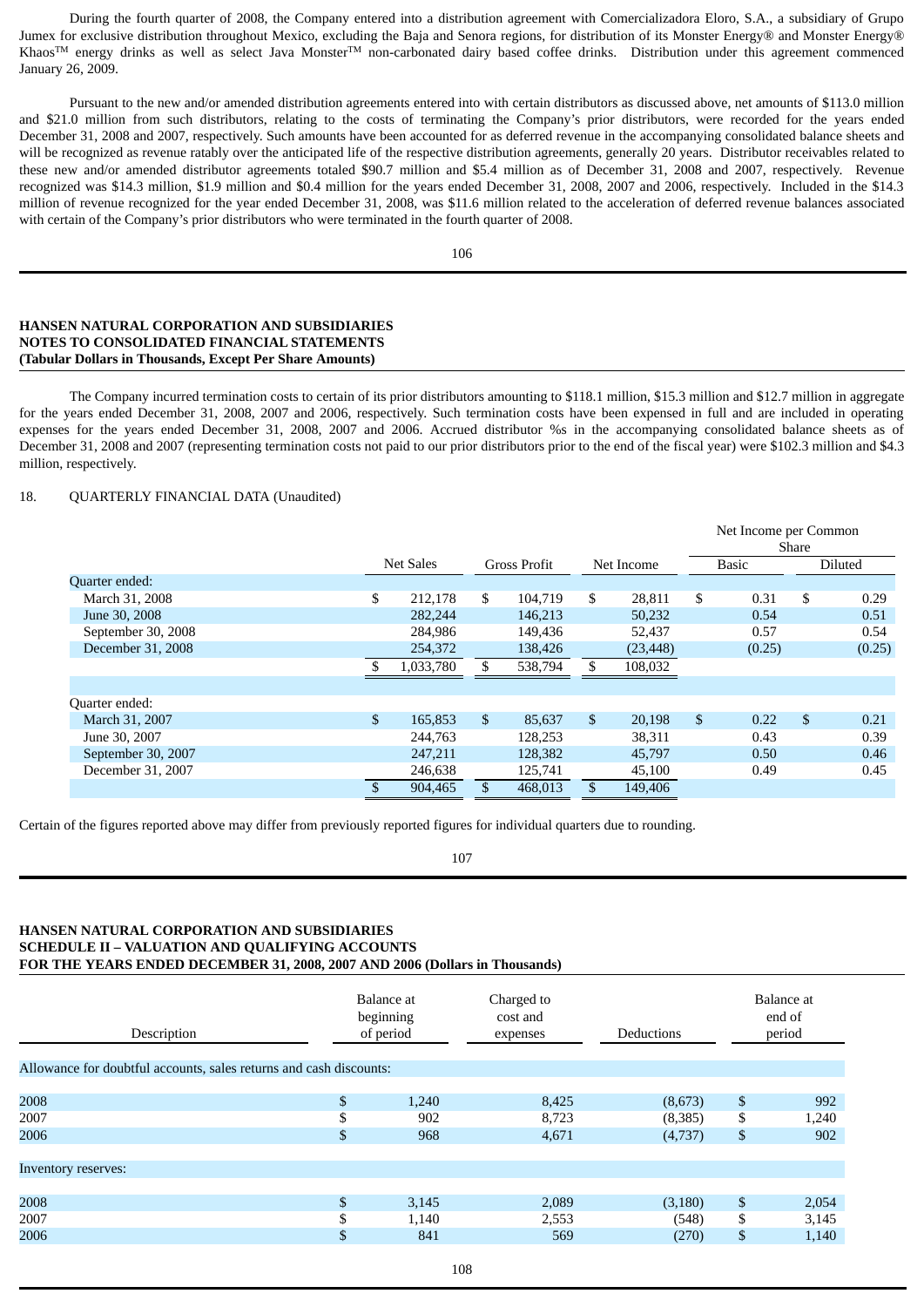### **SUBSIDIARIES O F HANSEN NATURAL CORPORATION**

Hansen Beverage Company Monster LDA Company Hansen Junior Juice Company Blue Sky Natural Beverage Co. Monster Energy UK Limited Monster Energy Limited Monster Energy Au Pty Limited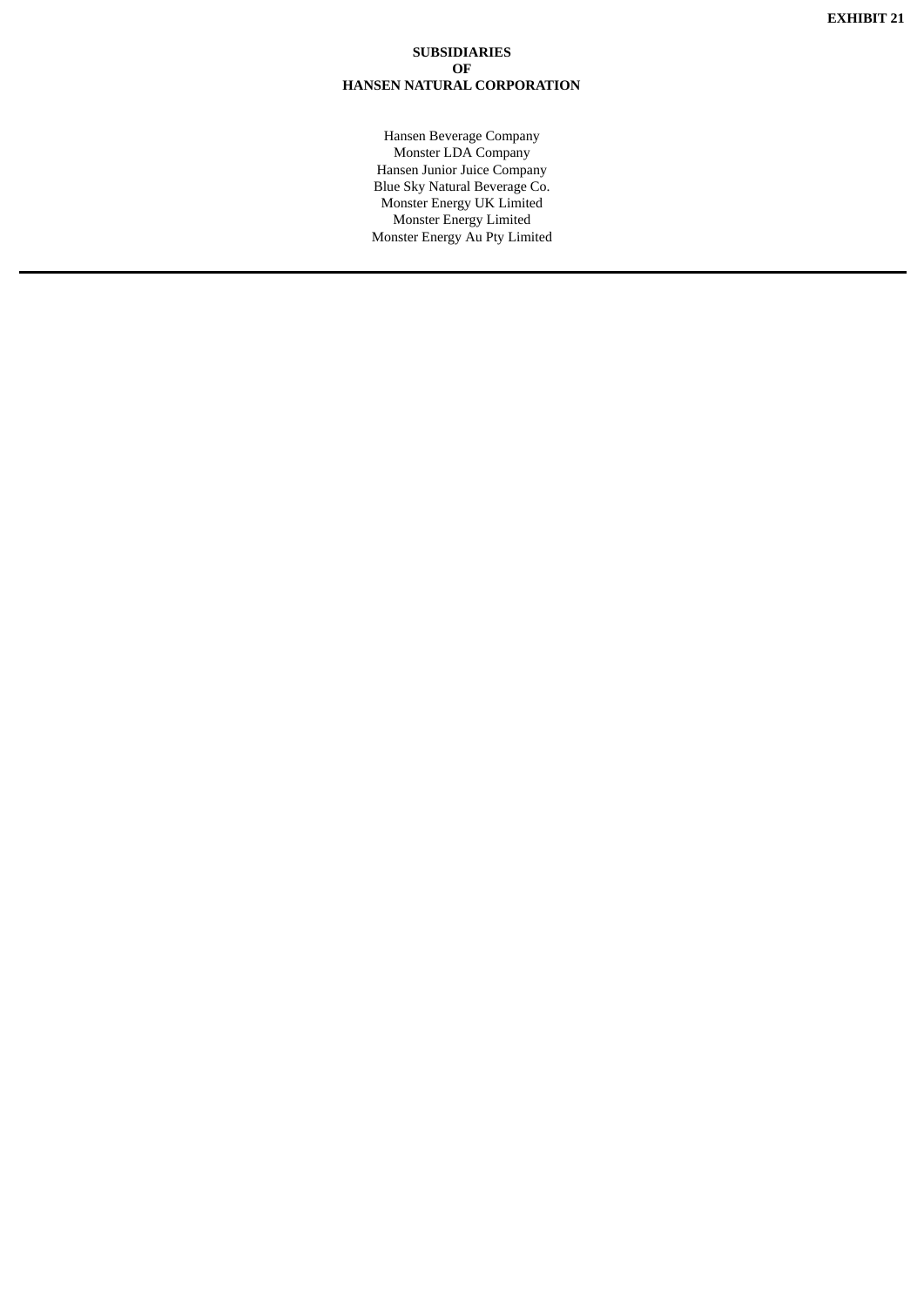### CONSENT OF INDEPENDENT REGISTERED PUBLIC ACCOUNTING FIRM

We consent to the incorporation by reference in Registration Statements No. 33-92526, No. 333-41333, No. 333-89123, No. 333-112482, and No. 333- 131467 on Form S-8 of our reports dated February 27, 2009, relating to the consolidated financial statements and financial statement schedule of Hansen Natural Corporation and subsidiaries and the effectiveness of Hansen Natural Corporation's internal control over financial reporting, appearing in this Annual Report on Form 10-K of Hansen Natural Corporation for the year ended December 31, 2008.

/s/ DELOITTE & TOUCHE LLP

Costa Mesa*,* California February 27, 2009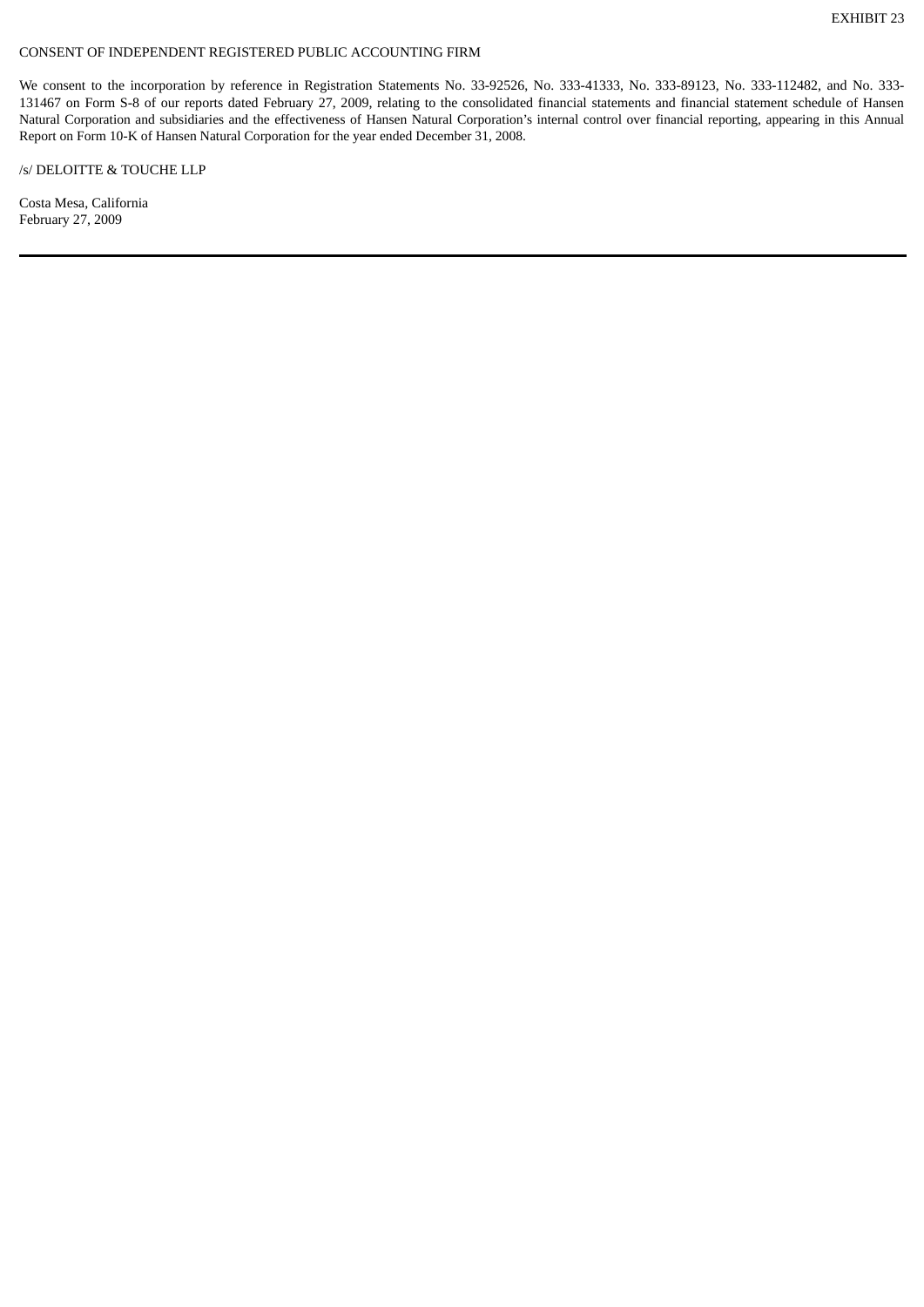# **EXHIBIT 31.1**

### CERTIFICATION PURSUANT TO RULE 13A-14(a) OR 15D-14(a) OF THE SECURITIES EXCHANGE ACT OF 1934, AS ADOPTED PURSUANT TO SECTION 302 OF THE SARBANES-OXLEY ACT OF 2002

### I, Rodney Sacks, certify that:

- 1. I have reviewed this annual report on Form 10-K of Hansen Natural Corporation;
- 2. Based on my knowledge, this report does not contain any untrue statement of a material fact or omit to state a material fact necessary to make the statements made, in light of the circumstances under which such statements were made, not misleading with respect to the period covered by this report;
- 3. Based on my knowledge, the financial statements, and other financial information included in this report, fairly present in all material respects the financial condition, results of operations and cash flows of the registrant as of, and for, the periods presented in this report;
- 4. The registrant's other certifying officer(s) and I are responsible for establishing and maintaining disclosure controls and procedures (as defined in Exchange Act Rules 13a-15(e) and 15d-15(e)) and internal control over financial reporting (as defined in Exchange Act Rules 13a-15(f) and 15d-15(f)) for the registrant and have:
	- a. designed such disclosure controls and procedures, or caused such disclosure controls and procedures to be designed under our supervision, to ensure that material information relating to the registrant, including its consolidated subsidiaries, is made known to us by others within those entities, particularly during the period in which this report is being prepared;
	- b. designed such internal control over financial reporting, or caused such internal control over financial reporting to be designed under our supervision, to provide reasonable assurance regarding the reliability of financial reporting and the preparation of financial statements for external purposes in accordance with generally accepted accounting principles;
	- c. evaluated the effectiveness of the registrant's disclosure controls and procedures and presented in this report our conclusions about the effectiveness of the disclosure controls and procedures, as of the end of the period covered by this report based on such evaluation; and
	- d. disclosed in this report any change in the registrant's internal control over financial reporting that occurred during the registrant's most recent fiscal quarter (the registrant's fourth fiscal quarter in the case of an annual report) that has materially affected, or is reasonably likely to materially affect, the registrant's internal control over financial reporting; and
- 5. The registrant's other certifying officer(s) and I have disclosed, based on our most recent evaluation of internal control over financial reporting, to the registrant's auditors and the audit committee of registrant's board of directors (or persons performing the equivalent function):
	- a. all significant deficiencies and material weaknesses in the design or operation of internal control over financial reporting which are reasonably likely to adversely affect the registrant's ability to record, process, summarize and report financial information; and
	- b. any fraud, whether or not material, that involves management or other employees who have a significant role in the registrant's internal control over financial reporting.

Date: March 2, 2009 March 2, 2009 March 2, 2009 March 2, 2009 March 2, 2009 March 2, 2009 March 2, 2009 March 2, 2009 March 2, 2009 March 2, 2009 March 2, 2009 March 2, 2009 March 2, 2009 March 2, 2009 March 2, 2009 March

Rodney C. Sacks Chairman of the Board of Directors and Chief Executive Officer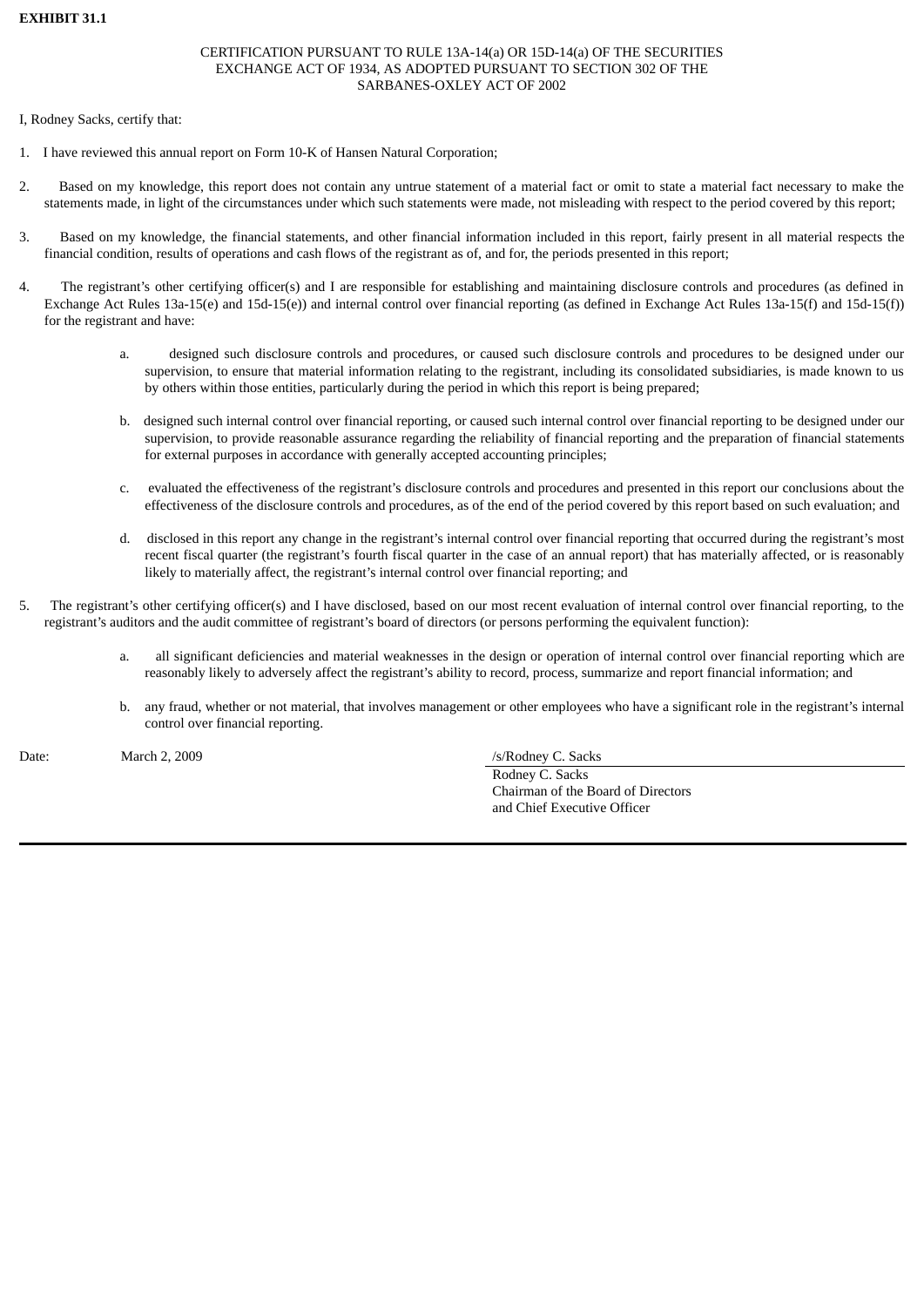### CERTIFICATION PURSUANT TO RULE 13A-14(a) OR 15D-14(a) OF THE SECURITIES EXCHANGE ACT OF 1934, AS ADOPTED PURSUANT TO SECTION 302 OF THE SARBANES-OXLEY ACT OF 2002

I, Hilton Schlosberg, certify that:

- 1. I have reviewed this annual report on Form 10-K of Hansen Natural Corporation;
- 2. Based on my knowledge, this report does not contain any untrue statement of a material fact or omit to state a material fact necessary to make the statements made, in light of the circumstances under which such statements were made, not misleading with respect to the period covered by this report;
- 3. Based on my knowledge, the financial statements, and other financial information included in this report, fairly present in all material respects the financial condition, results of operations and cash flows of the registrant as of, and for, the periods presented in this report;
- 4. The registrant's other certifying officer(s) and I are responsible for establishing and maintaining disclosure controls and procedures (as defined in Exchange Act Rules 13a-15(e) and 15d-15(e)) and internal control over financial reporting (as defined in Exchange Act Rules 13a-15(f) and 15d-15(f)) for the registrant and have:
	- a. designed such disclosure controls and procedures, or caused such disclosure controls and procedures to be designed under our supervision, to ensure that material information relating to the registrant, including its consolidated subsidiaries, is made known to us by others within those entities, particularly during the period in which this report is being prepared;
	- b. designed such internal control over financial reporting, or caused such internal control over financial reporting to be designed under our supervision, to provide reasonable assurance regarding the reliability of financial reporting and the preparation of financial statements for external purposes in accordance with generally accepted accounting principles;
	- c. evaluated the effectiveness of the registrant's disclosure controls and procedures and presented in this report our conclusions about the effectiveness of the disclosure controls and procedures, as of the end of the period covered by this report based on such evaluation; and
	- d. disclosed in this report any change in the registrant's internal control over financial reporting that occurred during the registrant's most recent fiscal quarter (the registrant's fourth fiscal quarter in the case of an annual report) that has materially affected, or is reasonably likely to materially affect, the registrant's internal control over financial reporting; and
- 5. The registrant's other certifying officer(s) and I have disclosed, based on our most recent evaluation of internal control over financial reporting, to the registrant's auditors and the audit committee of registrant's board of directors (or persons performing the equivalent function):
	- a. all significant deficiencies and material weaknesses in the design or operation of internal control over financial reporting which are reasonably likely to adversely affect the registrant's ability to record, process, summarize and report financial information; and
	- b. any fraud, whether or not material, that involves management or other employees who have a significant role in the registrant's internal control over financial reporting.

Date: March 2, 2009 /s/ Hilton H. Schlosberg

Hilton H. Schlosberg Vice Chairman of the Board of Directors, President, Chief Operating Officer, Chief Financial Officer and Secretary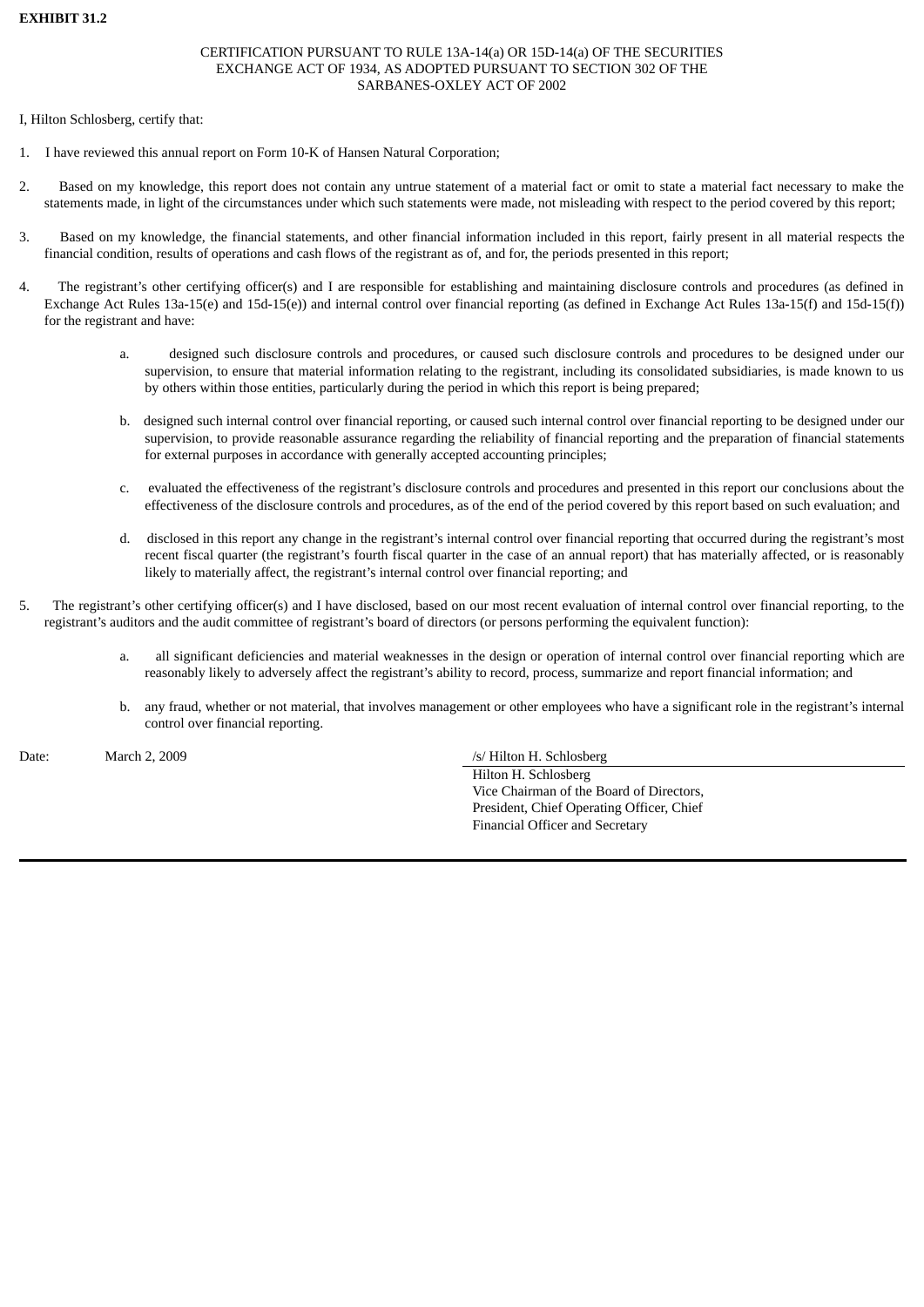# CERTIFICATION PURSUANT TO 18 U.S.C. SECTION 1350, AS ADOPTED PURSUANT TO SECTION 906 OF THE SARBANES-OXLEY ACT OF 2002

In connection with the annual report of Hansen Natural Corporation (the "Company") on Form 10-K for the year ended December 31, 2008 as filed with the Securities and Exchange Commission (the "Report"), the undersigned, Rodney C. Sacks, Chairman of the Board of Directors and Chief Executive Officer of the Company, certifies, pursuant to 18 U.S.C. 1350, as adopted pursuant to Section 906 of the Sarbanes-Oxley Act of 2002, that:

- 1. The Report fully complies with the requirements of Section 13(a) or 15(d) of the Securities Exchange Act of 1934; and
- 2. The information contained in the Report fairly presents, in all material respects, the financial condition and results of operations of the Company.

Date: March 2, 2009 /s/ Rodney C. Sacks

Rodney C. Sacks Chairman of the Board of Directors and Chief Executive Officer